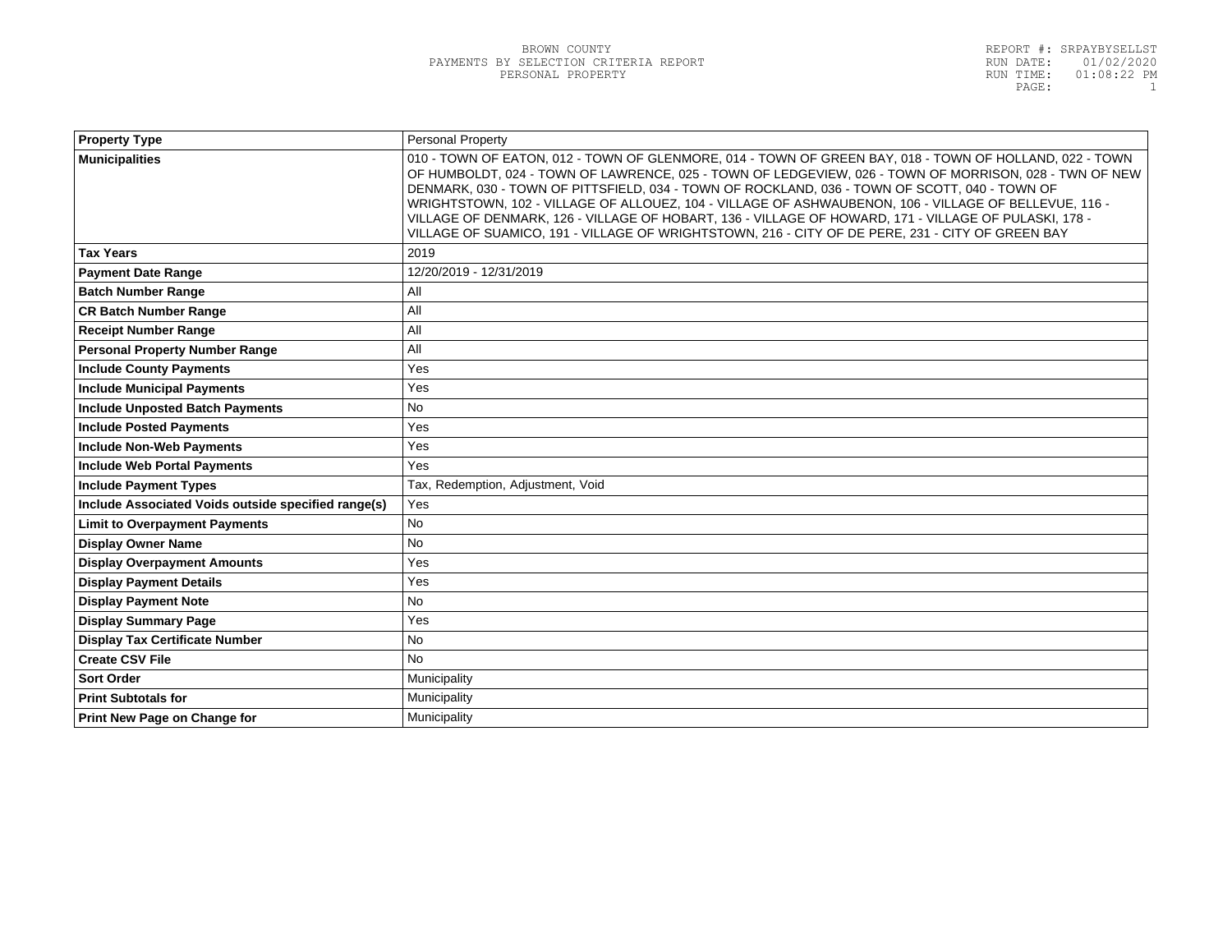|                 |             |         |                                       | $\mathbb T$ |                                 |       |                     |                     |                                    |
|-----------------|-------------|---------|---------------------------------------|-------------|---------------------------------|-------|---------------------|---------------------|------------------------------------|
| PROPERTY NUMBER | YEAR BATCH  | RECEIPT | DATE SY<br>CR BATCH R P<br>TRANS# C E | GENERAL     | SPEC ASMT<br>SP CHRG<br>DEL CHG | OCCUP | INT GEN<br>INT SPEC | PEN GEN<br>PEN SPEC | OTHER CHRG<br>TOTAL<br>OVERPAYMENT |
| 24960           | 2019        | 35857   | 12/23/2019 C T<br>416<br>18351        | 19.34       | 0.00<br>0.00<br>0.00            | 0.00  | 0.00<br>0.00        | 0.00<br>0.00        | 0.00<br>19.34<br>0.00              |
| 15321           | 2019        | 36214   | 12/23/2019 C T<br>417<br>18416        | 8.50        | 0.00<br>0.00<br>0.00            | 0.00  | 0.00<br>0.00        | 0.00<br>0.00        | 0.00<br>8.50<br>0.00               |
| 6499            | 2019        | 37371   | 12/26/2019 C T<br>427<br>18652        | 395.89      | 0.00<br>0.00<br>0.00            | 0.00  | 0.00<br>0.00        | 0.00<br>0.00        | 0.00<br>395.89<br>0.00             |
| 18431           | 2019        | 37383   | 12/26/2019 C T<br>423<br>18663        | 82.14       | 0.00<br>0.00<br>0.00            | 0.00  | 0.00<br>0.00        | 0.00<br>0.00        | 0.00<br>82.14<br>0.00              |
| 12831           | 2019 191226 |         | 2101 12/26/2019 CT                    | 57.99       | 0.00<br>0.00<br>0.00            | 0.00  | 0.00<br>0.00        | 0.00<br>0.00        | 0.00<br>57.99<br>0.00              |
| 15323           | 2019        | 43888   | 12/28/2019 C T<br>440<br>20884        | 96.63       | 0.00<br>0.00<br>0.00            | 0.00  | 0.00<br>0.00        | 0.00<br>0.00        | 0.00<br>96.63<br>0.00              |
| 8676            | 2019        | 47009   | 12/30/2019 C T<br>447<br>22968        | 718.72      | 0.00<br>0.00<br>0.00            | 0.00  | 0.00<br>0.00        | 0.00<br>0.00        | 0.00<br>718.72<br>0.00             |
| 6495            | 2019        | 48876   | 12/31/2019 C T<br>455<br>23628        | 16.11       | 0.00<br>0.00<br>0.00            | 0.00  | 0.00<br>0.00        | 0.00<br>0.00        | 0.00<br>16.11<br>0.00              |
|                 |             |         | TOWN OF EATON TOTAL                   | 1,395.32    | 0.00<br>0.00<br>0.00            | 0.00  | 0.00<br>0.00        | 0.00<br>0.00        | 0.00<br>1,395.32<br>0.00           |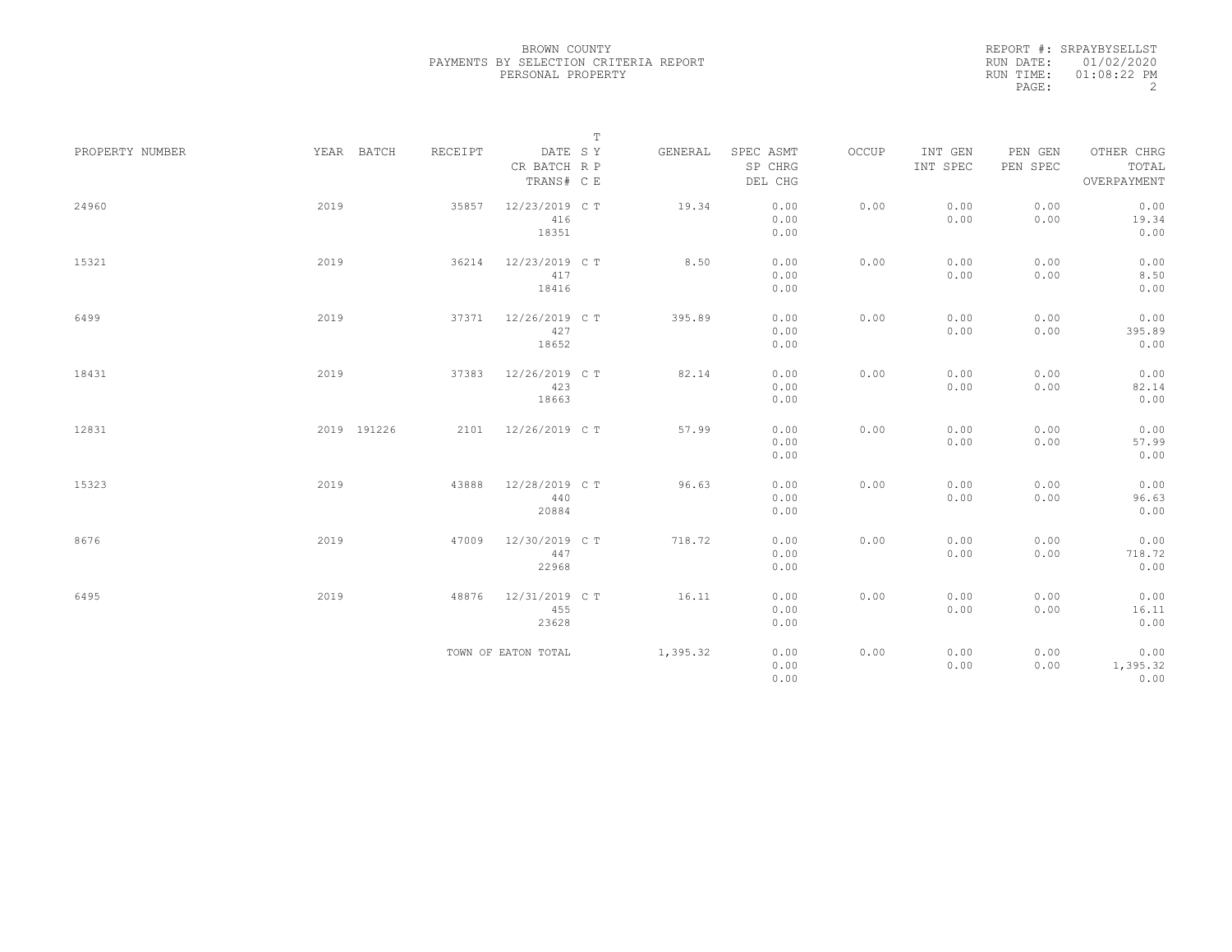|                 |               |         | $\mathbb T$            |          |              |       |          |          |                  |
|-----------------|---------------|---------|------------------------|----------|--------------|-------|----------|----------|------------------|
| PROPERTY NUMBER | YEAR<br>BATCH | RECEIPT | DATE SY                | GENERAL  | SPEC ASMT    | OCCUP | INT GEN  | PEN GEN  | OTHER CHRG       |
|                 |               |         | CR BATCH R P           |          | SP CHRG      |       | INT SPEC | PEN SPEC | TOTAL            |
|                 |               |         | TRANS# C E             |          | DEL CHG      |       |          |          | OVERPAYMENT      |
|                 |               |         |                        |          |              |       |          |          |                  |
| 26495           | 2019          | 36132   | 12/23/2019 C T         | 350.92   | 0.00         | 0.00  | 0.00     | 0.00     | 0.00             |
|                 |               |         | 418                    |          | 0.00         |       | 0.00     | 0.00     | 350.92           |
|                 |               |         | 18385                  |          | 0.00         |       |          |          | 0.00             |
|                 |               |         |                        |          |              |       |          |          |                  |
| 27108           | 2019          | 37261   | 12/26/2019 C T         | 1,254.68 | 0.00         | 0.00  | 0.00     | 0.00     | 0.00             |
|                 |               |         | 427                    |          | 0.00         |       | 0.00     | 0.00     | 1,254.68         |
|                 |               |         | 18559                  |          | 0.00         |       |          |          | 0.00             |
|                 |               |         |                        |          |              |       |          |          |                  |
| 4876            | 2019          | 38041   | 12/26/2019 C T         | 29.11    | 0.00         | 0.00  | 0.00     | 0.00     | 0.00             |
|                 |               |         | 428                    |          | 0.00         |       | 0.00     | 0.00     | 29.11            |
|                 |               |         | 19121                  |          | 0.00         |       |          |          | 0.00             |
|                 |               |         |                        |          |              |       |          |          |                  |
| 26028           | 2019          | 47567   | 12/30/2019 C T         | 408.29   | 0.00         | 0.00  | 0.00     | 0.00     | 0.00             |
|                 |               |         | 445                    |          | 0.00         |       | 0.00     | 0.00     | 408.29           |
|                 |               |         | 23216                  |          | 0.00         |       |          |          | 0.00             |
|                 |               |         |                        |          |              |       |          |          |                  |
| 23575           | 2019          | 48858   | 12/31/2019 C T         | 13.67    | 0.00         | 0.00  | 0.00     | 0.00     | 0.00             |
|                 |               |         | 454                    |          | 0.00         |       | 0.00     | 0.00     | 13.67            |
|                 |               |         | 23613                  |          | 0.00         |       |          |          | 0.00             |
|                 |               |         |                        |          |              |       |          |          |                  |
|                 |               |         |                        |          |              |       |          |          |                  |
|                 |               |         | TOWN OF GLENMORE TOTAL | 2,056.67 | 0.00         | 0.00  | 0.00     | 0.00     | 0.00             |
|                 |               |         |                        |          | 0.00<br>0.00 |       | 0.00     | 0.00     | 2,056.67<br>0.00 |
|                 |               |         |                        |          |              |       |          |          |                  |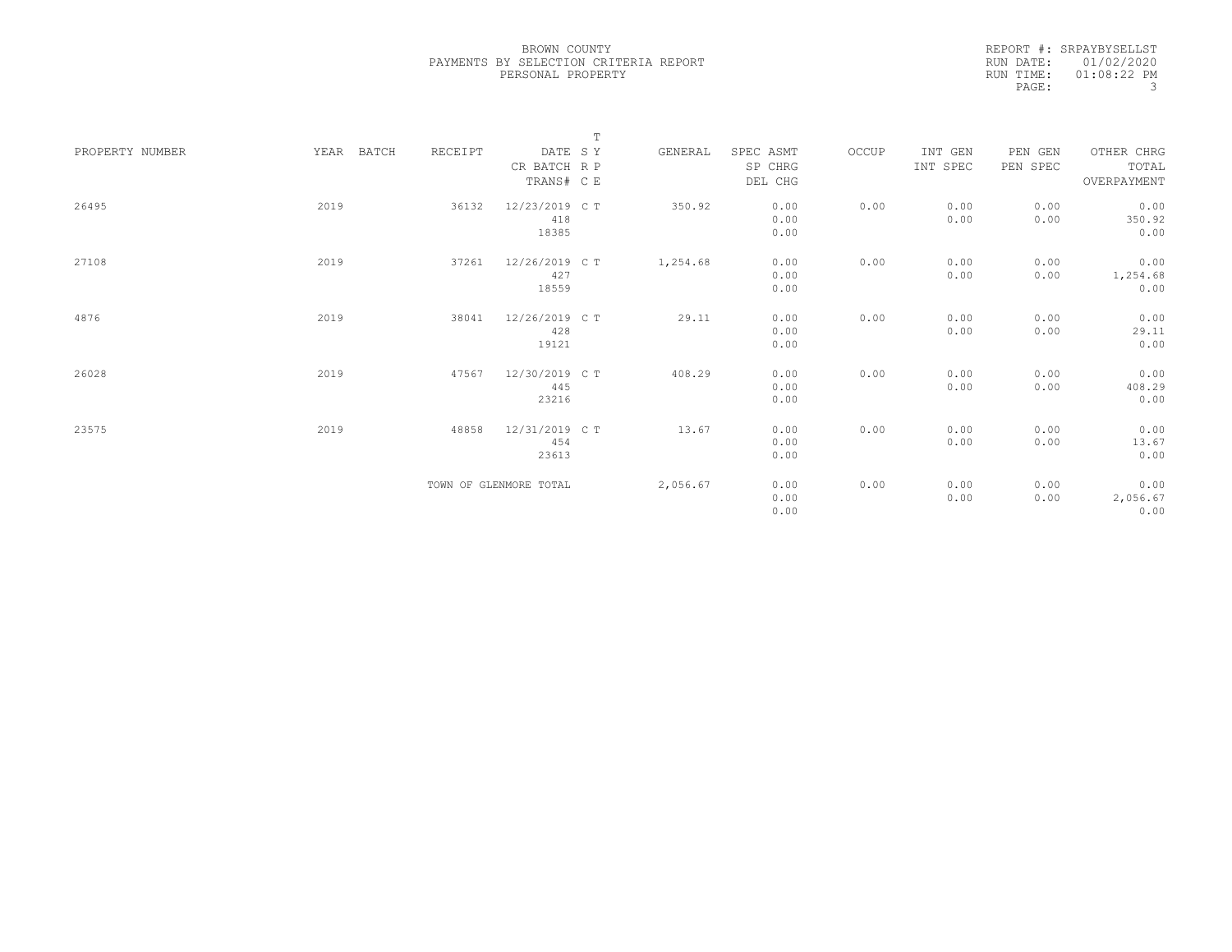|                 |      |            |         |                                       | $\mathbb T$ |         |                                 |       |                     |                     |                                    |  |
|-----------------|------|------------|---------|---------------------------------------|-------------|---------|---------------------------------|-------|---------------------|---------------------|------------------------------------|--|
| PROPERTY NUMBER |      | YEAR BATCH | RECEIPT | DATE SY<br>CR BATCH R P<br>TRANS# C E |             | GENERAL | SPEC ASMT<br>SP CHRG<br>DEL CHG | OCCUP | INT GEN<br>INT SPEC | PEN GEN<br>PEN SPEC | OTHER CHRG<br>TOTAL<br>OVERPAYMENT |  |
| 13354           | 2019 |            | 30639   | 12/20/2019 C T<br>413<br>16895        |             | 88.70   | 0.00<br>0.00<br>0.00            | 0.00  | 0.00<br>0.00        | 0.00<br>0.00        | 0.00<br>88.70<br>0.00              |  |
| 7248            | 2019 |            | 30645   | 12/20/2019 C T<br>412<br>16901        |             | 3.01    | 0.00<br>0.00<br>0.00            | 0.00  | 0.00<br>0.00        | 0.00<br>0.00        | 0.00<br>3.01<br>0.00               |  |
| 16772           | 2019 |            | 31079   | 12/20/2019 C T<br>410<br>17173        |             | 21.10   | 0.00<br>0.00<br>0.00            | 0.00  | 0.00<br>0.00        | 0.00<br>0.00        | 0.00<br>21.10<br>0.00              |  |
| 11998           | 2019 |            | 31467   | 12/20/2019 C T<br>409<br>17438        |             | 103.95  | 0.00<br>0.00<br>0.00            | 0.00  | 0.00<br>0.00        | 0.00<br>0.00        | 0.00<br>103.95<br>0.00             |  |
| 9766            | 2019 |            | 34402   | 12/23/2019 C T<br>417<br>18085        |             | 71.14   | 0.00<br>0.00<br>0.00            | 0.00  | 0.00<br>0.00        | 0.00<br>0.00        | 0.00<br>71.14<br>0.00              |  |
| 23564           | 2019 |            | 34942   | 12/23/2019 C T<br>416<br>18164        |             | 41.58   | 0.00<br>0.00<br>0.00            | 0.00  | 0.00<br>0.00        | 0.00<br>0.00        | 0.00<br>41.58<br>0.00              |  |
| 24527           | 2019 |            | 37958   | 12/26/2019 C T<br>428<br>19050        |             | 22.59   | 0.00<br>0.00<br>0.00            | 0.00  | 0.00<br>0.00        | 0.00<br>0.00        | 0.00<br>22.59<br>0.00              |  |
| 13353           | 2019 |            | 40431   | 12/27/2019 C T<br>432<br>19923        |             | 4.94    | 0.00<br>0.00<br>0.00            | 0.00  | 0.00<br>0.00        | 0.00<br>0.00        | 0.00<br>4.94<br>0.00               |  |
| 25720           | 2019 |            | 41097   | 12/27/2019 C T<br>433<br>20184        |             | 74.84   | 0.00<br>0.00<br>0.00            | 0.00  | 0.00<br>0.00        | 0.00<br>0.00        | 0.00<br>74.84<br>0.00              |  |
| 15870           | 2019 |            | 42068   | 12/27/2019 C T<br>433<br>20416        |             | 22.17   | 0.00<br>0.00<br>0.00            | 0.00  | 0.00<br>0.00        | 0.00<br>0.00        | 0.00<br>22.17<br>0.00              |  |
| 16774           | 2019 |            | 42075   | 12/27/2019 C T<br>433<br>20423        |             | 21.10   | 0.00<br>0.00<br>0.00            | 0.00  | 0.00<br>0.00        | 0.00<br>0.00        | 0.00<br>21.10<br>0.00              |  |
| 7258            | 2019 |            | 46375   | 12/30/2019 C T<br>447<br>22619        |             | 102.93  | 0.00<br>0.00<br>0.00            | 0.00  | 0.00<br>0.00        | 0.00<br>0.00        | 0.00<br>102.93<br>0.00             |  |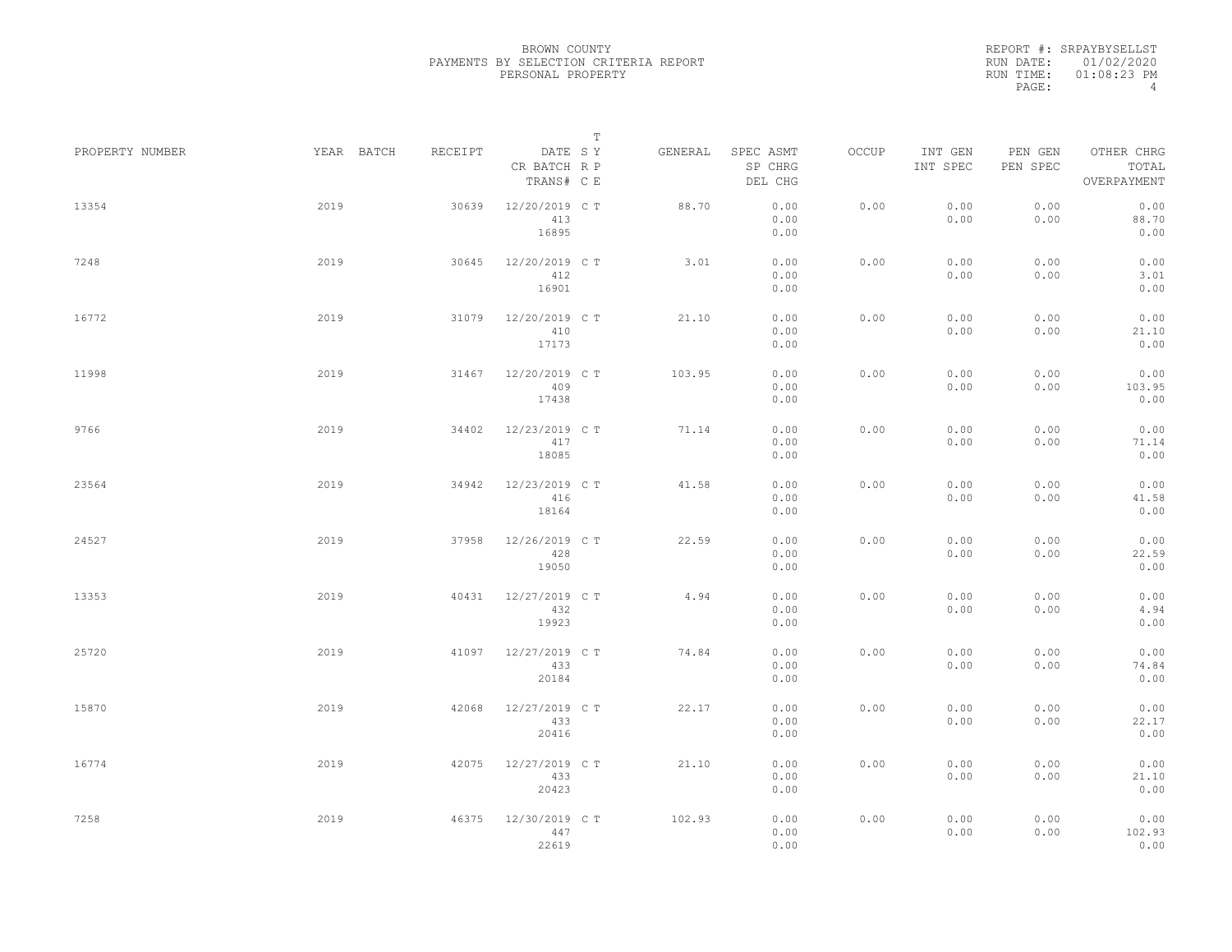|                 |      |       |         |                         | $\mathbb T$ |          |           |       |          |          |             |  |
|-----------------|------|-------|---------|-------------------------|-------------|----------|-----------|-------|----------|----------|-------------|--|
| PROPERTY NUMBER | YEAR | BATCH | RECEIPT | DATE SY                 |             | GENERAL  | SPEC ASMT | OCCUP | INT GEN  | PEN GEN  | OTHER CHRG  |  |
|                 |      |       |         | CR BATCH R P            |             |          | SP CHRG   |       | INT SPEC | PEN SPEC | TOTAL       |  |
|                 |      |       |         | TRANS# C E              |             |          | DEL CHG   |       |          |          | OVERPAYMENT |  |
|                 |      |       |         |                         |             |          |           |       |          |          |             |  |
| 7238            | 2019 |       | 46869   | 12/30/2019 C T          |             | 386.38   | 0.00      | 0.00  | 0.00     | 0.00     | 0.00        |  |
|                 |      |       |         | 447                     |             |          | 0.00      |       | 0.00     | 0.00     | 386.38      |  |
|                 |      |       |         | 22881                   |             |          | 0.00      |       |          |          | 0.00        |  |
|                 |      |       |         |                         |             |          |           |       |          |          |             |  |
| 15879           | 2019 |       | 47623   | 12/30/2019 C T          |             | 198.18   | 0.00      | 0.00  | 0.00     | 0.00     | 0.00        |  |
|                 |      |       |         | 444                     |             |          | 0.00      |       | 0.00     | 0.00     | 198.18      |  |
|                 |      |       |         | 23259                   |             |          | 0.00      |       |          |          | 0.00        |  |
| 22328           | 2019 |       | 47816   | 12/30/2019 C T          |             | 7.52     | 0.00      | 0.00  | 0.00     | 0.00     | 0.00        |  |
|                 |      |       |         | 448                     |             |          | 0.00      |       | 0.00     | 0.00     | 7.52        |  |
|                 |      |       |         | 23304                   |             |          | 0.00      |       |          |          | 0.00        |  |
|                 |      |       |         |                         |             |          |           |       |          |          |             |  |
| 15877           | 2019 |       | 49983   | 12/31/2019 C T          |             | 7.52     | 0.00      | 0.00  | 0.00     | 0.00     | 0.00        |  |
|                 |      |       |         | 453                     |             |          | 0.00      |       | 0.00     | 0.00     | 7.52        |  |
|                 |      |       |         | 24369                   |             |          | 0.00      |       |          |          | 0.00        |  |
|                 |      |       |         |                         |             |          |           |       |          |          |             |  |
|                 |      |       |         | TOWN OF GREEN BAY TOTAL |             | 1,177.65 | 0.00      | 0.00  | 0.00     | 0.00     | 0.00        |  |
|                 |      |       |         |                         |             |          | 0.00      |       | 0.00     | 0.00     | 1,177.65    |  |
|                 |      |       |         |                         |             |          | 0.00      |       |          |          | 0.00        |  |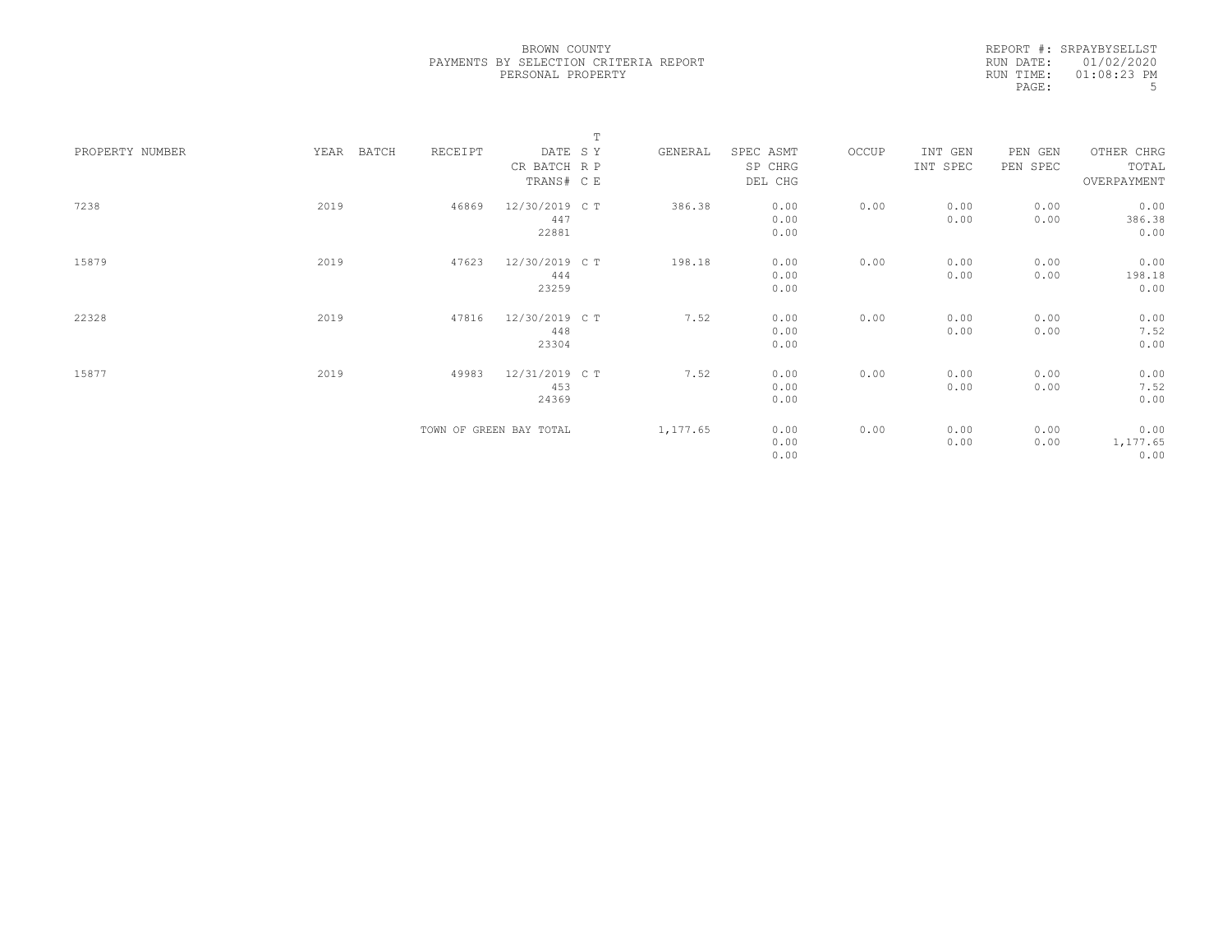|                 |            |         |                         | $\mathbb T$ |                      |       |                     |                     |                     |
|-----------------|------------|---------|-------------------------|-------------|----------------------|-------|---------------------|---------------------|---------------------|
| PROPERTY NUMBER | YEAR BATCH | RECEIPT | DATE SY<br>CR BATCH R P | GENERAL     | SPEC ASMT<br>SP CHRG | OCCUP | INT GEN<br>INT SPEC | PEN GEN<br>PEN SPEC | OTHER CHRG<br>TOTAL |
|                 |            |         | TRANS# C E              |             | DEL CHG              |       |                     |                     | OVERPAYMENT         |
| 22459           | 2019       | 31107   | 12/20/2019 C T          | 18.51       | 0.00                 | 0.00  | 0.00                | 0.00                | 0.00                |
|                 |            |         | 409<br>17192            |             | 0.00<br>0.00         |       | 0.00                | 0.00                | 18.51<br>0.00       |
|                 |            |         |                         |             |                      |       |                     |                     |                     |
| 15568           | 2019       | 31713   | 12/20/2019 C T          | 8.60        | 0.00                 | 0.00  | 0.00                | 0.00                | 0.00                |
|                 |            |         | 408                     |             | 0.00                 |       | 0.00                | 0.00                | 8.60                |
|                 |            |         | 17546                   |             | 0.00                 |       |                     |                     | 0.00                |
| 16131           | 2019       | 32465   | 12/23/2019 C T          | 2.69        | 0.00                 | 0.00  | 0.00                | 0.00                | 0.00                |
|                 |            |         | 417                     |             | 0.00                 |       | 0.00                | 0.00                | 2.69                |
|                 |            |         | 17681                   |             | 0.00                 |       |                     |                     | 0.00                |
| 4470            | 2019       | 37912   | 12/26/2019 C T          | 87.71       | 0.00                 | 0.00  | 0.00                | 0.00                | 0.00                |
|                 |            |         | 427                     |             | 0.00                 |       | 0.00                | 0.00                | 87.71               |
|                 |            |         | 19028                   |             | 0.00                 |       |                     |                     | 0.00                |
| 21980           | 2019       | 40429   | 12/27/2019 C T          | 183.84      | 0.00                 | 0.00  | 0.00                | 0.00                | 0.00                |
|                 |            |         | 431                     |             | 0.00                 |       | 0.00                | 0.00                | 183.84              |
|                 |            |         | 19921                   |             | 0.00                 |       |                     |                     | 0.00                |
| 4468            | 2019       | 48776   | 12/31/2019 C T          | 3.38        | 0.00                 | 0.00  | 0.00                | 0.00                | 0.00                |
|                 |            |         | 454                     |             | 0.00                 |       | 0.00                | 0.00                | 3.38                |
|                 |            |         | 23555                   |             | 0.00                 |       |                     |                     | 0.00                |
|                 |            |         |                         |             |                      |       |                     |                     |                     |
| 25661           | 2019       | 49677   | 12/31/2019 C T          | 916.58      | 0.00                 | 0.00  | 0.00                | 0.00                | 0.00                |
|                 |            |         | 455                     |             | 0.00                 |       | 0.00                | 0.00                | 916.58              |
|                 |            |         | 24189                   |             | 0.00                 |       |                     |                     | 0.00                |
|                 |            |         | TOWN OF HOLLAND TOTAL   | 1,221.31    | 0.00                 | 0.00  | 0.00                | 0.00                | 0.00                |
|                 |            |         |                         |             | 0.00                 |       | 0.00                | 0.00                | 1,221.31            |
|                 |            |         |                         |             | 0.00                 |       |                     |                     | 0.00                |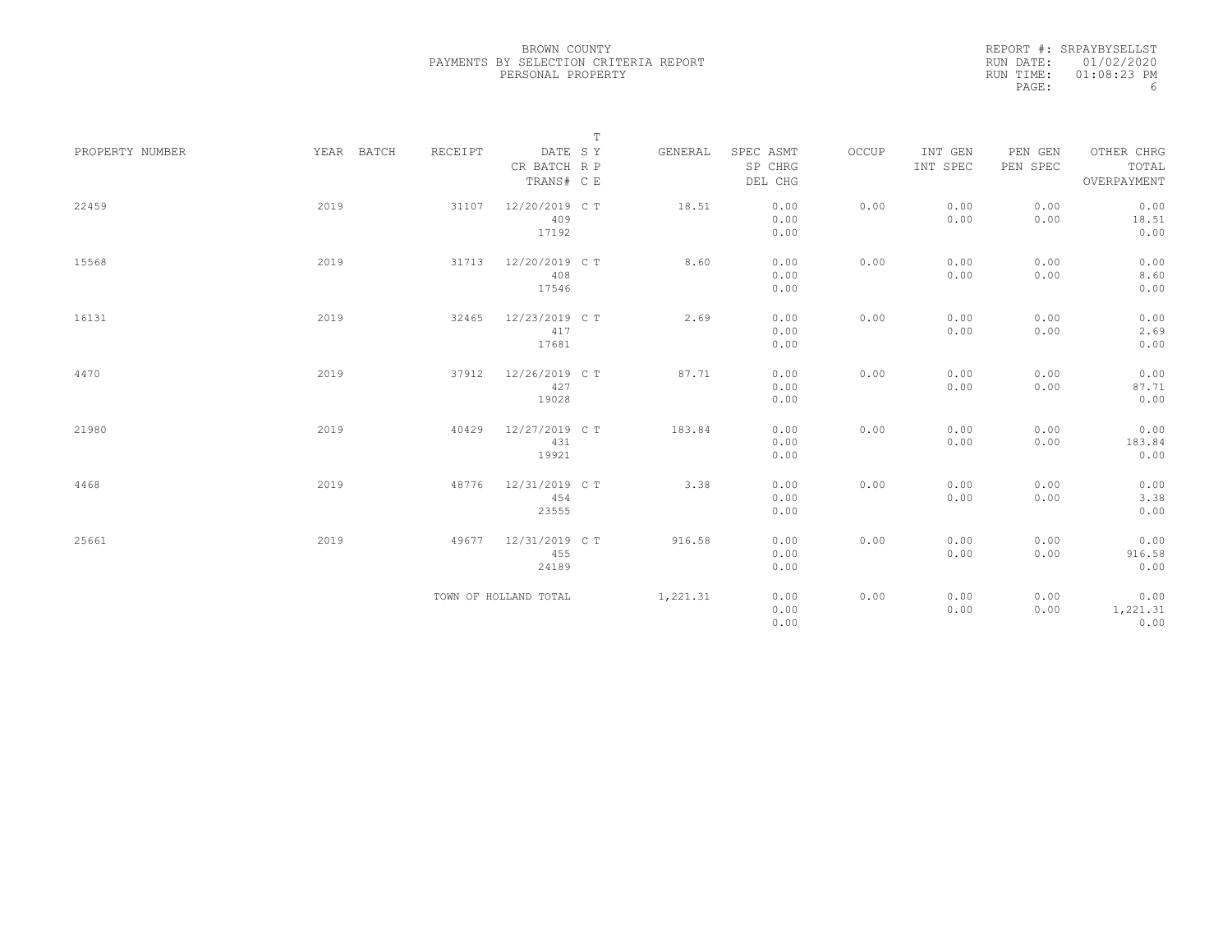|                 |             |         | $\mathbb T$                           |          |                                 |              |                     |                     |                                    |
|-----------------|-------------|---------|---------------------------------------|----------|---------------------------------|--------------|---------------------|---------------------|------------------------------------|
| PROPERTY NUMBER | YEAR BATCH  | RECEIPT | DATE SY<br>CR BATCH R P<br>TRANS# C E | GENERAL  | SPEC ASMT<br>SP CHRG<br>DEL CHG | <b>OCCUP</b> | INT GEN<br>INT SPEC | PEN GEN<br>PEN SPEC | OTHER CHRG<br>TOTAL<br>OVERPAYMENT |
| 21137           | 2019        | 30875   | 12/20/2019 C T<br>412<br>17018        | 2.95     | 0.00<br>0.00<br>0.00            | 0.00         | 0.00<br>0.00        | 0.00<br>0.00        | 0.00<br>2.95<br>0.00               |
| 11358           | 2019        | 31408   | 12/20/2019 C T<br>415<br>17399        | 2,354.41 | 0.00<br>0.00<br>0.00            | 0.00         | 0.00<br>0.00        | 0.00<br>0.00        | 0.00<br>2,354.41<br>0.00           |
| 14512           | 2019        | 31419   | 12/20/2019 C T<br>415<br>17411        | 398.54   | 0.00<br>0.00<br>0.00            | 0.00         | 0.00<br>0.00        | 0.00<br>0.00        | 0.00<br>398.54<br>0.00             |
| 5687            | 2019        | 34192   | 12/23/2019 C T<br>422<br>18025        | 4.43     | 0.00<br>0.00<br>0.00            | 0.00         | 0.00<br>0.00        | 0.00<br>0.00        | 0.00<br>4.43<br>0.00               |
| 15402           | 2019        | 37268   | 12/26/2019 C T<br>427<br>18566        | 90.05    | 0.00<br>0.00<br>0.00            | 0.00         | 0.00<br>0.00        | 0.00<br>0.00        | 0.00<br>90.05<br>0.00              |
| 21138           | 2019        | 37335   | 12/26/2019 C T<br>425<br>18617        | 2.95     | 0.00<br>0.00<br>0.00            | 0.00         | 0.00<br>0.00        | 0.00<br>0.00        | 0.00<br>2.95<br>0.00               |
| 5681            | 2019        | 37387   | 12/26/2019 C T<br>427<br>18667        | 4.05     | 0.00<br>0.00<br>0.00            | 0.00         | 0.00<br>0.00        | 0.00<br>0.00        | 0.00<br>4.05<br>0.00               |
| 23034           | 2019        | 39708   | 12/26/2019 C T<br>429<br>19799        | 2.95     | 0.00<br>0.00<br>0.00            | 0.00         | 0.00<br>0.00        | 0.00<br>0.00        | 0.00<br>2.95<br>0.00               |
| 8684            | 2019        | 40614   | 12/27/2019 C T<br>433<br>20029        | 2.95     | 0.00<br>0.00<br>0.00            | 0.00         | 0.00<br>0.00        | 0.00<br>0.00        | 0.00<br>2.95<br>0.00               |
| 5692            | 2019        | 41244   | 12/27/2019 C T<br>433<br>20245        | 1.47     | 0.00<br>0.00<br>0.00            | 0.00         | 0.00<br>0.00        | 0.00<br>0.00        | 0.00<br>1.47<br>0.00               |
| 5690            | 2019        | 42687   | 12/27/2019 C T<br>434<br>20643        | 16.25    | 0.00<br>0.00<br>0.00            | 0.00         | 0.00<br>0.00        | 0.00<br>0.00        | 0.00<br>16.25<br>0.00              |
| 21143           | 2019 191230 |         | 2439 12/30/2019 C T                   | 2.95     | 0.00<br>0.00<br>0.00            | 0.00         | 0.00<br>0.00        | 0.00<br>0.00        | 0.00<br>2.95<br>0.00               |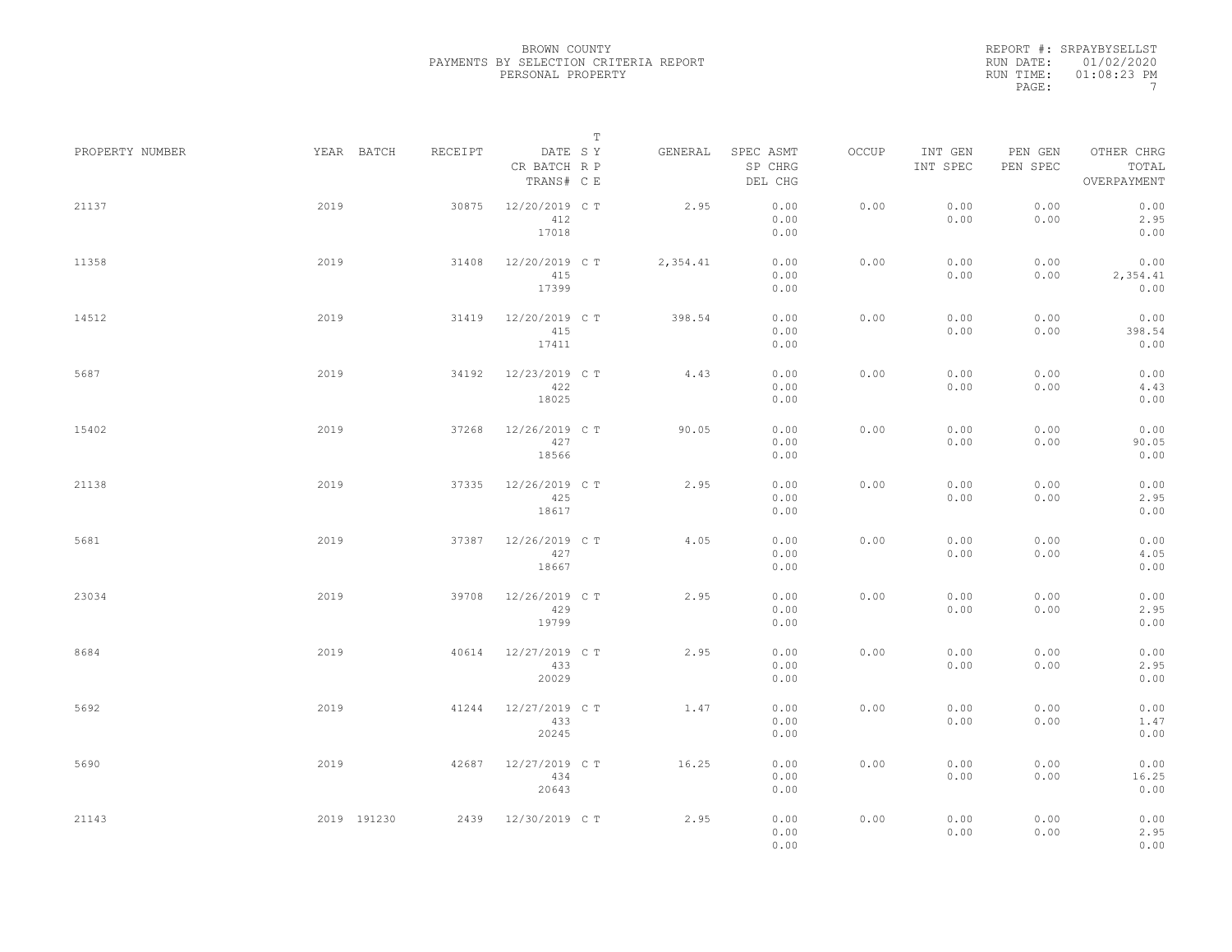|           | REPORT #: SRPAYBYSELLST |
|-----------|-------------------------|
|           | RUN DATE: 01/02/2020    |
| RUN TIME: | $01:08:24$ PM           |
| PAGE:     | 8                       |

| PROPERTY NUMBER | YEAR | BATCH | RECEIPT | DATE SY                | GENERAL  | SPEC ASMT | OCCUP | INT<br>GEN | PEN GEN  | OTHER CHRG  |  |
|-----------------|------|-------|---------|------------------------|----------|-----------|-------|------------|----------|-------------|--|
|                 |      |       |         | CR BATCH R P           |          | SP CHRG   |       | INT SPEC   | PEN SPEC | TOTAL       |  |
|                 |      |       |         | TRANS# C E             |          | DEL CHG   |       |            |          | OVERPAYMENT |  |
|                 |      |       |         | TOWN OF HUMBOLDT TOTAL | 2,883.95 | 0.00      | 0.00  | 0.00       | 0.00     | 0.00        |  |
|                 |      |       |         |                        |          | 0.00      |       | 0.00       | 0.00     | 2,883.95    |  |
|                 |      |       |         |                        |          | 0.00      |       |            |          | 0.00        |  |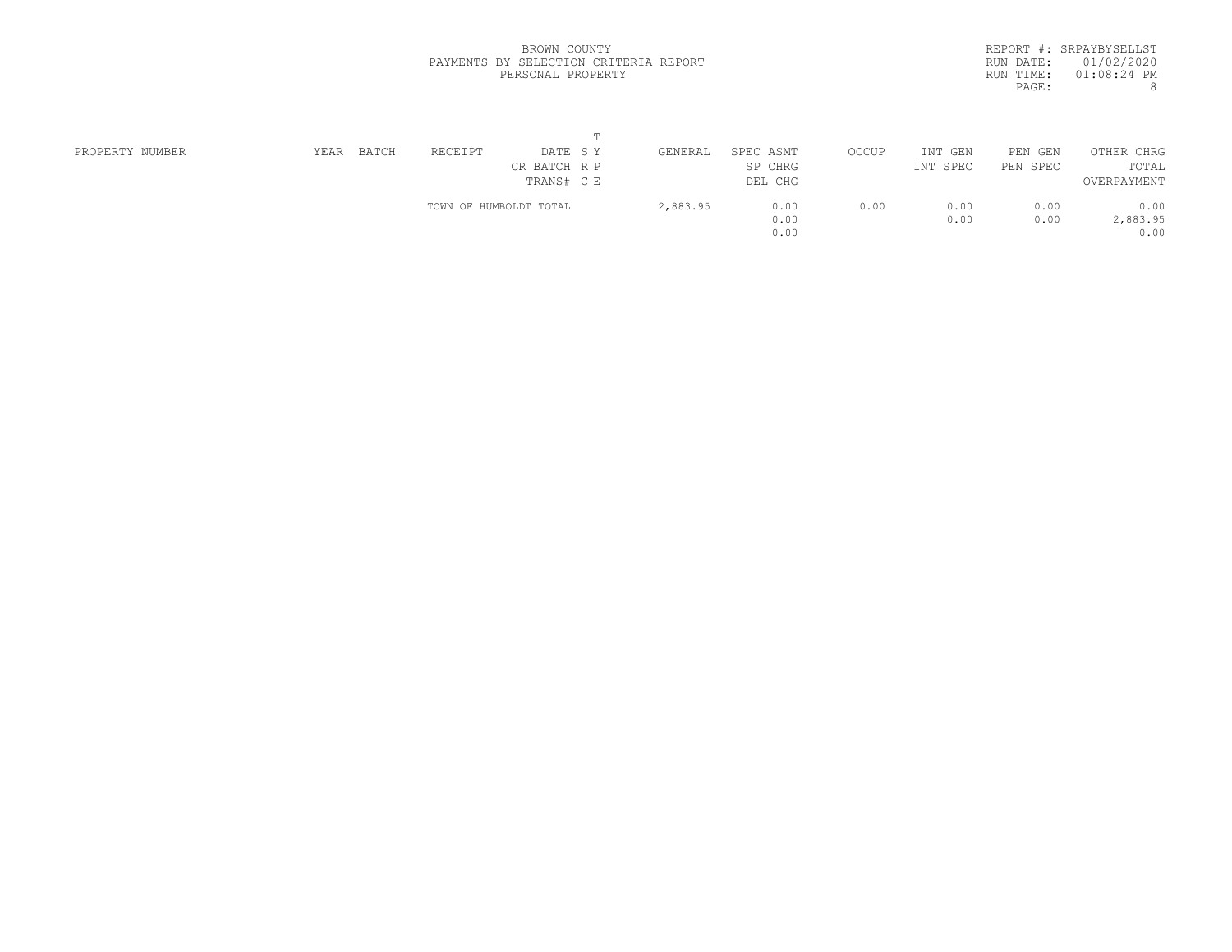|                 |            |         | $\mathbb T$                           |         |                                 |       |                     |                     |                                    |
|-----------------|------------|---------|---------------------------------------|---------|---------------------------------|-------|---------------------|---------------------|------------------------------------|
| PROPERTY NUMBER | YEAR BATCH | RECEIPT | DATE SY<br>CR BATCH R P<br>TRANS# C E | GENERAL | SPEC ASMT<br>SP CHRG<br>DEL CHG | OCCUP | INT GEN<br>INT SPEC | PEN GEN<br>PEN SPEC | OTHER CHRG<br>TOTAL<br>OVERPAYMENT |
| 17239           | 2019       | 30783   | 12/20/2019 C T<br>413<br>16978        | 189.28  | 0.00<br>0.00<br>0.00            | 0.00  | 0.00<br>0.00        | 0.00<br>0.00        | 0.00<br>189.28<br>0.00             |
| 17718           | 2019       | 30790   | 12/20/2019 C T<br>413<br>16985        | 45.43   | 0.00<br>0.00<br>0.00            | 0.00  | 0.00<br>0.00        | 0.00<br>0.00        | 0.00<br>45.43<br>0.00              |
| 22999           | 2019       | 30959   | 12/20/2019 C T<br>415<br>17072        | 106.01  | 0.00<br>0.00<br>0.00            | 0.00  | 0.00<br>0.00        | 0.00<br>0.00        | 0.00<br>106.01<br>0.00             |
| 18562           | 2019       | 31024   | 12/20/2019 C T<br>415<br>17127        | 175.12  | 0.00<br>0.00<br>0.00            | 0.00  | 0.00<br>0.00        | 0.00<br>0.00        | 0.00<br>175.12<br>0.00             |
| 27069           | 2019       | 31084   | 12/20/2019 C T<br>410<br>17175        | 172.24  | 0.00<br>0.00<br>0.00            | 0.00  | 0.00<br>0.00        | 0.00<br>0.00        | 0.00<br>172.24<br>0.00             |
| 24413           | 2019       | 31249   | 12/20/2019 C T<br>408<br>17271        | 84.07   | 0.00<br>0.00<br>0.00            | 0.00  | 0.00<br>0.00        | 0.00<br>0.00        | 0.00<br>84.07<br>0.00              |
| 25067           | 2019       | 31250   | 12/20/2019 C T<br>408<br>17271        | 68.15   | 0.00<br>0.00<br>0.00            | 0.00  | 0.00<br>0.00        | 0.00<br>0.00        | 0.00<br>68.15<br>0.00              |
| 25622           | 2019       | 31251   | 12/20/2019 C T<br>408<br>17271        | 162.79  | 0.00<br>0.00<br>0.00            | 0.00  | 0.00<br>0.00        | 0.00<br>0.00        | 0.00<br>162.79<br>0.00             |
| 25624           | 2019       | 31252   | 12/20/2019 C T<br>408<br>17271        | 155.21  | 0.00<br>0.00<br>0.00            | 0.00  | 0.00<br>0.00        | 0.00<br>0.00        | 0.00<br>155.21<br>0.00             |
| 25627           | 2019       | 31253   | 12/20/2019 C T<br>408<br>17271        | 54.90   | 0.00<br>0.00<br>0.00            | 0.00  | 0.00<br>0.00        | 0.00<br>0.00        | 0.00<br>54.90<br>0.00              |
| 25628           | 2019       | 31254   | 12/20/2019 C T<br>408<br>17271        | 113.58  | 0.00<br>0.00<br>0.00            | 0.00  | 0.00<br>0.00        | 0.00<br>0.00        | 0.00<br>113.58<br>0.00             |
| 25629           | 2019       | 31255   | 12/20/2019 C T<br>408<br>17271        | 26.50   | 0.00<br>0.00<br>0.00            | 0.00  | 0.00<br>0.00        | 0.00<br>0.00        | 0.00<br>26.50<br>0.00              |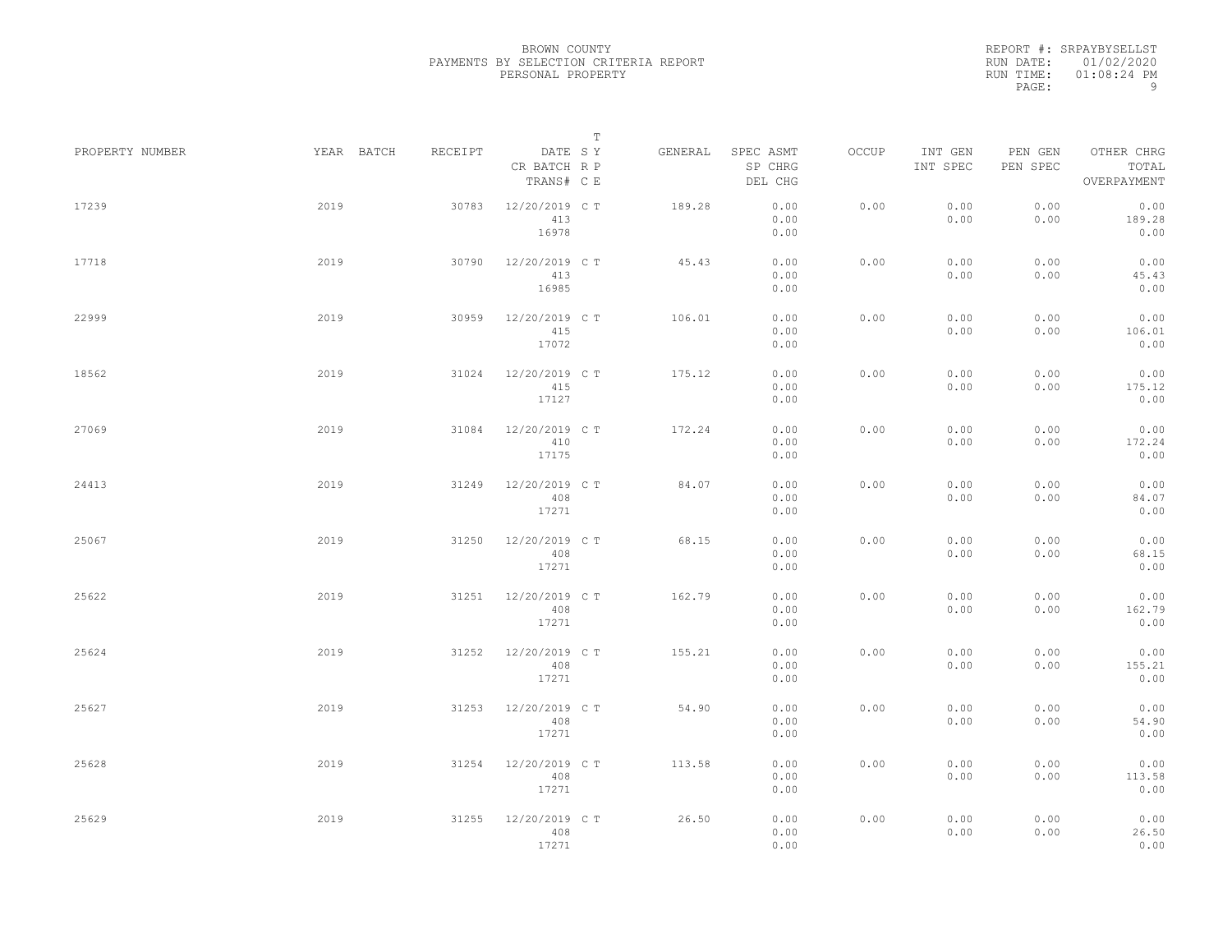|                 |      |            |         |                                       | T |           |                                 |       |                     |                     |                                    |  |
|-----------------|------|------------|---------|---------------------------------------|---|-----------|---------------------------------|-------|---------------------|---------------------|------------------------------------|--|
| PROPERTY NUMBER |      | YEAR BATCH | RECEIPT | DATE SY<br>CR BATCH R P<br>TRANS# C E |   | GENERAL   | SPEC ASMT<br>SP CHRG<br>DEL CHG | OCCUP | INT GEN<br>INT SPEC | PEN GEN<br>PEN SPEC | OTHER CHRG<br>TOTAL<br>OVERPAYMENT |  |
| 26481           | 2019 |            | 31256   | 12/20/2019 C T<br>408<br>17271        |   | 117.37    | 0.00<br>0.00<br>0.00            | 0.00  | 0.00<br>0.00        | 0.00<br>0.00        | 0.00<br>117.37<br>0.00             |  |
| 27080           | 2019 |            | 31257   | 12/20/2019 C T<br>408<br>17271        |   | 56.78     | 0.00<br>0.00<br>0.00            | 0.00  | 0.00<br>0.00        | 0.00<br>0.00        | 0.00<br>56.78<br>0.00              |  |
| 17695           | 2019 |            | 32298   | 12/23/2019 C T<br>416<br>17612        |   | 2,108.65  | 0.00<br>0.00<br>0.00            | 0.00  | 0.00<br>0.00        | 0.00<br>0.00        | 0.00<br>2,108.65<br>0.00           |  |
| 6               | 2019 |            | 34419   | 12/23/2019 C T<br>416<br>18100        |   | 206.65    | 0.00<br>0.00<br>0.00            | 0.00  | 0.00<br>0.00        | 0.00<br>0.00        | 0.00<br>206.65<br>0.00             |  |
| 18151           | 2019 |            | 35467   | 12/23/2019 C T<br>422<br>18298        |   | 11,658.09 | 0.00<br>0.00<br>0.00            | 0.00  | 0.00<br>0.00        | 0.00<br>0.00        | 0.00<br>11,658.09<br>0.00          |  |
| 24375           | 2019 |            | 37254   | 12/26/2019 C T<br>427<br>18555        |   | 213.90    | 0.00<br>0.00<br>0.00            | 0.00  | 0.00<br>0.00        | 0.00<br>0.00        | 0.00<br>213.90<br>0.00             |  |
| 12812           | 2019 |            | 37406   | 12/26/2019 C T<br>428<br>18687        |   | 32.17     | 0.00<br>0.00<br>0.00            | 0.00  | 0.00<br>0.00        | 0.00<br>0.00        | 0.00<br>32.17<br>0.00              |  |
| 15606           | 2019 |            | 37880   | 12/26/2019 C T<br>425<br>19002        |   | 83.28     | 0.00<br>0.00<br>0.00            | 0.00  | 0.00<br>0.00        | 0.00<br>0.00        | 0.00<br>83.28<br>0.00              |  |
| 27065           | 2019 |            | 37959   | 12/26/2019 C T<br>427<br>19051        |   | 204.43    | 0.00<br>0.00<br>0.00            | 0.00  | 0.00<br>0.00        | 0.00<br>0.00        | 0.00<br>204.43<br>0.00             |  |
| 20457           | 2019 |            | 38209   | 12/26/2019 C T<br>429<br>19241        |   | 15.15     | 0.00<br>0.00<br>0.00            | 0.00  | 0.00<br>0.00        | 0.00<br>0.00        | 0.00<br>15.15<br>0.00              |  |
| 27157           | 2019 |            | 38438   | 12/26/2019 C T<br>428<br>19382        |   | 37.86     | 0.00<br>0.00<br>0.00            | 0.00  | 0.00<br>0.00        | 0.00<br>0.00        | 0.00<br>37.86<br>0.00              |  |
| 24409           | 2019 |            | 38726   | 12/26/2019 C T<br>428<br>19573        |   | 22.71     | 0.00<br>0.00<br>0.00            | 0.00  | 0.00<br>0.00        | 0.00<br>0.00        | 0.00<br>22.71<br>0.00              |  |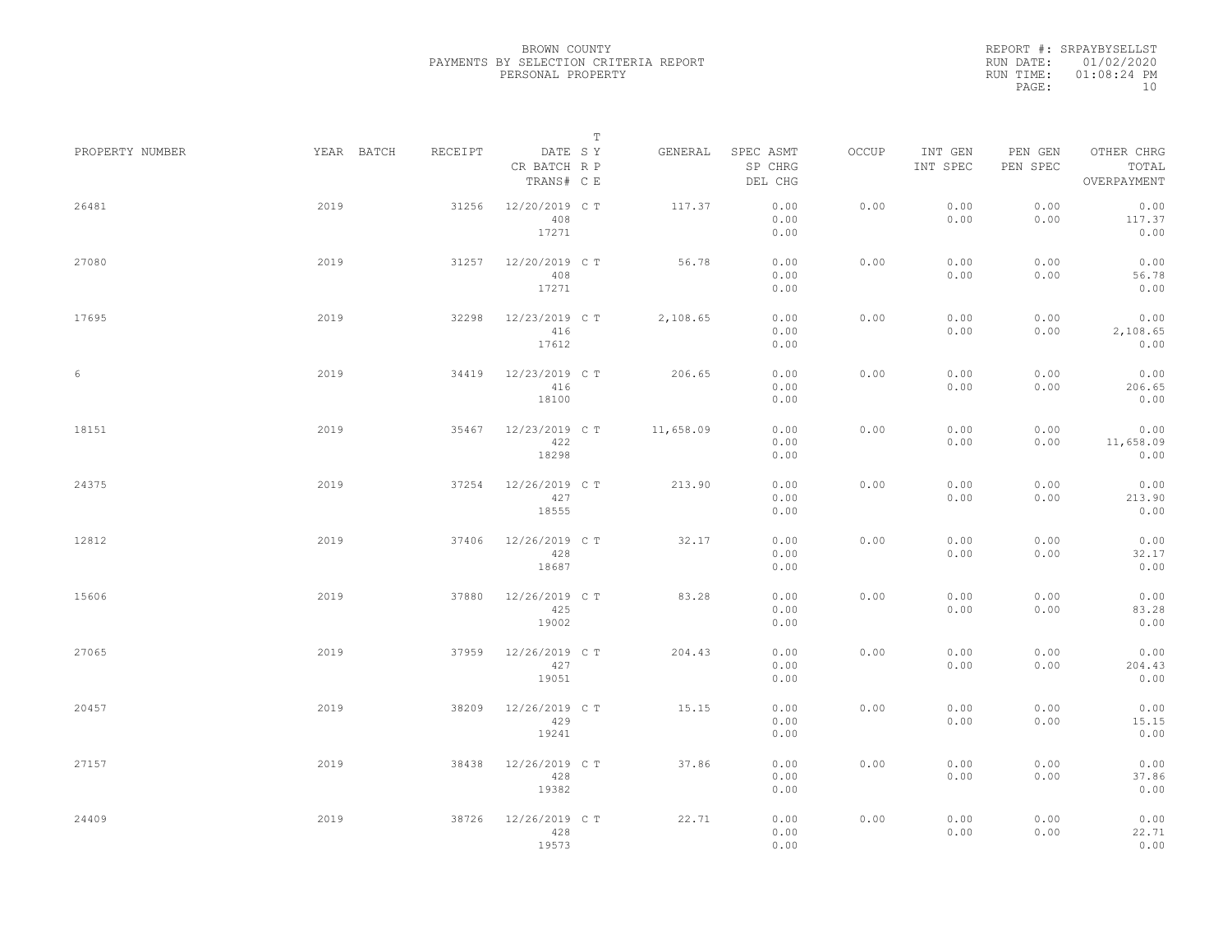|                 |            |         | $\mathbb T$                           |           |                                 |       |                     |                     |                                    |
|-----------------|------------|---------|---------------------------------------|-----------|---------------------------------|-------|---------------------|---------------------|------------------------------------|
| PROPERTY NUMBER | YEAR BATCH | RECEIPT | DATE SY<br>CR BATCH R P<br>TRANS# C E | GENERAL   | SPEC ASMT<br>SP CHRG<br>DEL CHG | OCCUP | INT GEN<br>INT SPEC | PEN GEN<br>PEN SPEC | OTHER CHRG<br>TOTAL<br>OVERPAYMENT |
| 25077           | 2019       | 38994   | 12/26/2019 C T<br>429<br>19653        | 75.72     | 0.00<br>0.00<br>0.00            | 0.00  | 0.00<br>0.00        | 0.00<br>0.00        | 0.00<br>75.72<br>0.00              |
| 20450           | 2019       | 40747   | 12/27/2019 C T<br>433<br>20095        | 976.71    | 0.00<br>0.00<br>0.00            | 0.00  | 0.00<br>0.00        | 0.00<br>0.00        | 0.00<br>976.71<br>0.00             |
| 21289           | 2019       | 45536   | 12/28/2019 C T<br>440<br>22225        | 344.51    | 0.00<br>0.00<br>0.00            | 0.00  | 0.00<br>0.00        | 0.00<br>0.00        | 0.00<br>344.51<br>0.00             |
| 6269            | 2019       | 46806   | 12/30/2019 C T<br>445<br>22839        | 83.28     | 0.00<br>0.00<br>0.00            | 0.00  | 0.00<br>0.00        | 0.00<br>0.00        | 0.00<br>83.28<br>0.00              |
| 27075           | 2019       | 46935   | 12/30/2019 C T<br>445<br>22937        | 1,739.53  | 0.00<br>0.00<br>0.00            | 0.00  | 0.00<br>0.00        | 0.00<br>0.00        | 0.00<br>1,739.53<br>0.00           |
| 21293           | 2019       | 47490   | 12/30/2019 C T<br>447<br>23164        | 217.15    | 0.00<br>0.00<br>0.00            | 0.00  | 0.00<br>0.00        | 0.00<br>0.00        | 0.00<br>217.15<br>0.00             |
| 17715           | 2019       | 48688   | 12/31/2019 C T<br>454<br>23488        | 22.71     | 0.00<br>0.00<br>0.00            | 0.00  | 0.00<br>0.00        | 0.00<br>0.00        | 0.00<br>22.71<br>0.00              |
| 25620           | 2019       | 48880   | 12/31/2019 C T<br>454<br>23631        | 22.71     | 0.00<br>0.00<br>0.00            | 0.00  | 0.00<br>0.00        | 0.00<br>0.00        | 0.00<br>22.71<br>0.00              |
| 4163            | 2019       | 49537   | 12/31/2019 C T<br>454<br>24145        | 111.67    | 0.00<br>0.00<br>0.00            | 0.00  | 0.00<br>0.00        | 0.00<br>0.00        | 0.00<br>111.67<br>0.00             |
|                 |            |         | TOWN OF LAWRENCE TOTAL                | 19,704.31 | 0.00<br>0.00<br>0.00            | 0.00  | 0.00<br>0.00        | 0.00<br>0.00        | 0.00<br>19,704.31<br>0.00          |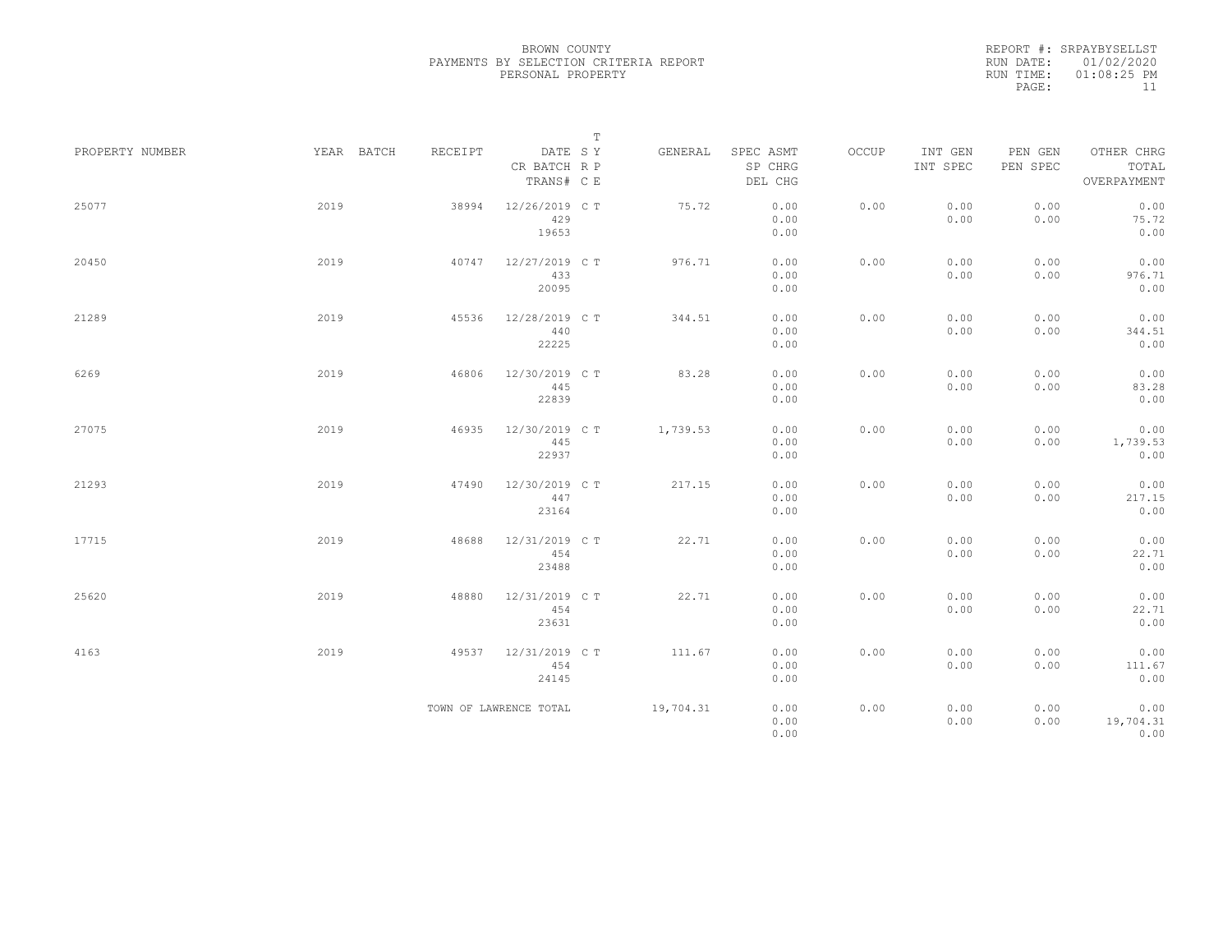|                 |            |         |                                       | $\mathbb T$ |          |                                 |       |                     |                     |                                    |  |
|-----------------|------------|---------|---------------------------------------|-------------|----------|---------------------------------|-------|---------------------|---------------------|------------------------------------|--|
| PROPERTY NUMBER | YEAR BATCH | RECEIPT | DATE SY<br>CR BATCH R P<br>TRANS# C E |             | GENERAL  | SPEC ASMT<br>SP CHRG<br>DEL CHG | OCCUP | INT GEN<br>INT SPEC | PEN GEN<br>PEN SPEC | OTHER CHRG<br>TOTAL<br>OVERPAYMENT |  |
| 18595           | 2019       | 30725   | 12/20/2019 C T<br>409<br>16923        |             | 287.47   | 0.00<br>0.00<br>0.00            | 0.00  | 0.00<br>0.00        | 0.00<br>0.00        | 0.00<br>287.47<br>0.00             |  |
| 23010           | 2019       | 30784   | 12/20/2019 C T<br>412<br>16979        |             | 413.25   | 0.00<br>0.00<br>0.00            | 0.00  | 0.00<br>0.00        | 0.00<br>0.00        | 0.00<br>413.25<br>0.00             |  |
| 15100           | 2019       | 31508   | 12/20/2019 C T<br>408<br>17452        |             | 68.61    | 0.00<br>0.00<br>0.00            | 0.00  | 0.00<br>0.00        | 0.00<br>0.00        | 0.00<br>68.61<br>0.00              |  |
| 19976           | 2019       | 32279   | 12/23/2019 C T<br>418<br>17603        |             | 811.78   | 0.00<br>0.00<br>0.00            | 0.00  | 0.00<br>0.00        | 0.00<br>0.00        | 0.00<br>811.78<br>0.00             |  |
| 6291            | 2019       | 33694   | 12/23/2019 C T<br>418<br>17917        |             | 42.48    | 0.00<br>0.00<br>0.00            | 0.00  | 0.00<br>0.00        | 0.00<br>0.00        | 0.00<br>42.48<br>0.00              |  |
| 22263           | 2019       | 34976   | 12/23/2019 C T<br>422<br>18197        |             | 1,177.66 | 0.00<br>0.00<br>0.00            | 0.00  | 0.00<br>0.00        | 0.00<br>0.00        | 0.00<br>1,177.66<br>0.00           |  |
| 26697           | 2019       | 35564   | 12/23/2019 C T<br>416<br>18314        |             | 307.08   | 0.00<br>0.00<br>0.00            | 0.00  | 0.00<br>0.00        | 0.00<br>0.00        | 0.00<br>307.08<br>0.00             |  |
| 7952            | 2019       | 35577   | 12/23/2019 C T<br>422<br>18323        |             | 89.84    | 0.00<br>0.00<br>0.00            | 0.00  | 0.00<br>0.00        | 0.00<br>0.00        | 0.00<br>89.84<br>0.00              |  |
| 20843           | 2019       | 36212   | 12/23/2019 C T<br>420<br>18414        |             | 62.03    | 0.00<br>0.00<br>0.00            | 0.00  | 0.00<br>0.00        | 0.00<br>0.00        | 0.00<br>62.03<br>0.00              |  |
| 13610           | 2019       | 37269   | 12/26/2019 C T<br>428<br>18567        |             | 637.00   | 0.00<br>0.00<br>0.00            | 0.00  | 0.00<br>0.00        | 0.00<br>0.00        | 0.00<br>637.00<br>0.00             |  |
| 22572           | 2019       | 37829   | 12/26/2019 C T<br>428<br>18981        |             | 133.94   | 0.00<br>0.00<br>0.00            | 0.00  | 0.00<br>0.00        | 0.00<br>0.00        | 0.00<br>133.94<br>0.00             |  |
| 23762           | 2019       | 37935   | 12/26/2019 C T<br>426<br>19036        |             | 1,602.33 | 0.00<br>0.00<br>0.00            | 0.00  | 0.00<br>0.00        | 0.00<br>0.00        | 0.00<br>1,602.33<br>0.00           |  |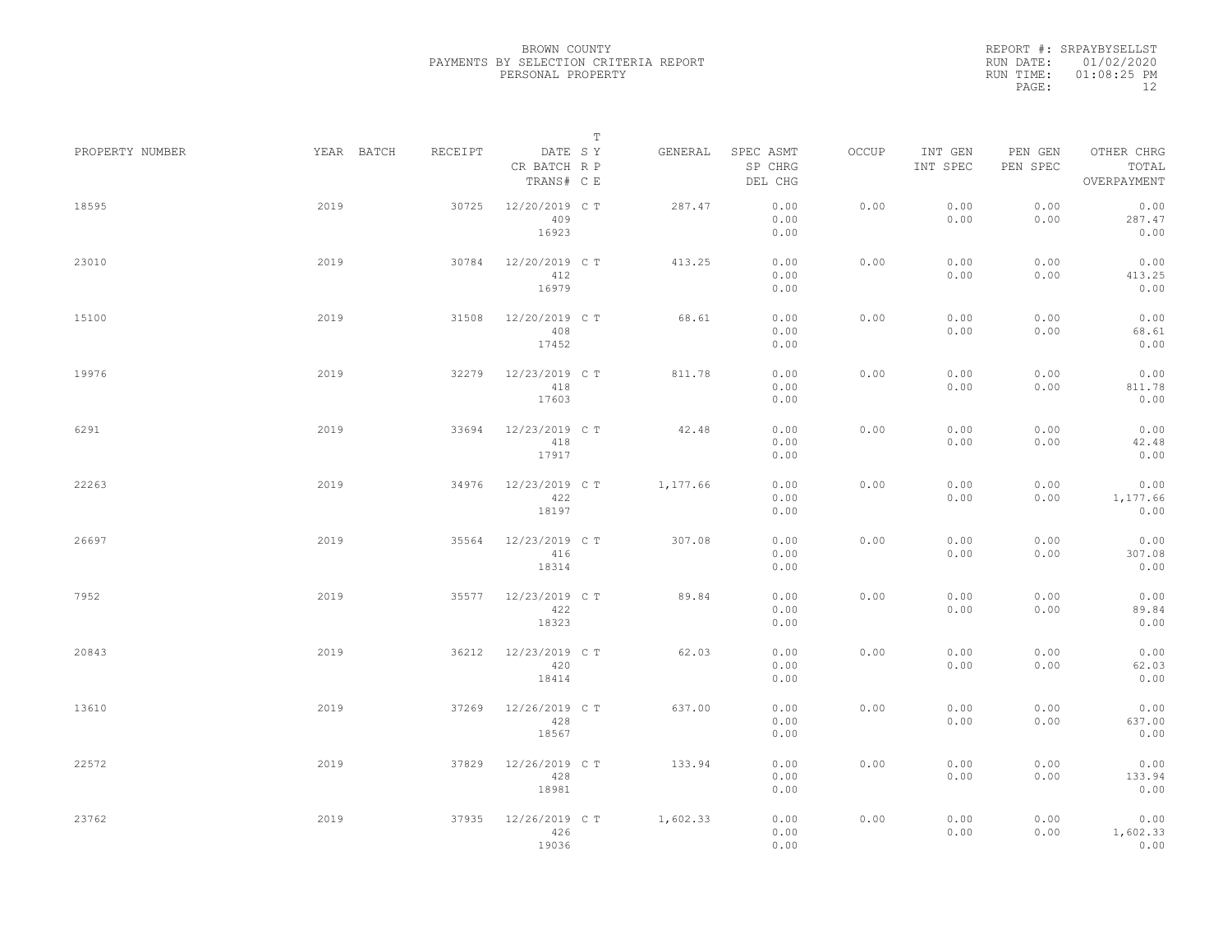|                 |            |         | $\mathbb T$                           |         |                                 |       |                     |                     |                                    |
|-----------------|------------|---------|---------------------------------------|---------|---------------------------------|-------|---------------------|---------------------|------------------------------------|
| PROPERTY NUMBER | YEAR BATCH | RECEIPT | DATE SY<br>CR BATCH R P<br>TRANS# C E | GENERAL | SPEC ASMT<br>SP CHRG<br>DEL CHG | OCCUP | INT GEN<br>INT SPEC | PEN GEN<br>PEN SPEC | OTHER CHRG<br>TOTAL<br>OVERPAYMENT |
| 27506           | 2019       | 38021   | 12/26/2019 C T<br>425<br>19101        | 241.74  | 0.00<br>0.00<br>0.00            | 0.00  | 0.00<br>0.00        | 0.00<br>0.00        | 0.00<br>241.74<br>0.00             |
| 26503           | 2019       | 38123   | 12/26/2019 C T<br>429<br>19172        | 480.20  | 0.00<br>0.00<br>0.00            | 0.00  | 0.00<br>0.00        | 0.00<br>0.00        | 0.00<br>480.20<br>0.00             |
| 17361           | 2019       | 38183   | 12/26/2019 C T<br>429<br>19225        | 27.77   | 0.00<br>0.00<br>0.00            | 0.00  | 0.00<br>0.00        | 0.00<br>0.00        | 0.00<br>27.77<br>0.00              |
| 11243           | 2019       | 38271   | 12/26/2019 C T<br>429<br>19288        | 163.71  | 0.00<br>0.00<br>0.00            | 0.00  | 0.00<br>0.00        | 0.00<br>0.00        | 0.00<br>163.71<br>0.00             |
| 22924           | 2019       | 38295   | 12/26/2019 C T<br>429<br>19299        | 44.11   | 0.00<br>0.00<br>0.00            | 0.00  | 0.00<br>0.00        | 0.00<br>0.00        | 0.00<br>44.11<br>0.00              |
| 24949           | 2019       | 38478   | 12/26/2019 C T<br>429<br>19413        | 130.66  | 0.00<br>0.00<br>0.00            | 0.00  | 0.00<br>0.00        | 0.00<br>0.00        | 0.00<br>130.66<br>0.00             |
| 24944           | 2019       | 38514   | 12/26/2019 C T<br>429<br>19437        | 292.38  | 0.00<br>0.00<br>0.00            | 0.00  | 0.00<br>0.00        | 0.00<br>0.00        | 0.00<br>292.38<br>0.00             |
| 24386           | 2019       | 40404   | 12/27/2019 C T<br>431<br>19899        | 55.16   | 0.00<br>0.00<br>0.00            | 0.00  | 0.00<br>0.00        | 0.00<br>0.00        | 0.00<br>55.16<br>0.00              |
| 17823           | 2019       | 41551   | 12/27/2019 C T<br>433<br>20361        | 191.10  | 0.00<br>0.00<br>0.00            | 0.00  | 0.00<br>0.00        | 0.00<br>0.00        | 0.00<br>191.10<br>0.00             |
| 26507           | 2019       | 43890   | 12/28/2019 C T<br>440<br>20885        | 328.32  | 0.00<br>0.00<br>0.00            | 0.00  | 0.00<br>0.00        | 0.00<br>0.00        | 0.00<br>328.32<br>0.00             |
| 27502           | 2019       | 44971   | 12/28/2019 C T<br>443<br>21868        | 298.91  | 0.00<br>0.00<br>0.00            | 0.00  | 0.00<br>0.00        | 0.00<br>0.00        | 0.00<br>298.91<br>0.00             |
| 19525           | 2019       | 45671   | 12/30/2019 C T<br>444<br>22306        | 132.31  | 0.00<br>0.00<br>0.00            | 0.00  | 0.00<br>0.00        | 0.00<br>0.00        | 0.00<br>132.31<br>0.00             |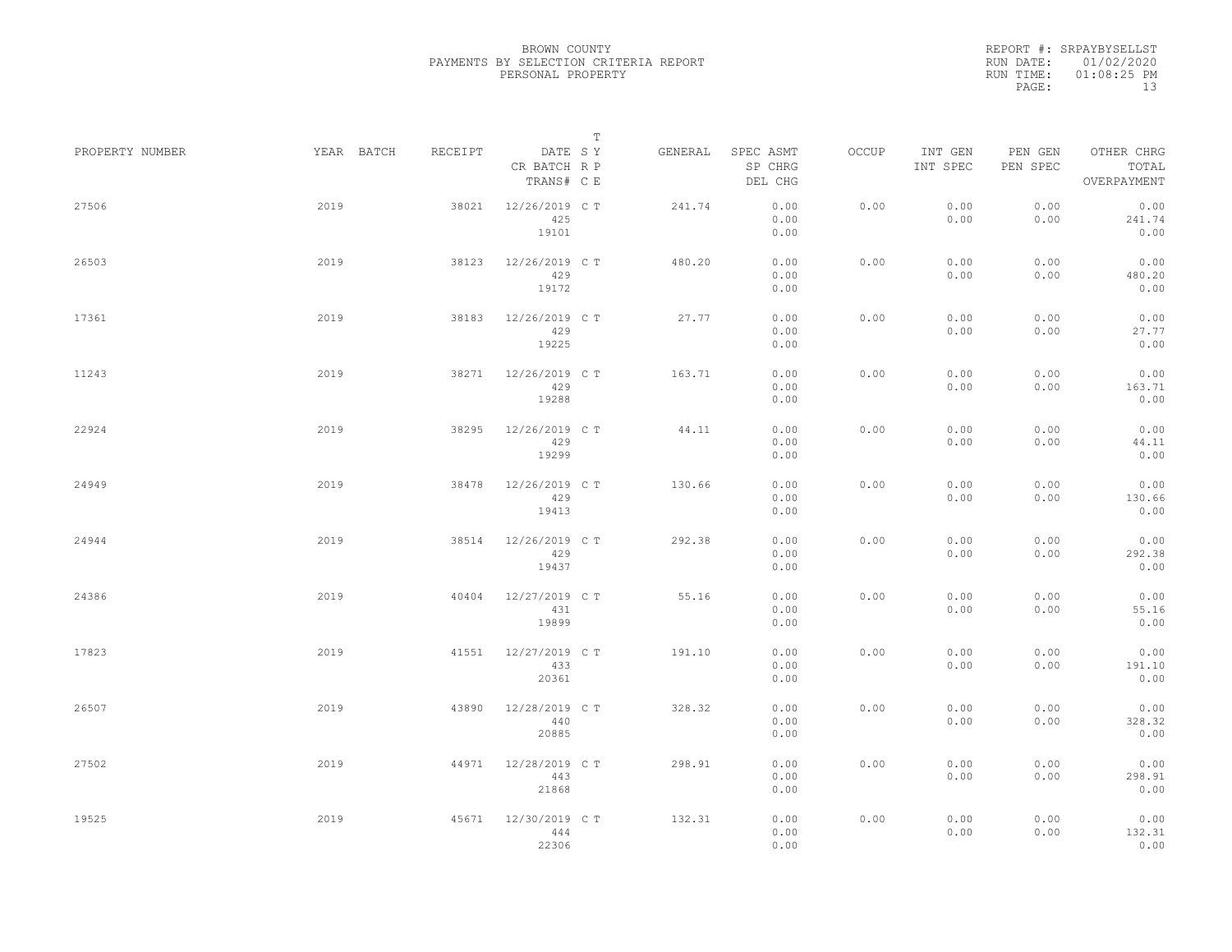|                 |               |         | $\mathbb T$             |          |           |       |          |          |             |
|-----------------|---------------|---------|-------------------------|----------|-----------|-------|----------|----------|-------------|
| PROPERTY NUMBER | YEAR<br>BATCH | RECEIPT | DATE SY                 | GENERAL  | SPEC ASMT | OCCUP | INT GEN  | PEN GEN  | OTHER CHRG  |
|                 |               |         | CR BATCH R P            |          | SP CHRG   |       | INT SPEC | PEN SPEC | TOTAL       |
|                 |               |         | TRANS# C E              |          | DEL CHG   |       |          |          | OVERPAYMENT |
|                 |               |         |                         |          |           |       |          |          |             |
| 13730           | 2019          | 45900   | 12/30/2019 C T          | 3.27     | 0.00      | 0.00  | 0.00     | 0.00     | 0.00        |
|                 |               |         | 447                     |          | 0.00      |       | 0.00     | 0.00     | 3.27        |
|                 |               |         | 22441                   |          | 0.00      |       |          |          | 0.00        |
|                 |               |         |                         |          |           |       |          |          |             |
| 12824           | 2019          | 48851   | 12/31/2019 C T          | 695.48   | 0.00      | 0.00  | 0.00     | 0.00     | 0.00        |
|                 |               |         | 454                     |          | 0.00      |       | 0.00     | 0.00     | 695.48      |
|                 |               |         | 23609                   |          | 0.00      |       |          |          | 0.00        |
|                 |               |         |                         |          |           |       |          |          |             |
| 22965           | 2019          | 49458   | 12/31/2019 C T          | 292.38   | 0.00      | 0.00  | 0.00     | 0.00     | 0.00        |
|                 |               |         | 456                     |          | 0.00      |       | 0.00     | 0.00     | 292.38      |
|                 |               |         | 24089                   |          | 0.00      |       |          |          | 0.00        |
|                 |               |         |                         |          |           |       |          |          |             |
| 8735            | 2019          | 49466   | 12/31/2019 C T          | 16.33    | 0.00      | 0.00  | 0.00     | 0.00     | 0.00        |
|                 |               |         | 454                     |          | 0.00      |       | 0.00     | 0.00     | 16.33       |
|                 |               |         | 24097                   |          | 0.00      |       |          |          | 0.00        |
|                 |               |         |                         |          |           |       |          |          |             |
| 26508           | 2019          | 49479   | 12/31/2019 C T          | 8.17     | 0.00      | 0.00  | 0.00     | 0.00     | 0.00        |
|                 |               |         | 454                     |          | 0.00      |       | 0.00     | 0.00     | 8.17        |
|                 |               |         | 24109                   |          | 0.00      |       |          |          | 0.00        |
|                 |               |         |                         |          |           |       |          |          |             |
|                 |               |         | TOWN OF LEDGEVIEW TOTAL | 9,035.47 | 0.00      | 0.00  | 0.00     | 0.00     | 0.00        |
|                 |               |         |                         |          | 0.00      |       | 0.00     | 0.00     | 9,035.47    |
|                 |               |         |                         |          | 0.00      |       |          |          | 0.00        |
|                 |               |         |                         |          |           |       |          |          |             |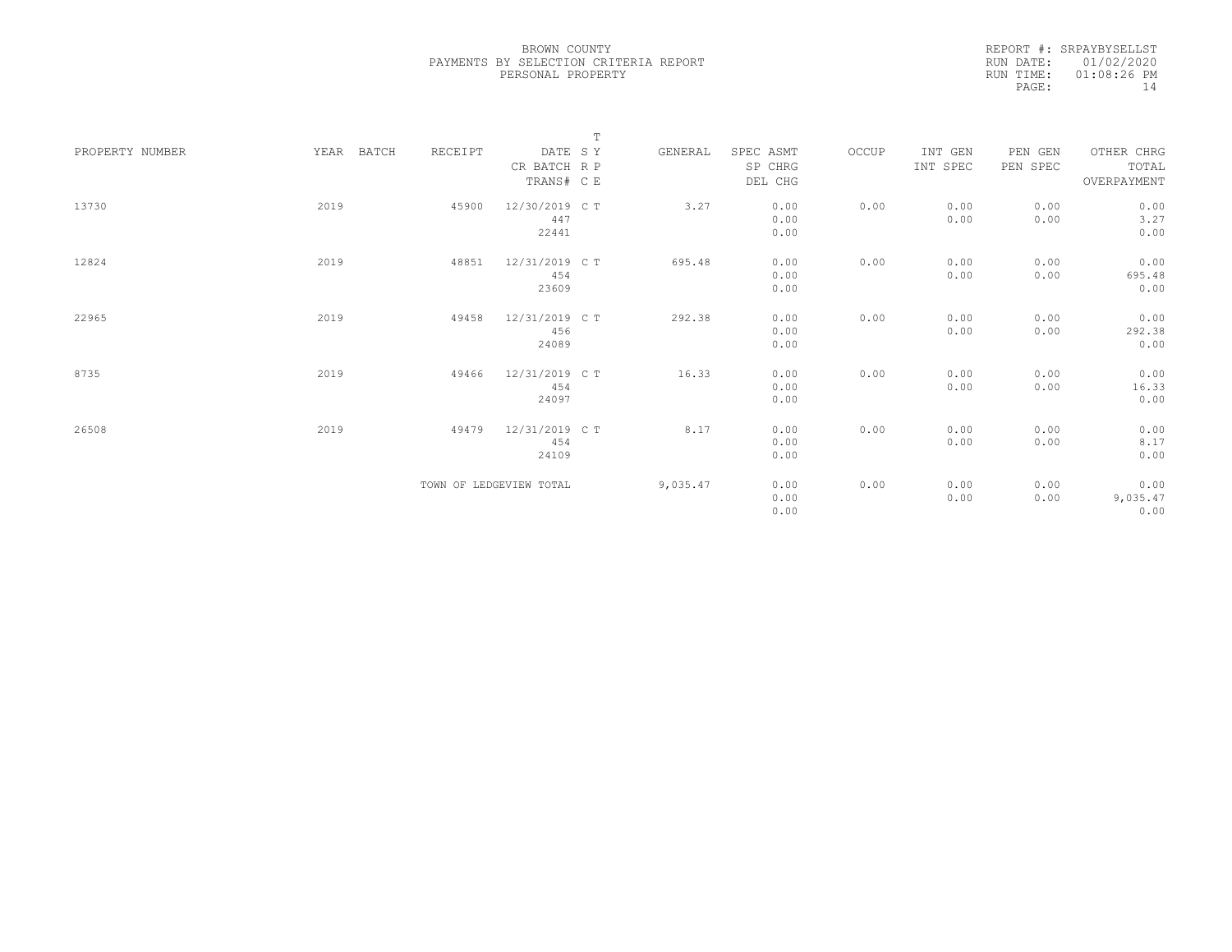|                 |               |         | $\blacksquare$<br>÷.   |         |           |       |          |          |             |  |
|-----------------|---------------|---------|------------------------|---------|-----------|-------|----------|----------|-------------|--|
| PROPERTY NUMBER | YEAR<br>BATCH | RECEIPT | DATE SY                | GENERAL | SPEC ASMT | OCCUP | INT GEN  | PEN GEN  | OTHER CHRG  |  |
|                 |               |         | CR BATCH R P           |         | SP CHRG   |       | INT SPEC | PEN SPEC | TOTAL       |  |
|                 |               |         | TRANS# C E             |         | DEL CHG   |       |          |          | OVERPAYMENT |  |
| 22352           | 2019          | 31186   | 12/20/2019 C T         | 76.84   | 0.00      | 0.00  | 0.00     | 0.00     | 0.00        |  |
|                 |               |         | 408                    |         | 0.00      |       | 0.00     | 0.00     | 76.84       |  |
|                 |               |         | 17220                  |         | 0.00      |       |          |          | 0.00        |  |
| 5603            | 2019          | 42439   | 12/27/2019 C T         | 521.18  | 0.00      | 0.00  | 0.00     | 0.00     | 0.00        |  |
|                 |               |         | 433                    |         | 0.00      |       | 0.00     | 0.00     | 521.18      |  |
|                 |               |         | 20577                  |         | 0.00      |       |          |          | 0.00        |  |
|                 |               |         | TOWN OF MORRISON TOTAL | 598.02  | 0.00      | 0.00  | 0.00     | 0.00     | 0.00        |  |
|                 |               |         |                        |         | 0.00      |       | 0.00     | 0.00     | 598.02      |  |
|                 |               |         |                        |         | 0.00      |       |          |          | 0.00        |  |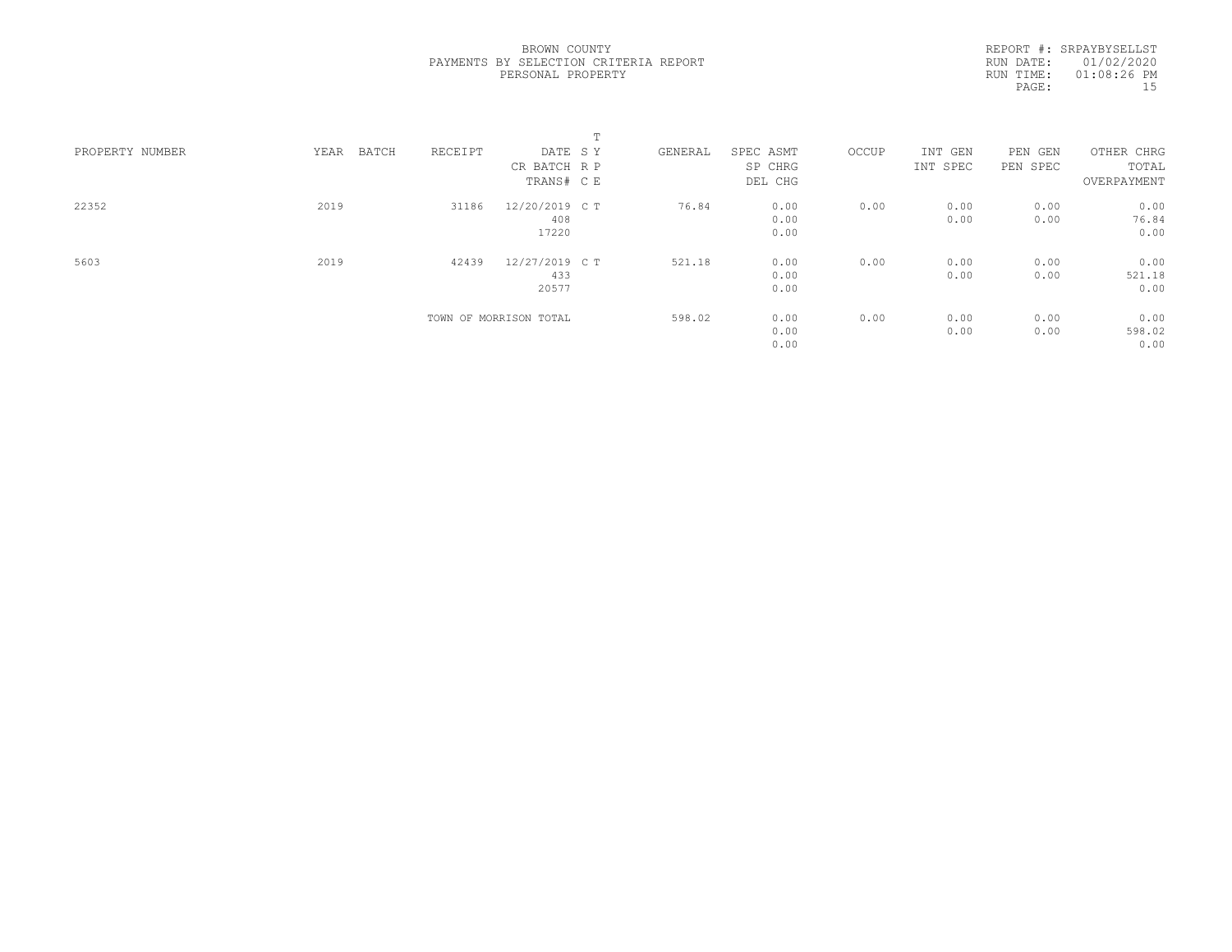|                 |             |                          |                                       | $\mathbb T$ |         |                                 |       |                     |                     |                                    |
|-----------------|-------------|--------------------------|---------------------------------------|-------------|---------|---------------------------------|-------|---------------------|---------------------|------------------------------------|
| PROPERTY NUMBER | YEAR BATCH  | RECEIPT                  | DATE SY<br>CR BATCH R P<br>TRANS# C E |             | GENERAL | SPEC ASMT<br>SP CHRG<br>DEL CHG | OCCUP | INT GEN<br>INT SPEC | PEN GEN<br>PEN SPEC | OTHER CHRG<br>TOTAL<br>OVERPAYMENT |
| 24968           | 2019        | 32426                    | 12/23/2019 C T<br>419<br>17655        |             | 19.65   | 0.00<br>0.00<br>0.00            | 0.00  | 0.00<br>0.00        | 0.00<br>0.00        | 0.00<br>19.65<br>0.00              |
| 7281            | 2019        | 32536                    | 12/23/2019 C T<br>417<br>17736        |             | 204.64  | 0.00<br>0.00<br>0.00            | 0.00  | 0.00<br>0.00        | 0.00<br>0.00        | 0.00<br>204.64<br>0.00             |
| 16055           | 2019        | 33840                    | 12/23/2019 C T<br>418<br>17962        |             | 27.83   | 0.00<br>0.00<br>0.00            | 0.00  | 0.00<br>0.00        | 0.00<br>0.00        | 0.00<br>27.83<br>0.00              |
| 8955            | 2019        | 37239                    | 12/26/2019 C T<br>425<br>18540        |             | 88.39   | 0.00<br>0.00<br>0.00            | 0.00  | 0.00<br>0.00        | 0.00<br>0.00        | 0.00<br>88.39<br>0.00              |
| 24309           | 2019 191230 | 2413                     | 12/30/2019 C T                        |             | 386.36  | 0.00<br>0.00<br>0.00            | 0.00  | 0.00<br>0.00        | 0.00<br>0.00        | 0.00<br>386.36<br>0.00             |
| 9774            | 2019        | 46903                    | 12/30/2019 C T<br>450<br>22909        |             | 1.64    | 0.00<br>0.00<br>0.00            | 0.00  | 0.00<br>0.00        | 0.00<br>0.00        | 0.00<br>1.64<br>0.00               |
|                 |             | TWN OF NEW DENMARK TOTAL |                                       |             | 728.51  | 0.00<br>0.00<br>0.00            | 0.00  | 0.00<br>0.00        | 0.00<br>0.00        | 0.00<br>728.51<br>0.00             |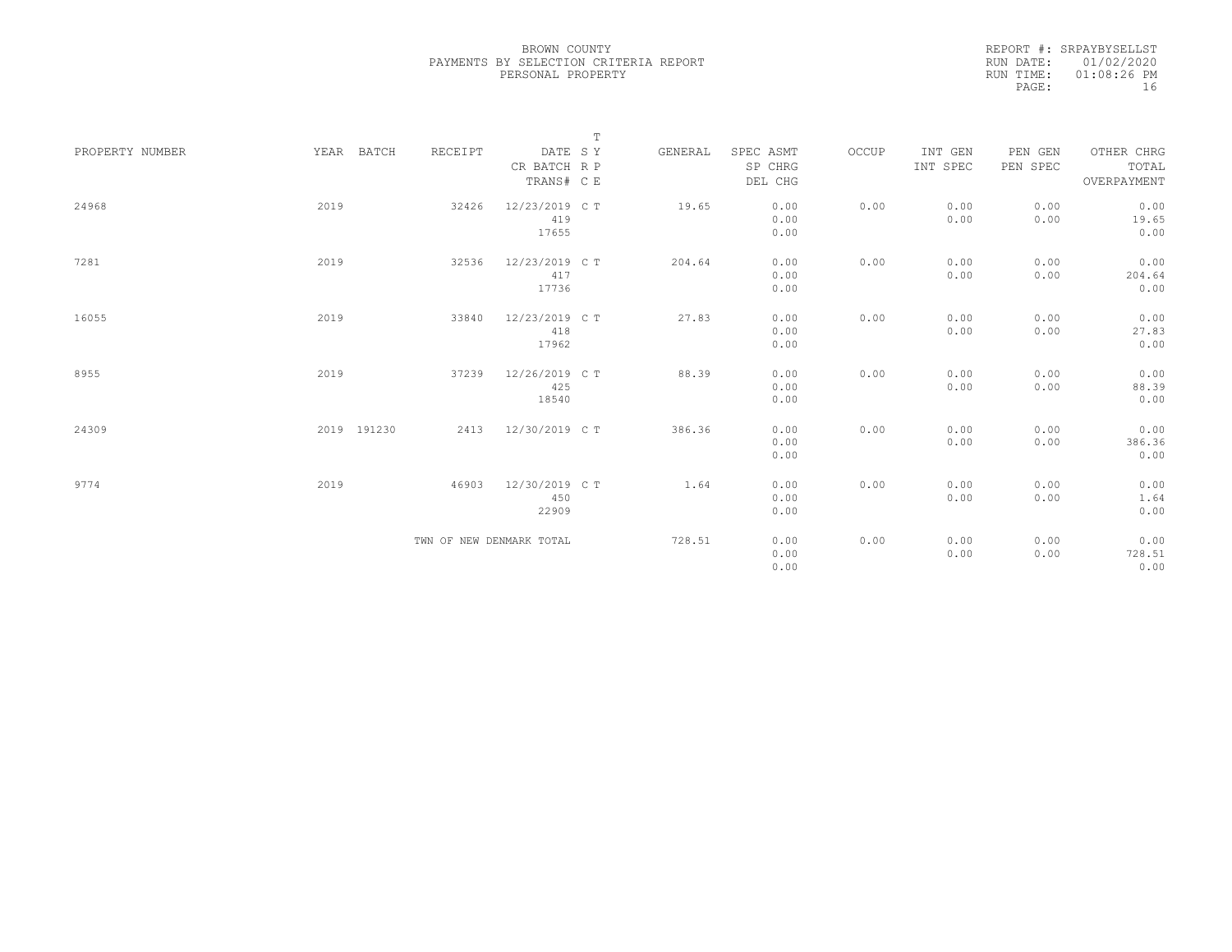|                 |            |                          | $\mathbb T$                           |          |                                 |       |                     |                     |                                    |
|-----------------|------------|--------------------------|---------------------------------------|----------|---------------------------------|-------|---------------------|---------------------|------------------------------------|
| PROPERTY NUMBER | YEAR BATCH | RECEIPT                  | DATE SY<br>CR BATCH R P<br>TRANS# C E | GENERAL  | SPEC ASMT<br>SP CHRG<br>DEL CHG | OCCUP | INT GEN<br>INT SPEC | PEN GEN<br>PEN SPEC | OTHER CHRG<br>TOTAL<br>OVERPAYMENT |
| 16768           | 2019       | 30287                    | 12/20/2019 C T<br>410<br>16636        | 41.23    | 0.00<br>0.00<br>0.00            | 0.00  | 0.00<br>0.00        | 0.00<br>0.00        | 0.00<br>41.23<br>0.00              |
| 24328           | 2019       | 34983                    | 12/23/2019 C T<br>422<br>18204        | 113.77   | 0.00<br>0.00<br>0.00            | 0.00  | 0.00<br>0.00        | 0.00<br>0.00        | 0.00<br>113.77<br>0.00             |
| 25017           | 2019       | 38374                    | 12/26/2019 C T<br>428<br>19340        | 19.79    | 0.00<br>0.00<br>0.00            | 0.00  | 0.00<br>0.00        | 0.00<br>0.00        | 0.00<br>19.79<br>0.00              |
| 15866           | 2019       | 38456                    | 12/26/2019 C T<br>428<br>19393        | 1.65     | 0.00<br>0.00<br>0.00            | 0.00  | 0.00<br>0.00        | 0.00<br>0.00        | 0.00<br>1.65<br>0.00               |
| 26006           | 2019       | 39181                    | 12/26/2019 C T<br>429<br>19711        | 14.84    | 0.00<br>0.00<br>0.00            | 0.00  | 0.00<br>0.00        | 0.00<br>0.00        | 0.00<br>14.84<br>0.00              |
| 12493           | 2019       | 41110                    | 12/27/2019 C T<br>433<br>20190        | 629.84   | 0.00<br>0.00<br>0.00            | 0.00  | 0.00<br>0.00        | 0.00<br>0.00        | 0.00<br>629.84<br>0.00             |
| 6412            | 2019       | 42041                    | 12/27/2019 C T<br>435<br>20395        | 197.86   | 0.00<br>0.00<br>0.00            | 0.00  | 0.00<br>0.00        | 0.00<br>0.00        | 0.00<br>197.86<br>0.00             |
| 26387           | 2019       | 44494                    | 12/28/2019 C T<br>442<br>21460        | 32.97    | 0.00<br>0.00<br>0.00            | 0.00  | 0.00<br>0.00        | 0.00<br>0.00        | 0.00<br>32.97<br>0.00              |
| 18415           | 2019       | 46833                    | 12/30/2019 C T<br>447<br>22858        | 79.14    | 0.00<br>0.00<br>0.00            | 0.00  | 0.00<br>0.00        | 0.00<br>0.00        | 0.00<br>79.14<br>0.00              |
| 13266           | 2019       | 47066                    | 12/30/2019 C T<br>446<br>22997        | 65.96    | 0.00<br>0.00<br>0.00            | 0.00  | 0.00<br>0.00        | 0.00<br>0.00        | 0.00<br>65.96<br>0.00              |
| 19748           | 2019       | 47585                    | 12/30/2019 C T<br>447<br>23230        | 395.72   | 0.00<br>0.00<br>0.00            | 0.00  | 0.00<br>0.00        | 0.00<br>0.00        | 0.00<br>395.72<br>0.00             |
|                 |            | TOWN OF PITTSFIELD TOTAL |                                       | 1,592.77 | 0.00<br>0.00<br>0.00            | 0.00  | 0.00<br>0.00        | 0.00<br>0.00        | 0.00<br>1,592.77<br>0.00           |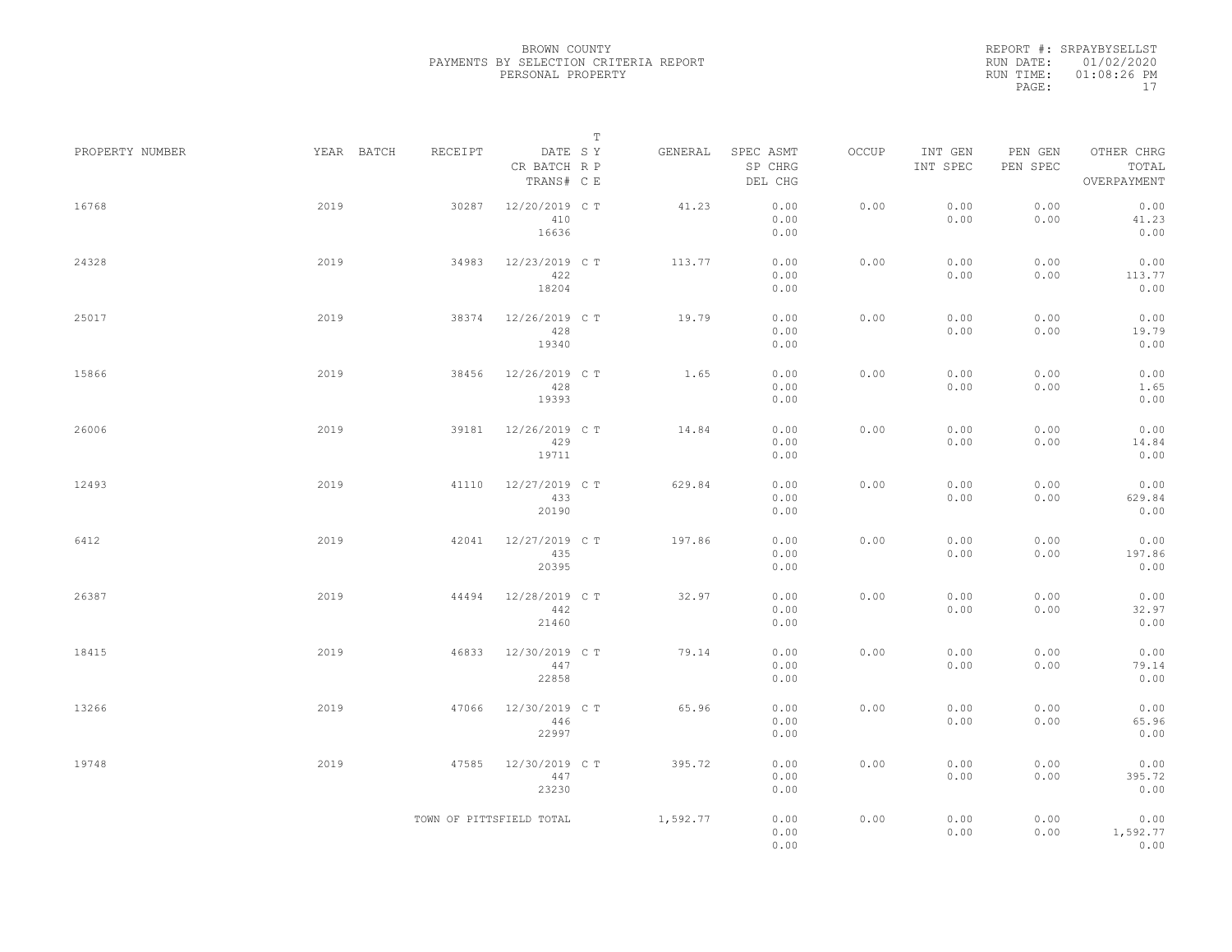|                 |               |         |                        | $\blacksquare$<br>÷. |           |       |          |          |             |
|-----------------|---------------|---------|------------------------|----------------------|-----------|-------|----------|----------|-------------|
| PROPERTY NUMBER | YEAR<br>BATCH | RECEIPT | DATE SY                | GENERAL              | SPEC ASMT | OCCUP | INT GEN  | PEN GEN  | OTHER CHRG  |
|                 |               |         | CR BATCH R P           |                      | SP CHRG   |       | INT SPEC | PEN SPEC | TOTAL       |
|                 |               |         | TRANS# C E             |                      | DEL CHG   |       |          |          | OVERPAYMENT |
| 6285            | 2019          | 31187   | 12/20/2019 C T         | 606.79               | 0.00      | 0.00  | 0.00     | 0.00     | 0.00        |
|                 |               |         | 413                    |                      | 0.00      |       | 0.00     | 0.00     | 606.79      |
|                 |               |         | 17221                  |                      | 0.00      |       |          |          | 0.00        |
| 22484           | 2019          | 48887   | 12/31/2019 C T         | 10.46                | 0.00      | 0.00  | 0.00     | 0.00     | 0.00        |
|                 |               |         | 454                    |                      | 0.00      |       | 0.00     | 0.00     | 10.46       |
|                 |               |         | 23637                  |                      | 0.00      |       |          |          | 0.00        |
|                 |               |         | TOWN OF ROCKLAND TOTAL | 617.25               | 0.00      | 0.00  | 0.00     | 0.00     | 0.00        |
|                 |               |         |                        |                      | 0.00      |       | 0.00     | 0.00     | 617.25      |
|                 |               |         |                        |                      | 0.00      |       |          |          | 0.00        |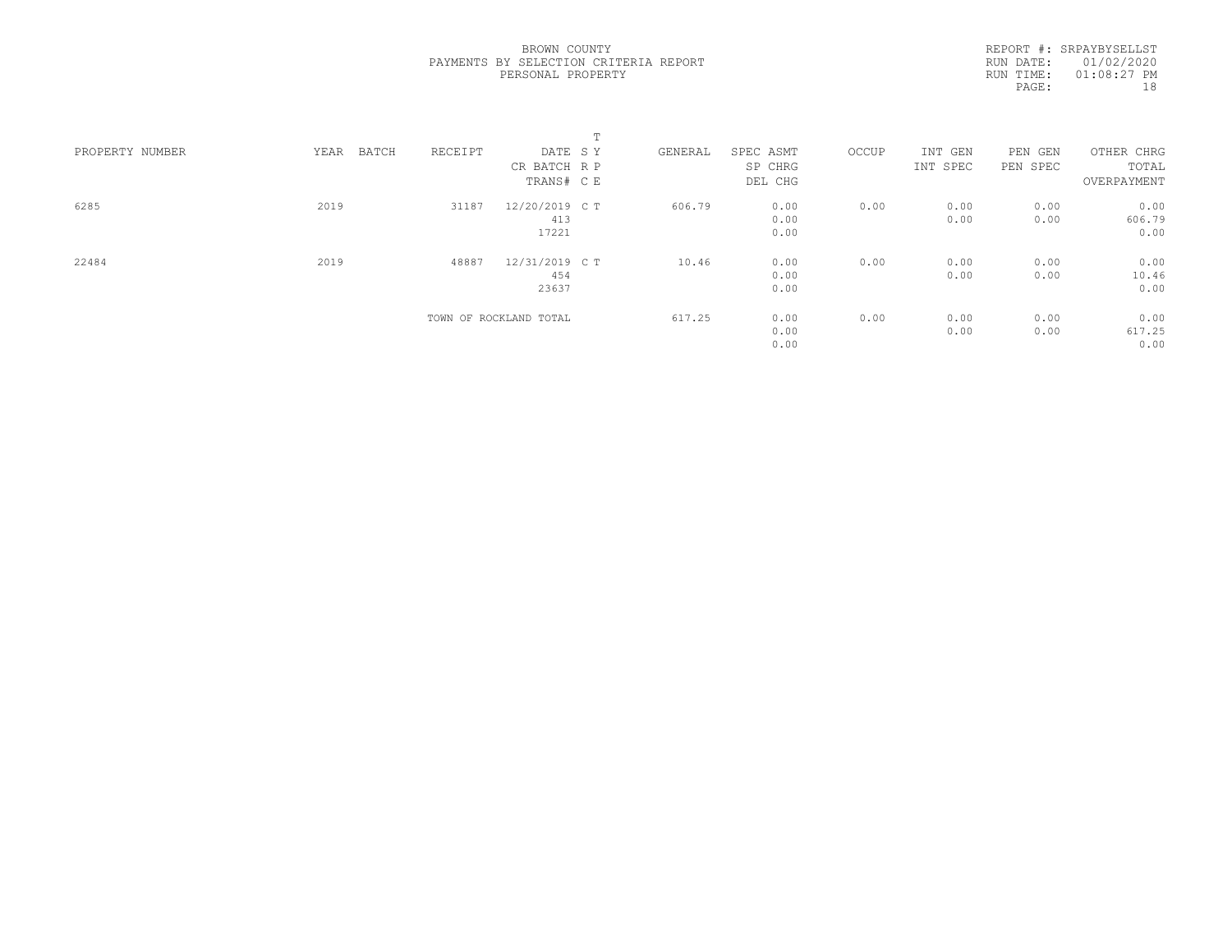|                 |             |         |                                       | $\mathbb T$ |          |                                 |       |                     |                     |                                    |
|-----------------|-------------|---------|---------------------------------------|-------------|----------|---------------------------------|-------|---------------------|---------------------|------------------------------------|
| PROPERTY NUMBER | YEAR BATCH  | RECEIPT | DATE SY<br>CR BATCH R P<br>TRANS# C E |             | GENERAL  | SPEC ASMT<br>SP CHRG<br>DEL CHG | OCCUP | INT GEN<br>INT SPEC | PEN GEN<br>PEN SPEC | OTHER CHRG<br>TOTAL<br>OVERPAYMENT |
| 24323           | 2019        | 31210   | 12/20/2019 C T<br>408<br>17243        |             | 172.05   | 0.00<br>0.00<br>0.00            | 0.00  | 0.00<br>0.00        | 0.00<br>0.00        | 0.00<br>172.05<br>0.00             |
| 6324            | 2019        | 33818   | 12/23/2019 C T<br>418<br>17953        |             | 80.41    | 0.00<br>0.00<br>0.00            | 0.00  | 0.00<br>0.00        | 0.00<br>0.00        | 0.00<br>80.41<br>0.00              |
| 6330            | 2019        | 35455   | 12/23/2019 C T<br>418<br>18288        |             | 33.77    | 0.00<br>0.00<br>0.00            | 0.00  | 0.00<br>0.00        | 0.00<br>0.00        | 0.00<br>33.77<br>0.00              |
| 26977           | 2019        | 35457   | 12/23/2019 C T<br>418<br>18290        |             | 96.49    | 0.00<br>0.00<br>0.00            | 0.00  | 0.00<br>0.00        | 0.00<br>0.00        | 0.00<br>96.49<br>0.00              |
| 21861           | 2019 191227 | 2206    | 12/27/2019 C T                        |             | 16.07    | 0.00<br>0.00<br>0.00            | 0.00  | 0.00<br>0.00        | 0.00<br>0.00        | 0.00<br>16.07<br>0.00              |
| 18449           | 2019        | 49585   | 12/31/2019 C T<br>454<br>24164        |             | 1,426.31 | 0.00<br>0.00<br>0.00            | 0.00  | 0.00<br>0.00        | 0.00<br>0.00        | 0.00<br>1,426.31<br>0.00           |
|                 |             |         | TOWN OF SCOTT TOTAL                   |             | 1,825.10 | 0.00<br>0.00<br>0.00            | 0.00  | 0.00<br>0.00        | 0.00<br>0.00        | 0.00<br>1,825.10<br>0.00           |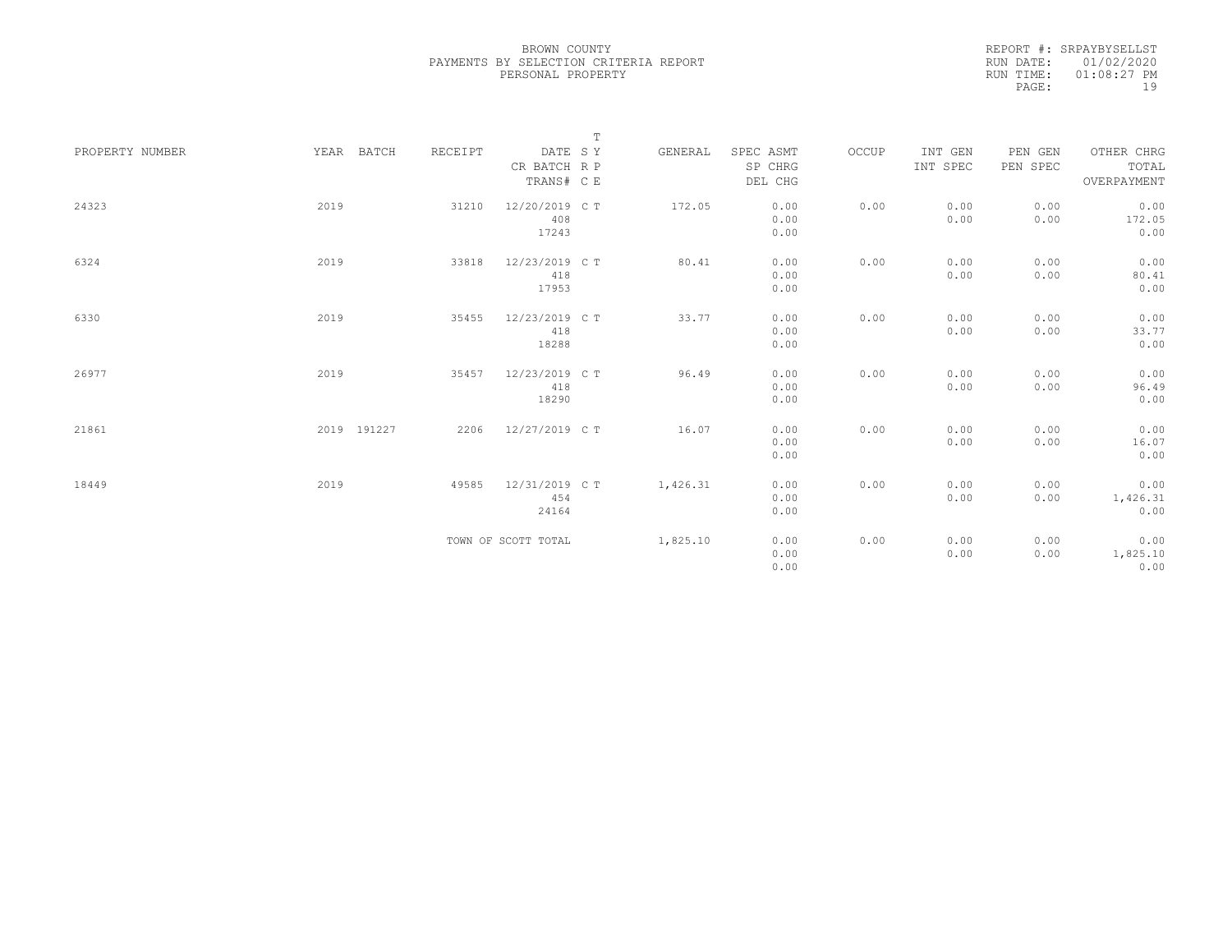|                 |            |                           |                                       | $\mathbb T$ |          |                                 |       |                     |                     |                                    |
|-----------------|------------|---------------------------|---------------------------------------|-------------|----------|---------------------------------|-------|---------------------|---------------------|------------------------------------|
| PROPERTY NUMBER | YEAR BATCH | RECEIPT                   | DATE SY<br>CR BATCH R P<br>TRANS# C E |             | GENERAL  | SPEC ASMT<br>SP CHRG<br>DEL CHG | OCCUP | INT GEN<br>INT SPEC | PEN GEN<br>PEN SPEC | OTHER CHRG<br>TOTAL<br>OVERPAYMENT |
| 19636           | 2019       | 31112                     | 12/20/2019 C T<br>408<br>17196        |             | 162.26   | 0.00<br>0.00<br>0.00            | 0.00  | 0.00<br>0.00        | 0.00<br>0.00        | 0.00<br>162.26<br>0.00             |
| 23932           | 2019       | 31333                     | 12/20/2019 C T<br>413<br>17342        |             | 251.11   | 0.00<br>0.00<br>0.00            | 0.00  | 0.00<br>0.00        | 0.00<br>0.00        | 0.00<br>251.11<br>0.00             |
| 25022           | 2019       | 34985                     | 12/23/2019 C T<br>422<br>18206        |             | 151.78   | 0.00<br>0.00<br>0.00            | 0.00  | 0.00<br>0.00        | 0.00<br>0.00        | 0.00<br>151.78<br>0.00             |
| 3816            | 2019       | 37309                     | 12/26/2019 C T<br>424<br>18597        |             | 713.98   | 0.00<br>0.00<br>0.00            | 0.00  | 0.00<br>0.00        | 0.00<br>0.00        | 0.00<br>713.98<br>0.00             |
| 17005           | 2019       | 37879                     | 12/26/2019 C T<br>425<br>19001        |             | 65.60    | 0.00<br>0.00<br>0.00            | 0.00  | 0.00<br>0.00        | 0.00<br>0.00        | 0.00<br>65.60<br>0.00              |
| 26390           | 2019       | 39804                     | 12/26/2019 C T<br>426<br>19856        |             | 13.81    | 0.00<br>0.00<br>0.00            | 0.00  | 0.00<br>0.00        | 0.00<br>0.00        | 0.00<br>13.81<br>0.00              |
|                 |            | TOWN OF WRIGHTSTOWN TOTAL |                                       |             | 1,358.54 | 0.00<br>0.00<br>0.00            | 0.00  | 0.00<br>0.00        | 0.00<br>0.00        | 0.00<br>1,358.54<br>0.00           |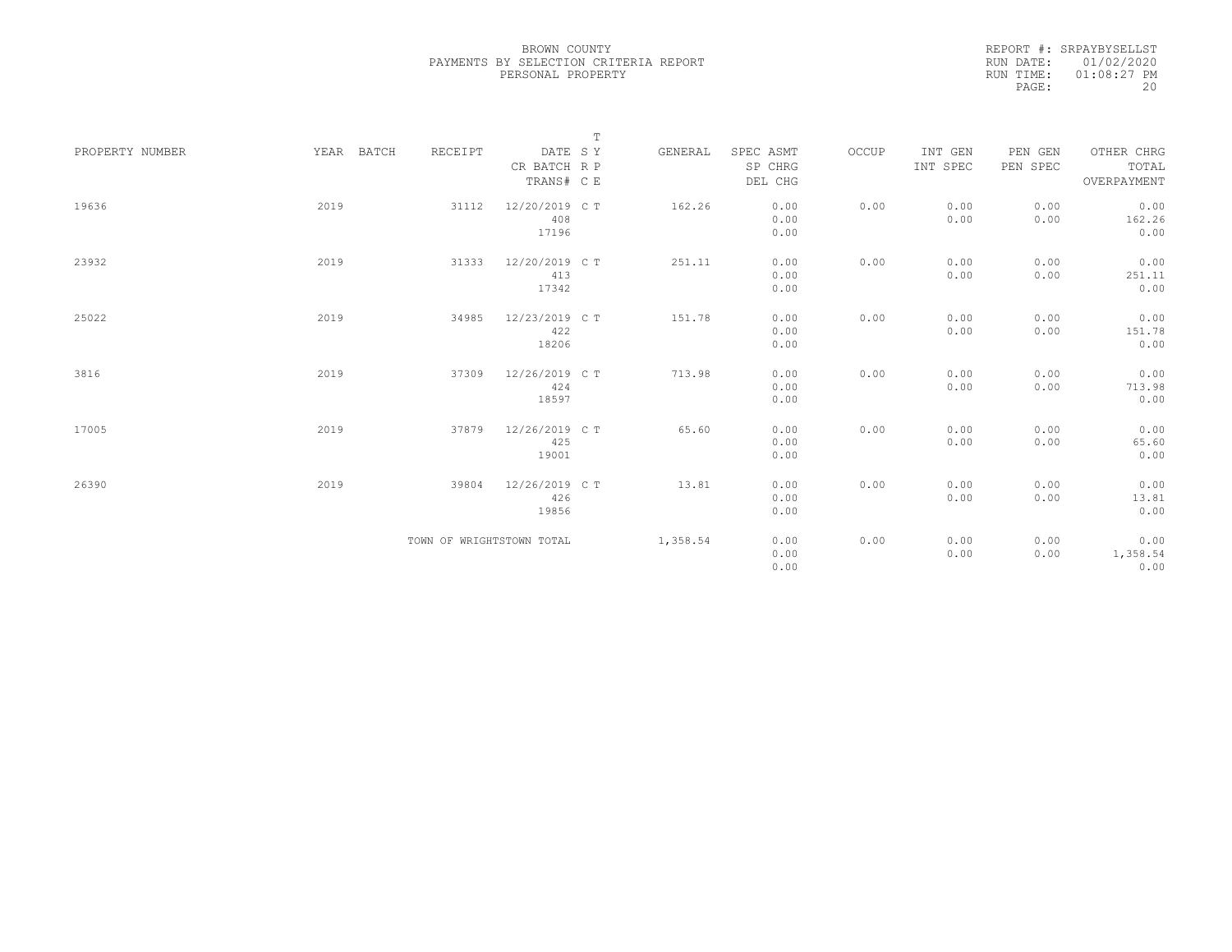|                 |      |            |         |                                       | $\mathbb T$ |          |                                 |       |                     |                     |                                    |  |
|-----------------|------|------------|---------|---------------------------------------|-------------|----------|---------------------------------|-------|---------------------|---------------------|------------------------------------|--|
| PROPERTY NUMBER |      | YEAR BATCH | RECEIPT | DATE SY<br>CR BATCH R P<br>TRANS# C E |             | GENERAL  | SPEC ASMT<br>SP CHRG<br>DEL CHG | OCCUP | INT GEN<br>INT SPEC | PEN GEN<br>PEN SPEC | OTHER CHRG<br>TOTAL<br>OVERPAYMENT |  |
| 24489           | 2019 |            | 30211   | 12/20/2019 C T<br>410<br>16574        |             | 81.08    | 0.00<br>0.00<br>0.00            | 0.00  | 0.00<br>0.00        | 0.00<br>0.00        | 0.00<br>81.08<br>0.00              |  |
| 25724           | 2019 |            | 30565   | 12/20/2019 C T<br>412<br>16834        |             | 204.95   | 0.00<br>0.00<br>0.00            | 0.00  | 0.00<br>0.00        | 0.00<br>0.00        | 0.00<br>204.95<br>0.00             |  |
| 02692           | 2019 |            | 30651   | 12/20/2019 C T<br>412<br>16907        |             | 2,767.81 | 0.00<br>0.00<br>0.00            | 0.00  | 0.00<br>0.00        | 0.00<br>0.00        | 0.00<br>2,767.81<br>0.00           |  |
| 21251           | 2019 |            | 32406   | 12/23/2019 C T<br>419<br>17637        |             | 486.45   | 0.00<br>0.00<br>0.00            | 0.00  | 0.00<br>0.00        | 0.00<br>0.00        | 0.00<br>486.45<br>0.00             |  |
| 26489           | 2019 |            | 33730   | 12/23/2019 C T<br>418<br>17943        |             | 290.51   | 0.00<br>0.00<br>0.00            | 0.00  | 0.00<br>0.00        | 0.00<br>0.00        | 0.00<br>290.51<br>0.00             |  |
| 21921           | 2019 |            | 33819   | 12/23/2019 C T<br>418<br>17954        |             | 220.71   | 0.00<br>0.00<br>0.00            | 0.00  | 0.00<br>0.00        | 0.00<br>0.00        | 0.00<br>220.71<br>0.00             |  |
| 08631           | 2019 |            | 34429   | 12/23/2019 C T<br>416<br>18109        |             | 522.49   | 0.00<br>0.00<br>0.00            | 0.00  | 0.00<br>0.00        | 0.00<br>0.00        | 0.00<br>522.49<br>0.00             |  |
| 00088           | 2019 |            | 34978   | 12/23/2019 C T<br>422<br>18199        |             | 4,443.37 | 0.00<br>0.00<br>0.00            | 0.00  | 0.00<br>0.00        | 0.00<br>0.00        | 0.00<br>4,443.37<br>0.00           |  |
| 08626           | 2019 |            | 34981   | 12/23/2019 C T<br>416<br>18202        |             | 60.80    | 0.00<br>0.00<br>0.00            | 0.00  | 0.00<br>0.00        | 0.00<br>0.00        | 0.00<br>60.80<br>0.00              |  |
| 24520           | 2019 |            | 34988   | 12/23/2019 C T<br>418<br>18209        |             | 60.80    | 0.00<br>0.00<br>0.00            | 0.00  | 0.00<br>0.00        | 0.00<br>0.00        | 0.00<br>60.80<br>0.00              |  |
| 18083           | 2019 |            | 35839   | 12/23/2019 C T<br>416<br>18347        |             | 20.27    | 0.00<br>0.00<br>0.00            | 0.00  | 0.00<br>0.00        | 0.00<br>0.00        | 0.00<br>20.27<br>0.00              |  |
| 22939           | 2019 |            | 36184   | 12/23/2019 C T<br>418<br>18409        |             | 150.89   | 0.00<br>0.00<br>0.00            | 0.00  | 0.00<br>0.00        | 0.00<br>0.00        | 0.00<br>150.89<br>0.00             |  |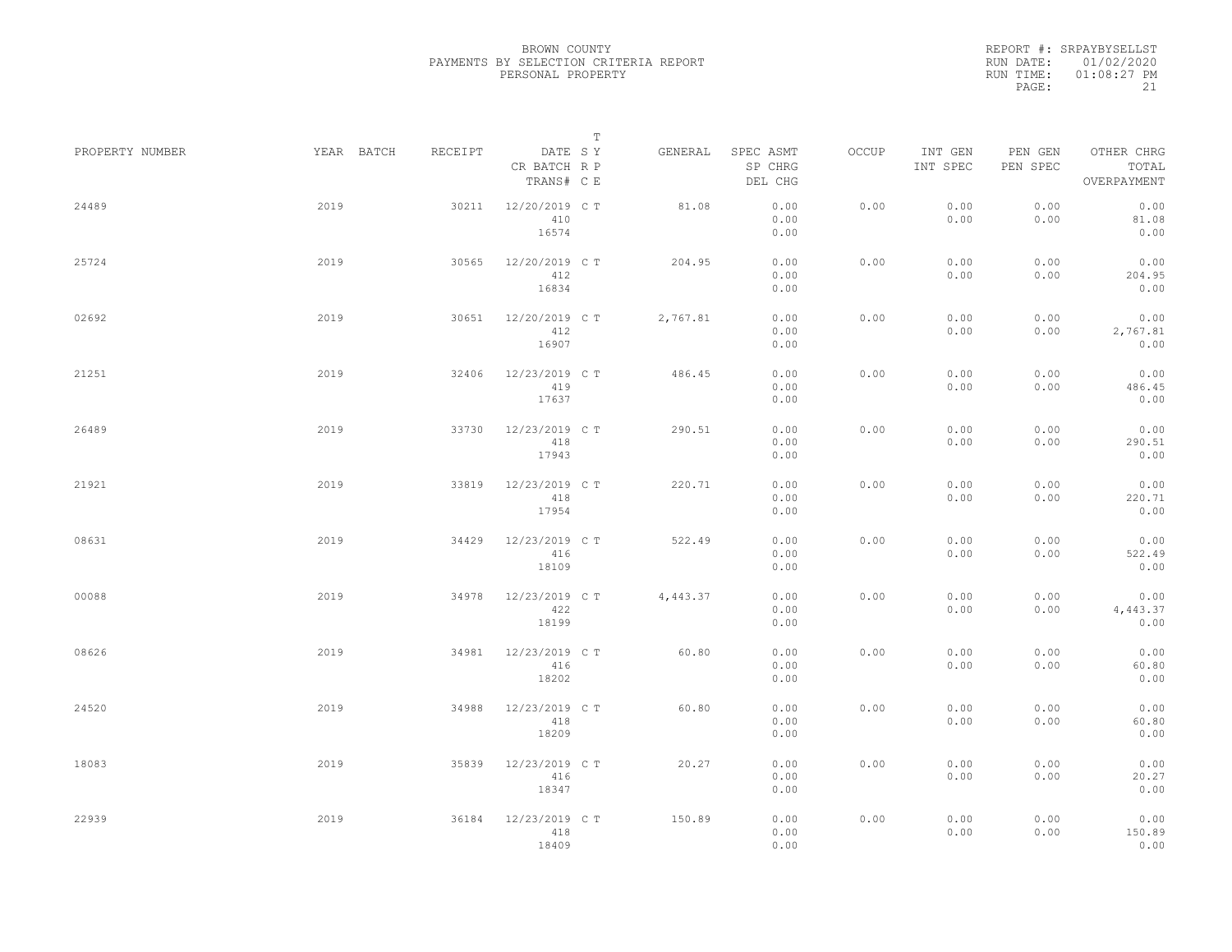|                 |            |         |                                       | $\mathbb T$ |                                 |       |                     |                     |                                    |  |
|-----------------|------------|---------|---------------------------------------|-------------|---------------------------------|-------|---------------------|---------------------|------------------------------------|--|
| PROPERTY NUMBER | YEAR BATCH | RECEIPT | DATE SY<br>CR BATCH R P<br>TRANS# C E | GENERAL     | SPEC ASMT<br>SP CHRG<br>DEL CHG | OCCUP | INT GEN<br>INT SPEC | PEN GEN<br>PEN SPEC | OTHER CHRG<br>TOTAL<br>OVERPAYMENT |  |
| 19632           | 2019       | 37242   | 12/26/2019 C T<br>425<br>18543        | 15.76       | 0.00<br>0.00<br>0.00            | 0.00  | 0.00<br>0.00        | 0.00<br>0.00        | 0.00<br>15.76<br>0.00              |  |
| 00104           | 2019       | 37354   | 12/26/2019 C T<br>427<br>18635        | 78.83       | 0.00<br>0.00<br>0.00            | 0.00  | 0.00<br>0.00        | 0.00<br>0.00        | 0.00<br>78.83<br>0.00              |  |
| 02670           | 2019       | 37716   | 12/26/2019 C T<br>428<br>18897        | 2,267.84    | 0.00<br>0.00<br>0.00            | 0.00  | 0.00<br>0.00        | 0.00<br>0.00        | 0.00<br>2,267.84<br>0.00           |  |
| 00038           | 2019       | 37812   | 12/26/2019 C T<br>426<br>18972        | 146.38      | 0.00<br>0.00<br>0.00            | 0.00  | 0.00<br>0.00        | 0.00<br>0.00        | 0.00<br>146.38<br>0.00             |  |
| 25709           | 2019       | 37968   | 12/26/2019 C T<br>427<br>19057        | 171.16      | 0.00<br>0.00<br>0.00            | 0.00  | 0.00<br>0.00        | 0.00<br>0.00        | 0.00<br>171.16<br>0.00             |  |
| 25142           | 2019       | 37971   | 12/26/2019 C T<br>425<br>19060        | 108.11      | 0.00<br>0.00<br>0.00            | 0.00  | 0.00<br>0.00        | 0.00<br>0.00        | 0.00<br>108.11<br>0.00             |  |
| 18747           | 2019       | 38256   | 12/26/2019 C T<br>429<br>19279        | 38.29       | 0.00<br>0.00<br>0.00            | 0.00  | 0.00<br>0.00        | 0.00<br>0.00        | 0.00<br>38.29<br>0.00              |  |
| 25713           | 2019       | 38378   | 12/26/2019 C T<br>424<br>19344        | 862.56      | 0.00<br>0.00<br>0.00            | 0.00  | 0.00<br>0.00        | 0.00<br>0.00        | 0.00<br>862.56<br>0.00             |  |
| 22481           | 2019       | 38477   | 12/26/2019 C T<br>429<br>19412        | 49.54       | 0.00<br>0.00<br>0.00            | 0.00  | 0.00<br>0.00        | 0.00<br>0.00        | 0.00<br>49.54<br>0.00              |  |
| 18835           | 2019       | 38598   | 12/26/2019 C T<br>429<br>19511        | 2,540.34    | 0.00<br>0.00<br>0.00            | 0.00  | 0.00<br>0.00        | 0.00<br>0.00        | 0.00<br>2,540.34<br>0.00           |  |
| 17828           | 2019       | 38618   | 12/26/2019 C T<br>429<br>19528        | 6.75        | 0.00<br>0.00<br>0.00            | 0.00  | 0.00<br>0.00        | 0.00<br>0.00        | 0.00<br>6.75<br>0.00               |  |
| 17035           | 2019       | 38711   | 12/26/2019 C T<br>424<br>19559        | 776.97      | 0.00<br>0.00<br>0.00            | 0.00  | 0.00<br>0.00        | 0.00<br>0.00        | 0.00<br>776.97<br>0.00             |  |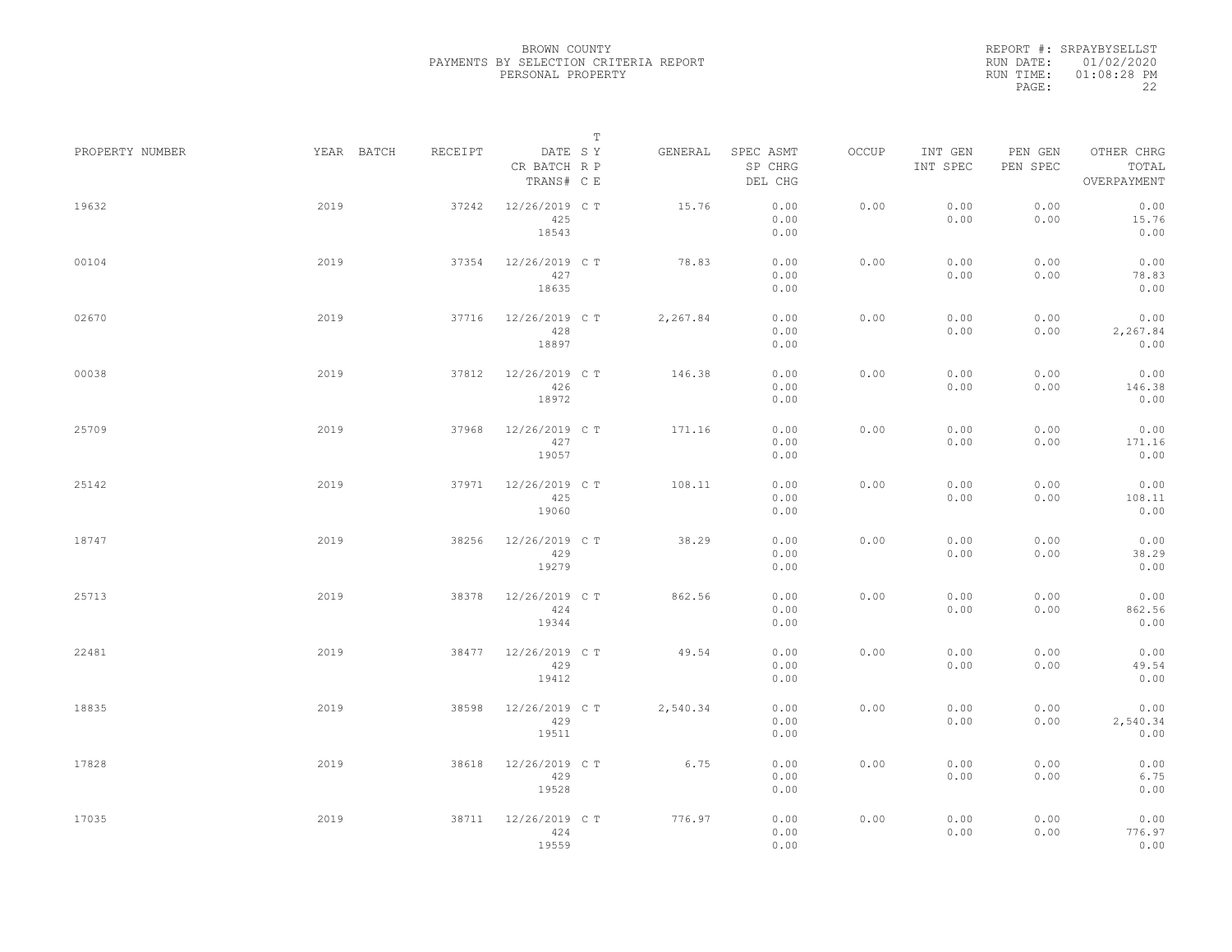|                 |      |             |         |                                       | $\mathbb T$ |         |                                 |       |                     |                     |                                    |  |
|-----------------|------|-------------|---------|---------------------------------------|-------------|---------|---------------------------------|-------|---------------------|---------------------|------------------------------------|--|
| PROPERTY NUMBER |      | YEAR BATCH  | RECEIPT | DATE SY<br>CR BATCH R P<br>TRANS# C E |             | GENERAL | SPEC ASMT<br>SP CHRG<br>DEL CHG | OCCUP | INT GEN<br>INT SPEC | PEN GEN<br>PEN SPEC | OTHER CHRG<br>TOTAL<br>OVERPAYMENT |  |
| 23102           | 2019 |             | 38734   | 12/26/2019 C T<br>427<br>19581        |             | 150.89  | 0.00<br>0.00<br>0.00            | 0.00  | 0.00<br>0.00        | 0.00<br>0.00        | 0.00<br>150.89<br>0.00             |  |
| 06377           | 2019 |             | 38736   | 12/26/2019 C T<br>427<br>19583        |             | 385.10  | 0.00<br>0.00<br>0.00            | 0.00  | 0.00<br>0.00        | 0.00<br>0.00        | 0.00<br>385.10<br>0.00             |  |
| 25939           | 2019 |             | 38747   | 12/26/2019 C T<br>429<br>19589        |             | 4.50    | 0.00<br>0.00<br>0.00            | 0.00  | 0.00<br>0.00        | 0.00<br>0.00        | 0.00<br>4.50<br>0.00               |  |
| 06386           | 2019 |             | 39312   | 12/26/2019 C T<br>429<br>19746        |             | 146.38  | 0.00<br>0.00<br>0.00            | 0.00  | 0.00<br>0.00        | 0.00<br>0.00        | 0.00<br>146.38<br>0.00             |  |
| 19617           |      | 2019 191226 | 2155    | 12/26/2019 C T                        |             | 51.79   | 0.00<br>0.00<br>0.00            | 0.00  | 0.00<br>0.00        | 0.00<br>0.00        | 0.00<br>51.79<br>0.00              |  |
| 11923           | 2019 |             | 40751   | 12/27/2019 C T<br>432<br>20098        |             | 18.01   | 0.00<br>0.00<br>0.00            | 0.00  | 0.00<br>0.00        | 0.00<br>0.00        | 0.00<br>18.01<br>0.00              |  |
| 27578           | 2019 |             | 42112   | 12/27/2019 C T<br>431<br>20457        |             | 265.75  | 0.00<br>0.00<br>0.00            | 0.00  | 0.00<br>0.00        | 0.00<br>0.00        | 0.00<br>265.75<br>0.00             |  |
| 00032           | 2019 |             | 42321   | 12/27/2019 C T<br>435<br>20534        |             | 40.53   | 0.00<br>0.00<br>0.00            | 0.00  | 0.00<br>0.00        | 0.00<br>0.00        | 0.00<br>40.53<br>0.00              |  |
| 25711           | 2019 |             | 42324   | 12/27/2019 C T<br>433<br>20537        |             | 4.50    | 0.00<br>0.00<br>0.00            | 0.00  | 0.00<br>0.00        | 0.00<br>0.00        | 0.00<br>4.50<br>0.00               |  |
| 02653           | 2019 |             | 42351   | 12/27/2019 C T<br>435<br>20561        |             | 9.01    | 0.00<br>0.00<br>0.00            | 0.00  | 0.00<br>0.00        | 0.00<br>0.00        | 0.00<br>9.01<br>0.00               |  |
| 00026           | 2019 |             | 42699   | 12/27/2019 C T<br>433<br>20655        |             | 412.13  | 0.00<br>0.00<br>0.00            | 0.00  | 0.00<br>0.00        | 0.00<br>0.00        | 0.00<br>412.13<br>0.00             |  |
| 00060           | 2019 |             | 44626   | 12/28/2019 C T<br>442<br>21578        |             | 105.85  | 0.00<br>0.00<br>0.00            | 0.00  | 0.00<br>0.00        | 0.00<br>0.00        | 0.00<br>105.85<br>0.00             |  |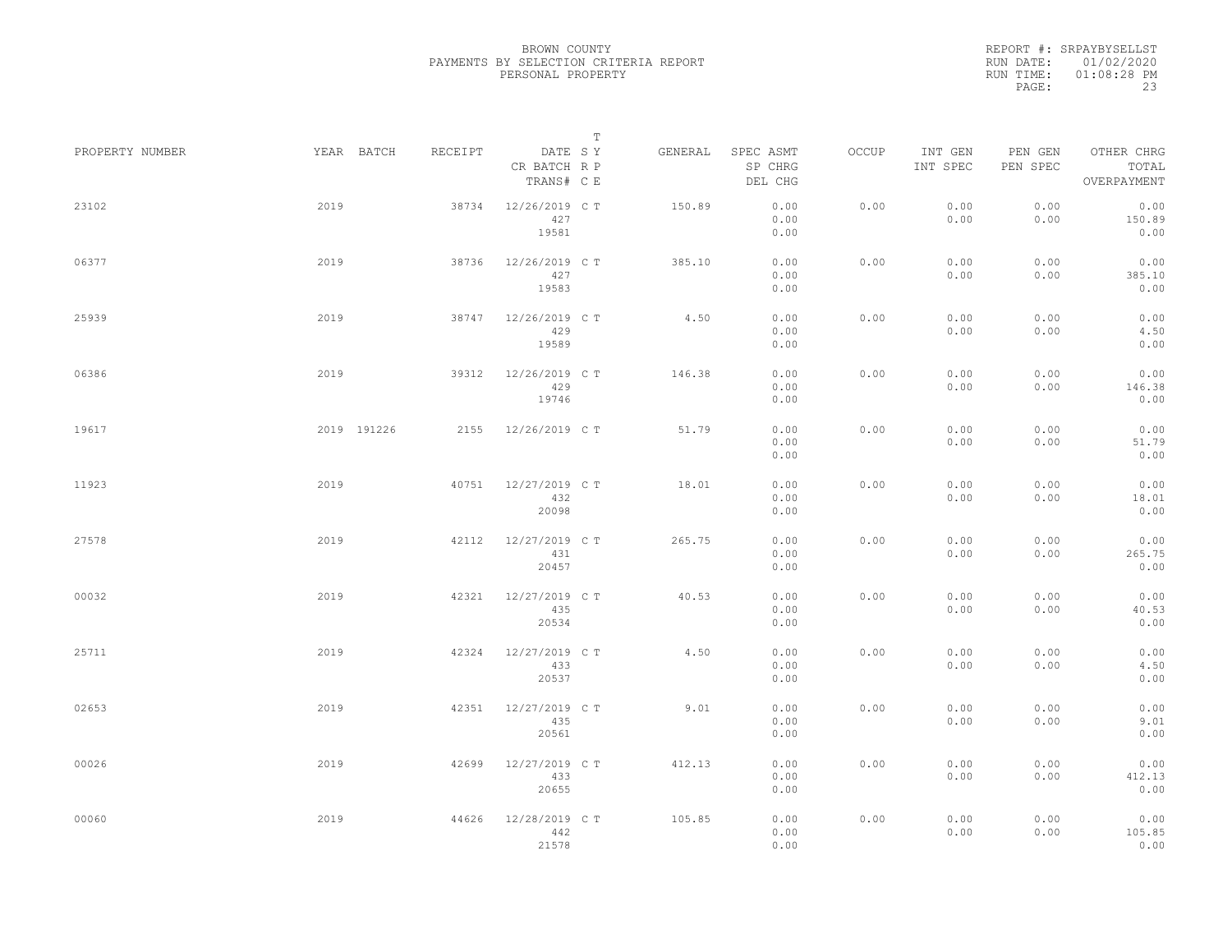|                 |            |                          |                                       | $\mathbb T$ |           |                                 |       |                     |                     |                                    |
|-----------------|------------|--------------------------|---------------------------------------|-------------|-----------|---------------------------------|-------|---------------------|---------------------|------------------------------------|
| PROPERTY NUMBER | YEAR BATCH | RECEIPT                  | DATE SY<br>CR BATCH R P<br>TRANS# C E |             | GENERAL   | SPEC ASMT<br>SP CHRG<br>DEL CHG | OCCUP | INT GEN<br>INT SPEC | PEN GEN<br>PEN SPEC | OTHER CHRG<br>TOTAL<br>OVERPAYMENT |
| 26711           | 2019       | 45474                    | 12/28/2019 C T<br>440<br>22195        |             | 445.90    | 0.00<br>0.00<br>0.00            | 0.00  | 0.00<br>0.00        | 0.00<br>0.00        | 0.00<br>445.90<br>0.00             |
| 02673           | 2019       | 45652                    | 12/30/2019 C T<br>446<br>22298        |             | 304.02    | 0.00<br>0.00<br>0.00            | 0.00  | 0.00<br>0.00        | 0.00<br>0.00        | 0.00<br>304.02<br>0.00             |
| 07957           | 2019       | 46490                    | 12/30/2019 C T<br>447<br>22647        |             | 76.57     | 0.00<br>0.00<br>0.00            | 0.00  | 0.00<br>0.00        | 0.00<br>0.00        | 0.00<br>76.57<br>0.00              |
| 08791           | 2019       | 46532                    | 12/30/2019 C T<br>445<br>22687        |             | 15.76     | 0.00<br>0.00<br>0.00            | 0.00  | 0.00<br>0.00        | 0.00<br>0.00        | 0.00<br>15.76<br>0.00              |
| 15049           | 2019       | 47884                    | 12/30/2019 C T<br>450<br>23356        |             | 502.22    | 0.00<br>0.00<br>0.00            | 0.00  | 0.00<br>0.00        | 0.00<br>0.00        | 0.00<br>502.22<br>0.00             |
| 26705           | 2019       | 48598                    | 12/31/2019 C T<br>451<br>23410        |             | 24.76     | 0.00<br>0.00<br>0.00            | 0.00  | 0.00<br>0.00        | 0.00<br>0.00        | 0.00<br>24.76<br>0.00              |
| 25144           | 2019       | 48742                    | 12/31/2019 C T<br>454<br>23537        |             | 283.77    | 0.00<br>0.00<br>0.00            | 0.00  | 0.00<br>0.00        | 0.00<br>0.00        | 0.00<br>283.77<br>0.00             |
| 17059           | 2019       | 49528                    | 12/31/2019 C T<br>455<br>24137        |             | 177.91    | 0.00<br>0.00<br>0.00            | 0.00  | 0.00<br>0.00        | 0.00<br>0.00        | 0.00<br>177.91<br>0.00             |
| 20390           | 2019       | 49851                    | 12/31/2019 C T<br>451<br>24309        |             | 749.95    | 0.00<br>0.00<br>0.00            | 0.00  | 0.00<br>0.00        | 0.00<br>0.00        | 0.00<br>749.95<br>0.00             |
| 23945           | 2019       | 50125                    | 12/31/2019 C T<br>454<br>24424        |             | 2,105.70  | 0.00<br>0.00<br>0.00            | 0.00  | 0.00<br>0.00        | 0.00<br>0.00        | 0.00<br>2,105.70<br>0.00           |
|                 |            | VILLAGE OF ALLOUEZ TOTAL |                                       |             | 22,653.66 | 0.00<br>0.00<br>0.00            | 0.00  | 0.00<br>0.00        | 0.00<br>0.00        | 0.00<br>22,653.66<br>0.00          |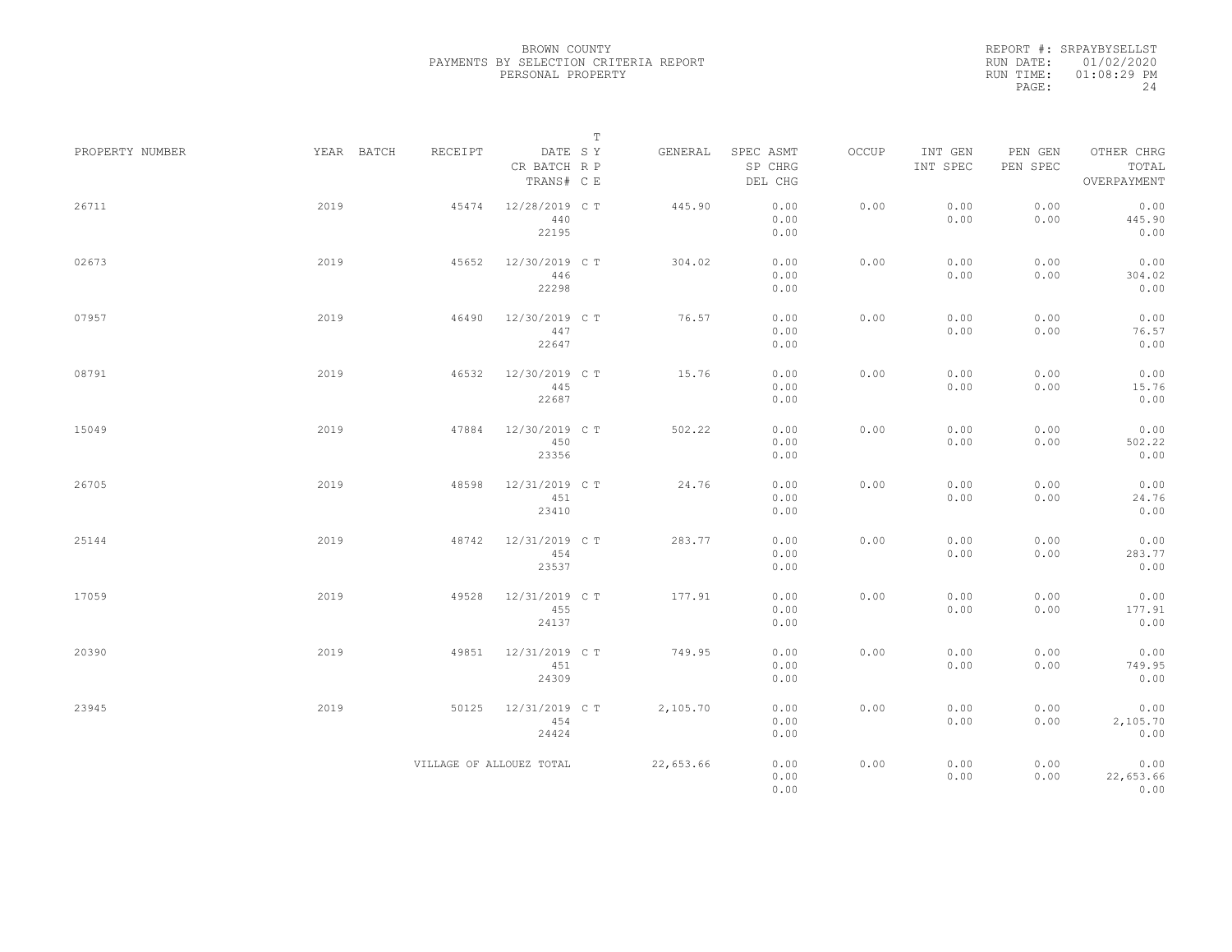|                 |            |                  | $\mathbb T$                           |             |                                 |       |                     |                     |                                    |  |
|-----------------|------------|------------------|---------------------------------------|-------------|---------------------------------|-------|---------------------|---------------------|------------------------------------|--|
| PROPERTY NUMBER | YEAR BATCH | RECEIPT          | DATE SY<br>CR BATCH R P<br>TRANS# C E | GENERAL     | SPEC ASMT<br>SP CHRG<br>DEL CHG | OCCUP | INT GEN<br>INT SPEC | PEN GEN<br>PEN SPEC | OTHER CHRG<br>TOTAL<br>OVERPAYMENT |  |
| 03459           | 2019       | 30277            | 12/20/2019 C T<br>412<br>16626        | 2,672.14    | 0.00<br>0.00<br>0.00            | 0.00  | 0.00<br>0.00        | 0.00<br>0.00        | 0.00<br>2,672.14<br>0.00           |  |
| 03459           | 2019       | Voids #<br>30277 | 12/20/2019 CV<br>412<br>16629         | $-2,672.14$ | 0.00<br>0.00<br>0.00            | 0.00  | 0.00<br>0.00        | 0.00<br>0.00        | 0.00<br>$-2,672.14$<br>0.00        |  |
| 03459           | 2019       | 30283            | 12/20/2019 C T<br>412<br>16632        | 2,672.14    | 0.00<br>0.00<br>0.00            | 0.00  | 0.00<br>0.00        | 0.00<br>0.00        | 0.00<br>2,672.14<br>0.00           |  |
| 24687           | 2019       | 30298            | 12/20/2019 C T<br>409<br>16644        | 12.40       | 0.00<br>0.00<br>0.00            | 0.00  | 0.00<br>0.00        | 0.00<br>0.00        | 0.00<br>12.40<br>0.00              |  |
| 12184           | 2019       | 30299            | 12/20/2019 C T<br>409<br>16645        | 713.15      | 0.00<br>0.00<br>0.00            | 0.00  | 0.00<br>0.00        | 0.00<br>0.00        | 0.00<br>713.15<br>0.00             |  |
| 18323           | 2019       | 30361            | 12/20/2019 C T<br>413<br>16701        | 23.00       | 0.00<br>0.00<br>0.00            | 0.00  | 0.00<br>0.00        | 0.00<br>0.00        | 0.00<br>23.00<br>0.00              |  |
| 27438           | 2019       | 30376            | 12/20/2019 C T<br>409<br>16711        | 81.41       | 0.00<br>0.00<br>0.00            | 0.00  | 0.00<br>0.00        | 0.00<br>0.00        | 0.00<br>81.41<br>0.00              |  |
| 03405           | 2019       | 30499            | 12/20/2019 C T<br>411<br>16770        | 14.15       | 0.00<br>0.00<br>0.00            | 0.00  | 0.00<br>0.00        | 0.00<br>0.00        | 0.00<br>14.15<br>0.00              |  |
| 25264           | 2019       | 30534            | 12/20/2019 C T<br>413<br>16803        | 153.96      | 0.00<br>0.00<br>0.00            | 0.00  | 0.00<br>0.00        | 0.00<br>0.00        | 0.00<br>153.96<br>0.00             |  |
| 15074           | 2019       | 30598            | 12/20/2019 C T<br>412<br>16865        | 12.40       | 0.00<br>0.00<br>0.00            | 0.00  | 0.00<br>0.00        | 0.00<br>0.00        | 0.00<br>12.40<br>0.00              |  |
| 20103           | 2019       | 30765            | 12/20/2019 C T<br>413<br>16959        | 1,265.29    | 0.00<br>0.00<br>0.00            | 0.00  | 0.00<br>0.00        | 0.00<br>0.00        | 0.00<br>1,265.29<br>0.00           |  |
| 23185           | 2019       | 30767            | 12/20/2019 C T<br>413<br>16961        | 251.29      | 0.00<br>0.00<br>0.00            | 0.00  | 0.00<br>0.00        | 0.00<br>0.00        | 0.00<br>251.29<br>0.00             |  |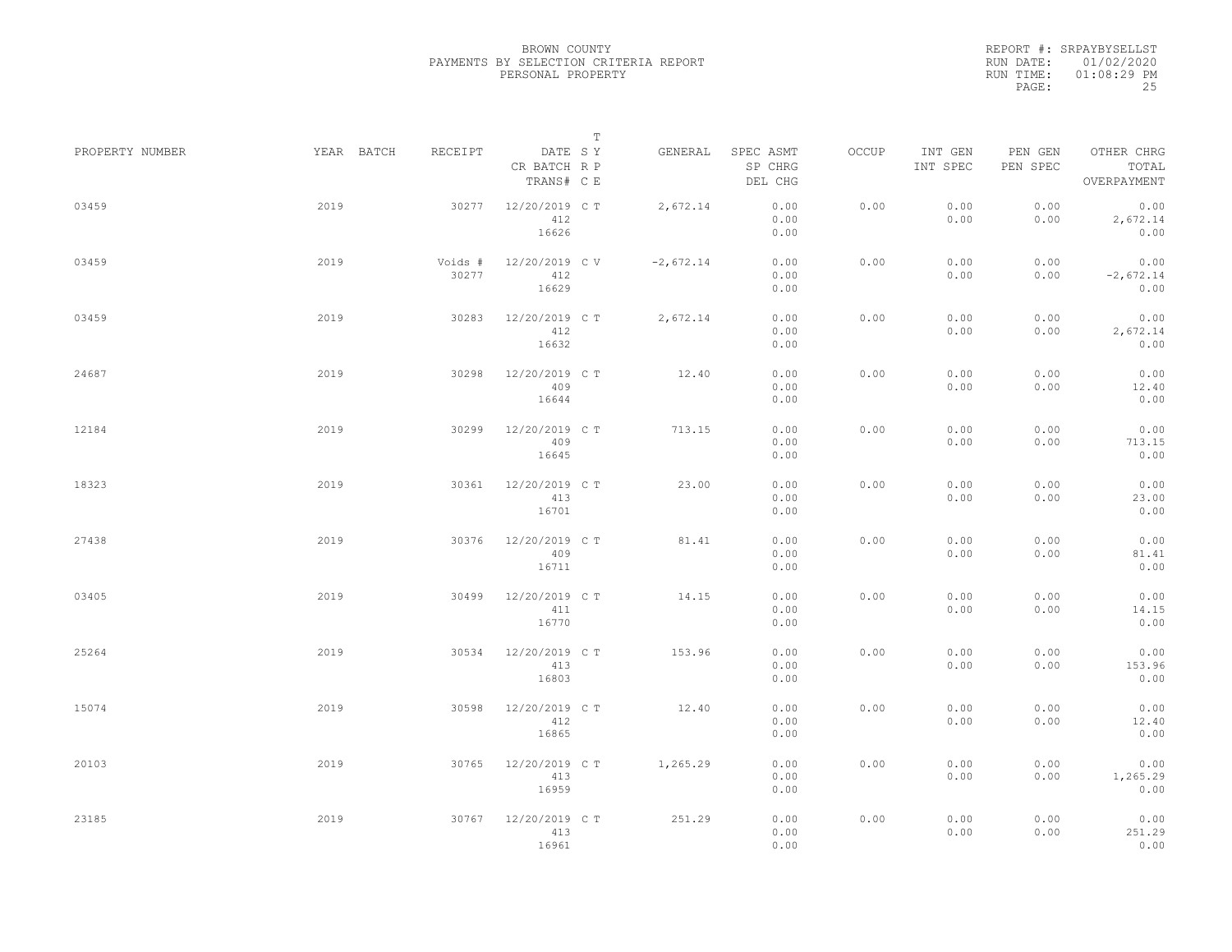|                 |            |         | $\mathbb T$                           |          |                                 |       |                     |                     |                                    |
|-----------------|------------|---------|---------------------------------------|----------|---------------------------------|-------|---------------------|---------------------|------------------------------------|
| PROPERTY NUMBER | YEAR BATCH | RECEIPT | DATE SY<br>CR BATCH R P<br>TRANS# C E | GENERAL  | SPEC ASMT<br>SP CHRG<br>DEL CHG | OCCUP | INT GEN<br>INT SPEC | PEN GEN<br>PEN SPEC | OTHER CHRG<br>TOTAL<br>OVERPAYMENT |
| 03396           | 2019       | 30773   | 12/20/2019 C T<br>413<br>16968        | 15.92    | 0.00<br>0.00<br>0.00            | 0.00  | 0.00<br>0.00        | 0.00<br>0.00        | 0.00<br>15.92<br>0.00              |
| 26651           | 2019       | 30795   | 12/20/2019 C T<br>412<br>16989        | 1,107.79 | 0.00<br>0.00<br>0.00            | 0.00  | 0.00<br>0.00        | 0.00<br>0.00        | 0.00<br>1,107.79<br>0.00           |
| 25229           | 2019       | 30797   | 12/20/2019 C T<br>413<br>16991        | 125.64   | 0.00<br>0.00<br>0.00            | 0.00  | 0.00<br>0.00        | 0.00<br>0.00        | 0.00<br>125.64<br>0.00             |
| 03134           | 2019       | 30908   | 12/20/2019 C T<br>415<br>17044        | 58.40    | 0.00<br>0.00<br>0.00            | 0.00  | 0.00<br>0.00        | 0.00<br>0.00        | 0.00<br>58.40<br>0.00              |
| 14852           | 2019       | 30922   | 12/20/2019 C T<br>409<br>17046        | 17.70    | 0.00<br>0.00<br>0.00            | 0.00  | 0.00<br>0.00        | 0.00<br>0.00        | 0.00<br>17.70<br>0.00              |
| 24061           | 2019       | 30955   | 12/20/2019 C T<br>415<br>17068        | 12.40    | 0.00<br>0.00<br>0.00            | 0.00  | 0.00<br>0.00        | 0.00<br>0.00        | 0.00<br>12.40<br>0.00              |
| 03189           | 2019       | 30970   | 12/20/2019 C T<br>415<br>17082        | 405.24   | 0.00<br>0.00<br>0.00            | 0.00  | 0.00<br>0.00        | 0.00<br>0.00        | 0.00<br>405.24<br>0.00             |
| 12928           | 2019       | 30978   | 12/20/2019 C T<br>415<br>17086        | 37.17    | 0.00<br>0.00<br>0.00            | 0.00  | 0.00<br>0.00        | 0.00<br>0.00        | 0.00<br>37.17<br>0.00              |
| 04982           | 2019       | 31043   | 12/20/2019 C T<br>410<br>17139        | 1,132.56 | 0.00<br>0.00<br>0.00            | 0.00  | 0.00<br>0.00        | 0.00<br>0.00        | 0.00<br>1,132.56<br>0.00           |
| 22555           | 2019       | 31045   | 12/20/2019 C T<br>415<br>17140        | 555.67   | 0.00<br>0.00<br>0.00            | 0.00  | 0.00<br>0.00        | 0.00<br>0.00        | 0.00<br>555.67<br>0.00             |
| 21473           | 2019       | 31066   | 12/20/2019 C T<br>410<br>17160        | 2,843.12 | 0.00<br>0.00<br>0.00            | 0.00  | 0.00<br>0.00        | 0.00<br>0.00        | 0.00<br>2,843.12<br>0.00           |
| 22331           | 2019       | 31205   | 12/20/2019 C T<br>412<br>17238        | 47.12    | 0.00<br>0.00<br>0.00            | 0.00  | 0.00<br>0.00        | 0.00<br>0.00        | 0.00<br>47.12<br>0.00              |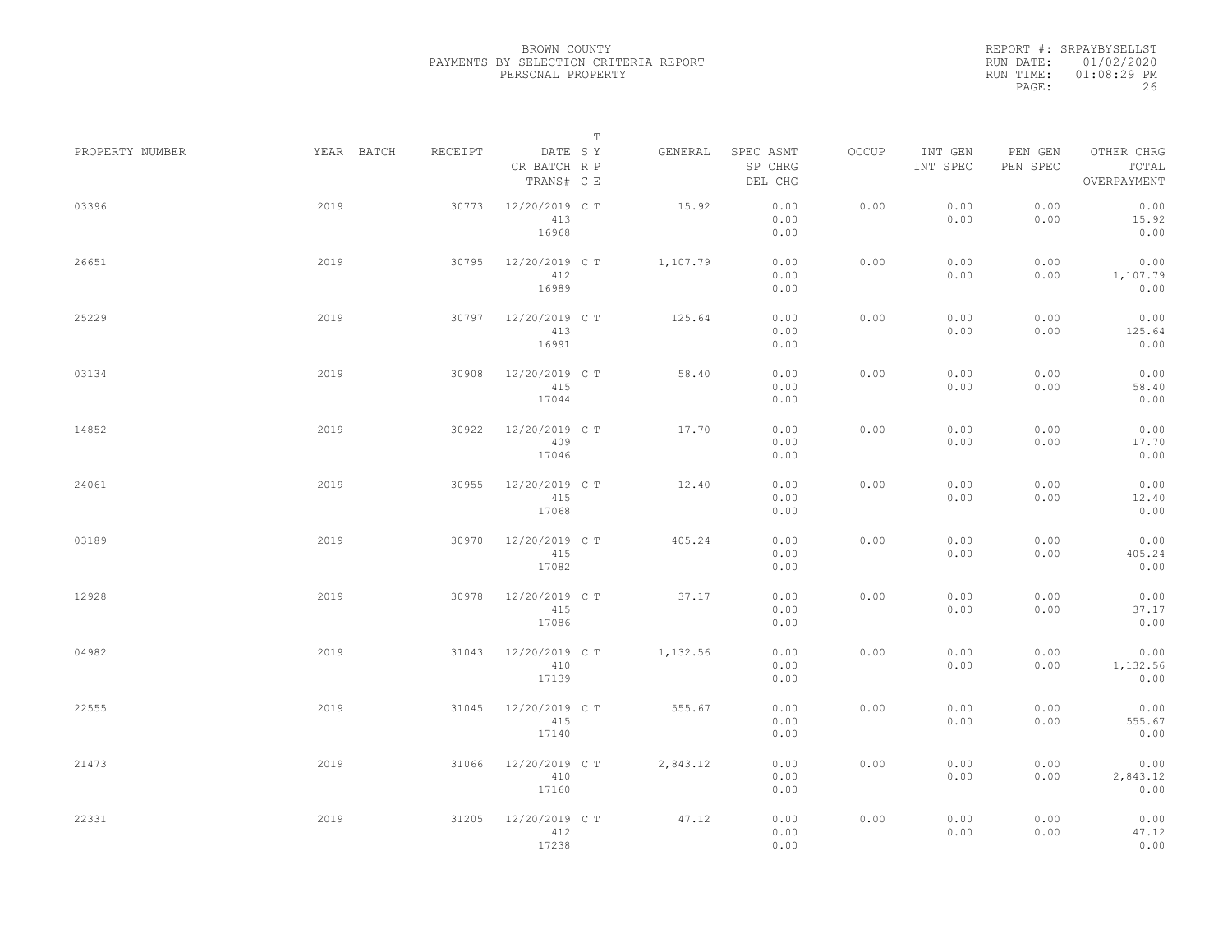|                 |            |         | $\mathbb T$                           |           |                                 |       |                     |                     |                                    |
|-----------------|------------|---------|---------------------------------------|-----------|---------------------------------|-------|---------------------|---------------------|------------------------------------|
| PROPERTY NUMBER | YEAR BATCH | RECEIPT | DATE SY<br>CR BATCH R P<br>TRANS# C E | GENERAL   | SPEC ASMT<br>SP CHRG<br>DEL CHG | OCCUP | INT GEN<br>INT SPEC | PEN GEN<br>PEN SPEC | OTHER CHRG<br>TOTAL<br>OVERPAYMENT |
| 08200           | 2019       | 31262   | 12/20/2019 C T<br>413<br>17276        | 1,182.11  | 0.00<br>0.00<br>0.00            | 0.00  | 0.00<br>0.00        | 0.00<br>0.00        | 0.00<br>1,182.11<br>0.00           |
| 25929           | 2019       | 31275   | 12/20/2019 C T<br>413<br>17288        | 33.62     | 0.00<br>0.00<br>0.00            | 0.00  | 0.00<br>0.00        | 0.00<br>0.00        | 0.00<br>33.62<br>0.00              |
| 22035           | 2019       | 31305   | 12/20/2019 C T<br>413<br>17313        | 239.55    | 0.00<br>0.00<br>0.00            | 0.00  | 0.00<br>0.00        | 0.00<br>0.00        | 0.00<br>239.55<br>0.00             |
| 03095           | 2019       | 31309   | 12/20/2019 C T<br>408<br>17317        | 3, 172.93 | 0.00<br>0.00<br>0.00            | 0.00  | 0.00<br>0.00        | 0.00<br>0.00        | 0.00<br>3,172.93<br>0.00           |
| 22623           | 2019       | 31310   | 12/20/2019 C T<br>408<br>17317        | 6,400.72  | 0.00<br>0.00<br>0.00            | 0.00  | 0.00<br>0.00        | 0.00<br>0.00        | 0.00<br>6,400.72<br>0.00           |
| 16473           | 2019       | 31362   | 12/20/2019 C T<br>415<br>17369        | 17.70     | 0.00<br>0.00<br>0.00            | 0.00  | 0.00<br>0.00        | 0.00<br>0.00        | 0.00<br>17.70<br>0.00              |
| 11615           | 2019       | 31377   | 12/20/2019 C T<br>415<br>17380        | 431.79    | 0.00<br>0.00<br>0.00            | 0.00  | 0.00<br>0.00        | 0.00<br>0.00        | 0.00<br>431.79<br>0.00             |
| 13853           | 2019       | 31379   | 12/20/2019 C T<br>409<br>17381        | 46.01     | 0.00<br>0.00<br>0.00            | 0.00  | 0.00<br>0.00        | 0.00<br>0.00        | 0.00<br>46.01<br>0.00              |
| 10600           | 2019       | 31380   | 12/20/2019 C T<br>415<br>17382        | 159.27    | 0.00<br>0.00<br>0.00            | 0.00  | 0.00<br>0.00        | 0.00<br>0.00        | 0.00<br>159.27<br>0.00             |
| 22566           | 2019       | 31549   | 12/20/2019 C T<br>409<br>17477        | 81.41     | 0.00<br>0.00<br>0.00            | 0.00  | 0.00<br>0.00        | 0.00<br>0.00        | 0.00<br>81.41<br>0.00              |
| 24058           | 2019       | 32253   | 12/23/2019 C T<br>417<br>17587        | 99.11     | 0.00<br>0.00<br>0.00            | 0.00  | 0.00<br>0.00        | 0.00<br>0.00        | 0.00<br>99.11<br>0.00              |
| 27635           | 2019       | 32280   | 12/23/2019 C T<br>418<br>17603        | 19.47     | 0.00<br>0.00<br>0.00            | 0.00  | 0.00<br>0.00        | 0.00<br>0.00        | 0.00<br>19.47<br>0.00              |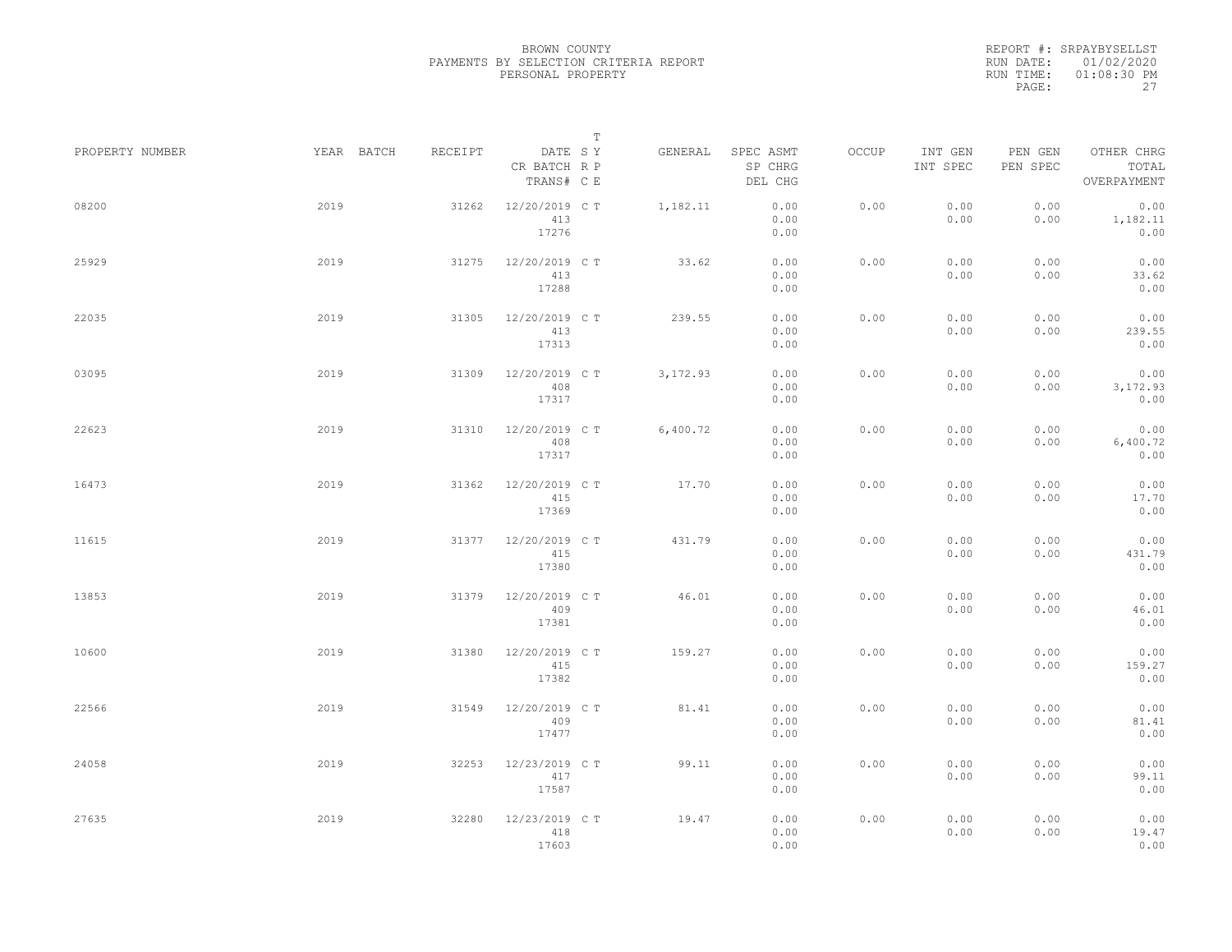|                 |            |         | $\mathbb T$                           |            |                                 |       |                     |                     |                                    |
|-----------------|------------|---------|---------------------------------------|------------|---------------------------------|-------|---------------------|---------------------|------------------------------------|
| PROPERTY NUMBER | YEAR BATCH | RECEIPT | DATE SY<br>CR BATCH R P<br>TRANS# C E | GENERAL    | SPEC ASMT<br>SP CHRG<br>DEL CHG | OCCUP | INT GEN<br>INT SPEC | PEN GEN<br>PEN SPEC | OTHER CHRG<br>TOTAL<br>OVERPAYMENT |
| 25877           | 2019       | 32293   | 12/23/2019 C T<br>417<br>17608        | 3, 194. 17 | 0.00<br>0.00<br>0.00            | 0.00  | 0.00<br>0.00        | 0.00<br>0.00        | 0.00<br>3,194.17<br>0.00           |
| 03402           | 2019       | 32391   | 12/23/2019 C T<br>417<br>17625        | 332.68     | 0.00<br>0.00<br>0.00            | 0.00  | 0.00<br>0.00        | 0.00<br>0.00        | 0.00<br>332.68<br>0.00             |
| 02905           | 2019       | 32395   | 12/23/2019 C T<br>417<br>17629        | 1.77       | 0.00<br>0.00<br>0.00            | 0.00  | 0.00<br>0.00        | 0.00<br>0.00        | 0.00<br>1.77<br>0.00               |
| 26757           | 2019       | 32403   | 12/23/2019 C T<br>416<br>17634        | 116.79     | 0.00<br>0.00<br>0.00            | 0.00  | 0.00<br>0.00        | 0.00<br>0.00        | 0.00<br>116.79<br>0.00             |
| 26658           | 2019       | 32448   | 12/23/2019 C T<br>417<br>17670        | 5.31       | 0.00<br>0.00<br>0.00            | 0.00  | 0.00<br>0.00        | 0.00<br>0.00        | 0.00<br>5.31<br>0.00               |
| 22082           | 2019       | 32526   | 12/23/2019 C T<br>416<br>17728        | 192.89     | 0.00<br>0.00<br>0.00            | 0.00  | 0.00<br>0.00        | 0.00<br>0.00        | 0.00<br>192.89<br>0.00             |
| 07303           | 2019       | 32996   | 12/23/2019 C T<br>418<br>17825        | 8.85       | 0.00<br>0.00<br>0.00            | 0.00  | 0.00<br>0.00        | 0.00<br>0.00        | 0.00<br>8.85<br>0.00               |
| 27410           | 2019       | 33509   | 12/23/2019 C T<br>418<br>17889        | 5,832.68   | 0.00<br>0.00<br>0.00            | 0.00  | 0.00<br>0.00        | 0.00<br>0.00        | 0.00<br>5,832.68<br>0.00           |
| 27428           | 2019       | 33518   | 12/23/2019 C T<br>418<br>17897        | 77.86      | 0.00<br>0.00<br>0.00            | 0.00  | 0.00<br>0.00        | 0.00<br>0.00        | 0.00<br>77.86<br>0.00              |
| 03130           | 2019       | 33676   | 12/23/2019 C T<br>418<br>17908        | 123.87     | 0.00<br>0.00<br>0.00            | 0.00  | 0.00<br>0.00        | 0.00<br>0.00        | 0.00<br>123.87<br>0.00             |
| 24631           | 2019       | 33683   | 12/23/2019 C T<br>418<br>17911        | 11,810.45  | 0.00<br>0.00<br>0.00            | 0.00  | 0.00<br>0.00        | 0.00<br>0.00        | 0.00<br>11,810.45<br>0.00          |
| 24634           | 2019       | 33707   | 12/23/2019 C T<br>418<br>17927        | 812.26     | 0.00<br>0.00<br>0.00            | 0.00  | 0.00<br>0.00        | 0.00<br>0.00        | 0.00<br>812.26<br>0.00             |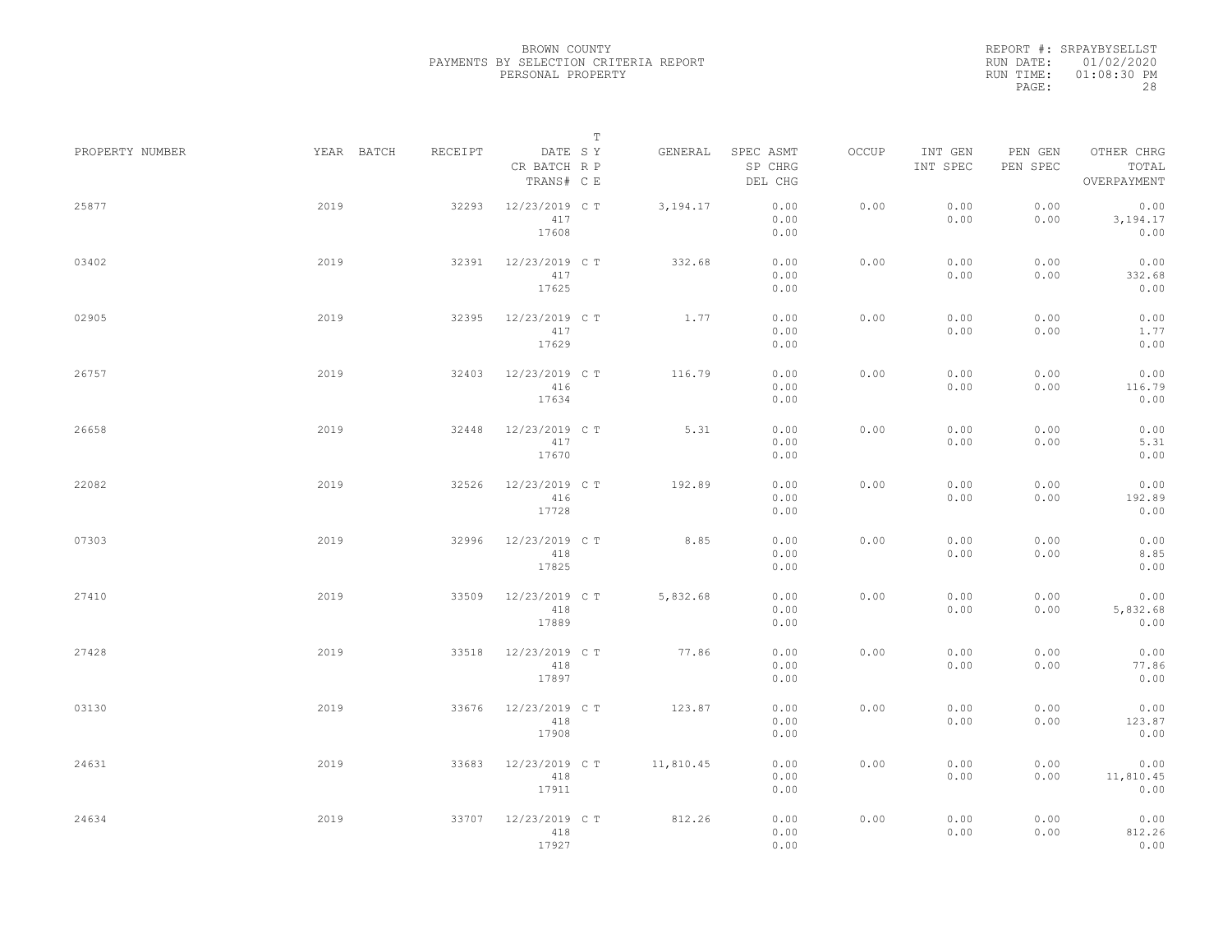|                 |            |         | $\mathbb T$                           |           |                                 |       |                     |                     |                                    |  |
|-----------------|------------|---------|---------------------------------------|-----------|---------------------------------|-------|---------------------|---------------------|------------------------------------|--|
| PROPERTY NUMBER | YEAR BATCH | RECEIPT | DATE SY<br>CR BATCH R P<br>TRANS# C E | GENERAL   | SPEC ASMT<br>SP CHRG<br>DEL CHG | OCCUP | INT GEN<br>INT SPEC | PEN GEN<br>PEN SPEC | OTHER CHRG<br>TOTAL<br>OVERPAYMENT |  |
| 25873           | 2019       | 33800   | 12/23/2019 C T<br>416<br>17948        | 1,382.07  | 0.00<br>0.00<br>0.00            | 0.00  | 0.00<br>0.00        | 0.00<br>0.00        | 0.00<br>1,382.07<br>0.00           |  |
| 25244           | 2019       | 33822   | 12/23/2019 C T<br>418<br>17956        | 1,035.23  | 0.00<br>0.00<br>0.00            | 0.00  | 0.00<br>0.00        | 0.00<br>0.00        | 0.00<br>1,035.23<br>0.00           |  |
| 24595           | 2019       | 33905   | 12/23/2019 C T<br>418<br>17978        | 30.08     | 0.00<br>0.00<br>0.00            | 0.00  | 0.00<br>0.00        | 0.00<br>0.00        | 0.00<br>30.08<br>0.00              |  |
| 03397           | 2019       | 34147   | 12/23/2019 C T<br>422<br>18000        | 26.54     | 0.00<br>0.00<br>0.00            | 0.00  | 0.00<br>0.00        | 0.00<br>0.00        | 0.00<br>26.54<br>0.00              |  |
| 10728           | 2019       | 34180   | 12/23/2019 C T<br>422<br>18015        | 10,500.94 | 0.00<br>0.00<br>0.00            | 0.00  | 0.00<br>0.00        | 0.00<br>0.00        | 0.00<br>10,500.94<br>0.00          |  |
| 10015           | 2019       | 34187   | 12/23/2019 C T<br>422<br>18021        | 631.75    | 0.00<br>0.00<br>0.00            | 0.00  | 0.00<br>0.00        | 0.00<br>0.00        | 0.00<br>631.75<br>0.00             |  |
| 26743           | 2019       | 34189   | 12/23/2019 C T<br>422<br>18023        | 546.82    | 0.00<br>0.00<br>0.00            | 0.00  | 0.00<br>0.00        | 0.00<br>0.00        | 0.00<br>546.82<br>0.00             |  |
| 06149           | 2019       | 34228   | 12/23/2019 C T<br>422<br>18030        | 28.32     | 0.00<br>0.00<br>0.00            | 0.00  | 0.00<br>0.00        | 0.00<br>0.00        | 0.00<br>28.32<br>0.00              |  |
| 22330           | 2019       | 34331   | 12/23/2019 C T<br>422<br>18036        | 63.71     | 0.00<br>0.00<br>0.00            | 0.00  | 0.00<br>0.00        | 0.00<br>0.00        | 0.00<br>63.71<br>0.00              |  |
| 16523           | 2019       | 34334   | 12/23/2019 C T<br>422<br>18039        | 527.35    | 0.00<br>0.00<br>0.00            | 0.00  | 0.00<br>0.00        | 0.00<br>0.00        | 0.00<br>527.35<br>0.00             |  |
| 19995           | 2019       | 34336   | 12/23/2019 C T<br>422<br>18041        | 49.54     | 0.00<br>0.00<br>0.00            | 0.00  | 0.00<br>0.00        | 0.00<br>0.00        | 0.00<br>49.54<br>0.00              |  |
| 26749           | 2019       | 34358   | 12/23/2019 C T<br>422<br>18060        | 17.70     | 0.00<br>0.00<br>0.00            | 0.00  | 0.00<br>0.00        | 0.00<br>0.00        | 0.00<br>17.70<br>0.00              |  |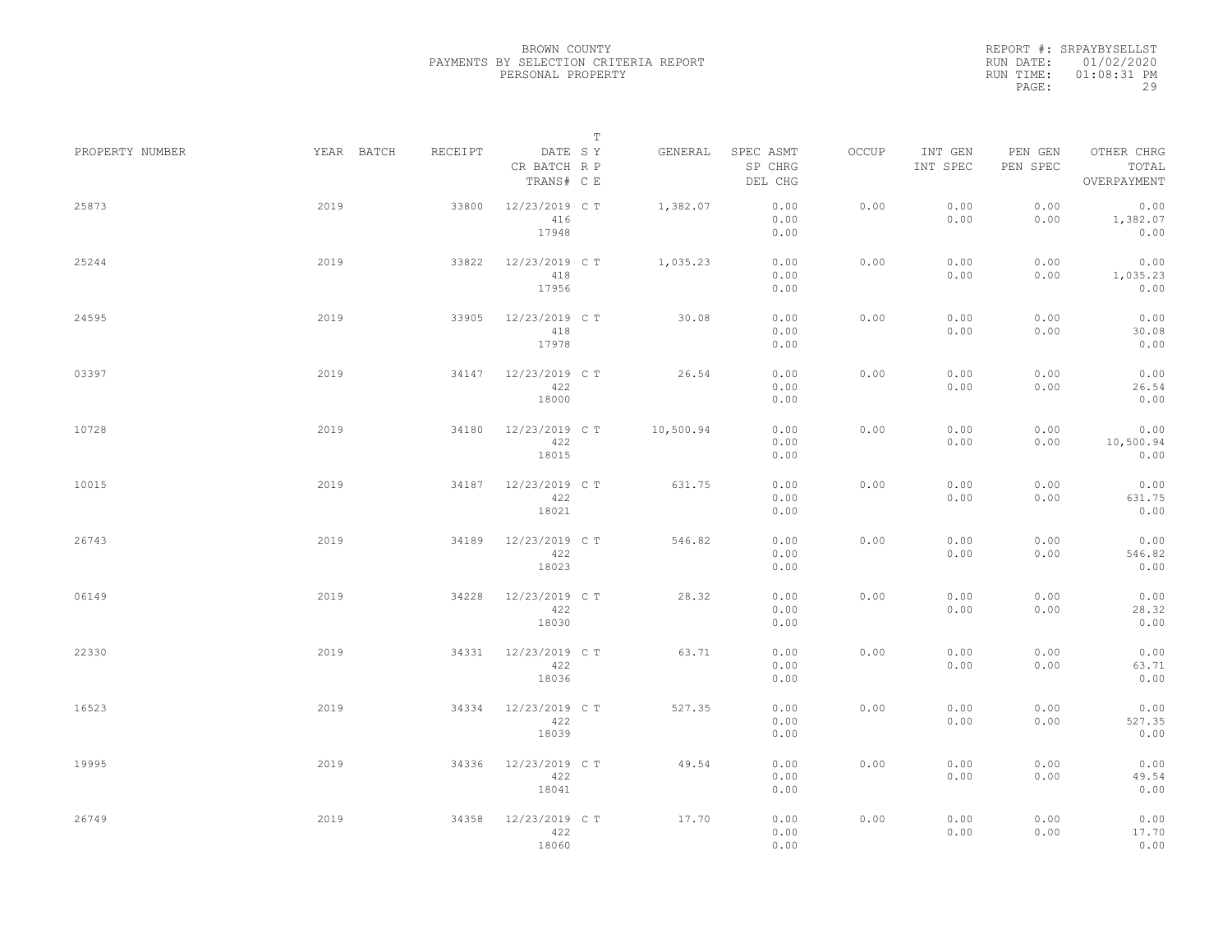|                 |            |         | $\mathbb T$                           |          |                                 |       |                     |                     |                                    |
|-----------------|------------|---------|---------------------------------------|----------|---------------------------------|-------|---------------------|---------------------|------------------------------------|
| PROPERTY NUMBER | YEAR BATCH | RECEIPT | DATE SY<br>CR BATCH R P<br>TRANS# C E | GENERAL  | SPEC ASMT<br>SP CHRG<br>DEL CHG | OCCUP | INT GEN<br>INT SPEC | PEN GEN<br>PEN SPEC | OTHER CHRG<br>TOTAL<br>OVERPAYMENT |
| 22582           | 2019       | 34427   | 12/23/2019 C T<br>422<br>18107        | 51.32    | 0.00<br>0.00<br>0.00            | 0.00  | 0.00<br>0.00        | 0.00<br>0.00        | 0.00<br>51.32<br>0.00              |
| 27680           | 2019       | 34437   | 12/23/2019 C T<br>418<br>18115        | 125.64   | 0.00<br>0.00<br>0.00            | 0.00  | 0.00<br>0.00        | 0.00<br>0.00        | 0.00<br>125.64<br>0.00             |
| 02953           | 2019       | 34440   | 12/23/2019 C T<br>422<br>18118        | 1,144.93 | 0.00<br>0.00<br>0.00            | 0.00  | 0.00<br>0.00        | 0.00<br>0.00        | 0.00<br>1,144.93<br>0.00           |
| 19119           | 2019       | 34441   | 12/23/2019 C T<br>422<br>18118        | 1,081.24 | 0.00<br>0.00<br>0.00            | 0.00  | 0.00<br>0.00        | 0.00<br>0.00        | 0.00<br>1,081.24<br>0.00           |
| 25839           | 2019       | 34444   | 12/23/2019 C T<br>416<br>18121        | 23.00    | 0.00<br>0.00<br>0.00            | 0.00  | 0.00<br>0.00        | 0.00<br>0.00        | 0.00<br>23.00<br>0.00              |
| 25305           | 2019       | 34445   | 12/23/2019 C T<br>422<br>18122        | 529.11   | 0.00<br>0.00<br>0.00            | 0.00  | 0.00<br>0.00        | 0.00<br>0.00        | 0.00<br>529.11<br>0.00             |
| 02996           | 2019       | 34458   | 12/23/2019 C T<br>416<br>18134        | 31.85    | 0.00<br>0.00<br>0.00            | 0.00  | 0.00<br>0.00        | 0.00<br>0.00        | 0.00<br>31.85<br>0.00              |
| 03349           | 2019       | 34469   | 12/23/2019 C T<br>416<br>18140        | 81.41    | 0.00<br>0.00<br>0.00            | 0.00  | 0.00<br>0.00        | 0.00<br>0.00        | 0.00<br>81.41<br>0.00              |
| 12912           | 2019       | 34955   | 12/23/2019 C T<br>418<br>18178        | 251.29   | 0.00<br>0.00<br>0.00            | 0.00  | 0.00<br>0.00        | 0.00<br>0.00        | 0.00<br>251.29<br>0.00             |
| 09993           | 2019       | 35355   | 12/23/2019 C T<br>418<br>18234        | 56.62    | 0.00<br>0.00<br>0.00            | 0.00  | 0.00<br>0.00        | 0.00<br>0.00        | 0.00<br>56.62<br>0.00              |
| 03316           | 2019       | 35357   | 12/23/2019 C T<br>418<br>18236        | 6,597.15 | 0.00<br>0.00<br>0.00            | 0.00  | 0.00<br>0.00        | 0.00<br>0.00        | 0.00<br>6,597.15<br>0.00           |
| 22569           | 2019       | 35461   | 12/23/2019 C T<br>418<br>18294        | 54.86    | 0.00<br>0.00<br>0.00            | 0.00  | 0.00<br>0.00        | 0.00<br>0.00        | 0.00<br>54.86<br>0.00              |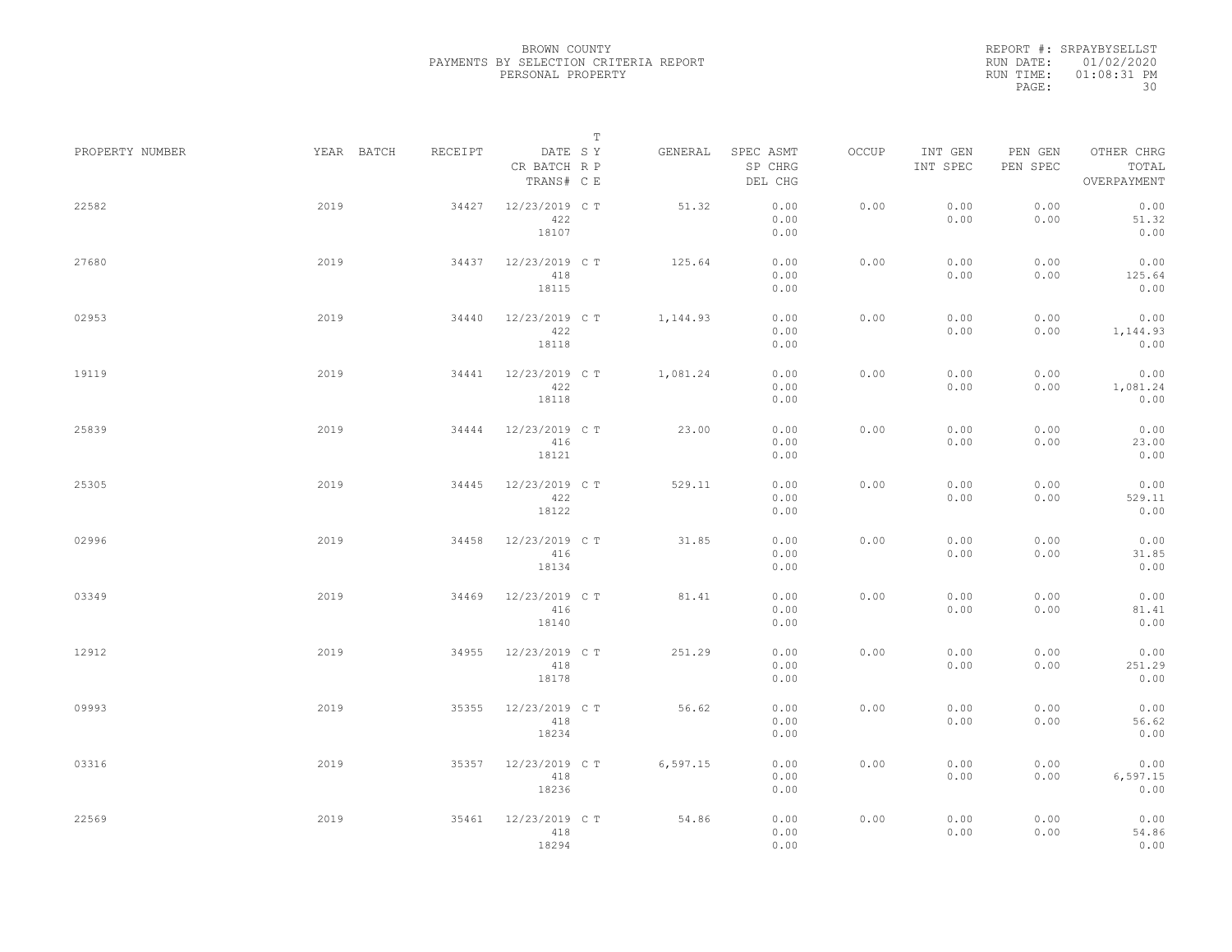|                 |      |             |         |                                       | $\mathbb T$ |           |                                 |       |                     |                     |                                    |  |
|-----------------|------|-------------|---------|---------------------------------------|-------------|-----------|---------------------------------|-------|---------------------|---------------------|------------------------------------|--|
| PROPERTY NUMBER |      | YEAR BATCH  | RECEIPT | DATE SY<br>CR BATCH R P<br>TRANS# C E |             | GENERAL   | SPEC ASMT<br>SP CHRG<br>DEL CHG | OCCUP | INT GEN<br>INT SPEC | PEN GEN<br>PEN SPEC | OTHER CHRG<br>TOTAL<br>OVERPAYMENT |  |
| 16453           | 2019 |             | 35880   | 12/23/2019 C T<br>418<br>18368        |             | 3,441.92  | 0.00<br>0.00<br>0.00            | 0.00  | 0.00<br>0.00        | 0.00<br>0.00        | 0.00<br>3,441.92<br>0.00           |  |
| 19857           | 2019 |             | 36137   | 12/23/2019 C T<br>418<br>18390        |             | 44.25     | 0.00<br>0.00<br>0.00            | 0.00  | 0.00<br>0.00        | 0.00<br>0.00        | 0.00<br>44.25<br>0.00              |  |
| 03401           | 2019 |             | 36146   | 12/23/2019 C T<br>420<br>18399        |             | 332.68    | 0.00<br>0.00<br>0.00            | 0.00  | 0.00<br>0.00        | 0.00<br>0.00        | 0.00<br>332.68<br>0.00             |  |
| 24966           |      | 2019 191223 | 2038    | 12/23/2019 C T                        |             | 10,405.38 | 0.00<br>0.00<br>0.00            | 0.00  | 0.00<br>0.00        | 0.00<br>0.00        | 0.00<br>10,405.38<br>0.00          |  |
| 03087           | 2019 |             | 37265   | 12/26/2019 C T<br>428<br>18563        |             | 44.25     | 0.00<br>0.00<br>0.00            | 0.00  | 0.00<br>0.00        | 0.00<br>0.00        | 0.00<br>44.25<br>0.00              |  |
| 05213           | 2019 |             | 37267   | 12/26/2019 C T<br>428<br>18565        |             | 47.78     | 0.00<br>0.00<br>0.00            | 0.00  | 0.00<br>0.00        | 0.00<br>0.00        | 0.00<br>47.78<br>0.00              |  |
| 15715           | 2019 |             | 37291   | 12/26/2019 C T<br>427<br>18581        |             | 3.55      | 0.00<br>0.00<br>0.00            | 0.00  | 0.00<br>0.00        | 0.00<br>0.00        | 0.00<br>3.55<br>0.00               |  |
| 14066           | 2019 |             | 37305   | 12/26/2019 C T<br>428<br>18596        |             | 90.32     | 0.00<br>0.00<br>0.00            | 0.00  | 0.00<br>0.00        | 0.00<br>0.00        | 0.00<br>90.32<br>0.00              |  |
| 24308           | 2019 |             | 37311   | 12/26/2019 C T<br>423<br>18599        |             | 1,923.57  | 0.00<br>0.00<br>0.00            | 0.00  | 0.00<br>0.00        | 0.00<br>0.00        | 0.00<br>1,923.57<br>0.00           |  |
| 03490           | 2019 |             | 37352   | 12/26/2019 C T<br>427<br>18633        |             | 26.54     | 0.00<br>0.00<br>0.00            | 0.00  | 0.00<br>0.00        | 0.00<br>0.00        | 0.00<br>26.54<br>0.00              |  |
| 26788           | 2019 |             | 37374   | 12/26/2019 C T<br>427<br>18655        |             | 47.78     | 0.00<br>0.00<br>0.00            | 0.00  | 0.00<br>0.00        | 0.00<br>0.00        | 0.00<br>47.78<br>0.00              |  |
| 24582           | 2019 |             | 37391   | 12/26/2019 C T<br>424<br>18672        |             | 46.01     | 0.00<br>0.00<br>0.00            | 0.00  | 0.00<br>0.00        | 0.00<br>0.00        | 0.00<br>46.01<br>0.00              |  |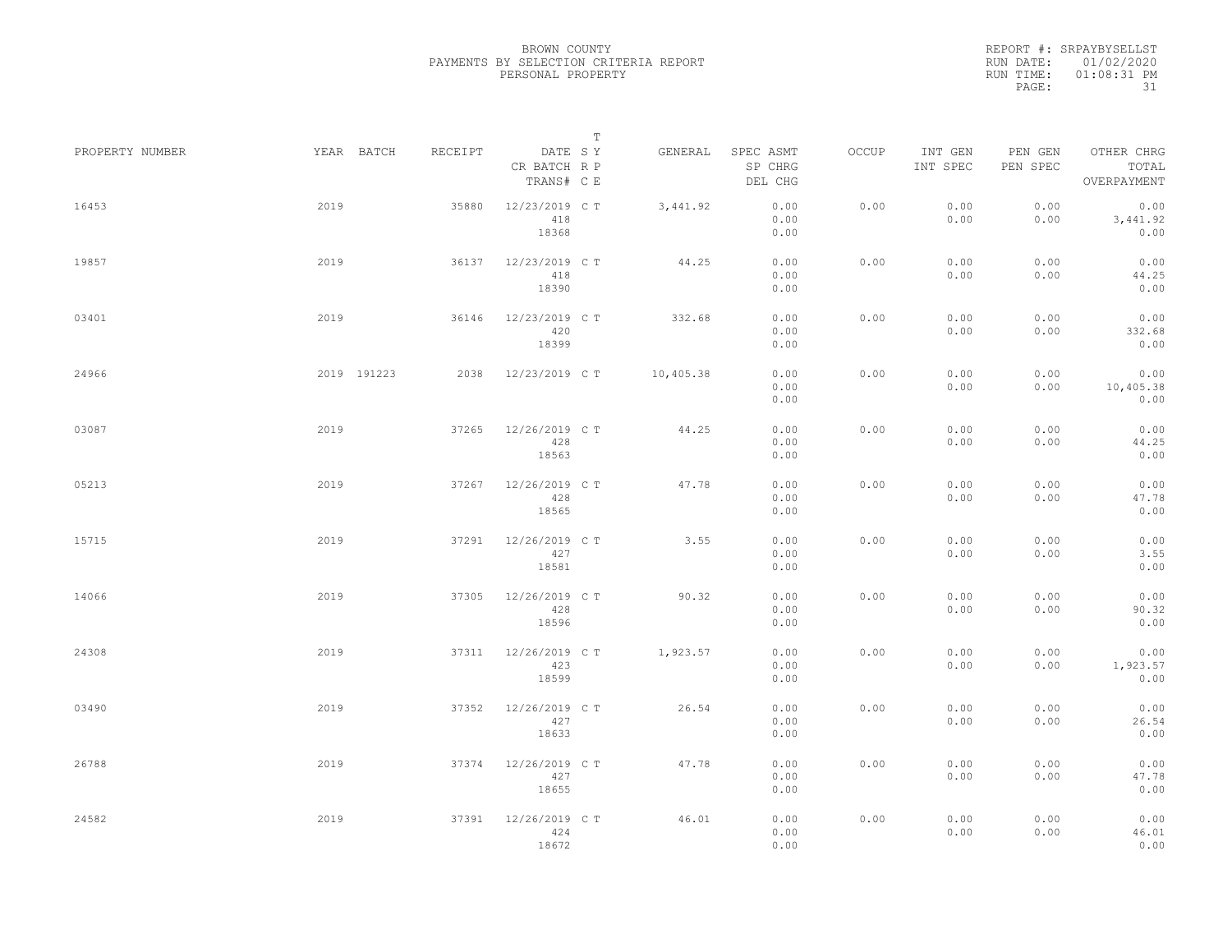|                 |            |         |                                       | $\mathbb T$ |          |                                 |       |                     |                     |                                    |  |
|-----------------|------------|---------|---------------------------------------|-------------|----------|---------------------------------|-------|---------------------|---------------------|------------------------------------|--|
| PROPERTY NUMBER | YEAR BATCH | RECEIPT | DATE SY<br>CR BATCH R P<br>TRANS# C E |             | GENERAL  | SPEC ASMT<br>SP CHRG<br>DEL CHG | OCCUP | INT GEN<br>INT SPEC | PEN GEN<br>PEN SPEC | OTHER CHRG<br>TOTAL<br>OVERPAYMENT |  |
| 24594           | 2019       | 37394   | 12/26/2019 C T<br>428<br>18675        |             | 17.70    | 0.00<br>0.00<br>0.00            | 0.00  | 0.00<br>0.00        | 0.00<br>0.00        | 0.00<br>17.70<br>0.00              |  |
| 26376           | 2019       | 37404   | 12/26/2019 C T<br>428<br>18685        |             | 336.23   | 0.00<br>0.00<br>0.00            | 0.00  | 0.00<br>0.00        | 0.00<br>0.00        | 0.00<br>336.23<br>0.00             |  |
| 26795           | 2019       | 37416   | 12/26/2019 C T<br>426<br>18697        |             | 10.62    | 0.00<br>0.00<br>0.00            | 0.00  | 0.00<br>0.00        | 0.00<br>0.00        | 0.00<br>10.62<br>0.00              |  |
| 24011           | 2019       | 37424   | 12/26/2019 C T<br>424<br>18705        |             | 394.66   | 0.00<br>0.00<br>0.00            | 0.00  | 0.00<br>0.00        | 0.00<br>0.00        | 0.00<br>394.66<br>0.00             |  |
| 26752           | 2019       | 37465   | 12/26/2019 C T<br>428<br>18739        |             | 1,647.51 | 0.00<br>0.00<br>0.00            | 0.00  | 0.00<br>0.00        | 0.00<br>0.00        | 0.00<br>1,647.51<br>0.00           |  |
| 06267           | 2019       | 37466   | 12/26/2019 C T<br>428<br>18740        |             | 2,898.65 | 0.00<br>0.00<br>0.00            | 0.00  | 0.00<br>0.00        | 0.00<br>0.00        | 0.00<br>2,898.65<br>0.00           |  |
| 03253           | 2019       | 37470   | 12/26/2019 C T<br>428<br>18744        |             | 1,180.32 | 0.00<br>0.00<br>0.00            | 0.00  | 0.00<br>0.00        | 0.00<br>0.00        | 0.00<br>1,180.32<br>0.00           |  |
| 19828           | 2019       | 37518   | 12/26/2019 C T<br>429<br>18773        |             | 19.63    | 0.00<br>0.00<br>0.00            | 0.00  | 0.00<br>0.00        | 0.00<br>0.00        | 0.00<br>19.63<br>0.00              |  |
| 22012           | 2019       | 37617   | 12/26/2019 C T<br>428<br>18828        |             | 622.90   | 0.00<br>0.00<br>0.00            | 0.00  | 0.00<br>0.00        | 0.00<br>0.00        | 0.00<br>622.90<br>0.00             |  |
| 03487           | 2019       | 37618   | 12/26/2019 C T<br>427<br>18829        |             | 26.54    | 0.00<br>0.00<br>0.00            | 0.00  | 0.00<br>0.00        | 0.00<br>0.00        | 0.00<br>26.54<br>0.00              |  |
| 08785           | 2019       | 37622   | 12/26/2019 C T<br>429<br>18831        |             | 5,031.04 | 0.00<br>0.00<br>0.00            | 0.00  | 0.00<br>0.00        | 0.00<br>0.00        | 0.00<br>5,031.04<br>0.00           |  |
| 10821           | 2019       | 37681   | 12/26/2019 C T<br>428<br>18884        |             | 1,980.20 | 0.00<br>0.00<br>0.00            | 0.00  | 0.00<br>0.00        | 0.00<br>0.00        | 0.00<br>1,980.20<br>0.00           |  |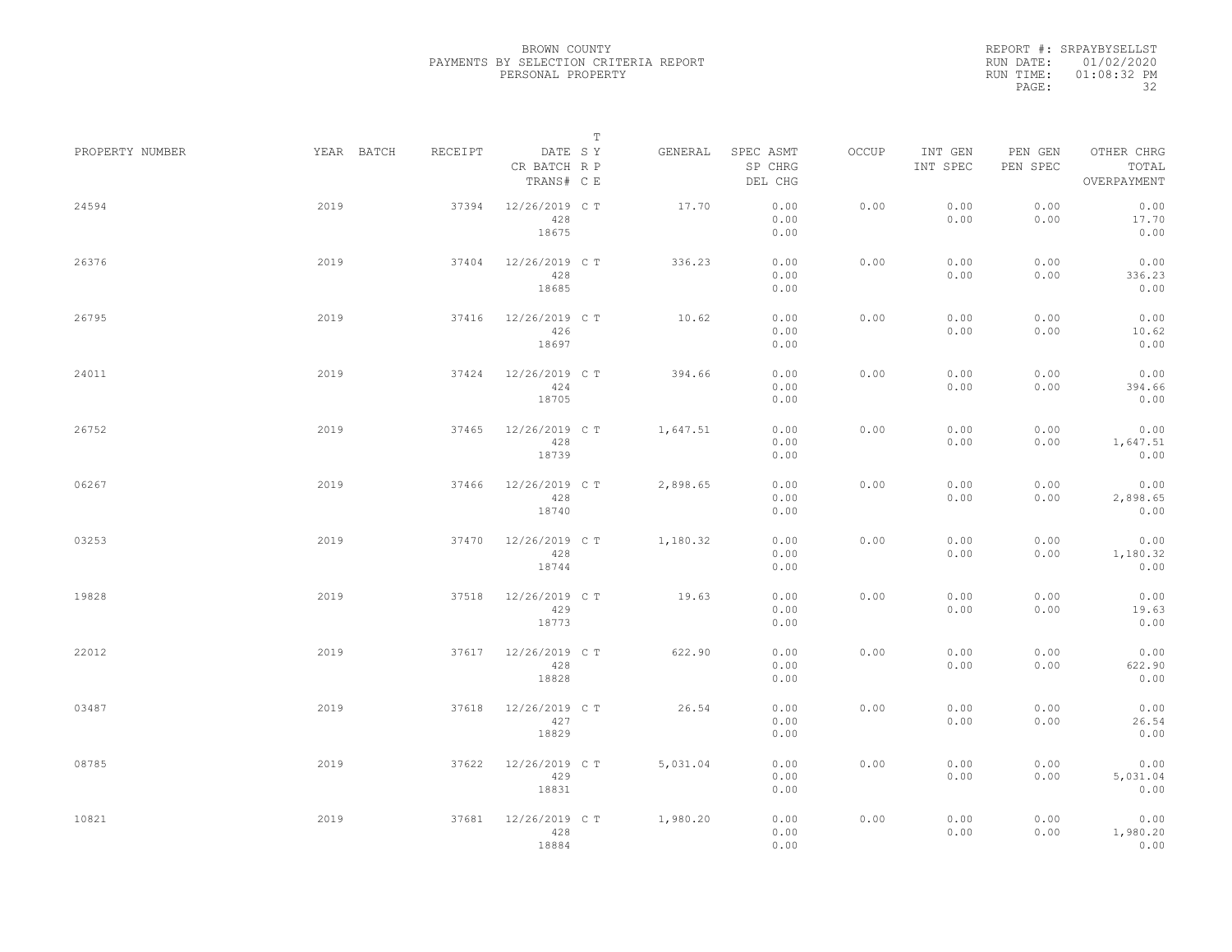|                 |      |            |         |                                       | $\mathbb T$ |           |                                 |       |                     |                     |                                    |  |
|-----------------|------|------------|---------|---------------------------------------|-------------|-----------|---------------------------------|-------|---------------------|---------------------|------------------------------------|--|
| PROPERTY NUMBER |      | YEAR BATCH | RECEIPT | DATE SY<br>CR BATCH R P<br>TRANS# C E |             | GENERAL   | SPEC ASMT<br>SP CHRG<br>DEL CHG | OCCUP | INT GEN<br>INT SPEC | PEN GEN<br>PEN SPEC | OTHER CHRG<br>TOTAL<br>OVERPAYMENT |  |
| 14845           | 2019 |            | 37682   | 12/26/2019 C T<br>428<br>18884        |             | 573.36    | 0.00<br>0.00<br>0.00            | 0.00  | 0.00<br>0.00        | 0.00<br>0.00        | 0.00<br>573.36<br>0.00             |  |
| 22589           | 2019 |            | 37696   | 12/26/2019 C T<br>428<br>18891        |             | 5.31      | 0.00<br>0.00<br>0.00            | 0.00  | 0.00<br>0.00        | 0.00<br>0.00        | 0.00<br>5.31<br>0.00               |  |
| 13817           | 2019 |            | 37736   | 12/26/2019 C T<br>428<br>18912        |             | 447.71    | 0.00<br>0.00<br>0.00            | 0.00  | 0.00<br>0.00        | 0.00<br>0.00        | 0.00<br>447.71<br>0.00             |  |
| 03453           | 2019 |            | 37769   | 12/26/2019 C T<br>429<br>18936        |             | 1,773.16  | 0.00<br>0.00<br>0.00            | 0.00  | 0.00<br>0.00        | 0.00<br>0.00        | 0.00<br>1,773.16<br>0.00           |  |
| 24019           | 2019 |            | 37771   | 12/26/2019 C T<br>429<br>18938        |             | 380.46    | 0.00<br>0.00<br>0.00            | 0.00  | 0.00<br>0.00        | 0.00<br>0.00        | 0.00<br>380.46<br>0.00             |  |
| 07755           | 2019 |            | 37867   | 12/26/2019 C T<br>425<br>18996        |             | 589.28    | 0.00<br>0.00<br>0.00            | 0.00  | 0.00<br>0.00        | 0.00<br>0.00        | 0.00<br>589.28<br>0.00             |  |
| 25240           | 2019 |            | 37887   | 12/26/2019 C T<br>425<br>19006        |             | 125.64    | 0.00<br>0.00<br>0.00            | 0.00  | 0.00<br>0.00        | 0.00<br>0.00        | 0.00<br>125.64<br>0.00             |  |
| 25313           | 2019 |            | 37913   | 12/26/2019 C T<br>427<br>19029        |             | 19,556.09 | 0.00<br>0.00<br>0.00            | 0.00  | 0.00<br>0.00        | 0.00<br>0.00        | 0.00<br>19,556.09<br>0.00          |  |
| 25331           | 2019 |            | 37980   | 12/26/2019 C T<br>427<br>19069        |             | 63.71     | 0.00<br>0.00<br>0.00            | 0.00  | 0.00<br>0.00        | 0.00<br>0.00        | 0.00<br>63.71<br>0.00              |  |
| 21365           | 2019 |            | 38012   | 12/26/2019 C T<br>429<br>19095        |             | 2,390.76  | 0.00<br>0.00<br>0.00            | 0.00  | 0.00<br>0.00        | 0.00<br>0.00        | 0.00<br>2,390.76<br>0.00           |  |
| 20619           | 2019 |            | 38031   | 12/26/2019 C T<br>425<br>19112        |             | 30.08     | 0.00<br>0.00<br>0.00            | 0.00  | 0.00<br>0.00        | 0.00<br>0.00        | 0.00<br>30.08<br>0.00              |  |
| 25840           | 2019 |            | 38034   | 12/26/2019 C T<br>427<br>19115        |             | 1,113.09  | 0.00<br>0.00<br>0.00            | 0.00  | 0.00<br>0.00        | 0.00<br>0.00        | 0.00<br>1,113.09<br>0.00           |  |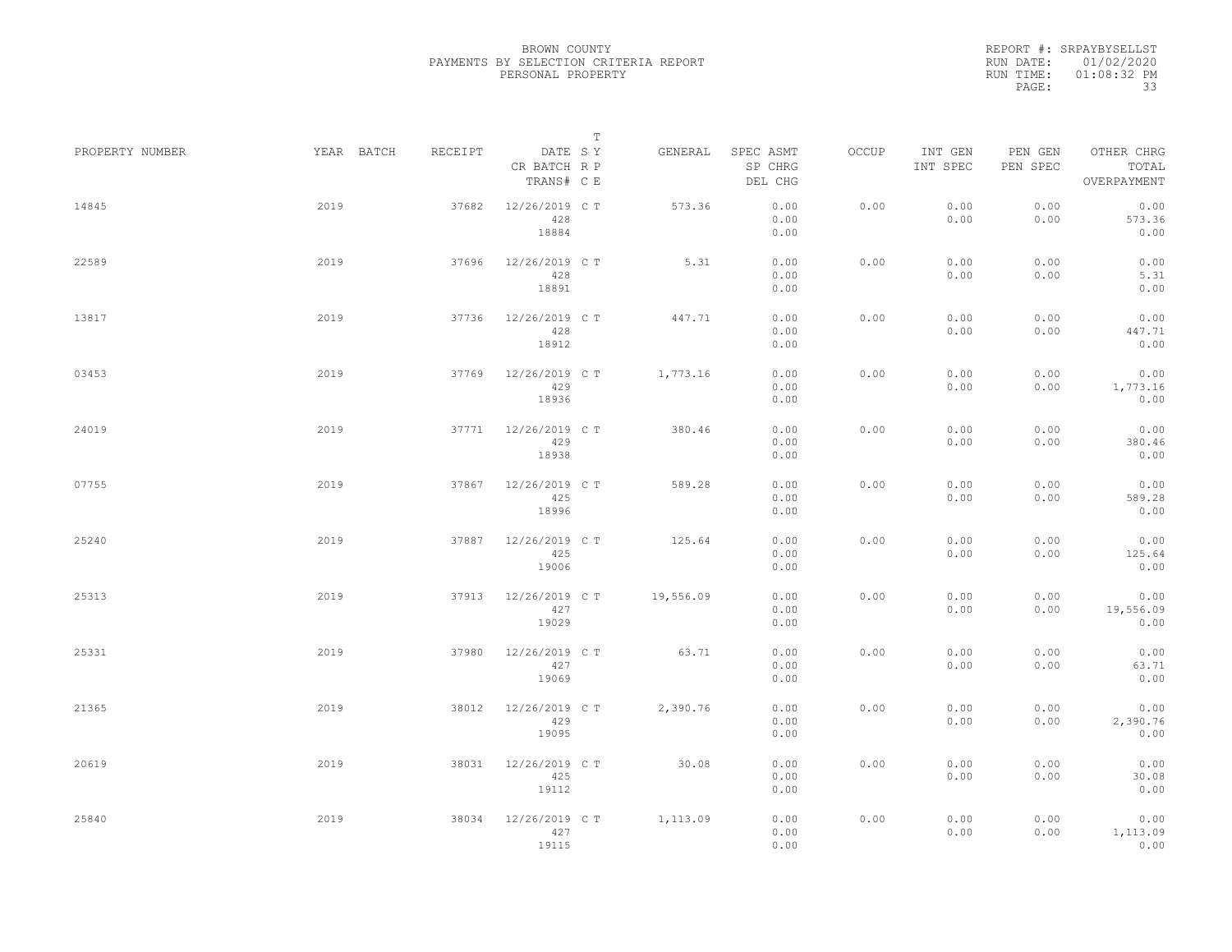|                 |             |         | $\mathbb T$                           |          |                                 |       |                     |                     |                                    |
|-----------------|-------------|---------|---------------------------------------|----------|---------------------------------|-------|---------------------|---------------------|------------------------------------|
| PROPERTY NUMBER | YEAR BATCH  | RECEIPT | DATE SY<br>CR BATCH R P<br>TRANS# C E | GENERAL  | SPEC ASMT<br>SP CHRG<br>DEL CHG | OCCUP | INT GEN<br>INT SPEC | PEN GEN<br>PEN SPEC | OTHER CHRG<br>TOTAL<br>OVERPAYMENT |
| 03190           | 2019        | 38039   | 12/26/2019 C T<br>429<br>19120        | 53.09    | 0.00<br>0.00<br>0.00            | 0.00  | 0.00<br>0.00        | 0.00<br>0.00        | 0.00<br>53.09<br>0.00              |
| 20581           | 2019        | 38063   | 12/26/2019 C T<br>427<br>19126        | 116.79   | 0.00<br>0.00<br>0.00            | 0.00  | 0.00<br>0.00        | 0.00<br>0.00        | 0.00<br>116.79<br>0.00             |
| 27442           | 2019 191226 | 2120    | 12/26/2019 C T                        | 118.57   | 0.00<br>0.00<br>0.00            | 0.00  | 0.00<br>0.00        | 0.00<br>0.00        | 0.00<br>118.57<br>0.00             |
| 03447           | 2019        | 38089   | 12/26/2019 C T<br>426<br>19146        | 665.38   | 0.00<br>0.00<br>0.00            | 0.00  | 0.00<br>0.00        | 0.00<br>0.00        | 0.00<br>665.38<br>0.00             |
| 13954           | 2019        | 38163   | 12/26/2019 C T<br>429<br>19212        | 134.49   | 0.00<br>0.00<br>0.00            | 0.00  | 0.00<br>0.00        | 0.00<br>0.00        | 0.00<br>134.49<br>0.00             |
| 17470           | 2019        | 38186   | 12/26/2019 C T<br>429<br>19228        | 26.54    | 0.00<br>0.00<br>0.00            | 0.00  | 0.00<br>0.00        | 0.00<br>0.00        | 0.00<br>26.54<br>0.00              |
| 03435           | 2019        | 38196   | 12/26/2019 C T<br>429<br>19234        | 651.22   | 0.00<br>0.00<br>0.00            | 0.00  | 0.00<br>0.00        | 0.00<br>0.00        | 0.00<br>651.22<br>0.00             |
| 26745           | 2019        | 38212   | 12/26/2019 C T<br>429<br>19243        | 2,673.90 | 0.00<br>0.00<br>0.00            | 0.00  | 0.00<br>0.00        | 0.00<br>0.00        | 0.00<br>2,673.90<br>0.00           |
| 23300           | 2019        | 38214   | 12/26/2019 C T<br>429<br>19245        | 371.61   | 0.00<br>0.00<br>0.00            | 0.00  | 0.00<br>0.00        | 0.00<br>0.00        | 0.00<br>371.61<br>0.00             |
| 22570           | 2019        | 38224   | 12/26/2019 C T<br>424<br>19250        | 212.35   | 0.00<br>0.00<br>0.00            | 0.00  | 0.00<br>0.00        | 0.00<br>0.00        | 0.00<br>212.35<br>0.00             |
| 23223           | 2019        | 38238   | 12/26/2019 C T<br>429<br>19263        | 28.32    | 0.00<br>0.00<br>0.00            | 0.00  | 0.00<br>0.00        | 0.00<br>0.00        | 0.00<br>28.32<br>0.00              |
| 12148           | 2019        | 38250   | 12/26/2019 C T<br>427<br>19273        | 19.47    | 0.00<br>0.00<br>0.00            | 0.00  | 0.00<br>0.00        | 0.00<br>0.00        | 0.00<br>19.47<br>0.00              |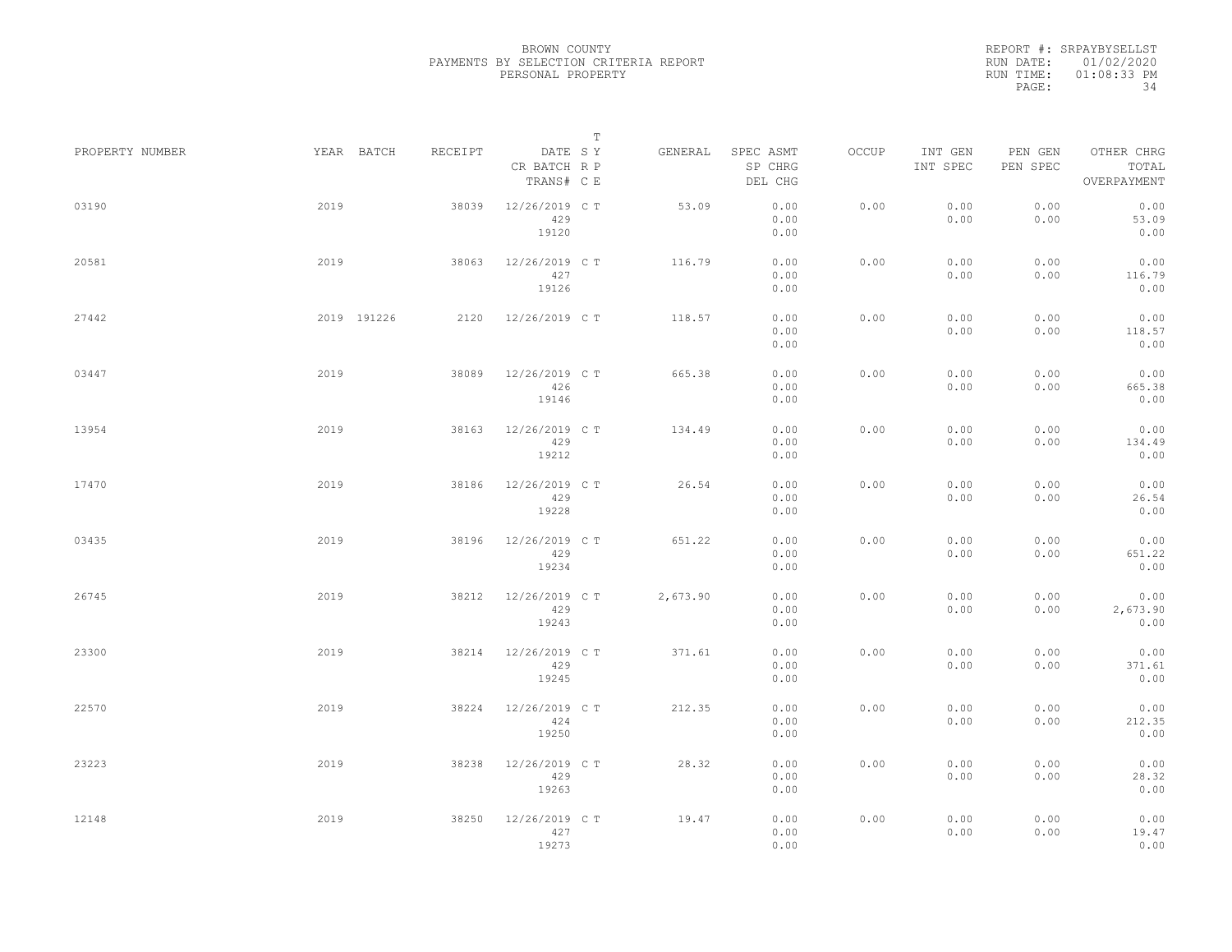|                 |            |         |                                       | $\mathbb T$ |                                 |       |                     |                     |                                    |  |
|-----------------|------------|---------|---------------------------------------|-------------|---------------------------------|-------|---------------------|---------------------|------------------------------------|--|
| PROPERTY NUMBER | YEAR BATCH | RECEIPT | DATE SY<br>CR BATCH R P<br>TRANS# C E | GENERAL     | SPEC ASMT<br>SP CHRG<br>DEL CHG | OCCUP | INT GEN<br>INT SPEC | PEN GEN<br>PEN SPEC | OTHER CHRG<br>TOTAL<br>OVERPAYMENT |  |
| 03103           | 2019       | 38265   | 12/26/2019 C T<br>425<br>19282        | 525.58      | 0.00<br>0.00<br>0.00            | 0.00  | 0.00<br>0.00        | 0.00<br>0.00        | 0.00<br>525.58<br>0.00             |  |
| 03302           | 2019       | 38281   | 12/26/2019 C T<br>429<br>19297        | 125.64      | 0.00<br>0.00<br>0.00            | 0.00  | 0.00<br>0.00        | 0.00<br>0.00        | 0.00<br>125.64<br>0.00             |  |
| 03351           | 2019       | 38294   | 12/26/2019 C T<br>429<br>19299        | 867.12      | 0.00<br>0.00<br>0.00            | 0.00  | 0.00<br>0.00        | 0.00<br>0.00        | 0.00<br>867.12<br>0.00             |  |
| 27715           | 2019       | 38311   | 12/26/2019 C T<br>429<br>19313        | 488.91      | 0.00<br>0.00<br>0.00            | 0.00  | 0.00<br>0.00        | 0.00<br>0.00        | 0.00<br>488.91<br>0.00             |  |
| 12141           | 2019       | 38312   | 12/26/2019 C T<br>425<br>19314        | 15.92       | 0.00<br>0.00<br>0.00            | 0.00  | 0.00<br>0.00        | 0.00<br>0.00        | 0.00<br>15.92<br>0.00              |  |
| 07384           | 2019       | 38326   | 12/26/2019 C T<br>427<br>19323        | 3,925.03    | 0.00<br>0.00<br>0.00            | 0.00  | 0.00<br>0.00        | 0.00<br>0.00        | 0.00<br>3,925.03<br>0.00           |  |
| 19925           | 2019       | 38376   | 12/26/2019 C T<br>428<br>19342        | 2,516.40    | 0.00<br>0.00<br>0.00            | 0.00  | 0.00<br>0.00        | 0.00<br>0.00        | 0.00<br>2,516.40<br>0.00           |  |
| 20631           | 2019       | 38392   | 12/26/2019 C T<br>427<br>19357        | 5.31        | 0.00<br>0.00<br>0.00            | 0.00  | 0.00<br>0.00        | 0.00<br>0.00        | 0.00<br>5.31<br>0.00               |  |
| 25269           | 2019       | 38447   | 12/26/2019 C T<br>429<br>19385        | 26.54       | 0.00<br>0.00<br>0.00            | 0.00  | 0.00<br>0.00        | 0.00<br>0.00        | 0.00<br>26.54<br>0.00              |  |
| 03024           | 2019       | 38448   | 12/26/2019 C T<br>429<br>19385        | 2,792.46    | 0.00<br>0.00<br>0.00            | 0.00  | 0.00<br>0.00        | 0.00<br>0.00        | 0.00<br>2,792.46<br>0.00           |  |
| 03156           | 2019       | 38542   | 12/26/2019 C T<br>425<br>19455        | 476.03      | 0.00<br>0.00<br>0.00            | 0.00  | 0.00<br>0.00        | 0.00<br>0.00        | 0.00<br>476.03<br>0.00             |  |
| 21986           | 2019       | 38609   | 12/26/2019 C T<br>424<br>19522        | 153.96      | 0.00<br>0.00<br>0.00            | 0.00  | 0.00<br>0.00        | 0.00<br>0.00        | 0.00<br>153.96<br>0.00             |  |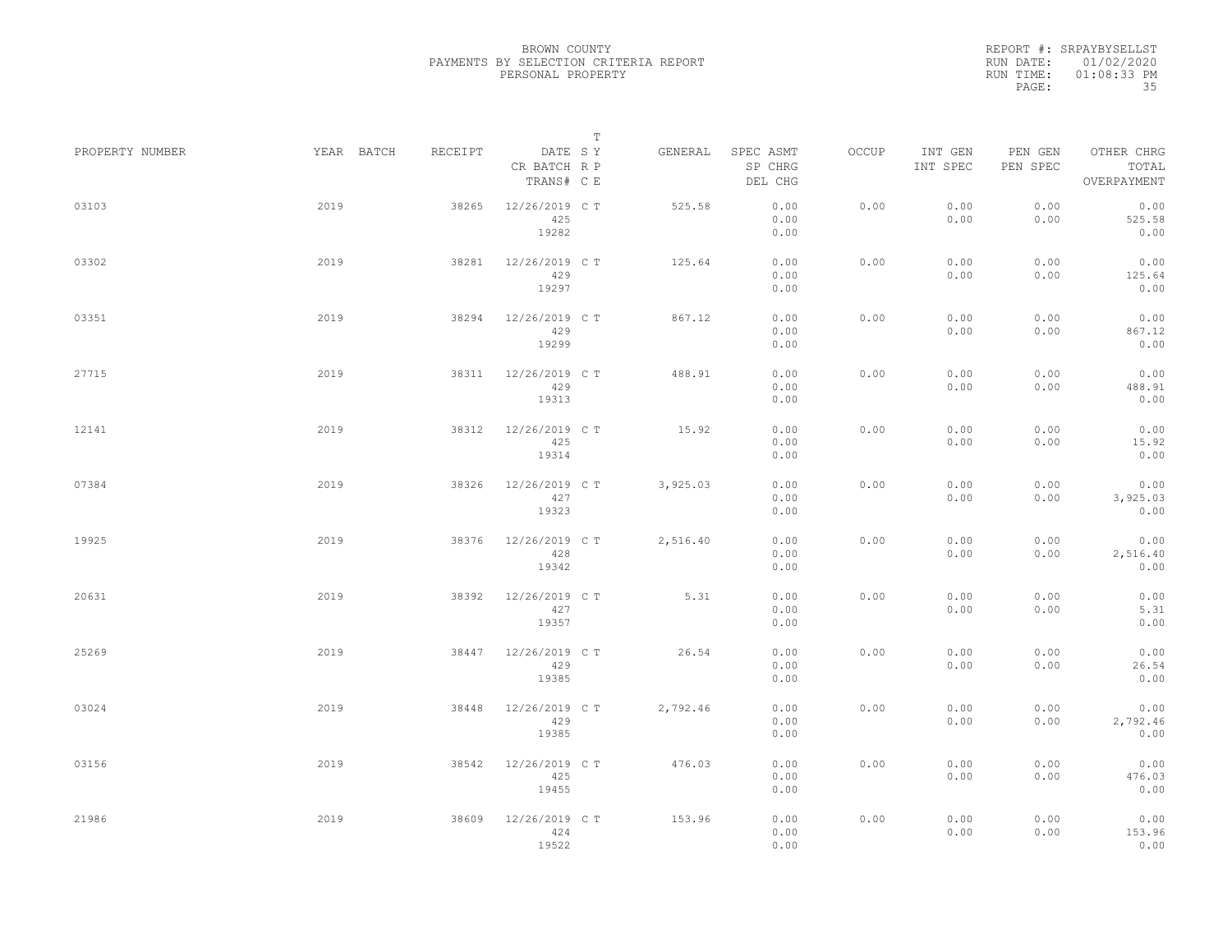|                 |            |         | $\mathbb T$                           |           |                                 |       |                     |                     |                                    |
|-----------------|------------|---------|---------------------------------------|-----------|---------------------------------|-------|---------------------|---------------------|------------------------------------|
| PROPERTY NUMBER | YEAR BATCH | RECEIPT | DATE SY<br>CR BATCH R P<br>TRANS# C E | GENERAL   | SPEC ASMT<br>SP CHRG<br>DEL CHG | OCCUP | INT GEN<br>INT SPEC | PEN GEN<br>PEN SPEC | OTHER CHRG<br>TOTAL<br>OVERPAYMENT |
| 25833           | 2019       | 38617   | 12/26/2019 C T<br>427<br>19527        | 23.00     | 0.00<br>0.00<br>0.00            | 0.00  | 0.00<br>0.00        | 0.00<br>0.00        | 0.00<br>23.00<br>0.00              |
| 26617           | 2019       | 38709   | 12/26/2019 C T<br>429<br>19557        | 10,332.82 | 0.00<br>0.00<br>0.00            | 0.00  | 0.00<br>0.00        | 0.00<br>0.00        | 0.00<br>10,332.82<br>0.00          |
| 20756           | 2019       | 38714   | 12/26/2019 C T<br>428<br>19562        | 1.77      | 0.00<br>0.00<br>0.00            | 0.00  | 0.00<br>0.00        | 0.00<br>0.00        | 0.00<br>1.77<br>0.00               |
| 03116           | 2019       | 38732   | 12/26/2019 C T<br>424<br>19579        | 31.85     | 0.00<br>0.00<br>0.00            | 0.00  | 0.00<br>0.00        | 0.00<br>0.00        | 0.00<br>31.85<br>0.00              |
| 11511           | 2019       | 39019   | 12/26/2019 C T<br>429<br>19670        | 54.86     | 0.00<br>0.00<br>0.00            | 0.00  | 0.00<br>0.00        | 0.00<br>0.00        | 0.00<br>54.86<br>0.00              |
| 03030           | 2019       | 39021   | 12/26/2019 C T<br>425<br>19672        | 95.56     | 0.00<br>0.00<br>0.00            | 0.00  | 0.00<br>0.00        | 0.00<br>0.00        | 0.00<br>95.56<br>0.00              |
| 06557           | 2019       | 39048   | 12/26/2019 C T<br>425<br>19686        | 2,164.26  | 0.00<br>0.00<br>0.00            | 0.00  | 0.00<br>0.00        | 0.00<br>0.00        | 0.00<br>2,164.26<br>0.00           |
| 23256           | 2019       | 39161   | 12/26/2019 C T<br>427<br>19699        | 38.93     | 0.00<br>0.00<br>0.00            | 0.00  | 0.00<br>0.00        | 0.00<br>0.00        | 0.00<br>38.93<br>0.00              |
| 03144           | 2019       | 39253   | 12/26/2019 C T<br>429<br>19734        | 545.04    | 0.00<br>0.00<br>0.00            | 0.00  | 0.00<br>0.00        | 0.00<br>0.00        | 0.00<br>545.04<br>0.00             |
| 24597           | 2019       | 40400   | 12/27/2019 C T<br>433<br>19895        | 19.63     | 0.00<br>0.00<br>0.00            | 0.00  | 0.00<br>0.00        | 0.00<br>0.00        | 0.00<br>19.63<br>0.00              |
| 04572           | 2019       | 40414   | 12/27/2019 C T<br>433<br>19907        | 7.07      | 0.00<br>0.00<br>0.00            | 0.00  | 0.00<br>0.00        | 0.00<br>0.00        | 0.00<br>7.07<br>0.00               |
| 14763           | 2019       | 40425   | 12/27/2019 C T<br>431<br>19917        | 658.29    | 0.00<br>0.00<br>0.00            | 0.00  | 0.00<br>0.00        | 0.00<br>0.00        | 0.00<br>658.29<br>0.00             |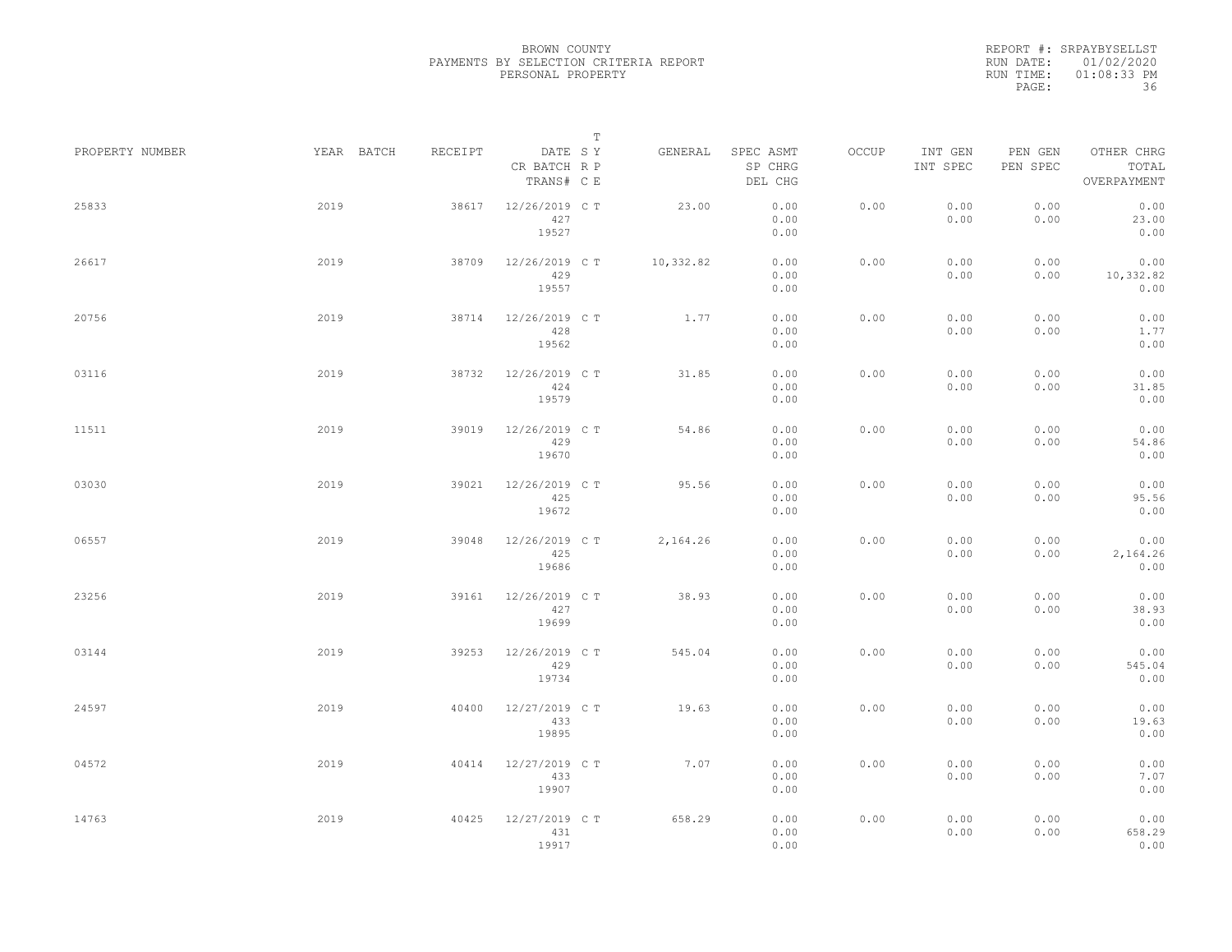REPORT #: SRPAYBYSELLST RUN DATE: 01/02/2020 RUN TIME: 01:08:34 PM PAGE: 37

|                 |      |             |         |                                       | $\mathbb T$ |          |                                 |       |                     |                     |                                    |  |
|-----------------|------|-------------|---------|---------------------------------------|-------------|----------|---------------------------------|-------|---------------------|---------------------|------------------------------------|--|
| PROPERTY NUMBER |      | YEAR BATCH  | RECEIPT | DATE SY<br>CR BATCH R P<br>TRANS# C E |             | GENERAL  | SPEC ASMT<br>SP CHRG<br>DEL CHG | OCCUP | INT GEN<br>INT SPEC | PEN GEN<br>PEN SPEC | OTHER CHRG<br>TOTAL<br>OVERPAYMENT |  |
| 11471           | 2019 |             | 40427   | 12/27/2019 C T<br>433<br>19919        |             | 1,125.47 | 0.00<br>0.00<br>0.00            | 0.00  | 0.00<br>0.00        | 0.00<br>0.00        | 0.00<br>1,125.47<br>0.00           |  |
| 20566           | 2019 |             | 40454   | 12/27/2019 C T<br>433<br>19942        |             | 998.06   | 0.00<br>0.00<br>0.00            | 0.00  | 0.00<br>0.00        | 0.00<br>0.00        | 0.00<br>998.06<br>0.00             |  |
| 22096           | 2019 |             | 40516   | 12/27/2019 C T<br>431<br>19984        |             | 26.54    | 0.00<br>0.00<br>0.00            | 0.00  | 0.00<br>0.00        | 0.00<br>0.00        | 0.00<br>26.54<br>0.00              |  |
| 12941           | 2019 |             | 40632   | 12/27/2019 C T<br>435<br>20043        |             | 895.43   | 0.00<br>0.00<br>0.00            | 0.00  | 0.00<br>0.00        | 0.00<br>0.00        | 0.00<br>895.43<br>0.00             |  |
| 03225           | 2019 |             | 40676   | 12/27/2019 C T<br>433<br>20059        |             | 19.47    | 0.00<br>0.00<br>0.00            | 0.00  | 0.00<br>0.00        | 0.00<br>0.00        | 0.00<br>19.47<br>0.00              |  |
| 08549           | 2019 |             | 41010   | 12/27/2019 C T<br>435<br>20164        |             | 1.77     | 0.00<br>0.00<br>0.00            | 0.00  | 0.00<br>0.00        | 0.00<br>0.00        | 0.00<br>1.77<br>0.00               |  |
| 24691           | 2019 |             | 41236   | 12/27/2019 C T<br>432<br>20237        |             | 21.24    | 0.00<br>0.00<br>0.00            | 0.00  | 0.00<br>0.00        | 0.00<br>0.00        | 0.00<br>21.24<br>0.00              |  |
| 27584           |      | 2019 191227 | 2211    | 12/27/2019 C T                        |             | 552.12   | 0.00<br>0.00<br>0.00            | 0.00  | 0.00<br>0.00        | 0.00<br>0.00        | 0.00<br>552.12<br>0.00             |  |
| 24026           | 2019 |             | 42148   | 12/27/2019 C T<br>433<br>20485        |             | 99.11    | 0.00<br>0.00<br>0.00            | 0.00  | 0.00<br>0.00        | 0.00<br>0.00        | 0.00<br>99.11<br>0.00              |  |
| 10024           | 2019 |             | 42646   | 12/27/2019 C T<br>435<br>20621        |             | 42.47    | 0.00<br>0.00<br>0.00            | 0.00  | 0.00<br>0.00        | 0.00<br>0.00        | 0.00<br>42.47<br>0.00              |  |
| 14860           | 2019 |             | 42655   | 12/27/2019 C T<br>435<br>20628        |             | 516.72   | 0.00<br>0.00<br>0.00            | 0.00  | 0.00<br>0.00        | 0.00<br>0.00        | 0.00<br>516.72<br>0.00             |  |
| 24936           | 2019 |             | 42925   | 12/27/2019 C T<br>435<br>20727        |             | 362.78   | 0.00<br>0.00<br>0.00            | 0.00  | 0.00<br>0.00        | 0.00<br>0.00        | 0.00<br>362.78<br>0.00             |  |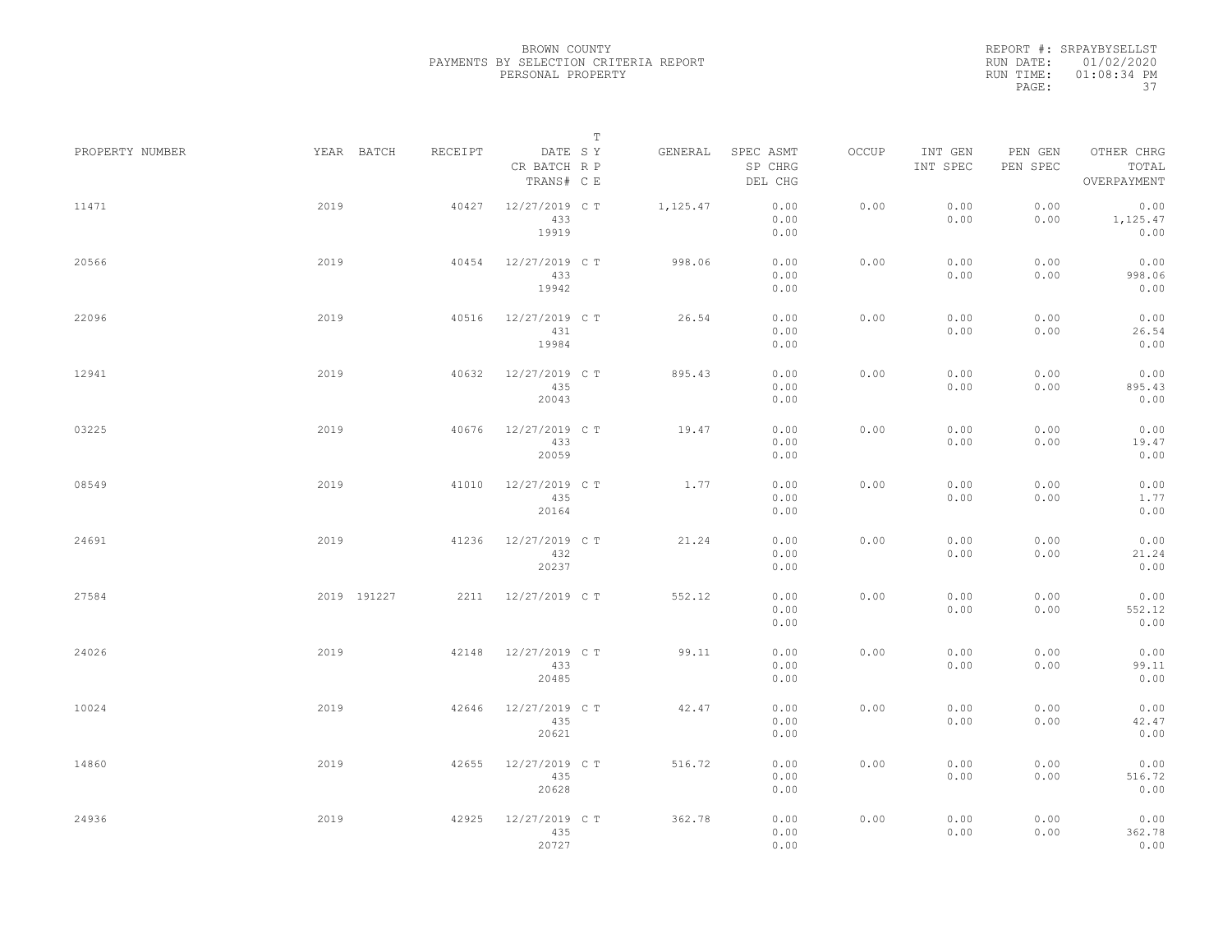REPORT #: SRPAYBYSELLST RUN DATE: 01/02/2020 RUN TIME: 01:08:34 PM PAGE: 38

|                 |             |         |                                       | $\mathbb T$ |                                 |       |                     |                     |                                    |  |
|-----------------|-------------|---------|---------------------------------------|-------------|---------------------------------|-------|---------------------|---------------------|------------------------------------|--|
| PROPERTY NUMBER | YEAR BATCH  | RECEIPT | DATE SY<br>CR BATCH R P<br>TRANS# C E | GENERAL     | SPEC ASMT<br>SP CHRG<br>DEL CHG | OCCUP | INT GEN<br>INT SPEC | PEN GEN<br>PEN SPEC | OTHER CHRG<br>TOTAL<br>OVERPAYMENT |  |
| 03143           | 2019        | 43151   | 12/27/2019 C T<br>433<br>20855        | 99.11       | 0.00<br>0.00<br>0.00            | 0.00  | 0.00<br>0.00        | 0.00<br>0.00        | 0.00<br>99.11<br>0.00              |  |
| 25310           | 2019        | 44452   | 12/28/2019 C T<br>440<br>21418        | 493.72      | 0.00<br>0.00<br>0.00            | 0.00  | 0.00<br>0.00        | 0.00<br>0.00        | 0.00<br>493.72<br>0.00             |  |
| 12140           | 2019        | 44639   | 12/28/2019 C T<br>442<br>21589        | 5.31        | 0.00<br>0.00<br>0.00            | 0.00  | 0.00<br>0.00        | 0.00<br>0.00        | 0.00<br>5.31<br>0.00               |  |
| 17507           | 2019        | 44664   | 12/28/2019 C T<br>443<br>21614        | 153.96      | 0.00<br>0.00<br>0.00            | 0.00  | 0.00<br>0.00        | 0.00<br>0.00        | 0.00<br>153.96<br>0.00             |  |
| 24047           | 2019        | 44674   | 12/28/2019 C T<br>443<br>21622        | 559.20      | 0.00<br>0.00<br>0.00            | 0.00  | 0.00<br>0.00        | 0.00<br>0.00        | 0.00<br>559.20<br>0.00             |  |
| 26653           | 2019        | 44912   | 12/28/2019 C T<br>440<br>21845        | 24.78       | 0.00<br>0.00<br>0.00            | 0.00  | 0.00<br>0.00        | 0.00<br>0.00        | 0.00<br>24.78<br>0.00              |  |
| 12851           | 2019        | 45000   | 12/28/2019 C T<br>443<br>21872        | 4,293.10    | 0.00<br>0.00<br>0.00            | 0.00  | 0.00<br>0.00        | 0.00<br>0.00        | 0.00<br>4,293.10<br>0.00           |  |
| 27032           | 2019 191228 | 2275    | 12/28/2019 C T                        | 460.10      | 0.00<br>0.00<br>0.00            | 0.00  | 0.00<br>0.00        | 0.00<br>0.00        | 0.00<br>460.10<br>0.00             |  |
| 27450           | 2019        | 45051   | 12/28/2019 C T<br>441<br>21885        | 30.08       | 0.00<br>0.00<br>0.00            | 0.00  | 0.00<br>0.00        | 0.00<br>0.00        | 0.00<br>30.08<br>0.00              |  |
| 11071           | 2019        | 45107   | 12/28/2019 C T<br>443<br>21911        | 598.13      | 0.00<br>0.00<br>0.00            | 0.00  | 0.00<br>0.00        | 0.00<br>0.00        | 0.00<br>598.13<br>0.00             |  |
| 26040           | 2019        | 45113   | 12/28/2019 C T<br>443<br>21917        | 3,318.04    | 0.00<br>0.00<br>0.00            | 0.00  | 0.00<br>0.00        | 0.00<br>0.00        | 0.00<br>3,318.04<br>0.00           |  |
| 03268           | 2019        | 45125   | 12/28/2019 C T<br>443<br>21927        | 4,657.64    | 0.00<br>0.00<br>0.00            | 0.00  | 0.00<br>0.00        | 0.00<br>0.00        | 0.00<br>4,657.64<br>0.00           |  |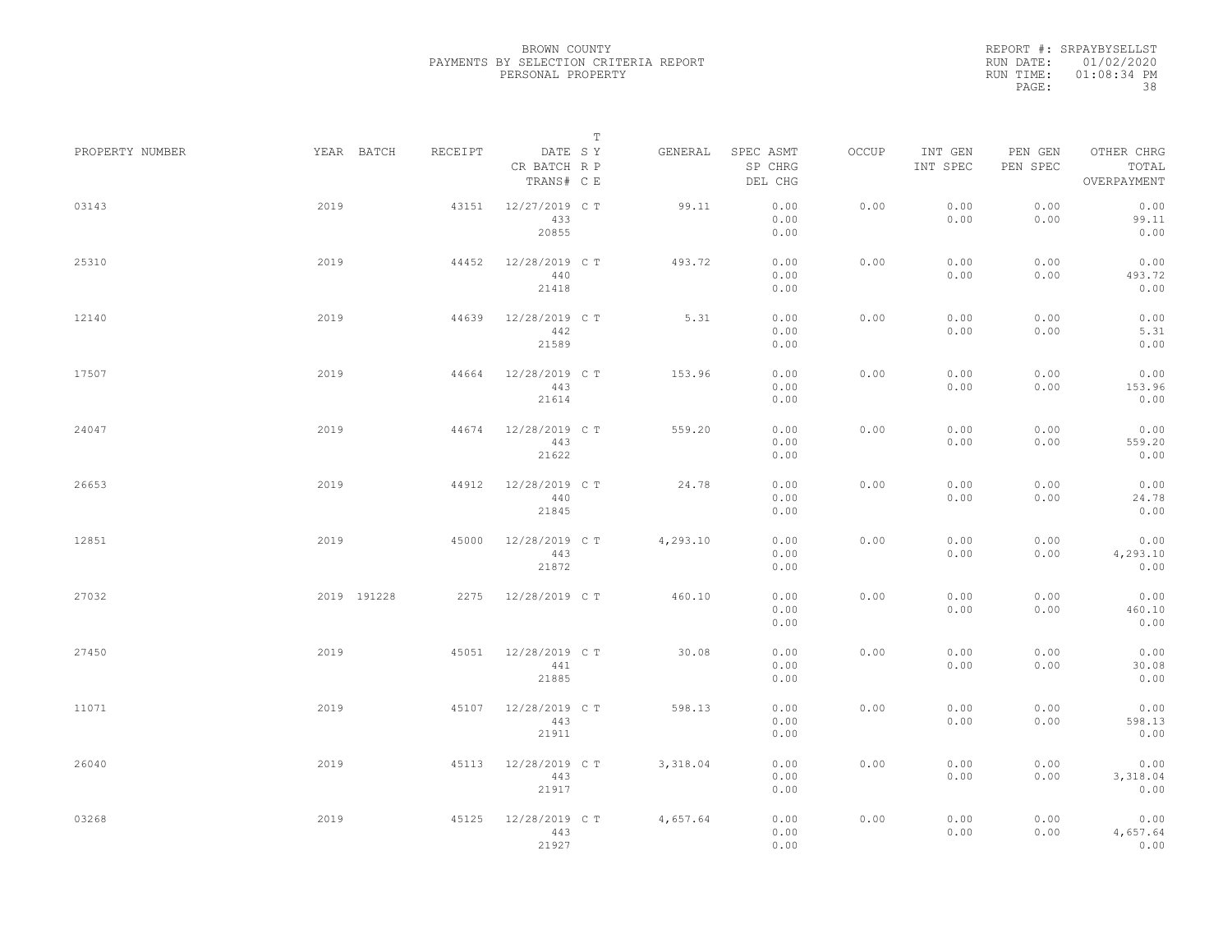REPORT #: SRPAYBYSELLST RUN DATE: 01/02/2020 RUN TIME: 01:08:35 PM PAGE: 39

|                 |             |         | $\mathbb T$                           |          |                                 |       |                     |                     |                                    |
|-----------------|-------------|---------|---------------------------------------|----------|---------------------------------|-------|---------------------|---------------------|------------------------------------|
| PROPERTY NUMBER | YEAR BATCH  | RECEIPT | DATE SY<br>CR BATCH R P<br>TRANS# C E | GENERAL  | SPEC ASMT<br>SP CHRG<br>DEL CHG | OCCUP | INT GEN<br>INT SPEC | PEN GEN<br>PEN SPEC | OTHER CHRG<br>TOTAL<br>OVERPAYMENT |
| 20848           | 2019        | 45149   | 12/28/2019 C T<br>443<br>21941        | 1,175.03 | 0.00<br>0.00<br>0.00            | 0.00  | 0.00<br>0.00        | 0.00<br>0.00        | 0.00<br>1,175.03<br>0.00           |
| 25876           | 2019        | 45284   | 12/28/2019 C T<br>441<br>22032        | 23.00    | 0.00<br>0.00<br>0.00            | 0.00  | 0.00<br>0.00        | 0.00<br>0.00        | 0.00<br>23.00<br>0.00              |
| 26882           | 2019        | 45392   | 12/28/2019 C T<br>442<br>22120        | 53.09    | 0.00<br>0.00<br>0.00            | 0.00  | 0.00<br>0.00        | 0.00<br>0.00        | 0.00<br>53.09<br>0.00              |
| 19156           | 2019        | 45463   | 12/28/2019 C T<br>441<br>22185        | 263.67   | 0.00<br>0.00<br>0.00            | 0.00  | 0.00<br>0.00        | 0.00<br>0.00        | 0.00<br>263.67<br>0.00             |
| 26759           | 2019        | 45475   | 12/28/2019 C T<br>441<br>22196        | 210.59   | 0.00<br>0.00<br>0.00            | 0.00  | 0.00<br>0.00        | 0.00<br>0.00        | 0.00<br>210.59<br>0.00             |
| 02934           | 2019        | 45777   | 12/30/2019 C T<br>445<br>22370        | 394.66   | 0.00<br>0.00<br>0.00            | 0.00  | 0.00<br>0.00        | 0.00<br>0.00        | 0.00<br>394.66<br>0.00             |
| 26627           | 2019 191230 | 2376    | 12/30/2019 C T                        | 647.68   | 0.00<br>0.00<br>0.00            | 0.00  | 0.00<br>0.00        | 0.00<br>0.00        | 0.00<br>647.68<br>0.00             |
| 04990           | 2019        | 46129   | 12/30/2019 C T<br>447<br>22492        | 1,321.90 | 0.00<br>0.00<br>0.00            | 0.00  | 0.00<br>0.00        | 0.00<br>0.00        | 0.00<br>1,321.90<br>0.00           |
| 08061           | 2019        | 46220   | 12/30/2019 C T<br>449<br>22529        | 92.03    | 0.00<br>0.00<br>0.00            | 0.00  | 0.00<br>0.00        | 0.00<br>0.00        | 0.00<br>92.03<br>0.00              |
| 25235           | 2019        | 46253   | 12/30/2019 C T<br>446<br>22544        | 13.75    | 0.00<br>0.00<br>0.00            | 0.00  | 0.00<br>0.00        | 0.00<br>0.00        | 0.00<br>13.75<br>0.00              |
| 22597           | 2019        | 46538   | 12/30/2019 C T<br>447<br>22694        | 1,835.10 | 0.00<br>0.00<br>0.00            | 0.00  | 0.00<br>0.00        | 0.00<br>0.00        | 0.00<br>1,835.10<br>0.00           |
| 04569           | 2019        | 46551   | 12/30/2019 C T<br>448<br>22707        | 38.93    | 0.00<br>0.00<br>0.00            | 0.00  | 0.00<br>0.00        | 0.00<br>0.00        | 0.00<br>38.93<br>0.00              |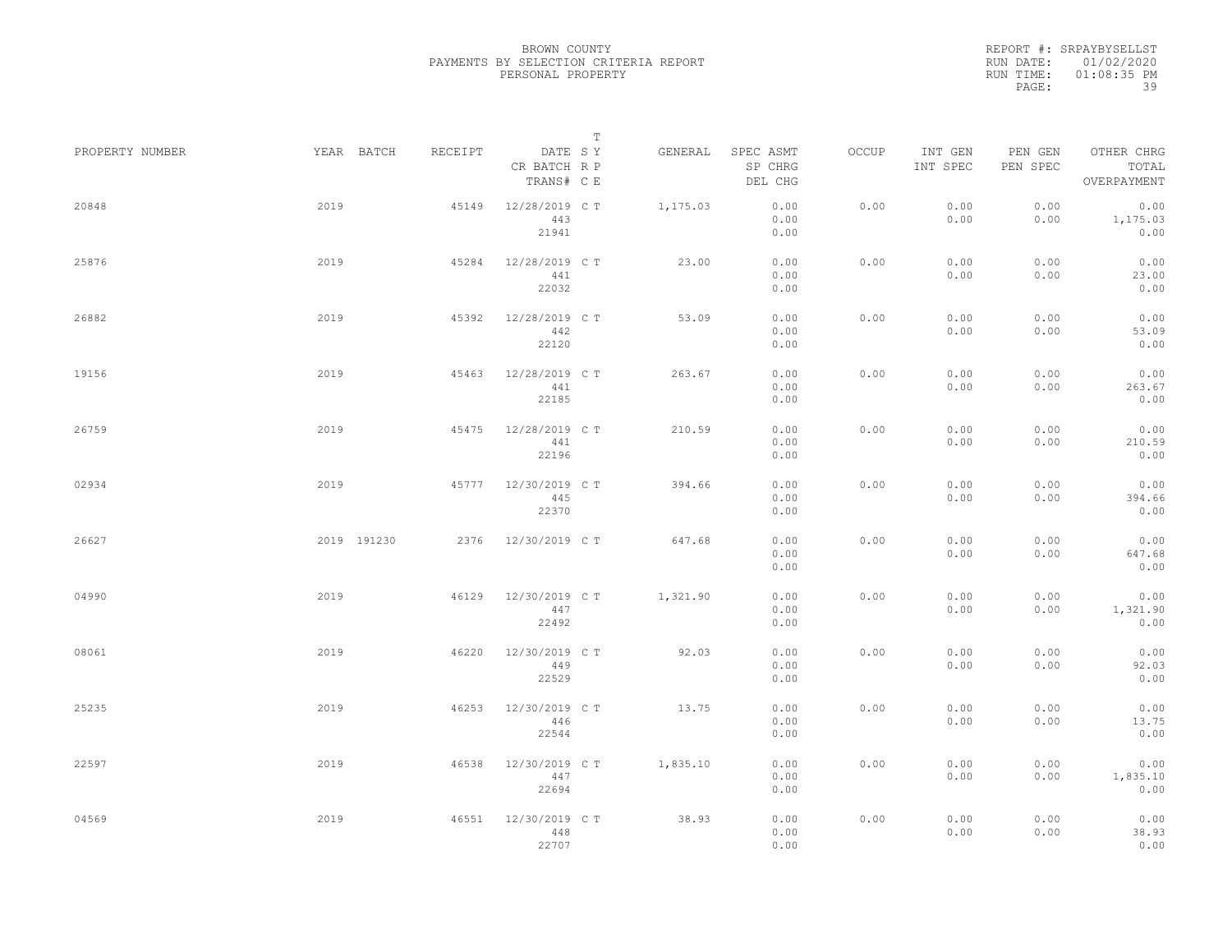REPORT #: SRPAYBYSELLST RUN DATE: 01/02/2020 RUN TIME: 01:08:35 PM PAGE: 40

|                 |             |                  | $\mathbb T$                           |           |                                 |       |                     |                     |                                    |
|-----------------|-------------|------------------|---------------------------------------|-----------|---------------------------------|-------|---------------------|---------------------|------------------------------------|
| PROPERTY NUMBER | YEAR BATCH  | RECEIPT          | DATE SY<br>CR BATCH R P<br>TRANS# C E | GENERAL   | SPEC ASMT<br>SP CHRG<br>DEL CHG | OCCUP | INT GEN<br>INT SPEC | PEN GEN<br>PEN SPEC | OTHER CHRG<br>TOTAL<br>OVERPAYMENT |
| 27555           | 2019        | 46658            | 12/30/2019 C T<br>446<br>22789        | 74.32     | 0.00<br>0.00<br>0.00            | 0.00  | 0.00<br>0.00        | 0.00<br>0.00        | 0.00<br>74.32<br>0.00              |
| 18308           | 2019        | 46809            | 12/30/2019 C T<br>444<br>22842        | 11,860.01 | 0.00<br>0.00<br>0.00            | 0.00  | 0.00<br>0.00        | 0.00<br>0.00        | 0.00<br>11,860.01<br>0.00          |
| 21541           | 2019        | 46810            | 12/30/2019 C T<br>446<br>22843        | 120.33    | 0.00<br>0.00<br>0.00            | 0.00  | 0.00<br>0.00        | 0.00<br>0.00        | 0.00<br>120.33<br>0.00             |
| 25219           | 2019        | 46880            | 12/30/2019 C T<br>447<br>22892        | 122.11    | 0.00<br>0.00<br>0.00            | 0.00  | 0.00<br>0.00        | 0.00<br>0.00        | 0.00<br>122.11<br>0.00             |
| 19131           | 2019 191230 | 2433             | 12/30/2019 C T                        | 281.37    | 0.00<br>0.00<br>0.00            | 0.00  | 0.00<br>0.00        | 0.00<br>0.00        | 0.00<br>281.37<br>0.00             |
| 25857           | 2019        | 46940            | 12/30/2019 C T<br>447<br>22942        | 891.90    | 0.00<br>0.00<br>0.00            | 0.00  | 0.00<br>0.00        | 0.00<br>0.00        | 0.00<br>891.90<br>0.00             |
| 27586           | 2019        | 47006            | 12/30/2019 C T<br>445<br>22967        | 26.54     | 0.00<br>0.00<br>0.00            | 0.00  | 0.00<br>0.00        | 0.00<br>0.00        | 0.00<br>26.54<br>0.00              |
| 18274           | 2019        | 47051            | 12/30/2019 C T<br>450<br>22987        | 155.73    | 0.00<br>0.00<br>0.00            | 0.00  | 0.00<br>0.00        | 0.00<br>0.00        | 0.00<br>155.73<br>0.00             |
| 23218           | 2019        | 47170            | 12/30/2019 C T<br>447<br>23079        | 891.90    | 0.00<br>0.00<br>0.00            | 0.00  | 0.00<br>0.00        | 0.00<br>0.00        | 0.00<br>891.90<br>0.00             |
| 24614           | 2019        | 47198            | 12/30/2019 C T<br>447<br>23104        | 205.28    | 0.00<br>0.00<br>0.00            | 0.00  | 0.00<br>0.00        | 0.00<br>0.00        | 0.00<br>205.28<br>0.00             |
| 23218           | 2019        | Voids #<br>47170 | 12/30/2019 C V<br>447<br>23111        | $-891.90$ | 0.00<br>0.00<br>0.00            | 0.00  | 0.00<br>0.00        | 0.00<br>0.00        | 0.00<br>$-891.90$<br>0.00          |
| 23218           | 2019        | 47213            | 12/30/2019 C T<br>449<br>23115        | 891.90    | 0.00<br>0.00<br>0.00            | 0.00  | 0.00<br>0.00        | 0.00<br>0.00        | 0.00<br>891.90<br>0.00             |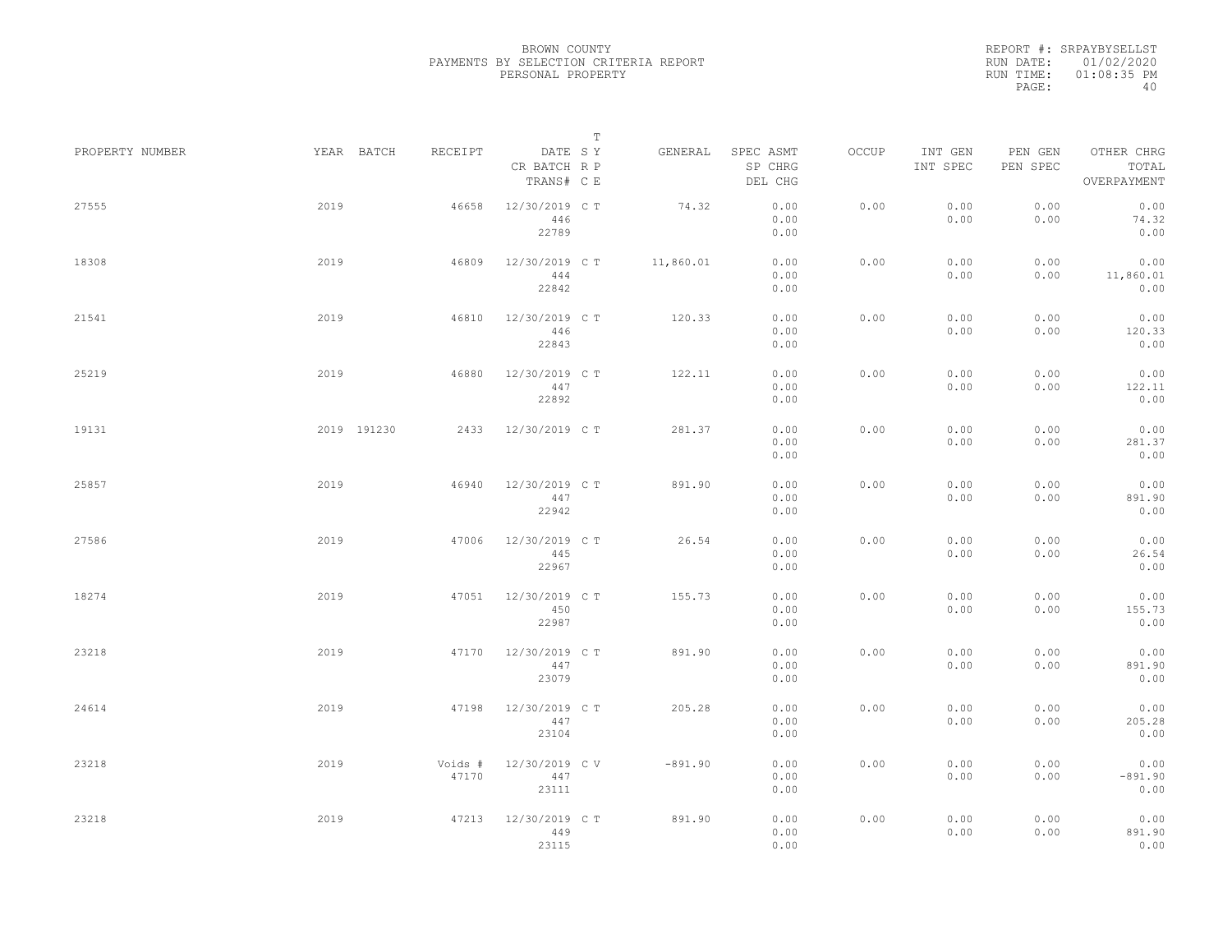REPORT #: SRPAYBYSELLST RUN DATE: 01/02/2020 RUN TIME: 01:08:36 PM PAGE: 41

|                 |             |         | $\mathbb T$                           |           |                                 |       |                     |                     |                                    |
|-----------------|-------------|---------|---------------------------------------|-----------|---------------------------------|-------|---------------------|---------------------|------------------------------------|
| PROPERTY NUMBER | YEAR BATCH  | RECEIPT | DATE SY<br>CR BATCH R P<br>TRANS# C E | GENERAL   | SPEC ASMT<br>SP CHRG<br>DEL CHG | OCCUP | INT GEN<br>INT SPEC | PEN GEN<br>PEN SPEC | OTHER CHRG<br>TOTAL<br>OVERPAYMENT |
| 25897           | 2019        | 47223   | 12/30/2019 C T<br>447<br>23125        | 63.71     | 0.00<br>0.00<br>0.00            | 0.00  | 0.00<br>0.00        | 0.00<br>0.00        | 0.00<br>63.71<br>0.00              |
| 21360           | 2019        | 47588   | 12/30/2019 C T<br>444<br>23233        | 10,003.99 | 0.00<br>0.00<br>0.00            | 0.00  | 0.00<br>0.00        | 0.00<br>0.00        | 0.00<br>10,003.99<br>0.00          |
| 22547           | 2019        | 47601   | 12/30/2019 C T<br>449<br>23241        | 660.07    | 0.00<br>0.00<br>0.00            | 0.00  | 0.00<br>0.00        | 0.00<br>0.00        | 0.00<br>660.07<br>0.00             |
| 23303           | 2019 191230 | 2456    | 12/30/2019 C T                        | 341.53    | 0.00<br>0.00<br>0.00            | 0.00  | 0.00<br>0.00        | 0.00<br>0.00        | 0.00<br>341.53<br>0.00             |
| 22120           | 2019        | 47912   | 12/30/2019 C T<br>449<br>23368        | 1,528.96  | 0.00<br>0.00<br>0.00            | 0.00  | 0.00<br>0.00        | 0.00<br>0.00        | 0.00<br>1,528.96<br>0.00           |
| 23312           | 2019        | 47915   | 12/30/2019 C T<br>450<br>23371        | 21.24     | 0.00<br>0.00<br>0.00            | 0.00  | 0.00<br>0.00        | 0.00<br>0.00        | 0.00<br>21.24<br>0.00              |
| 25278           | 2019        | 48665   | 12/31/2019 C T<br>454<br>23471        | 313.23    | 0.00<br>0.00<br>0.00            | 0.00  | 0.00<br>0.00        | 0.00<br>0.00        | 0.00<br>313.23<br>0.00             |
| 27547           | 2019        | 49038   | 12/31/2019 C T<br>455<br>23764        | 145.10    | 0.00<br>0.00<br>0.00            | 0.00  | 0.00<br>0.00        | 0.00<br>0.00        | 0.00<br>145.10<br>0.00             |
| 11418           | 2019        | 49285   | 12/31/2019 C T<br>455<br>23961        | 1.77      | 0.00<br>0.00<br>0.00            | 0.00  | 0.00<br>0.00        | 0.00<br>0.00        | 0.00<br>1.77<br>0.00               |
| 17560           | 2019        | 49304   | 12/31/2019 C T<br>453<br>23972        | 19.47     | 0.00<br>0.00<br>0.00            | 0.00  | 0.00<br>0.00        | 0.00<br>0.00        | 0.00<br>19.47<br>0.00              |
| 26646           | 2019        | 49401   | 12/31/2019 C T<br>456<br>24037        | 8.85      | 0.00<br>0.00<br>0.00            | 0.00  | 0.00<br>0.00        | 0.00<br>0.00        | 0.00<br>8.85<br>0.00               |
| 23267           | 2019        | 49471   | 12/31/2019 C T<br>451<br>24102        | 69.01     | 0.00<br>0.00<br>0.00            | 0.00  | 0.00<br>0.00        | 0.00<br>0.00        | 0.00<br>69.01<br>0.00              |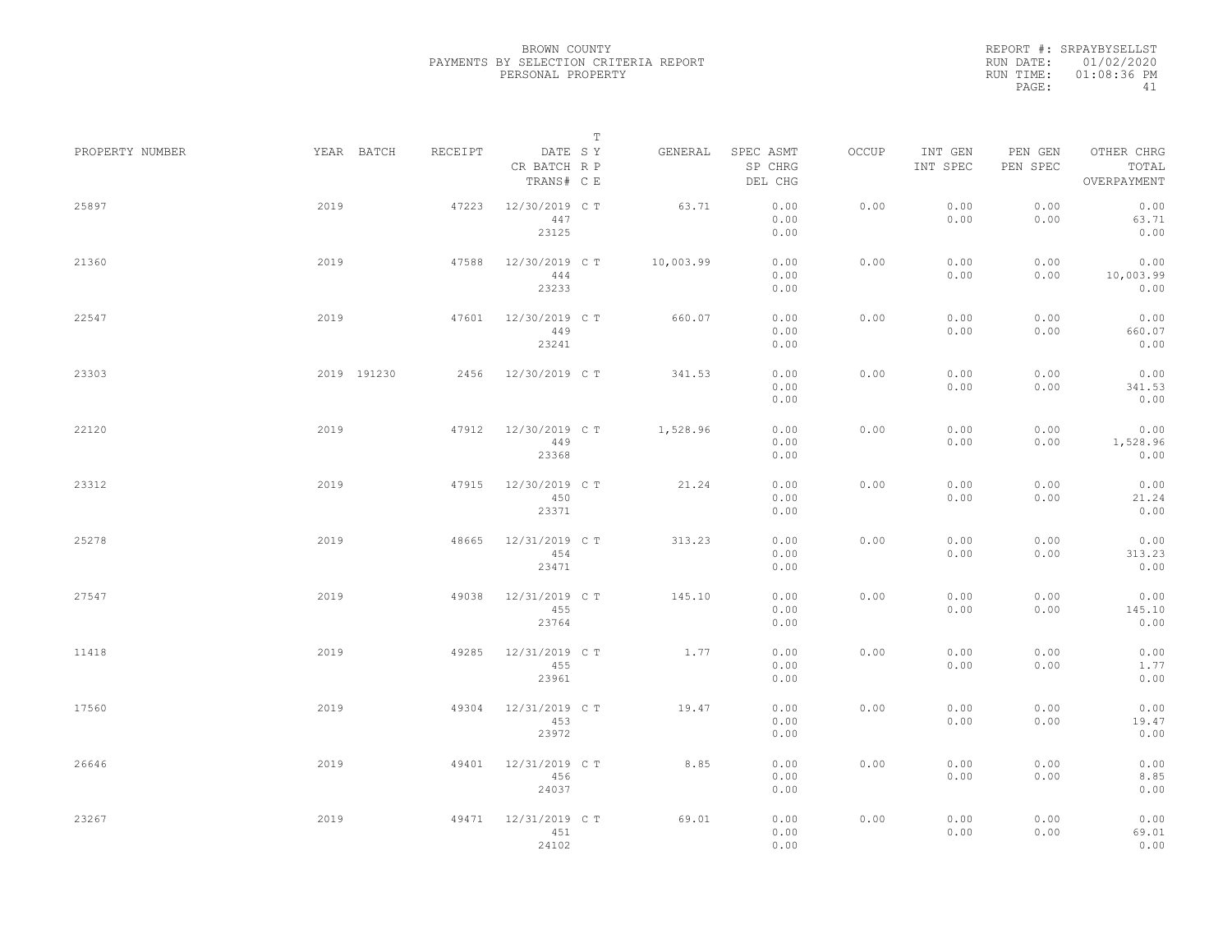REPORT #: SRPAYBYSELLST RUN DATE: 01/02/2020 RUN TIME: 01:08:36 PM PAGE: 42

|                 |            |                              | $\mathbb T$                           |            |                                 |       |                     |                     |                                    |
|-----------------|------------|------------------------------|---------------------------------------|------------|---------------------------------|-------|---------------------|---------------------|------------------------------------|
| PROPERTY NUMBER | YEAR BATCH | RECEIPT                      | DATE SY<br>CR BATCH R P<br>TRANS# C E | GENERAL    | SPEC ASMT<br>SP CHRG<br>DEL CHG | OCCUP | INT GEN<br>INT SPEC | PEN GEN<br>PEN SPEC | OTHER CHRG<br>TOTAL<br>OVERPAYMENT |
| 13751           | 2019       | 49486                        | 12/31/2019 C T<br>454<br>24116        | 270.76     | 0.00<br>0.00<br>0.00            | 0.00  | 0.00<br>0.00        | 0.00<br>0.00        | 0.00<br>270.76<br>0.00             |
| 17467           | 2019       | 49549                        | 12/31/2019 C T<br>454<br>24155        | 1,141.40   | 0.00<br>0.00<br>0.00            | 0.00  | 0.00<br>0.00        | 0.00<br>0.00        | 0.00<br>1,141.40<br>0.00           |
| 15815           | 2019       | 49653                        | 12/31/2019 C T<br>454<br>24179        | 773.32     | 0.00<br>0.00<br>0.00            | 0.00  | 0.00<br>0.00        | 0.00<br>0.00        | 0.00<br>773.32<br>0.00             |
| 27470           | 2019       | 49695                        | 12/31/2019 C T<br>454<br>24207        | 56.62      | 0.00<br>0.00<br>0.00            | 0.00  | 0.00<br>0.00        | 0.00<br>0.00        | 0.00<br>56.62<br>0.00              |
| 16513           | 2019       | 49805                        | 12/31/2019 C T<br>454<br>24272        | 1,088.32   | 0.00<br>0.00<br>0.00            | 0.00  | 0.00<br>0.00        | 0.00<br>0.00        | 0.00<br>1,088.32<br>0.00           |
| 12888           | 2019       | 49834                        | 12/31/2019 C T<br>451<br>24299        | 5.31       | 0.00<br>0.00<br>0.00            | 0.00  | 0.00<br>0.00        | 0.00<br>0.00        | 0.00<br>5.31<br>0.00               |
| 17490           | 2019       | 50007                        | 12/31/2019 C T<br>451<br>24386        | 2,325.28   | 0.00<br>0.00<br>0.00            | 0.00  | 0.00<br>0.00        | 0.00<br>0.00        | 0.00<br>2,325.28<br>0.00           |
| 26031           | 2019       | 50071                        | 12/31/2019 C T<br>453<br>24412        | 755.64     | 0.00<br>0.00<br>0.00            | 0.00  | 0.00<br>0.00        | 0.00<br>0.00        | 0.00<br>755.64<br>0.00             |
| 25246           | 2019       | 50088                        | 12/31/2019 C T<br>453<br>24415        | 1,874.03   | 0.00<br>0.00<br>0.00            | 0.00  | 0.00<br>0.00        | 0.00<br>0.00        | 0.00<br>1,874.03<br>0.00           |
|                 |            | VILLAGE OF ASHWAUBENON TOTAL |                                       | 220,972.93 | 0.00<br>0.00<br>0.00            | 0.00  | 0.00<br>0.00        | 0.00<br>0.00        | 0.00<br>220,972.93<br>0.00         |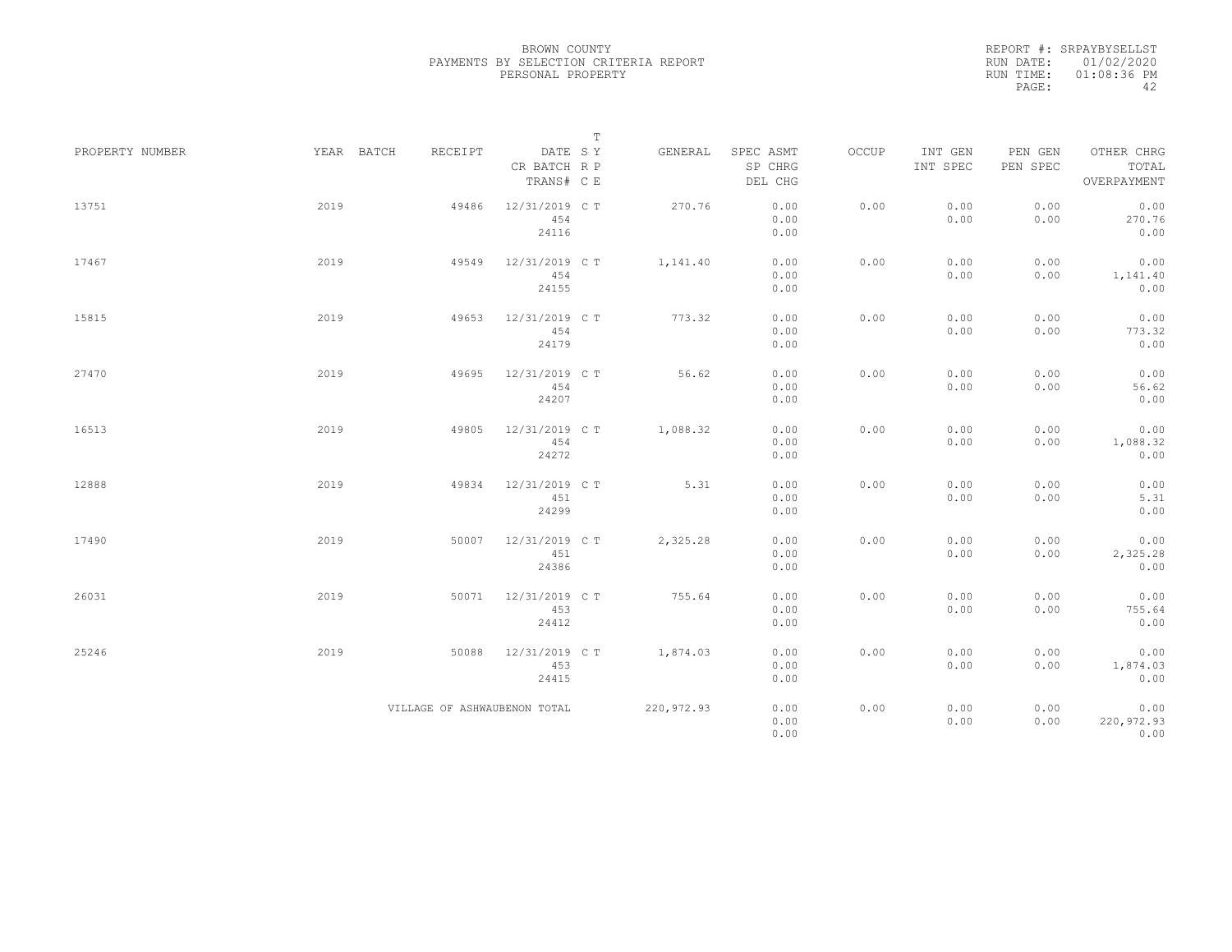REPORT #: SRPAYBYSELLST RUN DATE: 01/02/2020 RUN TIME: 01:08:36 PM PAGE: 43

|                 |            |         | $\mathbb T$                           |          |                                 |       |                     |                     |                                    |
|-----------------|------------|---------|---------------------------------------|----------|---------------------------------|-------|---------------------|---------------------|------------------------------------|
| PROPERTY NUMBER | YEAR BATCH | RECEIPT | DATE SY<br>CR BATCH R P<br>TRANS# C E | GENERAL  | SPEC ASMT<br>SP CHRG<br>DEL CHG | OCCUP | INT GEN<br>INT SPEC | PEN GEN<br>PEN SPEC | OTHER CHRG<br>TOTAL<br>OVERPAYMENT |
| 21561           | 2019       | 30249   | 12/20/2019 C T<br>412<br>16600        | 24.86    | 0.00<br>0.00<br>0.00            | 0.00  | 0.00<br>0.00        | 0.00<br>0.00        | 0.00<br>24.86<br>0.00              |
| 20648           | 2019       | 30323   | 12/20/2019 C T<br>413<br>16667        | 40.86    | 0.00<br>0.00<br>0.00            | 0.00  | 0.00<br>0.00        | 0.00<br>0.00        | 0.00<br>40.86<br>0.00              |
| 23095           | 2019       | 30503   | 12/20/2019 C T<br>412<br>16773        | 55.07    | 0.00<br>0.00<br>0.00            | 0.00  | 0.00<br>0.00        | 0.00<br>0.00        | 0.00<br>55.07<br>0.00              |
| 24497           | 2019       | 30511   | 12/20/2019 C T<br>412<br>16779        | 897.08   | 0.00<br>0.00<br>0.00            | 0.00  | 0.00<br>0.00        | 0.00<br>0.00        | 0.00<br>897.08<br>0.00             |
| 20658           | 2019       | 30605   | 12/20/2019 C T<br>412<br>16872        | 1,032.10 | 0.00<br>0.00<br>0.00            | 0.00  | 0.00<br>0.00        | 0.00<br>0.00        | 0.00<br>1,032.10<br>0.00           |
| 25675           | 2019       | 30649   | 12/20/2019 C T<br>412<br>16905        | 365.95   | 0.00<br>0.00<br>0.00            | 0.00  | 0.00<br>0.00        | 0.00<br>0.00        | 0.00<br>365.95<br>0.00             |
| 04958           | 2019       | 30740   | 12/20/2019 C T<br>412<br>16938        | 596.87   | 0.00<br>0.00<br>0.00            | 0.00  | 0.00<br>0.00        | 0.00<br>0.00        | 0.00<br>596.87<br>0.00             |
| 18531           | 2019       | 30768   | 12/20/2019 C T<br>413<br>16962        | 26.64    | 0.00<br>0.00<br>0.00            | 0.00  | 0.00<br>0.00        | 0.00<br>0.00        | 0.00<br>26.64<br>0.00              |
| 19806           | 2019       | 30871   | 12/20/2019 C T<br>412<br>17015        | 4,002.14 | 0.00<br>0.00<br>0.00            | 0.00  | 0.00<br>0.00        | 0.00<br>0.00        | 0.00<br>4,002.14<br>0.00           |
| 21423           | 2019       | 30933   | 12/20/2019 C T<br>415<br>17051        | 149.22   | 0.00<br>0.00<br>0.00            | 0.00  | 0.00<br>0.00        | 0.00<br>0.00        | 0.00<br>149.22<br>0.00             |
| 27133           | 2019       | 31035   | 12/20/2019 C T<br>415<br>17136        | 1,717.79 | 0.00<br>0.00<br>0.00            | 0.00  | 0.00<br>0.00        | 0.00<br>0.00        | 0.00<br>1,717.79<br>0.00           |
| 12629           | 2019       | 31064   | 12/20/2019 C T<br>412<br>17158        | 508.05   | 0.00<br>0.00<br>0.00            | 0.00  | 0.00<br>0.00        | 0.00<br>0.00        | 0.00<br>508.05<br>0.00             |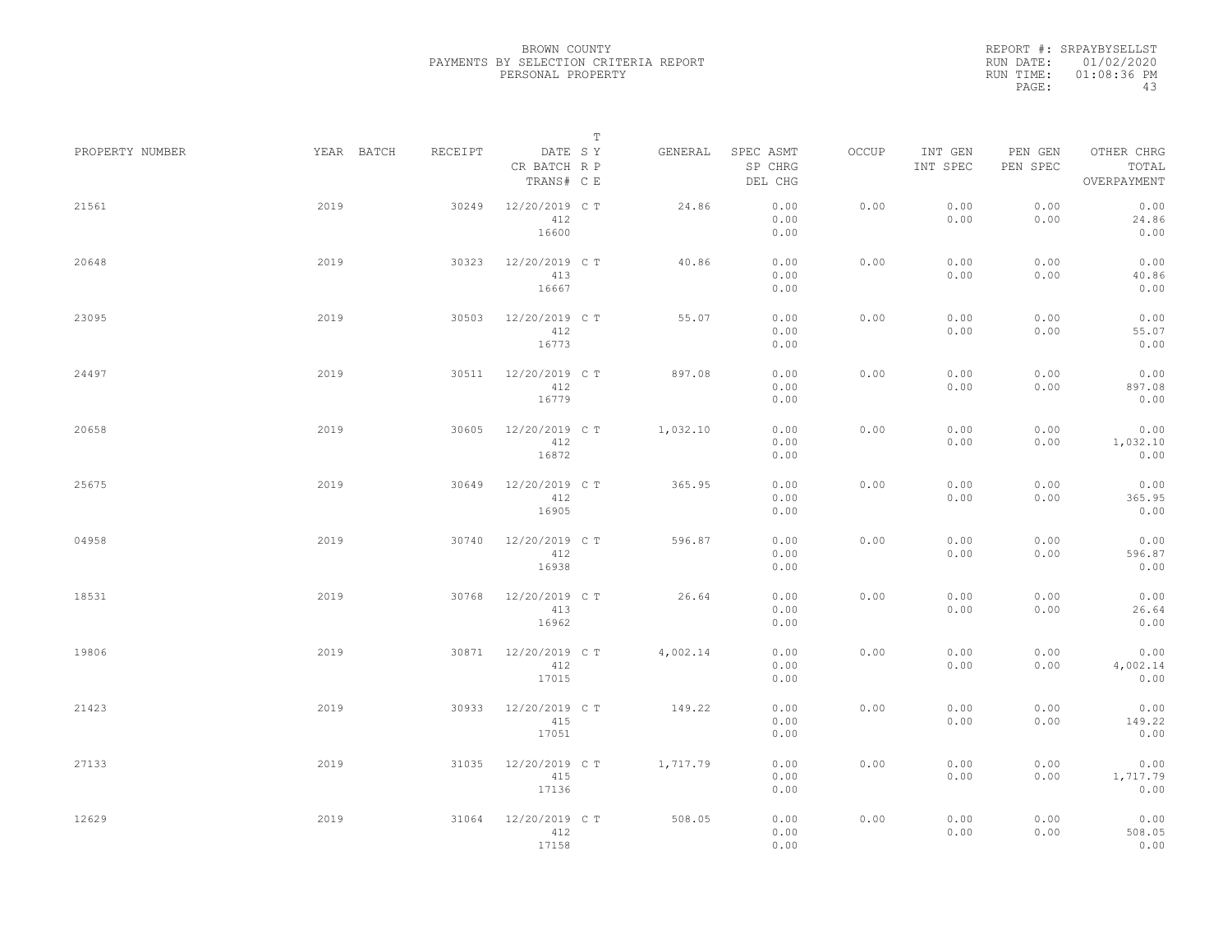REPORT #: SRPAYBYSELLST RUN DATE: 01/02/2020 RUN TIME: 01:08:37 PM PAGE: 44

|                 |            |         | $\mathbb T$                           |          |                                 |       |                     |                     |                                    |
|-----------------|------------|---------|---------------------------------------|----------|---------------------------------|-------|---------------------|---------------------|------------------------------------|
| PROPERTY NUMBER | YEAR BATCH | RECEIPT | DATE SY<br>CR BATCH R P<br>TRANS# C E | GENERAL  | SPEC ASMT<br>SP CHRG<br>DEL CHG | OCCUP | INT GEN<br>INT SPEC | PEN GEN<br>PEN SPEC | OTHER CHRG<br>TOTAL<br>OVERPAYMENT |
| 24486           | 2019       | 31340   | 12/20/2019 C T<br>415<br>17349        | 143.04   | 0.00<br>0.00<br>0.00            | 0.00  | 0.00<br>0.00        | 0.00<br>0.00        | 0.00<br>143.04<br>0.00             |
| 11935           | 2019       | 31401   | 12/20/2019 C T<br>415<br>17393        | 21.31    | 0.00<br>0.00<br>0.00            | 0.00  | 0.00<br>0.00        | 0.00<br>0.00        | 0.00<br>21.31<br>0.00              |
| 14638           | 2019       | 31723   | 12/20/2019 C T<br>408<br>17555        | 255.20   | 0.00<br>0.00<br>0.00            | 0.00  | 0.00<br>0.00        | 0.00<br>0.00        | 0.00<br>255.20<br>0.00             |
| 11945           | 2019       | 32250   | 12/23/2019 C T<br>416<br>17584        | 31.99    | 0.00<br>0.00<br>0.00            | 0.00  | 0.00<br>0.00        | 0.00<br>0.00        | 0.00<br>31.99<br>0.00              |
| 23764           | 2019       | 32416   | 12/23/2019 C T<br>419<br>17647        | 255.81   | 0.00<br>0.00<br>0.00            | 0.00  | 0.00<br>0.00        | 0.00<br>0.00        | 0.00<br>255.81<br>0.00             |
| 12627           | 2019       | 32455   | 12/23/2019 C T<br>419<br>17677        | 365.95   | 0.00<br>0.00<br>0.00            | 0.00  | 0.00<br>0.00        | 0.00<br>0.00        | 0.00<br>365.95<br>0.00             |
| 25985           | 2019       | 32482   | 12/23/2019 C T<br>416<br>17698        | 300.22   | 0.00<br>0.00<br>0.00            | 0.00  | 0.00<br>0.00        | 0.00<br>0.00        | 0.00<br>300.22<br>0.00             |
| 13577           | 2019       | 34764   | 12/23/2019 C T<br>418<br>18153        | 1,035.64 | 0.00<br>0.00<br>0.00            | 0.00  | 0.00<br>0.00        | 0.00<br>0.00        | 0.00<br>1,035.64<br>0.00           |
| 14631           | 2019       | 34876   | 12/23/2019 C T<br>416<br>18158        | 385.49   | 0.00<br>0.00<br>0.00            | 0.00  | 0.00<br>0.00        | 0.00<br>0.00        | 0.00<br>385.49<br>0.00             |
| 12621           | 2019       | 34986   | 12/23/2019 C T<br>418<br>18207        | 69.29    | 0.00<br>0.00<br>0.00            | 0.00  | 0.00<br>0.00        | 0.00<br>0.00        | 0.00<br>69.29<br>0.00              |
| 03675           | 2019       | 35436   | 12/23/2019 C T<br>422<br>18270        | 33.75    | 0.00<br>0.00<br>0.00            | 0.00  | 0.00<br>0.00        | 0.00<br>0.00        | 0.00<br>33.75<br>0.00              |
| 21590           | 2019       | 35855   | 12/23/2019 C T<br>416<br>18349        | 3,160.22 | 0.00<br>0.00<br>0.00            | 0.00  | 0.00<br>0.00        | 0.00<br>0.00        | 0.00<br>3,160.22<br>0.00           |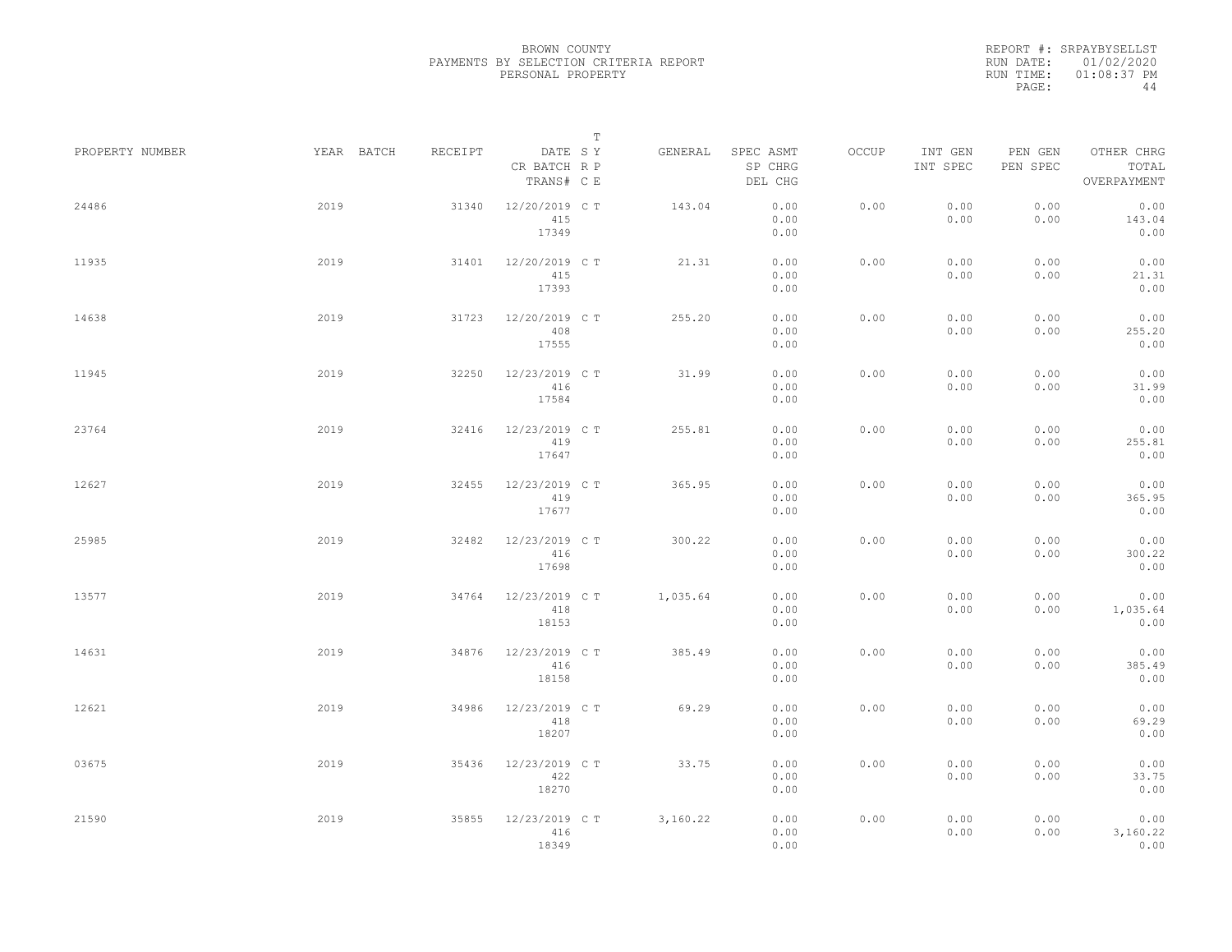REPORT #: SRPAYBYSELLST RUN DATE: 01/02/2020 RUN TIME: 01:08:37 PM PAGE: 45

|                 |            |         |                                       | $\mathbb T$ |         |                                 |       |                     |                     |                                    |  |
|-----------------|------------|---------|---------------------------------------|-------------|---------|---------------------------------|-------|---------------------|---------------------|------------------------------------|--|
| PROPERTY NUMBER | YEAR BATCH | RECEIPT | DATE SY<br>CR BATCH R P<br>TRANS# C E |             | GENERAL | SPEC ASMT<br>SP CHRG<br>DEL CHG | OCCUP | INT GEN<br>INT SPEC | PEN GEN<br>PEN SPEC | OTHER CHRG<br>TOTAL<br>OVERPAYMENT |  |
| 20358           | 2019       | 36157   | 12/23/2019 C T<br>418<br>18408        |             | 49.74   | 0.00<br>0.00<br>0.00            | 0.00  | 0.00<br>0.00        | 0.00<br>0.00        | 0.00<br>49.74<br>0.00              |  |
| 16394           | 2019       | 37216   | 12/26/2019 C T<br>424<br>18519        |             | 79.93   | 0.00<br>0.00<br>0.00            | 0.00  | 0.00<br>0.00        | 0.00<br>0.00        | 0.00<br>79.93<br>0.00              |  |
| 14594           | 2019       | 37228   | 12/26/2019 C T<br>424<br>18531        |             | 5.32    | 0.00<br>0.00<br>0.00            | 0.00  | 0.00<br>0.00        | 0.00<br>0.00        | 0.00<br>5.32<br>0.00               |  |
| 25200           | 2019       | 37233   | 12/26/2019 C T<br>424<br>18536        |             | 104.81  | 0.00<br>0.00<br>0.00            | 0.00  | 0.00<br>0.00        | 0.00<br>0.00        | 0.00<br>104.81<br>0.00             |  |
| 19576           | 2019       | 37316   | 12/26/2019 C T<br>428<br>18602        |             | 312.66  | 0.00<br>0.00<br>0.00            | 0.00  | 0.00<br>0.00        | 0.00<br>0.00        | 0.00<br>312.66<br>0.00             |  |
| 25636           | 2019       | 37349   | 12/26/2019 C T<br>427<br>18630        |             | 328.65  | 0.00<br>0.00<br>0.00            | 0.00  | 0.00<br>0.00        | 0.00<br>0.00        | 0.00<br>328.65<br>0.00             |  |
| 14527           | 2019       | 37385   | 12/26/2019 C T<br>427<br>18665        |             | 8.87    | 0.00<br>0.00<br>0.00            | 0.00  | 0.00<br>0.00        | 0.00<br>0.00        | 0.00<br>8.87<br>0.00               |  |
| 25106           | 2019       | 37507   | 12/26/2019 C T<br>429<br>18762        |             | 124.36  | 0.00<br>0.00<br>0.00            | 0.00  | 0.00<br>0.00        | 0.00<br>0.00        | 0.00<br>124.36<br>0.00             |  |
| 07125           | 2019       | 37508   | 12/26/2019 C T<br>425<br>18763        |             | 921.96  | 0.00<br>0.00<br>0.00            | 0.00  | 0.00<br>0.00        | 0.00<br>0.00        | 0.00<br>921.96<br>0.00             |  |
| 03689           | 2019       | 37553   | 12/26/2019 C T<br>427<br>18800        |             | 69.29   | 0.00<br>0.00<br>0.00            | 0.00  | 0.00<br>0.00        | 0.00<br>0.00        | 0.00<br>69.29<br>0.00              |  |
| 14615           | 2019       | 37639   | 12/26/2019 C T<br>429<br>18846        |             | 53.29   | 0.00<br>0.00<br>0.00            | 0.00  | 0.00<br>0.00        | 0.00<br>0.00        | 0.00<br>53.29<br>0.00              |  |
| 21395           | 2019       | 37733   | 12/26/2019 C T<br>428<br>18909        |             | 710.56  | 0.00<br>0.00<br>0.00            | 0.00  | 0.00<br>0.00        | 0.00<br>0.00        | 0.00<br>710.56<br>0.00             |  |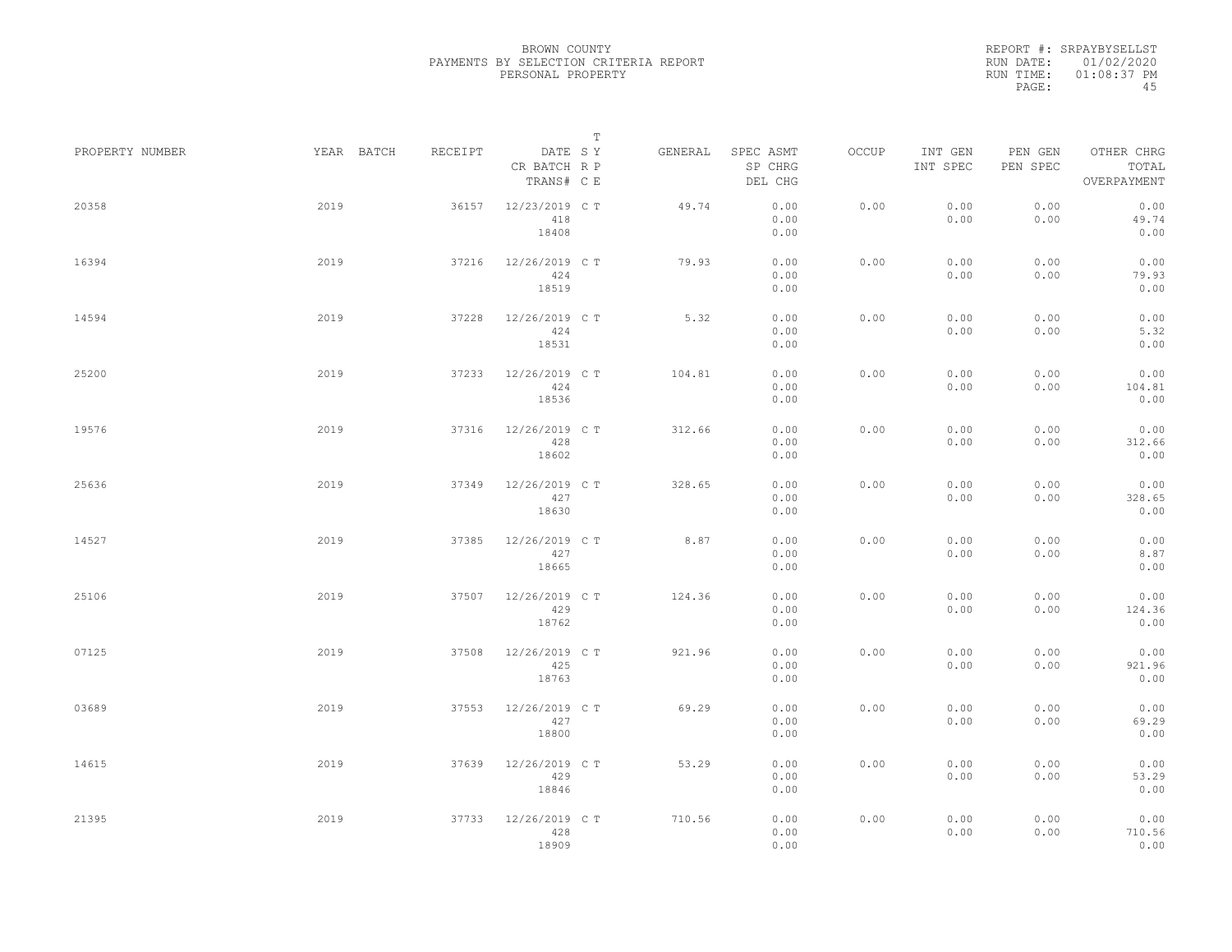REPORT #: SRPAYBYSELLST RUN DATE: 01/02/2020 RUN TIME: 01:08:38 PM PAGE: 46

|                 |             |         |                                       | $\mathbb T$ |          |                                 |       |                     |                     |                                    |
|-----------------|-------------|---------|---------------------------------------|-------------|----------|---------------------------------|-------|---------------------|---------------------|------------------------------------|
| PROPERTY NUMBER | YEAR BATCH  | RECEIPT | DATE SY<br>CR BATCH R P<br>TRANS# C E |             | GENERAL  | SPEC ASMT<br>SP CHRG<br>DEL CHG | OCCUP | INT GEN<br>INT SPEC | PEN GEN<br>PEN SPEC | OTHER CHRG<br>TOTAL<br>OVERPAYMENT |
| 13546           | 2019        | 38086   | 12/26/2019 C T<br>429<br>19143        |             | 58.62    | 0.00<br>0.00<br>0.00            | 0.00  | 0.00<br>0.00        | 0.00<br>0.00        | 0.00<br>58.62<br>0.00              |
| 11239           | 2019        | 38091   | 12/26/2019 C T<br>429<br>19148        |             | 149.22   | 0.00<br>0.00<br>0.00            | 0.00  | 0.00<br>0.00        | 0.00<br>0.00        | 0.00<br>149.22<br>0.00             |
| 17407           | 2019        | 38157   | 12/26/2019 C T<br>427<br>19206        |             | 282.44   | 0.00<br>0.00<br>0.00            | 0.00  | 0.00<br>0.00        | 0.00<br>0.00        | 0.00<br>282.44<br>0.00             |
| 03684           | 2019        | 38274   | 12/26/2019 C T<br>429<br>19290        |             | 1.77     | 0.00<br>0.00<br>0.00            | 0.00  | 0.00<br>0.00        | 0.00<br>0.00        | 0.00<br>1.77<br>0.00               |
| 03713           | 2019        | 38310   | 12/26/2019 C T<br>429<br>19312        |             | 55.07    | 0.00<br>0.00<br>0.00            | 0.00  | 0.00<br>0.00        | 0.00<br>0.00        | 0.00<br>55.07<br>0.00              |
| 21368           | 2019        | 38330   | 12/26/2019 C T<br>427<br>19327        |             | 21.31    | 0.00<br>0.00<br>0.00            | 0.00  | 0.00<br>0.00        | 0.00<br>0.00        | 0.00<br>21.31<br>0.00              |
| 22453           | 2019        | 38462   | 12/26/2019 C T<br>429<br>19398        |             | 5,720.02 | 0.00<br>0.00<br>0.00            | 0.00  | 0.00<br>0.00        | 0.00<br>0.00        | 0.00<br>5,720.02<br>0.00           |
| 26472           | 2019        | 38630   | 12/26/2019 C T<br>429<br>19540        |             | 2,414.13 | 0.00<br>0.00<br>0.00            | 0.00  | 0.00<br>0.00        | 0.00<br>0.00        | 0.00<br>2,414.13<br>0.00           |
| 11949           | 2019 191226 | 2141    | 12/26/2019 C T                        |             | 12.44    | 0.00<br>0.00<br>0.00            | 0.00  | 0.00<br>0.00        | 0.00<br>0.00        | 0.00<br>12.44<br>0.00              |
| 21426           | 2019        | 38638   | 12/26/2019 C T<br>429<br>19548        |             | 35.53    | 0.00<br>0.00<br>0.00            | 0.00  | 0.00<br>0.00        | 0.00<br>0.00        | 0.00<br>35.53<br>0.00              |
| 21742           | 2019        | 40677   | 12/27/2019 C T<br>433<br>20059        |             | 1,374.94 | 0.00<br>0.00<br>0.00            | 0.00  | 0.00<br>0.00        | 0.00<br>0.00        | 0.00<br>1,374.94<br>0.00           |
| 23307           | 2019        | 40729   | 12/27/2019 C T<br>431<br>20077        |             | 106.59   | 0.00<br>0.00<br>0.00            | 0.00  | 0.00<br>0.00        | 0.00<br>0.00        | 0.00<br>106.59<br>0.00             |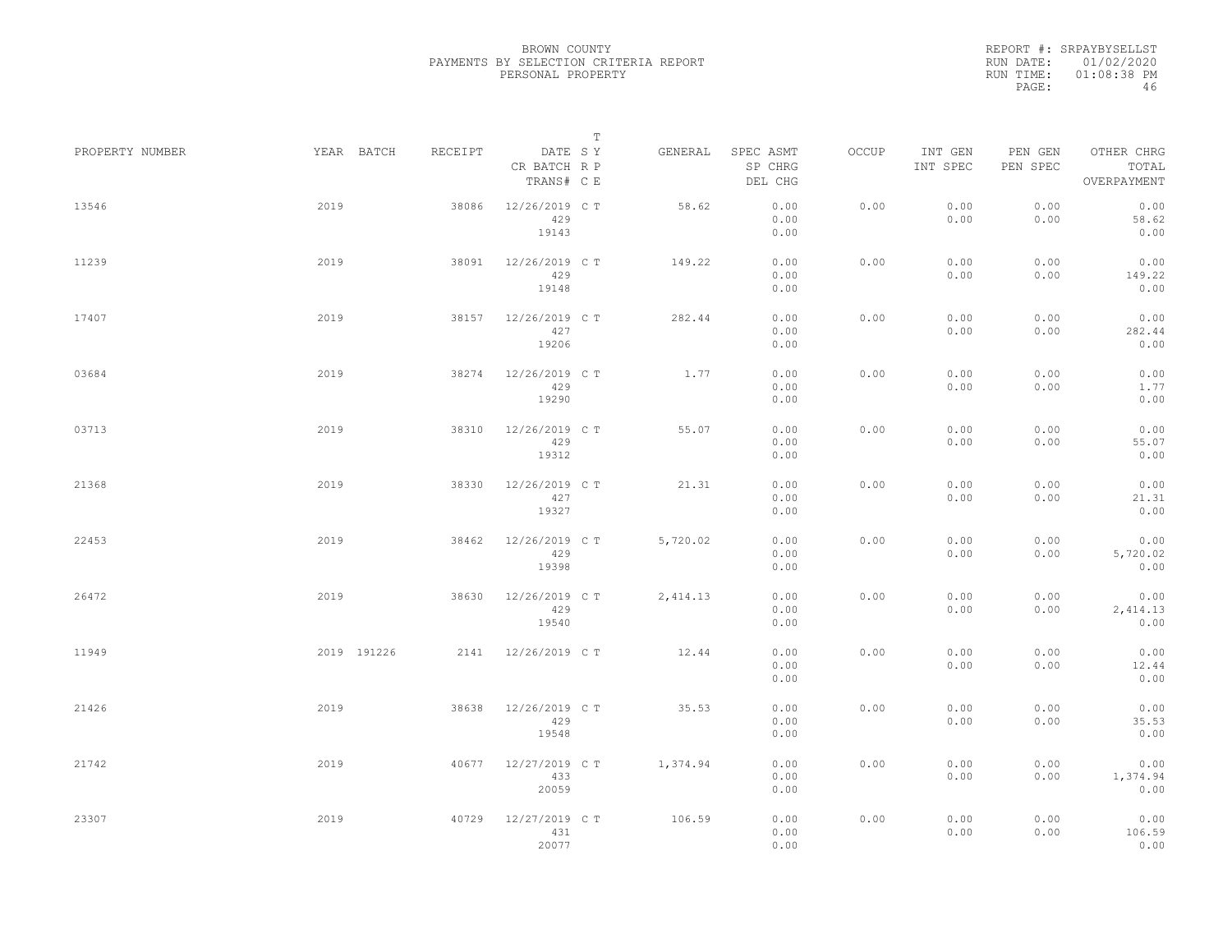REPORT #: SRPAYBYSELLST RUN DATE: 01/02/2020 RUN TIME: 01:08:38 PM PAGE: 47

|                 |            |         | $\mathbb T$                           |          |                                 |              |                     |                     |                                    |
|-----------------|------------|---------|---------------------------------------|----------|---------------------------------|--------------|---------------------|---------------------|------------------------------------|
| PROPERTY NUMBER | YEAR BATCH | RECEIPT | DATE SY<br>CR BATCH R P<br>TRANS# C E | GENERAL  | SPEC ASMT<br>SP CHRG<br>DEL CHG | <b>OCCUP</b> | INT GEN<br>INT SPEC | PEN GEN<br>PEN SPEC | OTHER CHRG<br>TOTAL<br>OVERPAYMENT |
| 19644           | 2019       | 42048   | 12/27/2019 C T<br>435<br>20402        | 650.22   | 0.00<br>0.00<br>0.00            | 0.00         | 0.00<br>0.00        | 0.00<br>0.00        | 0.00<br>650.22<br>0.00             |
| 08767           | 2019       | 42049   | 12/27/2019 C T<br>435<br>20403        | 26.01    | 0.00<br>0.00<br>0.00            | 0.00         | 0.00<br>0.00        | 0.00<br>0.00        | 0.00<br>26.01<br>0.00              |
| 16380           | 2019       | 42317   | 12/27/2019 C T<br>431<br>20530        | 88.82    | 0.00<br>0.00<br>0.00            | 0.00         | 0.00<br>0.00        | 0.00<br>0.00        | 0.00<br>88.82<br>0.00              |
| 03632           | 2019       | 42643   | 12/27/2019 C T<br>433<br>20618        | 55.07    | 0.00<br>0.00<br>0.00            | 0.00         | 0.00<br>0.00        | 0.00<br>0.00        | 0.00<br>55.07<br>0.00              |
| 25989           | 2019       | 44903   | 12/28/2019 C T<br>442<br>21836        | 72.84    | 0.00<br>0.00<br>0.00            | 0.00         | 0.00<br>0.00        | 0.00<br>0.00        | 0.00<br>72.84<br>0.00              |
| 24477           | 2019       | 45385   | 12/28/2019 C T<br>442<br>22113        | 332.19   | 0.00<br>0.00<br>0.00            | 0.00         | 0.00<br>0.00        | 0.00<br>0.00        | 0.00<br>332.19<br>0.00             |
| 25977           | 2019       | 46352   | 12/30/2019 C T<br>446<br>22605        | 2,344.86 | 0.00<br>0.00<br>0.00            | 0.00         | 0.00<br>0.00        | 0.00<br>0.00        | 0.00<br>2,344.86<br>0.00           |
| 09819           | 2019       | 46520   | 12/30/2019 C T<br>446<br>22676        | 163.44   | 0.00<br>0.00<br>0.00            | 0.00         | 0.00<br>0.00        | 0.00<br>0.00        | 0.00<br>163.44<br>0.00             |
| 18504           | 2019       | 46548   | 12/30/2019 C T<br>449<br>22704        | 39.08    | 0.00<br>0.00<br>0.00            | 0.00         | 0.00<br>0.00        | 0.00<br>0.00        | 0.00<br>39.08<br>0.00              |
| 27204           | 2019       | 46854   | 12/30/2019 C T<br>447<br>22871        | 55.07    | 0.00<br>0.00<br>0.00            | 0.00         | 0.00<br>0.00        | 0.00<br>0.00        | 0.00<br>55.07<br>0.00              |
| 23186           | 2019       | 46919   | 12/30/2019 C T<br>447<br>22921        | 7,082.52 | 0.00<br>0.00<br>0.00            | 0.00         | 0.00<br>0.00        | 0.00<br>0.00        | 0.00<br>7,082.52<br>0.00           |
| 18495           | 2019       | 46930   | 12/30/2019 C T<br>444<br>22932        | 3.56     | 0.00<br>0.00<br>0.00            | 0.00         | 0.00<br>0.00        | 0.00<br>0.00        | 0.00<br>3.56<br>0.00               |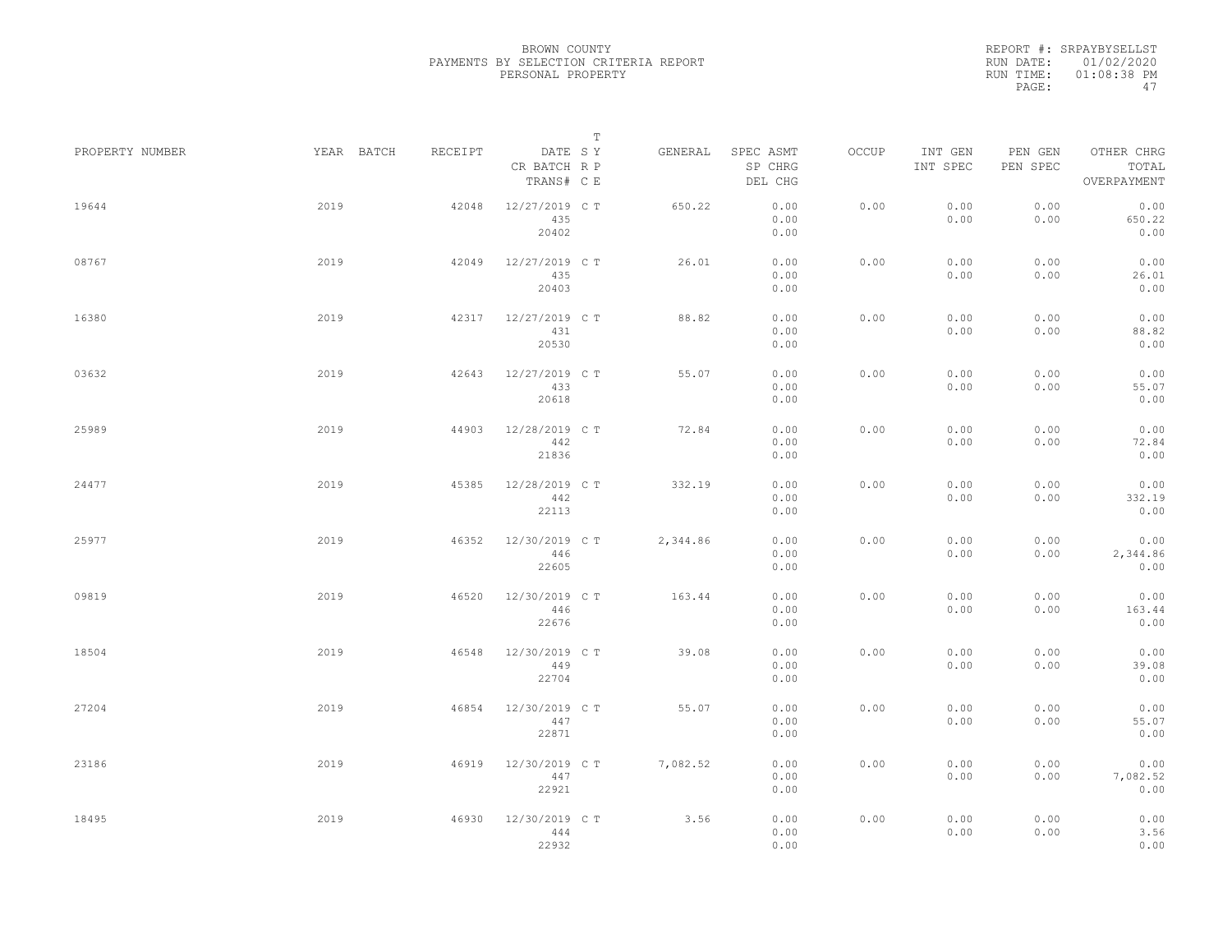REPORT #: SRPAYBYSELLST RUN DATE: 01/02/2020 RUN TIME: 01:08:38 PM PAGE: 48

|                 |             |                           | $\mathbb T$                           |           |                                 |       |                     |                     |                                    |  |
|-----------------|-------------|---------------------------|---------------------------------------|-----------|---------------------------------|-------|---------------------|---------------------|------------------------------------|--|
| PROPERTY NUMBER | YEAR BATCH  | RECEIPT                   | DATE SY<br>CR BATCH R P<br>TRANS# C E | GENERAL   | SPEC ASMT<br>SP CHRG<br>DEL CHG | OCCUP | INT GEN<br>INT SPEC | PEN GEN<br>PEN SPEC | OTHER CHRG<br>TOTAL<br>OVERPAYMENT |  |
| 19758           | 2019 191230 | 2434                      | 12/30/2019 C T                        | 422.79    | 0.00<br>0.00<br>0.00            | 0.00  | 0.00<br>0.00        | 0.00<br>0.00        | 0.00<br>422.79<br>0.00             |  |
| 23958           | 2019        | 47008                     | 12/30/2019 C T<br>447<br>22968        | 273.57    | 0.00<br>0.00<br>0.00            | 0.00  | 0.00<br>0.00        | 0.00<br>0.00        | 0.00<br>273.57<br>0.00             |  |
| 21403           | 2019        | 47603                     | 12/30/2019 C T<br>447<br>23242        | 119.01    | 0.00<br>0.00<br>0.00            | 0.00  | 0.00<br>0.00        | 0.00<br>0.00        | 0.00<br>119.01<br>0.00             |  |
| 22476           | 2019        | 47892                     | 12/30/2019 C T<br>449<br>23361        | 996.56    | 0.00<br>0.00<br>0.00            | 0.00  | 0.00<br>0.00        | 0.00<br>0.00        | 0.00<br>996.56<br>0.00             |  |
| 22362           | 2019 191231 | 2514                      | 12/31/2019 C T                        | 97.71     | 0.00<br>0.00<br>0.00            | 0.00  | 0.00<br>0.00        | 0.00<br>0.00        | 0.00<br>97.71<br>0.00              |  |
| 13539           | 2019        | 48607                     | 12/31/2019 C T<br>455<br>23418        | 136.78    | 0.00<br>0.00<br>0.00            | 0.00  | 0.00<br>0.00        | 0.00<br>0.00        | 0.00<br>136.78<br>0.00             |  |
| 09821           | 2019        | 48863                     | 12/31/2019 C T<br>454<br>23618        | 72.84     | 0.00<br>0.00<br>0.00            | 0.00  | 0.00<br>0.00        | 0.00<br>0.00        | 0.00<br>72.84<br>0.00              |  |
| 27483           | 2019        | 49098                     | 12/31/2019 C T<br>451<br>23799        | 17.76     | 0.00<br>0.00<br>0.00            | 0.00  | 0.00<br>0.00        | 0.00<br>0.00        | 0.00<br>17.76<br>0.00              |  |
| 19757           | 2019        | 49550                     | 12/31/2019 C T<br>454<br>24156        | 1,035.64  | 0.00<br>0.00<br>0.00            | 0.00  | 0.00<br>0.00        | 0.00<br>0.00        | 0.00<br>1,035.64<br>0.00           |  |
| 03653           | 2019        | 49700                     | 12/31/2019 C T<br>454<br>24211        | 30.20     | 0.00<br>0.00<br>0.00            | 0.00  | 0.00<br>0.00        | 0.00<br>0.00        | 0.00<br>30.20<br>0.00              |  |
| 25634           | 2019        | 49954                     | 12/31/2019 C T<br>454<br>24352        | 175.86    | 0.00<br>0.00<br>0.00            | 0.00  | 0.00<br>0.00        | 0.00<br>0.00        | 0.00<br>175.86<br>0.00             |  |
|                 |             | VILLAGE OF BELLEVUE TOTAL |                                       | 42,768.46 | 0.00<br>0.00<br>0.00            | 0.00  | 0.00<br>0.00        | 0.00<br>0.00        | 0.00<br>42,768.46<br>0.00          |  |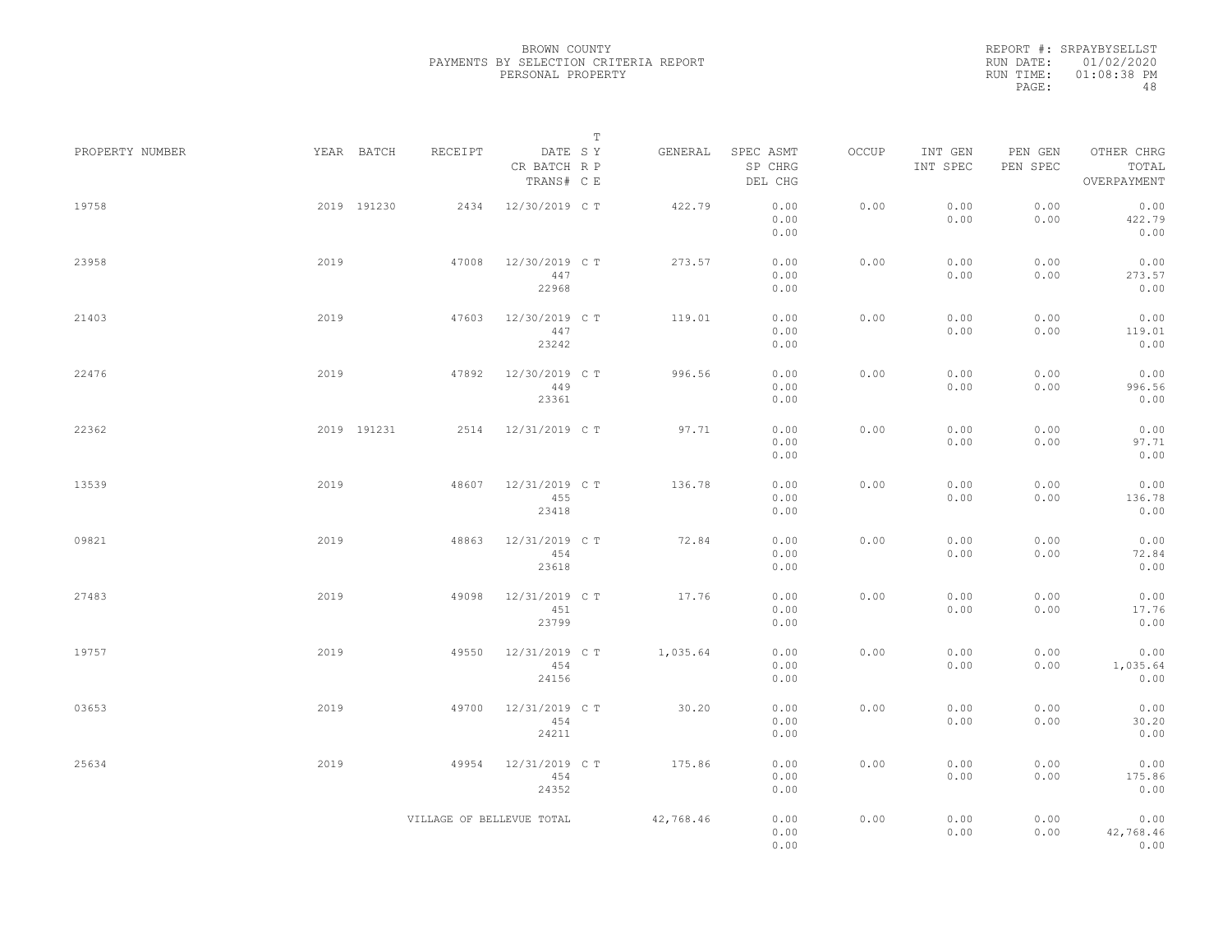|           | REPORT #: SRPAYBYSELLST |
|-----------|-------------------------|
|           | RUN DATE: 01/02/2020    |
| RUN TIME: | $01:08:39$ PM           |
| PAGE:     | 49                      |

| PROPERTY NUMBER | YEAR BATCH  | RECEIPT                  | DATE SY<br>CR BATCH R P<br>TRANS# C E | T | GENERAL  | SPEC ASMT<br>SP CHRG<br>DEL CHG | OCCUP | INT GEN<br>INT SPEC | PEN GEN<br>PEN SPEC | OTHER CHRG<br>TOTAL<br>OVERPAYMENT |  |
|-----------------|-------------|--------------------------|---------------------------------------|---|----------|---------------------------------|-------|---------------------|---------------------|------------------------------------|--|
| 12857           | 2019 116002 |                          | 1 12/23/2019 MT                       |   | 9.57     | 0.00<br>0.00<br>0.00            | 0.00  | 0.00<br>0.00        | 0.00<br>0.00        | 0.00<br>9.57<br>0.00               |  |
| 07071           | 2019 116008 |                          | 11 12/26/2019 MT                      |   | 181.93   | 0.00<br>0.00<br>0.00            | 0.00  | 0.00<br>0.00        | 0.00<br>0.00        | 0.00<br>181.93<br>0.00             |  |
| 14564           | 2019 116008 |                          | 12 12/26/2019 MT                      |   | 32.55    | 0.00<br>0.00<br>0.00            | 0.00  | 0.00<br>0.00        | 0.00<br>0.00        | 0.00<br>32.55<br>0.00              |  |
| 21204           | 2019 116008 |                          | 13 12/26/2019 MT                      |   | 405.99   | 0.00<br>0.00<br>0.00            | 0.00  | 0.00<br>0.00        | 0.00<br>0.00        | 0.00<br>405.99<br>0.00             |  |
| 21214           | 2019 116008 |                          | 14 12/26/2019 MT                      |   | 139.80   | 0.00<br>0.00<br>0.00            | 0.00  | 0.00<br>0.00        | 0.00<br>0.00        | 0.00<br>139.80<br>0.00             |  |
| 24472           | 2019 116008 | 10                       | 12/26/2019 MT                         |   | 36.40    | 0.00<br>0.00<br>0.00            | 0.00  | 0.00<br>0.00        | 0.00<br>0.00        | 0.00<br>36.40<br>0.00              |  |
| 13588           | 2019 116010 |                          | 16 12/27/2019 MT                      |   | 22.99    | 0.00<br>0.00<br>0.00            | 0.00  | 0.00<br>0.00        | 0.00<br>0.00        | 0.00<br>22.99<br>0.00              |  |
| 21205           | 2019 116010 |                          | 15 12/27/2019 MT                      |   | 1.92     | 0.00<br>0.00<br>0.00            | 0.00  | 0.00<br>0.00        | 0.00<br>0.00        | 0.00<br>1.92<br>0.00               |  |
| 08662           | 2019 116011 |                          | 17 12/30/2019 MT                      |   | 122.56   | 0.00<br>0.00<br>0.00            | 0.00  | 0.00<br>0.00        | 0.00<br>0.00        | 0.00<br>122.56<br>0.00             |  |
| 22470           | 2019 116011 |                          | 18 12/30/2019 MT                      |   | 55.53    | 0.00<br>0.00<br>0.00            | 0.00  | 0.00<br>0.00        | 0.00<br>0.00        | 0.00<br>55.53<br>0.00              |  |
| 20476           | 2019 116012 |                          | 19 12/31/2019 MT                      |   | 206.82   | 0.00<br>0.00<br>0.00            | 0.00  | 0.00<br>0.00        | 0.00<br>0.00        | 0.00<br>206.82<br>0.00             |  |
|                 |             | VILLAGE OF DENMARK TOTAL |                                       |   | 1,216.06 | 0.00<br>0.00<br>0.00            | 0.00  | 0.00<br>0.00        | 0.00<br>0.00        | 0.00<br>1,216.06<br>0.00           |  |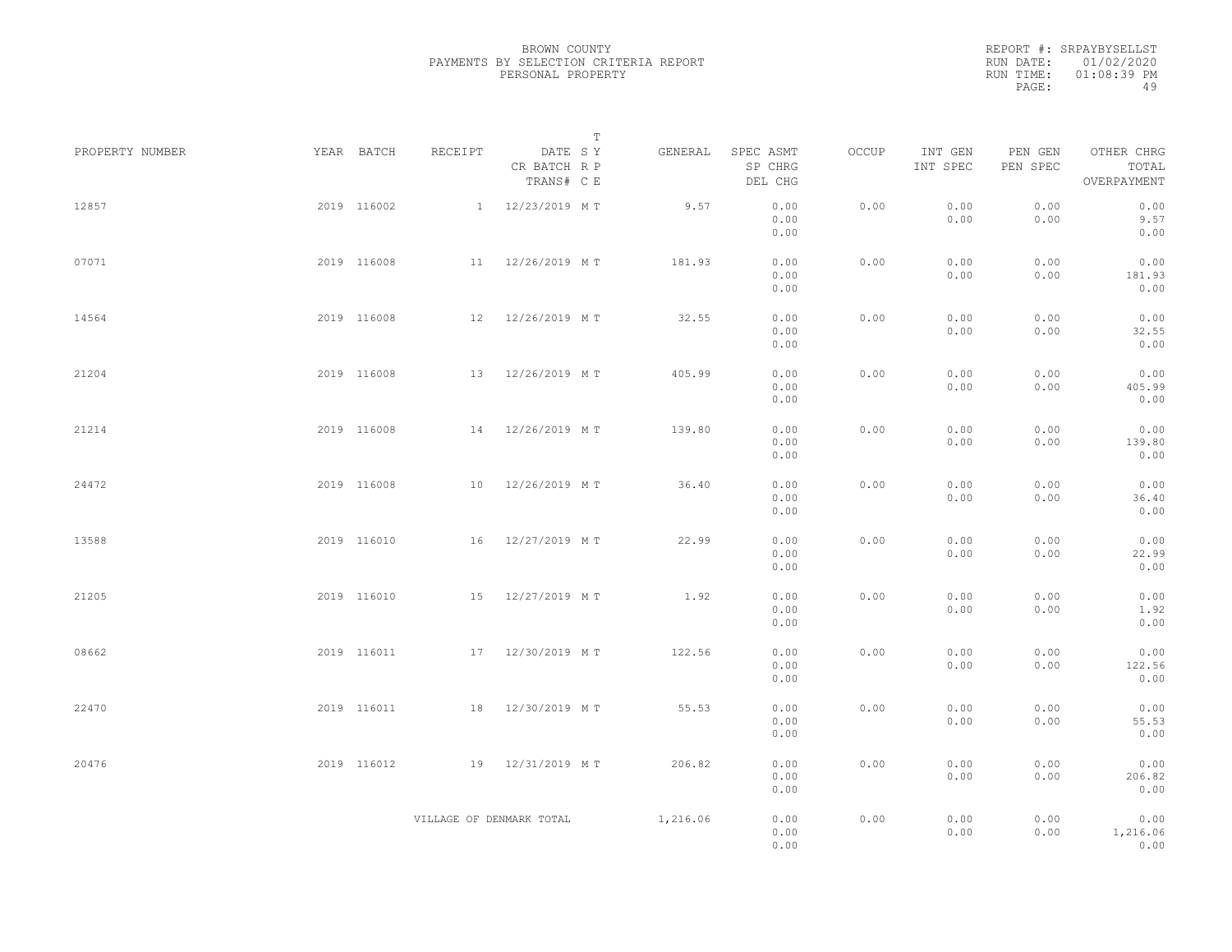REPORT #: SRPAYBYSELLST RUN DATE: 01/02/2020 RUN TIME: 01:08:39 PM PAGE: 50

|                 |            |         |                                       | $\mathbb T$ |                                 |       |                     |                     |                                    |
|-----------------|------------|---------|---------------------------------------|-------------|---------------------------------|-------|---------------------|---------------------|------------------------------------|
| PROPERTY NUMBER | YEAR BATCH | RECEIPT | DATE SY<br>CR BATCH R P<br>TRANS# C E | GENERAL     | SPEC ASMT<br>SP CHRG<br>DEL CHG | OCCUP | INT GEN<br>INT SPEC | PEN GEN<br>PEN SPEC | OTHER CHRG<br>TOTAL<br>OVERPAYMENT |
| 26171           | 2019       | 31189   | 12/20/2019 C T<br>408<br>17223        | 265.10      | 0.00<br>0.00<br>0.00            | 0.00  | 0.00<br>0.00        | 0.00<br>0.00        | 0.00<br>265.10<br>0.00             |
| 17952           | 2019       | 31314   | 12/20/2019 C T<br>415<br>17321        | 518.67      | 0.00<br>0.00<br>0.00            | 0.00  | 0.00<br>0.00        | 0.00<br>0.00        | 0.00<br>518.67<br>0.00             |
| 6991            | 2019       | 31540   | 12/20/2019 C T<br>408<br>17472        | 1,056.56    | 0.00<br>0.00<br>0.00            | 0.00  | 0.00<br>0.00        | 0.00<br>0.00        | 0.00<br>1,056.56<br>0.00           |
| 9778            | 2019       | 34229   | 12/23/2019 C T<br>422<br>18031        | 40.34       | 0.00<br>0.00<br>0.00            | 0.00  | 0.00<br>0.00        | 0.00<br>0.00        | 0.00<br>40.34<br>0.00              |
| 11355           | 2019       | 35428   | 12/23/2019 C T<br>418<br>18262        | 2,637.58    | 0.00<br>0.00<br>0.00            | 0.00  | 0.00<br>0.00        | 0.00<br>0.00        | 0.00<br>2,637.58<br>0.00           |
| 17431           | 2019       | 37156   | 12/26/2019 C T<br>424<br>18460        | 266.67      | 0.00<br>0.00<br>0.00            | 0.00  | 0.00<br>0.00        | 0.00<br>0.00        | 0.00<br>266.67<br>0.00             |
| 26451           | 2019       | 37360   | 12/26/2019 C T<br>428<br>18641        | 443.75      | 0.00<br>0.00<br>0.00            | 0.00  | 0.00<br>0.00        | 0.00<br>0.00        | 0.00<br>443.75<br>0.00             |
| 24467           | 2019       | 37473   | 12/26/2019 C T<br>424<br>18747        | 13.45       | 0.00<br>0.00<br>0.00            | 0.00  | 0.00<br>0.00        | 0.00<br>0.00        | 0.00<br>13.45<br>0.00              |
| 16916           | 2019       | 37793   | 12/26/2019 C T<br>425<br>18960        | 48.03       | 0.00<br>0.00<br>0.00            | 0.00  | 0.00<br>0.00        | 0.00<br>0.00        | 0.00<br>48.03<br>0.00              |
| 27690           | 2019       | 37974   | 12/26/2019 C T<br>425<br>19063        | 74.67       | 0.00<br>0.00<br>0.00            | 0.00  | 0.00<br>0.00        | 0.00<br>0.00        | 0.00<br>74.67<br>0.00              |
| 24460           | 2019       | 38069   | 12/26/2019 C T<br>428<br>19132        | 7.11        | 0.00<br>0.00<br>0.00            | 0.00  | 0.00<br>0.00        | 0.00<br>0.00        | 0.00<br>7.11<br>0.00               |
| 4400            | 2019       | 38121   | 12/26/2019 C T<br>429<br>19171        | 169.05      | 0.00<br>0.00<br>0.00            | 0.00  | 0.00<br>0.00        | 0.00<br>0.00        | 0.00<br>169.05<br>0.00             |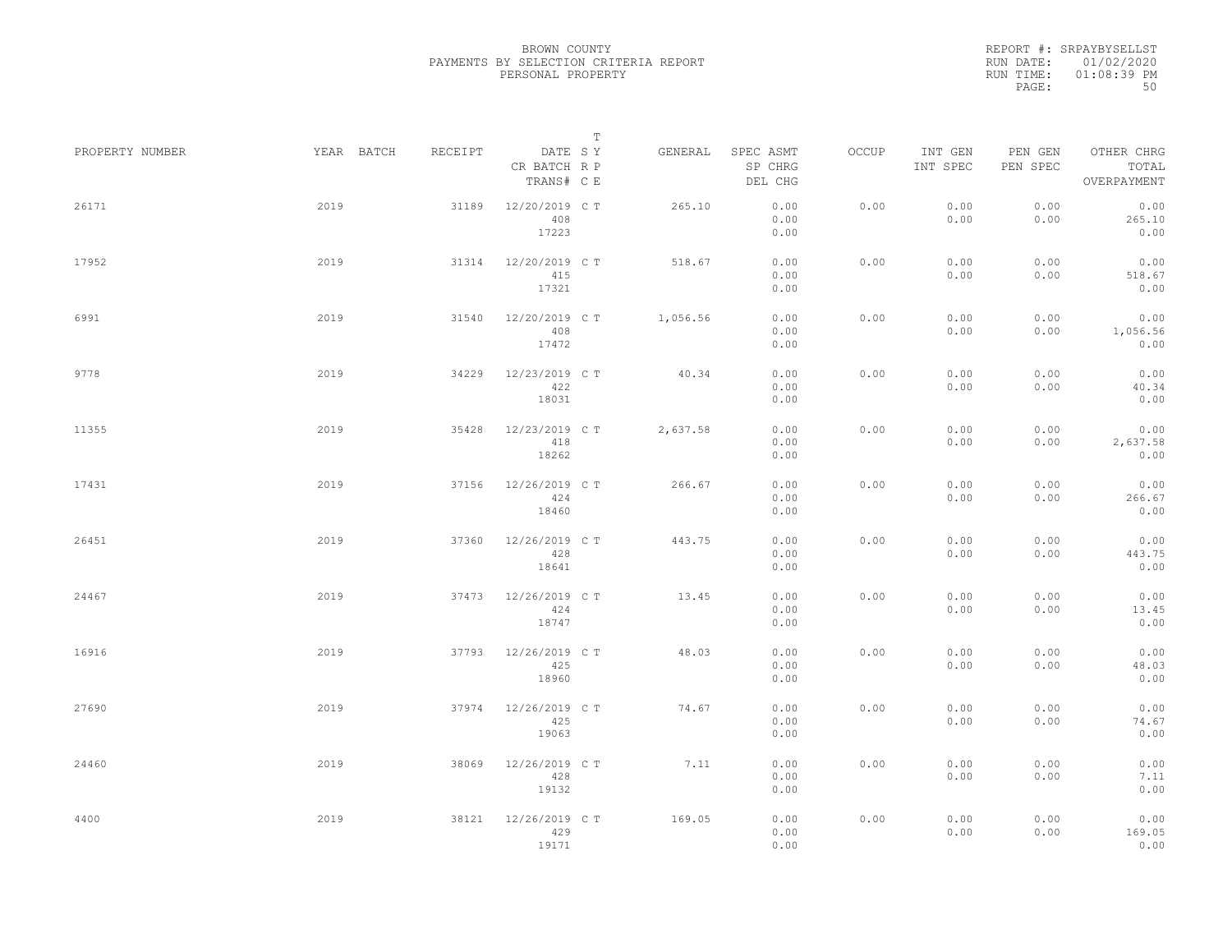REPORT #: SRPAYBYSELLST RUN DATE: 01/02/2020 RUN TIME: 01:08:40 PM PAGE: 51

|                 |      |             |         |                                       | T |          |                                 |       |                     |                     |                                    |  |
|-----------------|------|-------------|---------|---------------------------------------|---|----------|---------------------------------|-------|---------------------|---------------------|------------------------------------|--|
| PROPERTY NUMBER |      | YEAR BATCH  | RECEIPT | DATE SY<br>CR BATCH R P<br>TRANS# C E |   | GENERAL  | SPEC ASMT<br>SP CHRG<br>DEL CHG | OCCUP | INT GEN<br>INT SPEC | PEN GEN<br>PEN SPEC | OTHER CHRG<br>TOTAL<br>OVERPAYMENT |  |
| 7912            | 2019 |             | 39725   | 12/26/2019 C T<br>429<br>19807        |   | 21.13    | 0.00<br>0.00<br>0.00            | 0.00  | 0.00<br>0.00        | 0.00<br>0.00        | 0.00<br>21.13<br>0.00              |  |
| 17415           | 2019 |             | 42921   | 12/27/2019 C T<br>435<br>20722        |   | 24.97    | 0.00<br>0.00<br>0.00            | 0.00  | 0.00<br>0.00        | 0.00<br>0.00        | 0.00<br>24.97<br>0.00              |  |
| 25701           | 2019 |             | 44530   | 12/28/2019 C T<br>441<br>21488        |   | 4,176.14 | 0.00<br>0.00<br>0.00            | 0.00  | 0.00<br>0.00        | 0.00<br>0.00        | 0.00<br>4,176.14<br>0.00           |  |
| 27488           | 2019 |             | 45261   | 12/28/2019 C T<br>442<br>22012        |   | 1,043.59 | 0.00<br>0.00<br>0.00            | 0.00  | 0.00<br>0.00        | 0.00<br>0.00        | 0.00<br>1,043.59<br>0.00           |  |
| 14680           |      | 2019 191227 | 2262    | 12/27/2019 C T                        |   | 528.28   | 0.00<br>0.00<br>0.00            | 0.00  | 0.00<br>0.00        | 0.00<br>0.00        | 0.00<br>528.28<br>0.00             |  |
| 14678           | 2019 |             | 46234   | 12/30/2019 C T<br>448<br>22540        |   | 701.18   | 0.00<br>0.00<br>0.00            | 0.00  | 0.00<br>0.00        | 0.00<br>0.00        | 0.00<br>701.18<br>0.00             |  |
| 6990            | 2019 |             | 46819   | 12/30/2019 C T<br>445<br>22852        |   | 2,590.31 | 0.00<br>0.00<br>0.00            | 0.00  | 0.00<br>0.00        | 0.00<br>0.00        | 0.00<br>2,590.31<br>0.00           |  |
| 26169           | 2019 |             | 46842   | 12/30/2019 C T<br>445<br>22864        |   | 40.34    | 0.00<br>0.00<br>0.00            | 0.00  | 0.00<br>0.00        | 0.00<br>0.00        | 0.00<br>40.34<br>0.00              |  |
| 4108            | 2019 |             | 47212   | 12/30/2019 C T<br>450<br>23114        |   | 115.56   | 0.00<br>0.00<br>0.00            | 0.00  | 0.00<br>0.00        | 0.00<br>0.00        | 0.00<br>115.56<br>0.00             |  |
| 10637           | 2019 |             | 48647   | 12/31/2019 C T<br>454<br>23453        |   | 2,126.59 | 0.00<br>0.00<br>0.00            | 0.00  | 0.00<br>0.00        | 0.00<br>0.00        | 0.00<br>2,126.59<br>0.00           |  |
| 17417           | 2019 |             | 48737   | 12/31/2019 C T<br>455<br>23532        |   | 215.16   | 0.00<br>0.00<br>0.00            | 0.00  | 0.00<br>0.00        | 0.00<br>0.00        | 0.00<br>215.16<br>0.00             |  |
| 14681           | 2019 |             | 49408   | 12/31/2019 C T<br>455<br>24044        |   | 701.18   | 0.00<br>0.00<br>0.00            | 0.00  | 0.00<br>0.00        | 0.00<br>0.00        | 0.00<br>701.18<br>0.00             |  |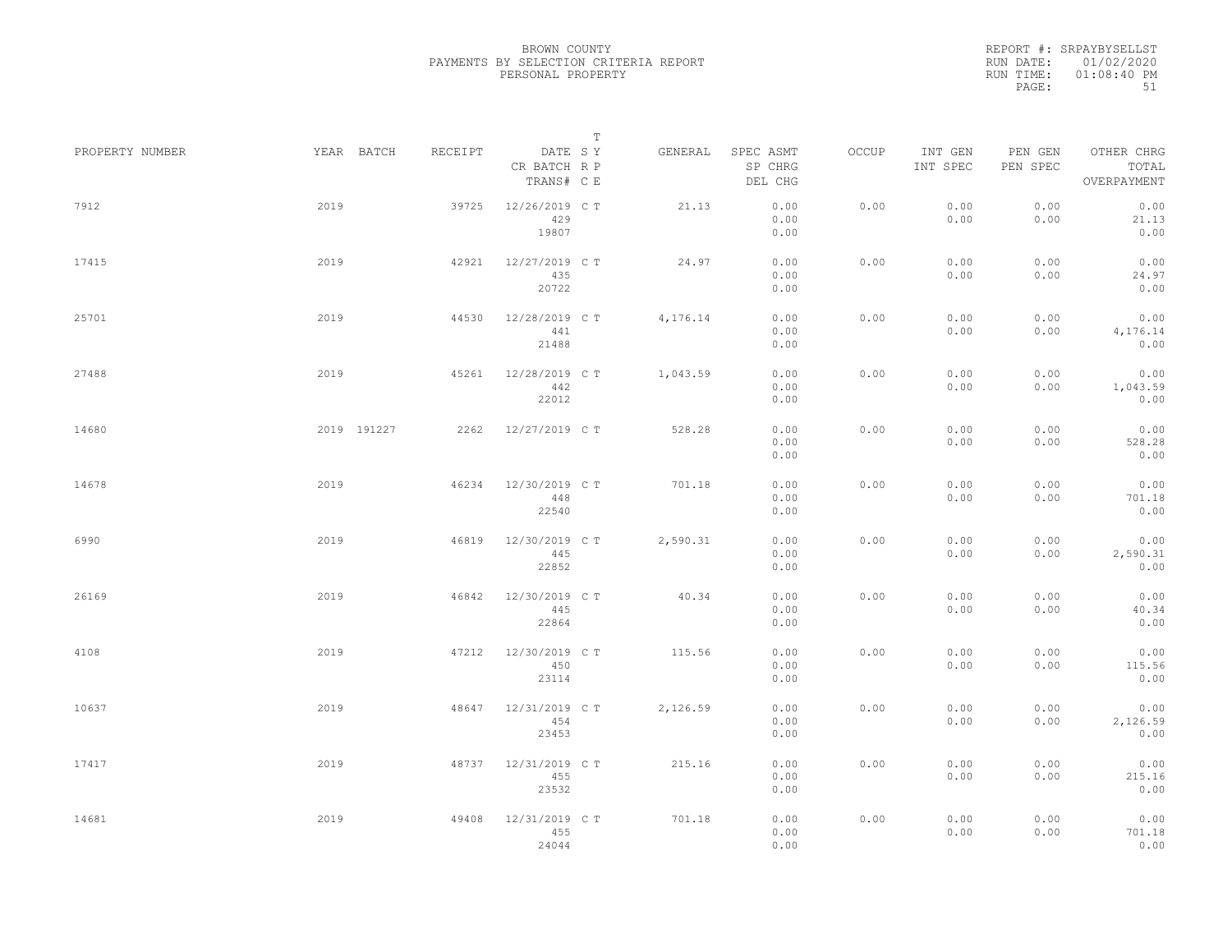REPORT #: SRPAYBYSELLST RUN DATE: 01/02/2020 RUN TIME: 01:08:40 PM PAGE: 52

|                 |               |         |                         | $\blacksquare$ |           |           |       |          |          |             |  |
|-----------------|---------------|---------|-------------------------|----------------|-----------|-----------|-------|----------|----------|-------------|--|
| PROPERTY NUMBER | BATCH<br>YEAR | RECEIPT | DATE SY                 |                | GENERAL   | SPEC ASMT | OCCUP | INT GEN  | PEN GEN  | OTHER CHRG  |  |
|                 |               |         | CR BATCH R P            |                |           | SP CHRG   |       | INT SPEC | PEN SPEC | TOTAL       |  |
|                 |               |         | TRANS# C E              |                |           | DEL CHG   |       |          |          | OVERPAYMENT |  |
| 10599           | 2019          | 49438   | 12/31/2019 C T          |                | 219.00    | 0.00      | 0.00  | 0.00     | 0.00     | 0.00        |  |
|                 |               |         | 454                     |                |           | 0.00      |       | 0.00     | 0.00     | 219.00      |  |
|                 |               |         | 24070                   |                |           | 0.00      |       |          |          | 0.00        |  |
|                 |               |         | VILLAGE OF HOBART TOTAL |                | 18,044.41 | 0.00      | 0.00  | 0.00     | 0.00     | 0.00        |  |
|                 |               |         |                         |                |           | 0.00      |       | 0.00     | 0.00     | 18,044.41   |  |
|                 |               |         |                         |                |           | 0.00      |       |          |          | 0.00        |  |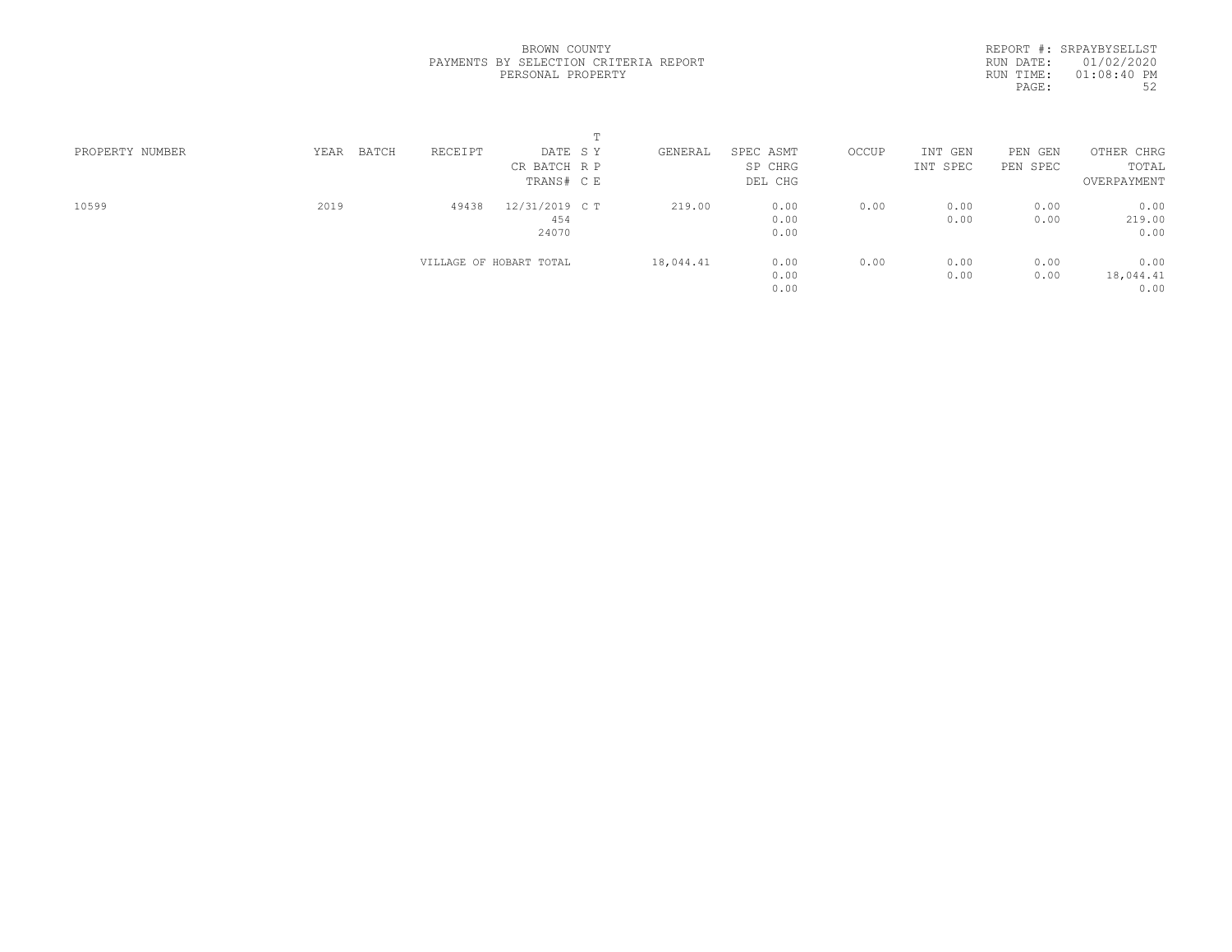|           | REPORT #: SRPAYBYSELLST |
|-----------|-------------------------|
|           | RUN DATE: 01/02/2020    |
| RUN TIME: | $01:08:40$ PM           |
| PAGE:     | 53                      |

|                 |             |                         |                                       | $\mathbb T$ |          |                                 |       |                     |                     |                                    |  |
|-----------------|-------------|-------------------------|---------------------------------------|-------------|----------|---------------------------------|-------|---------------------|---------------------|------------------------------------|--|
| PROPERTY NUMBER | YEAR BATCH  | RECEIPT                 | DATE SY<br>CR BATCH R P<br>TRANS# C E |             | GENERAL  | SPEC ASMT<br>SP CHRG<br>DEL CHG | OCCUP | INT GEN<br>INT SPEC | PEN GEN<br>PEN SPEC | OTHER CHRG<br>TOTAL<br>OVERPAYMENT |  |
| 05109           | 2019 136034 |                         | 12 12/20/2019 MT                      |             | 107.16   | 0.00<br>0.00<br>0.00            | 0.00  | 0.00<br>0.00        | 0.00<br>0.00        | 0.00<br>107.16<br>0.00             |  |
| 09348           | 2019 136034 |                         | 11 12/20/2019 MT                      |             | 19.77    | 0.00<br>0.00<br>0.00            | 0.00  | 0.00<br>0.00        | 0.00<br>0.00        | 0.00<br>19.77<br>0.00              |  |
| 24394           | 2019 136034 |                         | 13 12/20/2019 MT                      |             | 5,383.92 | 0.00<br>0.00<br>0.00            | 0.00  | 0.00<br>0.00        | 0.00<br>0.00        | 0.00<br>5,383.92<br>0.00           |  |
| 03927           | 2019 136039 |                         | 15 12/23/2019 MT                      |             | 321.46   | 0.00<br>0.00<br>0.00            | 0.00  | 0.00<br>0.00        | 0.00<br>0.00        | 0.00<br>321.46<br>0.00             |  |
| 14997           | 2019 136039 |                         | 16 12/23/2019 MT                      |             | 306.61   | 0.00<br>0.00<br>0.00            | 0.00  | 0.00<br>0.00        | 0.00<br>0.00        | 0.00<br>306.61<br>0.00             |  |
| 17319           | 2019 136042 | 18                      | 12/23/2019 MT                         |             | 52.74    | 0.00<br>0.00<br>0.00            | 0.00  | 0.00<br>0.00        | 0.00<br>0.00        | 0.00<br>52.74<br>0.00              |  |
| 19022           | 2019 136042 |                         | 19 12/23/2019 MT                      |             | 135.17   | 0.00<br>0.00<br>0.00            | 0.00  | 0.00<br>0.00        | 0.00<br>0.00        | 0.00<br>135.17<br>0.00             |  |
| 26428           | 2019 136042 |                         | 17 12/23/2019 MT                      |             | 16.49    | 0.00<br>0.00<br>0.00            | 0.00  | 0.00<br>0.00        | 0.00<br>0.00        | 0.00<br>16.49<br>0.00              |  |
| 23965           | 2019 136044 |                         | 20 12/26/2019 MT                      |             | 98.90    | 0.00<br>0.00<br>0.00            | 0.00  | 0.00<br>0.00        | 0.00<br>0.00        | 0.00<br>98.90<br>0.00              |  |
| 07408           | 2019 136045 |                         | 22 12/27/2019 MT                      |             | 657.74   | 0.00<br>0.00<br>0.00            | 0.00  | 0.00<br>0.00        | 0.00<br>0.00        | 0.00<br>657.74<br>0.00             |  |
| 22947           | 2019 136045 |                         | 21 12/27/2019 MT                      |             | 6.59     | 0.00<br>0.00<br>0.00            | 0.00  | 0.00<br>0.00        | 0.00<br>0.00        | 0.00<br>6.59<br>0.00               |  |
|                 |             | VILLAGE OF HOWARD TOTAL |                                       |             | 7,106.55 | 0.00<br>0.00<br>0.00            | 0.00  | 0.00<br>0.00        | 0.00<br>0.00        | 0.00<br>7,106.55<br>0.00           |  |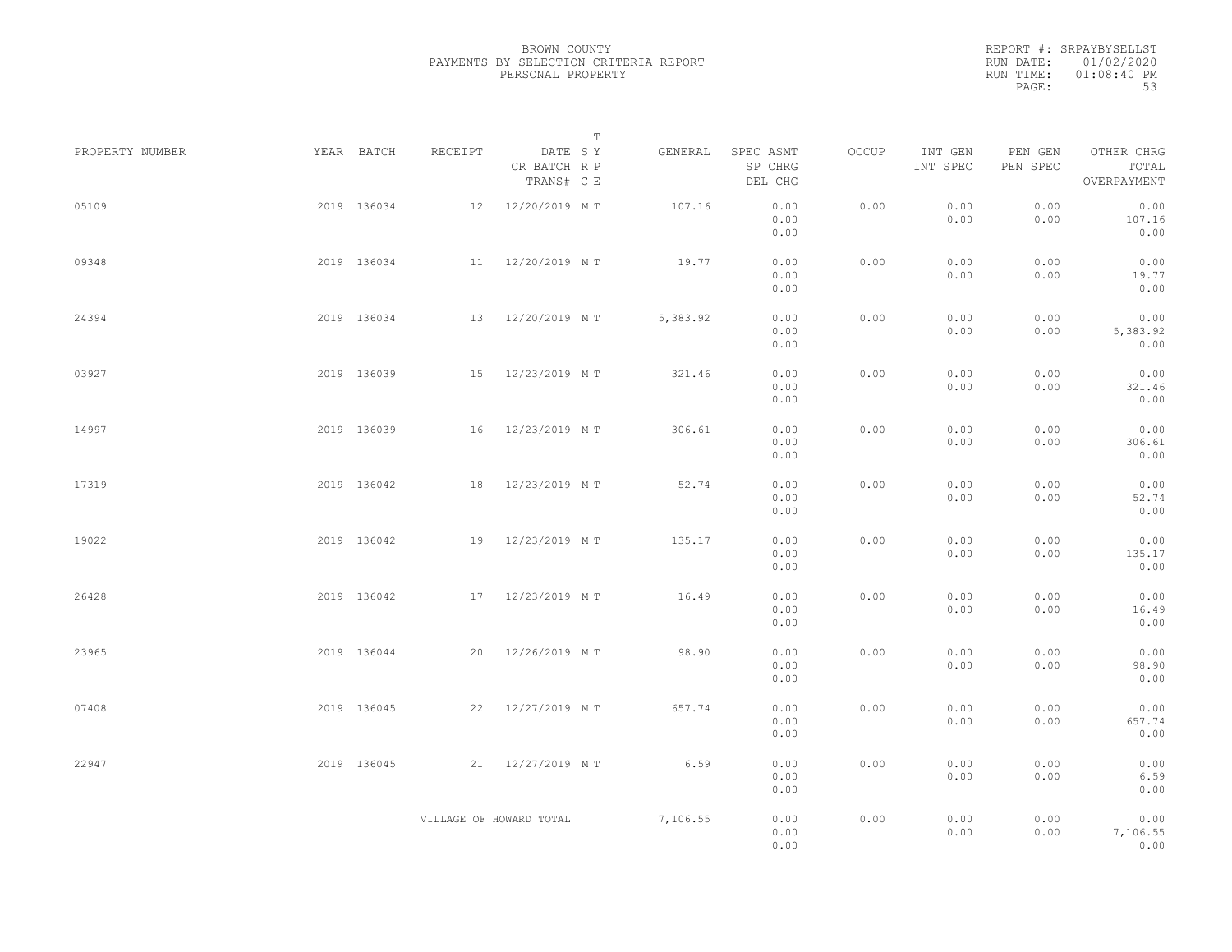REPORT #: SRPAYBYSELLST RUN DATE: 01/02/2020 RUN TIME: 01:08:40 PM PAGE: 54

|                 |            |         | $\mathbb T$                           |          |                                 |       |                     |                     |                                    |
|-----------------|------------|---------|---------------------------------------|----------|---------------------------------|-------|---------------------|---------------------|------------------------------------|
| PROPERTY NUMBER | YEAR BATCH | RECEIPT | DATE SY<br>CR BATCH R P<br>TRANS# C E | GENERAL  | SPEC ASMT<br>SP CHRG<br>DEL CHG | OCCUP | INT GEN<br>INT SPEC | PEN GEN<br>PEN SPEC | OTHER CHRG<br>TOTAL<br>OVERPAYMENT |
| 19554           | 2019       | 30601   | 12/20/2019 C T<br>412<br>16868        | 39.08    | 0.00<br>0.00<br>0.00            | 0.00  | 0.00<br>0.00        | 0.00<br>0.00        | 0.00<br>39.08<br>0.00              |
| 4750            | 2019       | 30647   | 12/20/2019 C T<br>410<br>16903        | 466.53   | 0.00<br>0.00<br>0.00            | 0.00  | 0.00<br>0.00        | 0.00<br>0.00        | 0.00<br>466.53<br>0.00             |
| 12039           | 2019       | 31215   | 12/20/2019 C T<br>415<br>17248        | 160.88   | 0.00<br>0.00<br>0.00            | 0.00  | 0.00<br>0.00        | 0.00<br>0.00        | 0.00<br>160.88<br>0.00             |
| 2803            | 2019       | 31337   | 12/20/2019 C T<br>415<br>17346        | 1,781.11 | 0.00<br>0.00<br>0.00            | 0.00  | 0.00<br>0.00        | 0.00<br>0.00        | 0.00<br>1,781.11<br>0.00           |
| 18996           | 2019       | 31368   | 12/20/2019 C T<br>415<br>17371        | 11.50    | 0.00<br>0.00<br>0.00            | 0.00  | 0.00<br>0.00        | 0.00<br>0.00        | 0.00<br>11.50<br>0.00              |
| 2809            | 2019       | 31375   | 12/20/2019 C T<br>410<br>17378        | 22.99    | 0.00<br>0.00<br>0.00            | 0.00  | 0.00<br>0.00        | 0.00<br>0.00        | 0.00<br>22.99<br>0.00              |
| 24723           | 2019       | 34987   | 12/23/2019 C T<br>422<br>18208        | 328.63   | 0.00<br>0.00<br>0.00            | 0.00  | 0.00<br>0.00        | 0.00<br>0.00        | 0.00<br>328.63<br>0.00             |
| 25596           | 2019       | 35482   | 12/23/2019 C T<br>417<br>18307        | 22.99    | 0.00<br>0.00<br>0.00            | 0.00  | 0.00<br>0.00        | 0.00<br>0.00        | 0.00<br>22.99<br>0.00              |
| 9675            | 2019       | 37560   | 12/26/2019 C T<br>429<br>18803        | 32.17    | 0.00<br>0.00<br>0.00            | 0.00  | 0.00<br>0.00        | 0.00<br>0.00        | 0.00<br>32.17<br>0.00              |
| 15883           | 2019       | 38171   | 12/26/2019 C T<br>429<br>19216        | 151.69   | 0.00<br>0.00<br>0.00            | 0.00  | 0.00<br>0.00        | 0.00<br>0.00        | 0.00<br>151.69<br>0.00             |
| 18997           | 2019       | 38172   | 12/26/2019 C T<br>429<br>19216        | 181.56   | 0.00<br>0.00<br>0.00            | 0.00  | 0.00<br>0.00        | 0.00<br>0.00        | 0.00<br>181.56<br>0.00             |
| 13334           | 2019       | 38252   | 12/26/2019 C T<br>429<br>19275        | 170.07   | 0.00<br>0.00<br>0.00            | 0.00  | 0.00<br>0.00        | 0.00<br>0.00        | 0.00<br>170.07<br>0.00             |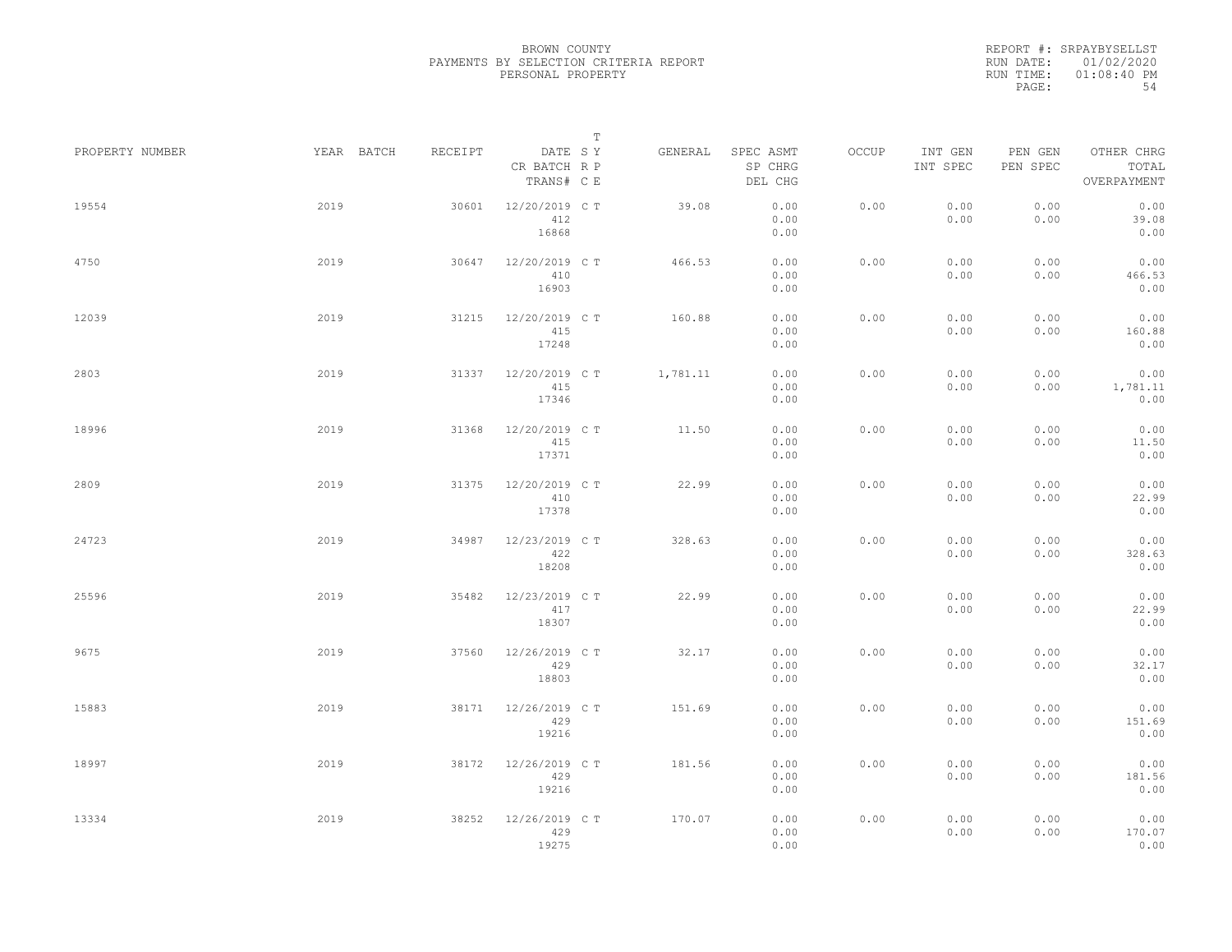REPORT #: SRPAYBYSELLST RUN DATE: 01/02/2020 RUN TIME: 01:08:41 PM PAGE: 55

|                 |            |         |                                       | $\mathbb T$ |          |                                 |       |                     |                     |                                    |
|-----------------|------------|---------|---------------------------------------|-------------|----------|---------------------------------|-------|---------------------|---------------------|------------------------------------|
| PROPERTY NUMBER | YEAR BATCH | RECEIPT | DATE SY<br>CR BATCH R P<br>TRANS# C E |             | GENERAL  | SPEC ASMT<br>SP CHRG<br>DEL CHG | OCCUP | INT GEN<br>INT SPEC | PEN GEN<br>PEN SPEC | OTHER CHRG<br>TOTAL<br>OVERPAYMENT |
| 12565           | 2019       | 39024   | 12/26/2019 C T<br>429<br>19673        |             | 183.86   | 0.00<br>0.00<br>0.00            | 0.00  | 0.00<br>0.00        | 0.00<br>0.00        | 0.00<br>183.86<br>0.00             |
| 15166           | 2019       | 40843   | 12/27/2019 C T<br>431<br>20123        |             | 344.72   | 0.00<br>0.00<br>0.00            | 0.00  | 0.00<br>0.00        | 0.00<br>0.00        | 0.00<br>344.72<br>0.00             |
| 13691           | 2019       | 45172   | 12/28/2019 C T<br>441<br>21955        |             | 4.60     | 0.00<br>0.00<br>0.00            | 0.00  | 0.00<br>0.00        | 0.00<br>0.00        | 0.00<br>4.60<br>0.00               |
| 2818            | 2019       | 48818   | 12/31/2019 C T<br>451<br>23579        |             | 91.92    | 0.00<br>0.00<br>0.00            | 0.00  | 0.00<br>0.00        | 0.00<br>0.00        | 0.00<br>91.92<br>0.00              |
| 12566           | 2019       | 49648   | 12/31/2019 C T<br>455<br>24175        |             | 50.56    | 0.00<br>0.00<br>0.00            | 0.00  | 0.00<br>0.00        | 0.00<br>0.00        | 0.00<br>50.56<br>0.00              |
| 5495            | 2019       | 49792   | 12/31/2019 C T<br>455<br>24259        |             | 82.73    | 0.00<br>0.00<br>0.00            | 0.00  | 0.00<br>0.00        | 0.00<br>0.00        | 0.00<br>82.73<br>0.00              |
|                 |            |         | VILLAGE OF PULASKI TOTAL              |             | 4,127.59 | 0.00<br>0.00<br>0.00            | 0.00  | 0.00<br>0.00        | 0.00<br>0.00        | 0.00<br>4,127.59<br>0.00           |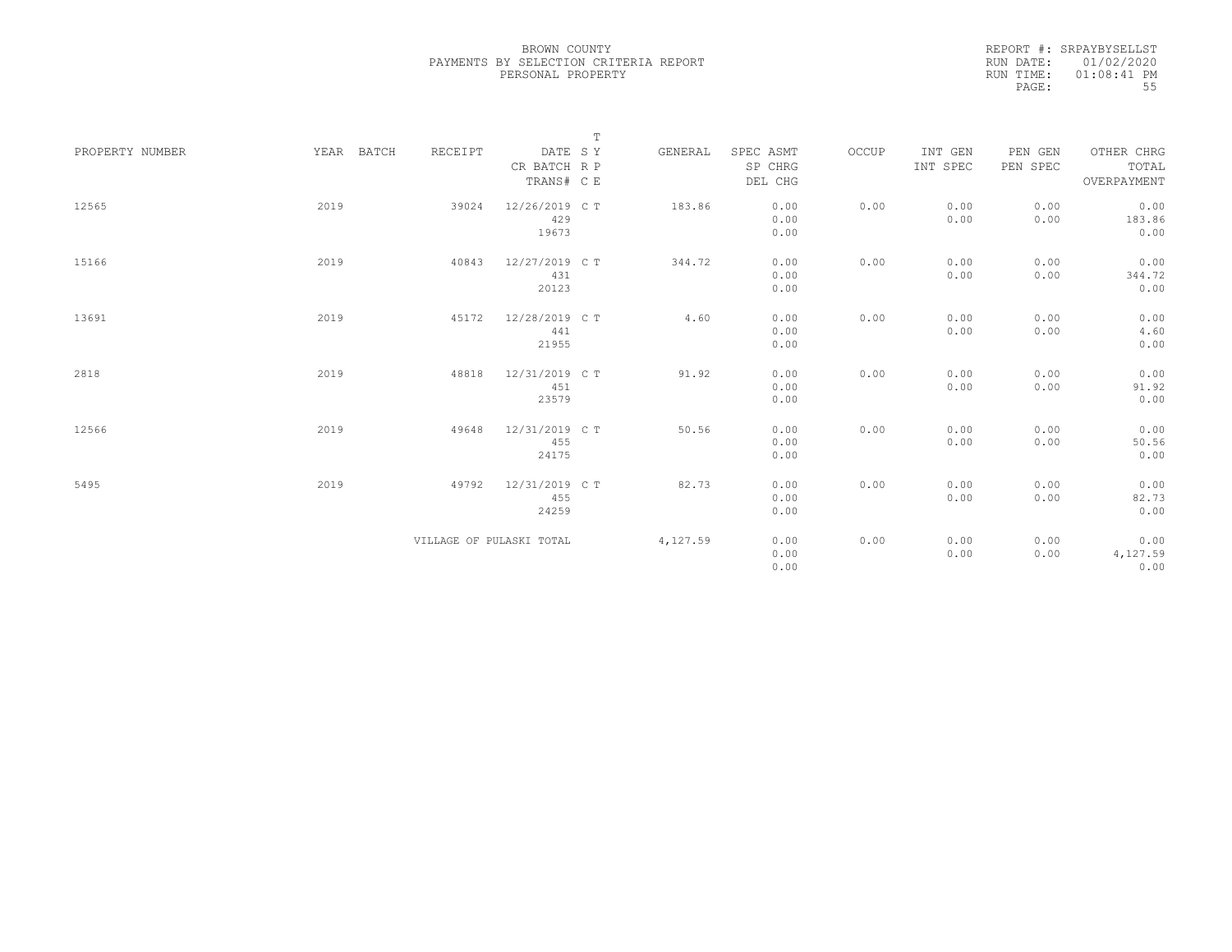REPORT #: SRPAYBYSELLST RUN DATE: 01/02/2020 RUN TIME: 01:08:41 PM PAGE: 56

|                 |            |         |                                       | $\mathbb T$ |                                 |       |                     |                     |                                    |  |
|-----------------|------------|---------|---------------------------------------|-------------|---------------------------------|-------|---------------------|---------------------|------------------------------------|--|
| PROPERTY NUMBER | YEAR BATCH | RECEIPT | DATE SY<br>CR BATCH R P<br>TRANS# C E | GENERAL     | SPEC ASMT<br>SP CHRG<br>DEL CHG | OCCUP | INT GEN<br>INT SPEC | PEN GEN<br>PEN SPEC | OTHER CHRG<br>TOTAL<br>OVERPAYMENT |  |
| 27512           | 2019       | 30300   | 12/20/2019 C T<br>409<br>16646        | 2.01        | 0.00<br>0.00<br>0.00            | 0.00  | 0.00<br>0.00        | 0.00<br>0.00        | 0.00<br>2.01<br>0.00               |  |
| 4264            | 2019       | 30336   | 12/20/2019 C T<br>412<br>16679        | 100.03      | 0.00<br>0.00<br>0.00            | 0.00  | 0.00<br>0.00        | 0.00<br>0.00        | 0.00<br>100.03<br>0.00             |  |
| 18473           | 2019       | 30788   | 12/20/2019 C T<br>412<br>16983        | 34.01       | 0.00<br>0.00<br>0.00            | 0.00  | 0.00<br>0.00        | 0.00<br>0.00        | 0.00<br>34.01<br>0.00              |  |
| 25276           | 2019       | 30794   | 12/20/2019 C T<br>412<br>16989        | 600.15      | 0.00<br>0.00<br>0.00            | 0.00  | 0.00<br>0.00        | 0.00<br>0.00        | 0.00<br>600.15<br>0.00             |  |
| 16799           | 2019       | 30988   | 12/20/2019 C T<br>409<br>17095        | 30.00       | 0.00<br>0.00<br>0.00            | 0.00  | 0.00<br>0.00        | 0.00<br>0.00        | 0.00<br>30.00<br>0.00              |  |
| 26165           | 2019       | 31030   | 12/20/2019 C T<br>415<br>17131        | 2,342.61    | 0.00<br>0.00<br>0.00            | 0.00  | 0.00<br>0.00        | 0.00<br>0.00        | 0.00<br>2,342.61<br>0.00           |  |
| 27520           | 2019       | 31192   | 12/20/2019 C T<br>413<br>17226        | 160.05      | 0.00<br>0.00<br>0.00            | 0.00  | 0.00<br>0.00        | 0.00<br>0.00        | 0.00<br>160.05<br>0.00             |  |
| 15909           | 2019       | 33903   | 12/23/2019 C T<br>418<br>17976        | 14.01       | 0.00<br>0.00<br>0.00            | 0.00  | 0.00<br>0.00        | 0.00<br>0.00        | 0.00<br>14.01<br>0.00              |  |
| 22983           | 2019       | 34980   | 12/23/2019 C T<br>422<br>18201        | 62.02       | 0.00<br>0.00<br>0.00            | 0.00  | 0.00<br>0.00        | 0.00<br>0.00        | 0.00<br>62.02<br>0.00              |  |
| 11360           | 2019       | 35042   | 12/23/2019 C T<br>418<br>18228        | 1,888.50    | 0.00<br>0.00<br>0.00            | 0.00  | 0.00<br>0.00        | 0.00<br>0.00        | 0.00<br>1,888.50<br>0.00           |  |
| 27024           | 2019       | 37397   | 12/26/2019 C T<br>428<br>18678        | 160.05      | 0.00<br>0.00<br>0.00            | 0.00  | 0.00<br>0.00        | 0.00<br>0.00        | 0.00<br>160.05<br>0.00             |  |
| 26430           | 2019       | 37467   | 12/26/2019 C T<br>424<br>18741        | 46.02       | 0.00<br>0.00<br>0.00            | 0.00  | 0.00<br>0.00        | 0.00<br>0.00        | 0.00<br>46.02<br>0.00              |  |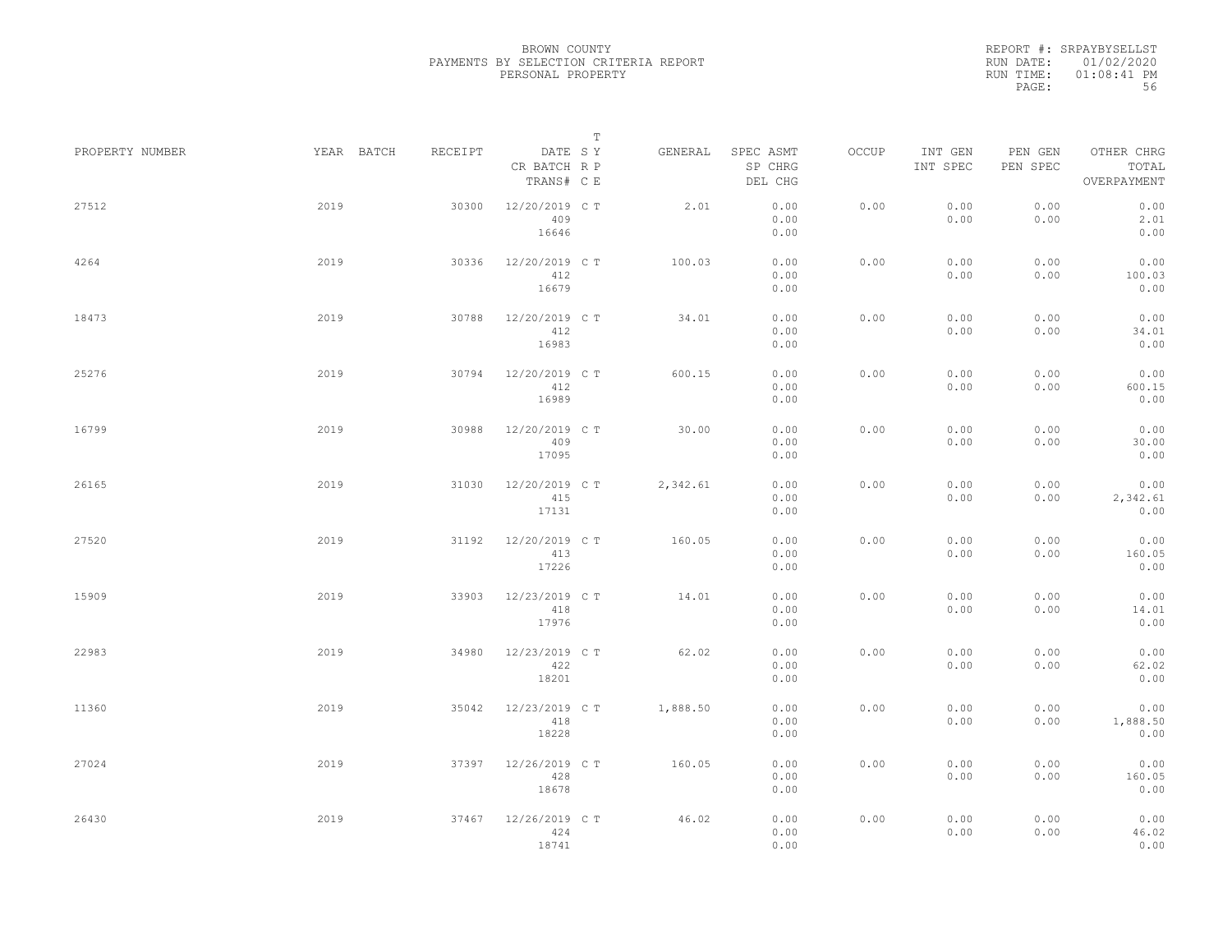REPORT #: SRPAYBYSELLST RUN DATE: 01/02/2020 RUN TIME: 01:08:41 PM PAGE: 57

|                 |      |                       |                                       | $\mathbb T$ |          |                                 |       |                     |                     |                                    |  |
|-----------------|------|-----------------------|---------------------------------------|-------------|----------|---------------------------------|-------|---------------------|---------------------|------------------------------------|--|
| PROPERTY NUMBER |      | YEAR BATCH<br>RECEIPT | DATE SY<br>CR BATCH R P<br>TRANS# C E |             | GENERAL  | SPEC ASMT<br>SP CHRG<br>DEL CHG | OCCUP | INT GEN<br>INT SPEC | PEN GEN<br>PEN SPEC | OTHER CHRG<br>TOTAL<br>OVERPAYMENT |  |
| 25029           | 2019 | 37509                 | 12/26/2019 C T<br>428<br>18764        |             | 410.12   | 0.00<br>0.00<br>0.00            | 0.00  | 0.00<br>0.00        | 0.00<br>0.00        | 0.00<br>410.12<br>0.00             |  |
| 17854           | 2019 | 37970                 | 12/26/2019 C T<br>428<br>19059        |             | 10.00    | 0.00<br>0.00<br>0.00            | 0.00  | 0.00<br>0.00        | 0.00<br>0.00        | 0.00<br>10.00<br>0.00              |  |
| 16797           | 2019 | 38282                 | 12/26/2019 C T<br>427<br>19298        |             | 426.11   | 0.00<br>0.00<br>0.00            | 0.00  | 0.00<br>0.00        | 0.00<br>0.00        | 0.00<br>426.11<br>0.00             |  |
| 20310           | 2019 | 38302                 | 12/26/2019 C T<br>429<br>19305        |             | 988.26   | 0.00<br>0.00<br>0.00            | 0.00  | 0.00<br>0.00        | 0.00<br>0.00        | 0.00<br>988.26<br>0.00             |  |
| 16795           | 2019 | 40450                 | 12/27/2019 C T<br>433<br>19938        |             | 5.99     | 0.00<br>0.00<br>0.00            | 0.00  | 0.00<br>0.00        | 0.00<br>0.00        | 0.00<br>5.99<br>0.00               |  |
| 26988           | 2019 | 41565                 | 12/27/2019 C T<br>435<br>20374        |             | 20.00    | 0.00<br>0.00<br>0.00            | 0.00  | 0.00<br>0.00        | 0.00<br>0.00        | 0.00<br>20.00<br>0.00              |  |
| 27056           | 2019 | 41623                 | 12/27/2019 C T<br>435<br>20376        |             | 180.04   | 0.00<br>0.00<br>0.00            | 0.00  | 0.00<br>0.00        | 0.00<br>0.00        | 0.00<br>180.04<br>0.00             |  |
| 25604           | 2019 | 44581                 | 12/28/2019 C T<br>443<br>21536        |             | 30.00    | 0.00<br>0.00<br>0.00            | 0.00  | 0.00<br>0.00        | 0.00<br>0.00        | 0.00<br>30.00<br>0.00              |  |
| 25604           | 2019 | Voids #<br>44581      | 12/28/2019 CV<br>443<br>21542         |             | $-30.00$ | 0.00<br>0.00<br>0.00            | 0.00  | 0.00<br>0.00        | 0.00<br>0.00        | 0.00<br>$-30.00$<br>0.00           |  |
| 25604           | 2019 | 44592                 | 12/28/2019 C T<br>443<br>21548        |             | 30.00    | 0.00<br>0.00<br>0.00            | 0.00  | 0.00<br>0.00        | 0.00<br>0.00        | 0.00<br>30.00<br>0.00              |  |
| 25321           | 2019 | 45144                 | 12/28/2019 C T<br>443<br>21936        |             | 1,126.30 | 0.00<br>0.00<br>0.00            | 0.00  | 0.00<br>0.00        | 0.00<br>0.00        | 0.00<br>1,126.30<br>0.00           |  |
| 5036            | 2019 | 45275                 | 12/28/2019 C T<br>442<br>22023        |             | 58.02    | 0.00<br>0.00<br>0.00            | 0.00  | 0.00<br>0.00        | 0.00<br>0.00        | 0.00<br>58.02<br>0.00              |  |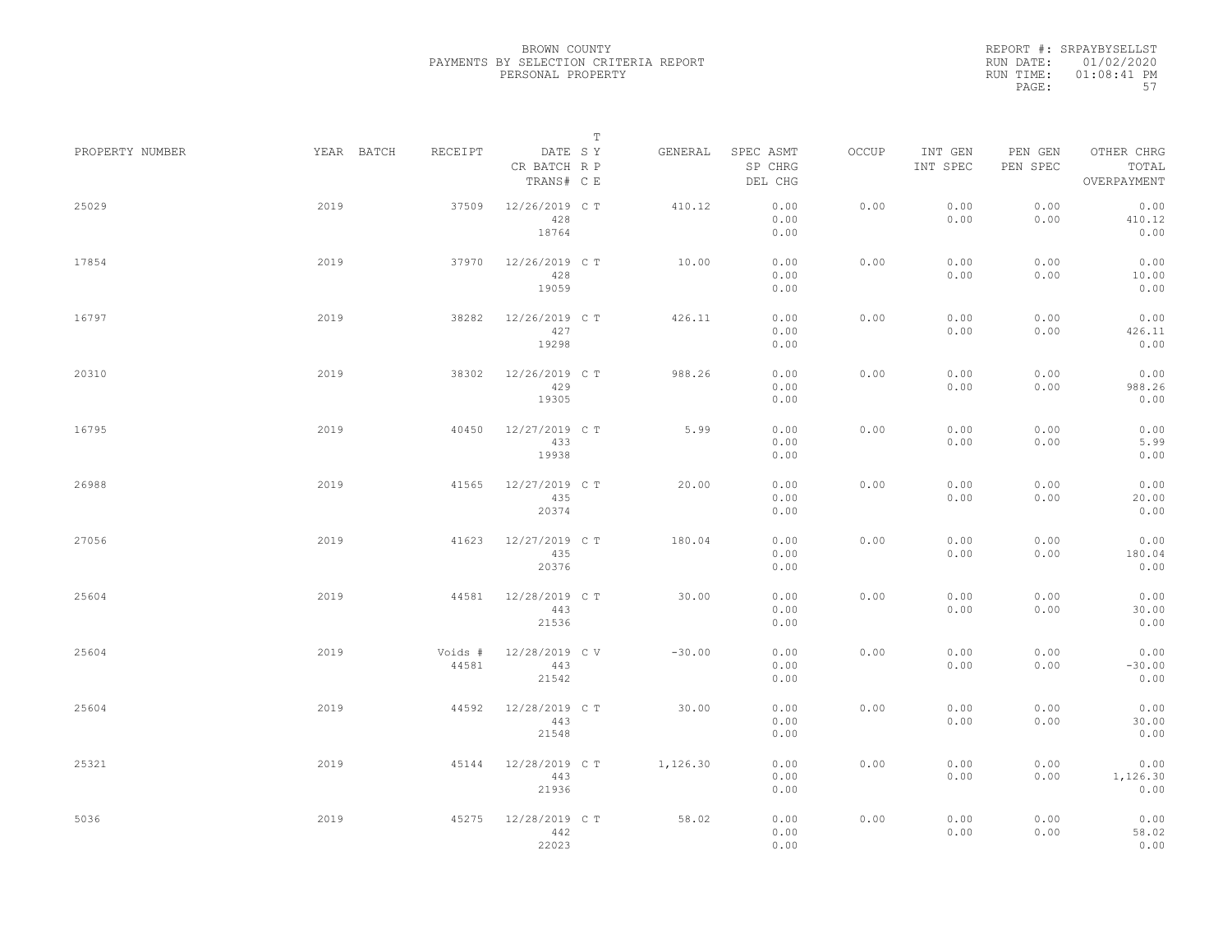REPORT #: SRPAYBYSELLST RUN DATE: 01/02/2020 RUN TIME: 01:08:42 PM PAGE: 58

|                 |             |                          |                                       | $\mathbb T$ |           |                                 |       |                     |                     |                                    |
|-----------------|-------------|--------------------------|---------------------------------------|-------------|-----------|---------------------------------|-------|---------------------|---------------------|------------------------------------|
| PROPERTY NUMBER | YEAR BATCH  | RECEIPT                  | DATE SY<br>CR BATCH R P<br>TRANS# C E |             | GENERAL   | SPEC ASMT<br>SP CHRG<br>DEL CHG | OCCUP | INT GEN<br>INT SPEC | PEN GEN<br>PEN SPEC | OTHER CHRG<br>TOTAL<br>OVERPAYMENT |
| 22401           | 2019        | 46560                    | 12/30/2019 C T<br>447<br>22716        |             | 188.04    | 0.00<br>0.00<br>0.00            | 0.00  | 0.00<br>0.00        | 0.00<br>0.00        | 0.00<br>188.04<br>0.00             |
| 25609           | 2019        | 46985                    | 12/30/2019 C T<br>447<br>22950        |             | 2,244.59  | 0.00<br>0.00<br>0.00            | 0.00  | 0.00<br>0.00        | 0.00<br>0.00        | 0.00<br>2,244.59<br>0.00           |
| 22974           | 2019        | 46988                    | 12/30/2019 C T<br>445<br>22953        |             | 286.08    | 0.00<br>0.00<br>0.00            | 0.00  | 0.00<br>0.00        | 0.00<br>0.00        | 0.00<br>286.08<br>0.00             |
| 25035           | 2019 191230 | 2438                     | 12/30/2019 C T                        |             | 394.10    | 0.00<br>0.00<br>0.00            | 0.00  | 0.00<br>0.00        | 0.00<br>0.00        | 0.00<br>394.10<br>0.00             |
| 27523           | 2019 191230 | 2458                     | 12/30/2019 C T                        |             | 76.02     | 0.00<br>0.00<br>0.00            | 0.00  | 0.00<br>0.00        | 0.00<br>0.00        | 0.00<br>76.02<br>0.00              |
| 26433           | 2019        | 47895                    | 12/30/2019 C T<br>449<br>23364        |             | 970.26    | 0.00<br>0.00<br>0.00            | 0.00  | 0.00<br>0.00        | 0.00<br>0.00        | 0.00<br>970.26<br>0.00             |
| 16801           | 2019        | 48848                    | 12/31/2019 C T<br>454<br>23607        |             | 762.20    | 0.00<br>0.00<br>0.00            | 0.00  | 0.00<br>0.00        | 0.00<br>0.00        | 0.00<br>762.20<br>0.00             |
| 23727           | 2019        | 49058                    | 12/31/2019 C T<br>456<br>23784        |             | 754.20    | 0.00<br>0.00<br>0.00            | 0.00  | 0.00<br>0.00        | 0.00<br>0.00        | 0.00<br>754.20<br>0.00             |
| 8589            | 2019        | 49382                    | 12/31/2019 C T<br>455<br>24018        |             | 84.03     | 0.00<br>0.00<br>0.00            | 0.00  | 0.00<br>0.00        | 0.00<br>0.00        | 0.00<br>84.03<br>0.00              |
| 22977           | 2019        | 49532                    | 12/31/2019 C T<br>454<br>24140        |             | 30.00     | 0.00<br>0.00<br>0.00            | 0.00  | 0.00<br>0.00        | 0.00<br>0.00        | 0.00<br>30.00<br>0.00              |
|                 |             | VILLAGE OF SUAMICO TOTAL |                                       |             | 14,483.82 | 0.00<br>0.00<br>0.00            | 0.00  | 0.00<br>0.00        | 0.00<br>0.00        | 0.00<br>14,483.82<br>0.00          |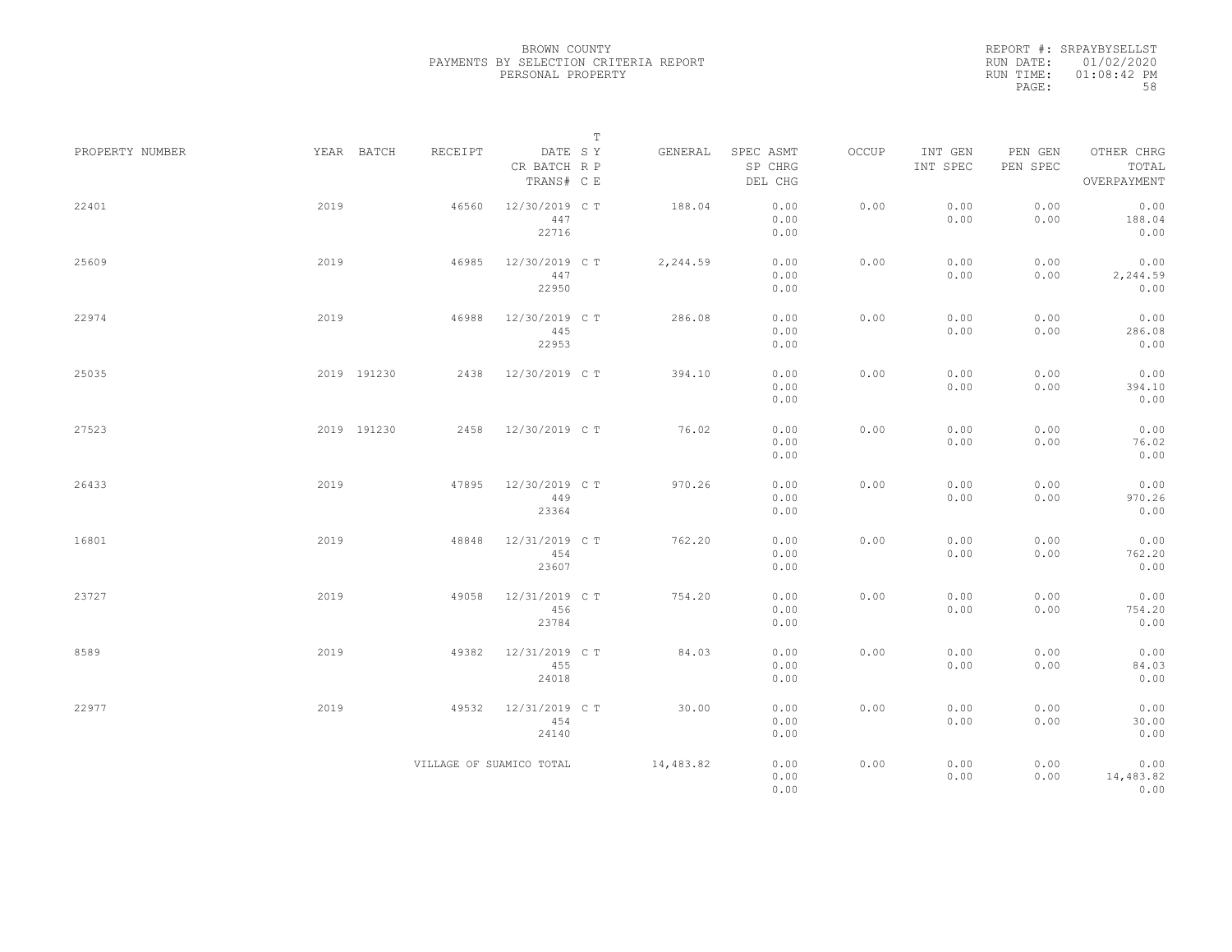REPORT #: SRPAYBYSELLST RUN DATE: 01/02/2020 RUN TIME: 01:08:42 PM PAGE: 59

|                 |            |                              | $\mathbb T$                           |          |                                 |              |                     |                     |                                    |  |
|-----------------|------------|------------------------------|---------------------------------------|----------|---------------------------------|--------------|---------------------|---------------------|------------------------------------|--|
| PROPERTY NUMBER | YEAR BATCH | RECEIPT                      | DATE SY<br>CR BATCH R P<br>TRANS# C E | GENERAL  | SPEC ASMT<br>SP CHRG<br>DEL CHG | <b>OCCUP</b> | INT GEN<br>INT SPEC | PEN GEN<br>PEN SPEC | OTHER CHRG<br>TOTAL<br>OVERPAYMENT |  |
| 13462           | 2019       | 30452                        | 12/20/2019 C T<br>412<br>16743        | 1,410.98 | 0.00<br>0.00<br>0.00            | 0.00         | 0.00<br>0.00        | 0.00<br>0.00        | 0.00<br>1,410.98<br>0.00           |  |
| 24428           | 2019       | 30804                        | 12/20/2019 C T<br>412<br>16996        | 1,321.41 | 0.00<br>0.00<br>0.00            | 0.00         | 0.00<br>0.00        | 0.00<br>0.00        | 0.00<br>1,321.41<br>0.00           |  |
| 25011           | 2019       | 34174                        | 12/23/2019 C T<br>422<br>18011        | 4,606.42 | 0.00<br>0.00<br>0.00            | 0.00         | 0.00<br>0.00        | 0.00<br>0.00        | 0.00<br>4,606.42<br>0.00           |  |
| 19981           | 2019       | 36244                        | 12/23/2019 C T<br>419<br>18440        | 24.02    | 0.00<br>0.00<br>0.00            | 0.00         | 0.00<br>0.00        | 0.00<br>0.00        | 0.00<br>24.02<br>0.00              |  |
| 22445           | 2019       | 37243                        | 12/26/2019 C T<br>427<br>18544        | 318.90   | 0.00<br>0.00<br>0.00            | 0.00         | 0.00<br>0.00        | 0.00<br>0.00        | 0.00<br>318.90<br>0.00             |  |
| 17357           | 2019       | 37308                        | 12/26/2019 C T<br>424<br>18597        | 561.34   | 0.00<br>0.00<br>0.00            | 0.00         | 0.00<br>0.00        | 0.00<br>0.00        | 0.00<br>561.34<br>0.00             |  |
| 24718           | 2019       | 37396                        | 12/26/2019 C T<br>428<br>18677        | 290.48   | 0.00<br>0.00<br>0.00            | 0.00         | 0.00<br>0.00        | 0.00<br>0.00        | 0.00<br>290.48<br>0.00             |  |
| 12075           | 2019       | 37905                        | 12/26/2019 C T<br>429<br>19021        | 111.39   | 0.00<br>0.00<br>0.00            | 0.00         | 0.00<br>0.00        | 0.00<br>0.00        | 0.00<br>111.39<br>0.00             |  |
| 4423            | 2019       | 39737                        | 12/26/2019 C T<br>425<br>19817        | 174.73   | 0.00<br>0.00<br>0.00            | 0.00         | 0.00<br>0.00        | 0.00<br>0.00        | 0.00<br>174.73<br>0.00             |  |
| 12845           | 2019       | 47630                        | 12/30/2019 C T<br>444<br>23266        | 683.64   | 0.00<br>0.00<br>0.00            | 0.00         | 0.00<br>0.00        | 0.00<br>0.00        | 0.00<br>683.64<br>0.00             |  |
|                 |            | VILLAGE OF WRIGHTSTOWN TOTAL |                                       | 9,503.31 | 0.00<br>0.00<br>0.00            | 0.00         | 0.00<br>0.00        | 0.00<br>0.00        | 0.00<br>9,503.31<br>0.00           |  |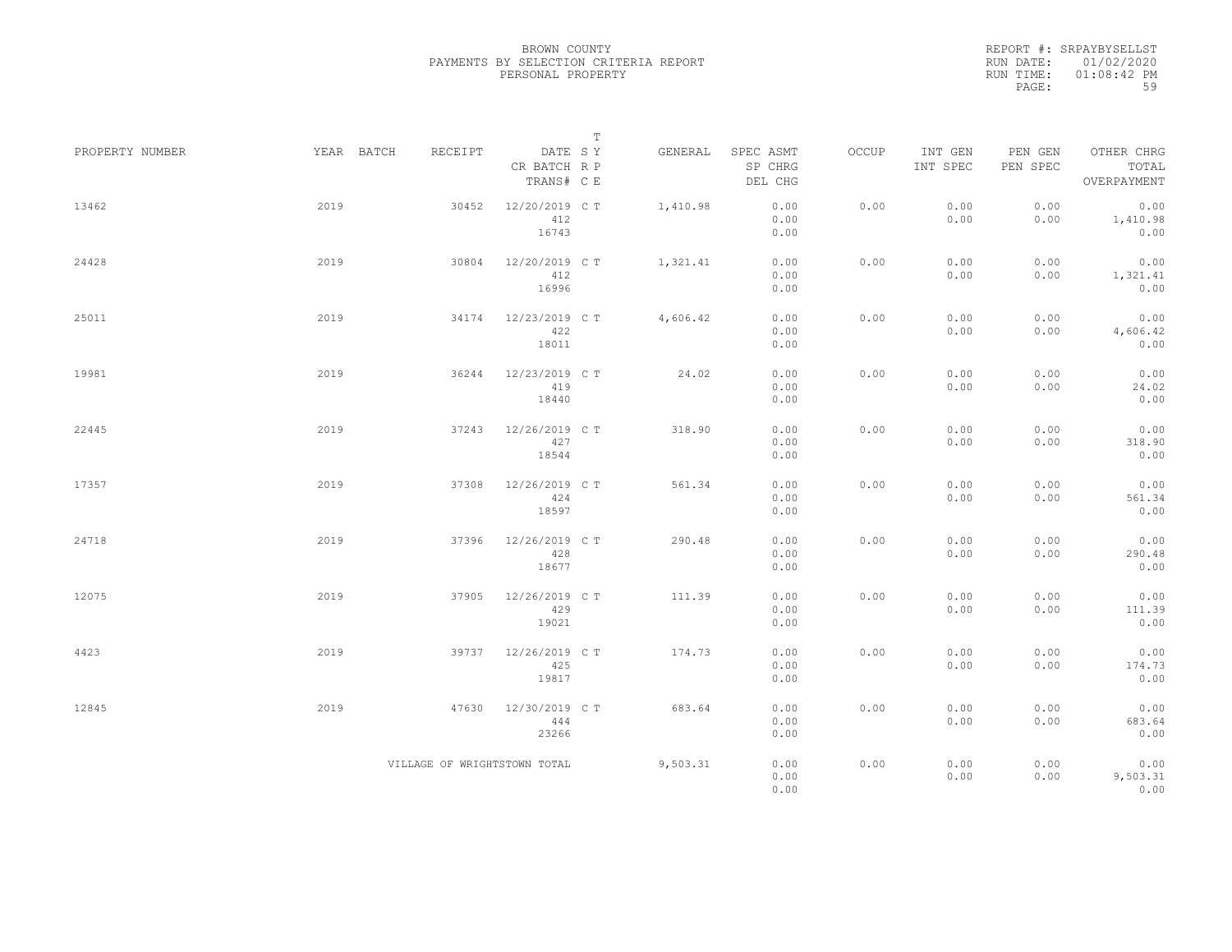REPORT #: SRPAYBYSELLST RUN DATE: 01/02/2020 RUN TIME: 01:08:43 PM PAGE: 60

|                 |            |         |                                       | $\mathbb T$ |                                 |       |                     |                     |                                    |  |
|-----------------|------------|---------|---------------------------------------|-------------|---------------------------------|-------|---------------------|---------------------|------------------------------------|--|
| PROPERTY NUMBER | YEAR BATCH | RECEIPT | DATE SY<br>CR BATCH R P<br>TRANS# C E | GENERAL     | SPEC ASMT<br>SP CHRG<br>DEL CHG | OCCUP | INT GEN<br>INT SPEC | PEN GEN<br>PEN SPEC | OTHER CHRG<br>TOTAL<br>OVERPAYMENT |  |
| 35006           | 2019       | 30215   | 12/20/2019 C T<br>409<br>16578        | 129.99      | 0.00<br>0.00<br>0.00            | 0.00  | 0.00<br>0.00        | 0.00<br>0.00        | 0.00<br>129.99<br>0.00             |  |
| 23175           | 2019       | 30419   | 12/20/2019 C T<br>410<br>16718        | 243.07      | 0.00<br>0.00<br>0.00            | 0.00  | 0.00<br>0.00        | 0.00<br>0.00        | 0.00<br>243.07<br>0.00             |  |
| 08844           | 2019       | 30421   | 12/20/2019 C T<br>412<br>16719        | 98.42       | 0.00<br>0.00<br>0.00            | 0.00  | 0.00<br>0.00        | 0.00<br>0.00        | 0.00<br>98.42<br>0.00              |  |
| 24546           | 2019       | 30792   | 12/20/2019 C T<br>415<br>16987        | 10,489.87   | 0.00<br>0.00<br>0.00            | 0.00  | 0.00<br>0.00        | 0.00<br>0.00        | 0.00<br>10,489.87<br>0.00          |  |
| 24548           | 2019       | 30799   | 12/20/2019 C T<br>413<br>16993        | 6,847.80    | 0.00<br>0.00<br>0.00            | 0.00  | 0.00<br>0.00        | 0.00<br>0.00        | 0.00<br>6,847.80<br>0.00           |  |
| 24547           | 2019       | 30857   | 12/20/2019 C T<br>415<br>17004        | 4,789.67    | 0.00<br>0.00<br>0.00            | 0.00  | 0.00<br>0.00        | 0.00<br>0.00        | 0.00<br>4,789.67<br>0.00           |  |
| 35068           | 2019       | 30893   | 12/20/2019 C T<br>415<br>17034        | 298.97      | 0.00<br>0.00<br>0.00            | 0.00  | 0.00<br>0.00        | 0.00<br>0.00        | 0.00<br>298.97<br>0.00             |  |
| 25185           | 2019       | 30965   | 12/20/2019 C T<br>415<br>17077        | 338.70      | 0.00<br>0.00<br>0.00            | 0.00  | 0.00<br>0.00        | 0.00<br>0.00        | 0.00<br>338.70<br>0.00             |  |
| 14675           | 2019       | 30984   | 12/20/2019 C T<br>415<br>17092        | 224.69      | 0.00<br>0.00<br>0.00            | 0.00  | 0.00<br>0.00        | 0.00<br>0.00        | 0.00<br>224.69<br>0.00             |  |
| 18130           | 2019       | 31044   | 12/20/2019 C T<br>410<br>17139        | 1,225.31    | 0.00<br>0.00<br>0.00            | 0.00  | 0.00<br>0.00        | 0.00<br>0.00        | 0.00<br>1,225.31<br>0.00           |  |
| 16282           | 2019       | 31060   | 12/20/2019 C T<br>410<br>17156        | 77.70       | 0.00<br>0.00<br>0.00            | 0.00  | 0.00<br>0.00        | 0.00<br>0.00        | 0.00<br>77.70<br>0.00              |  |
| 08985           | 2019       | 31096   | 12/20/2019 C T<br>410<br>17182        | 19.93       | 0.00<br>0.00<br>0.00            | 0.00  | 0.00<br>0.00        | 0.00<br>0.00        | 0.00<br>19.93<br>0.00              |  |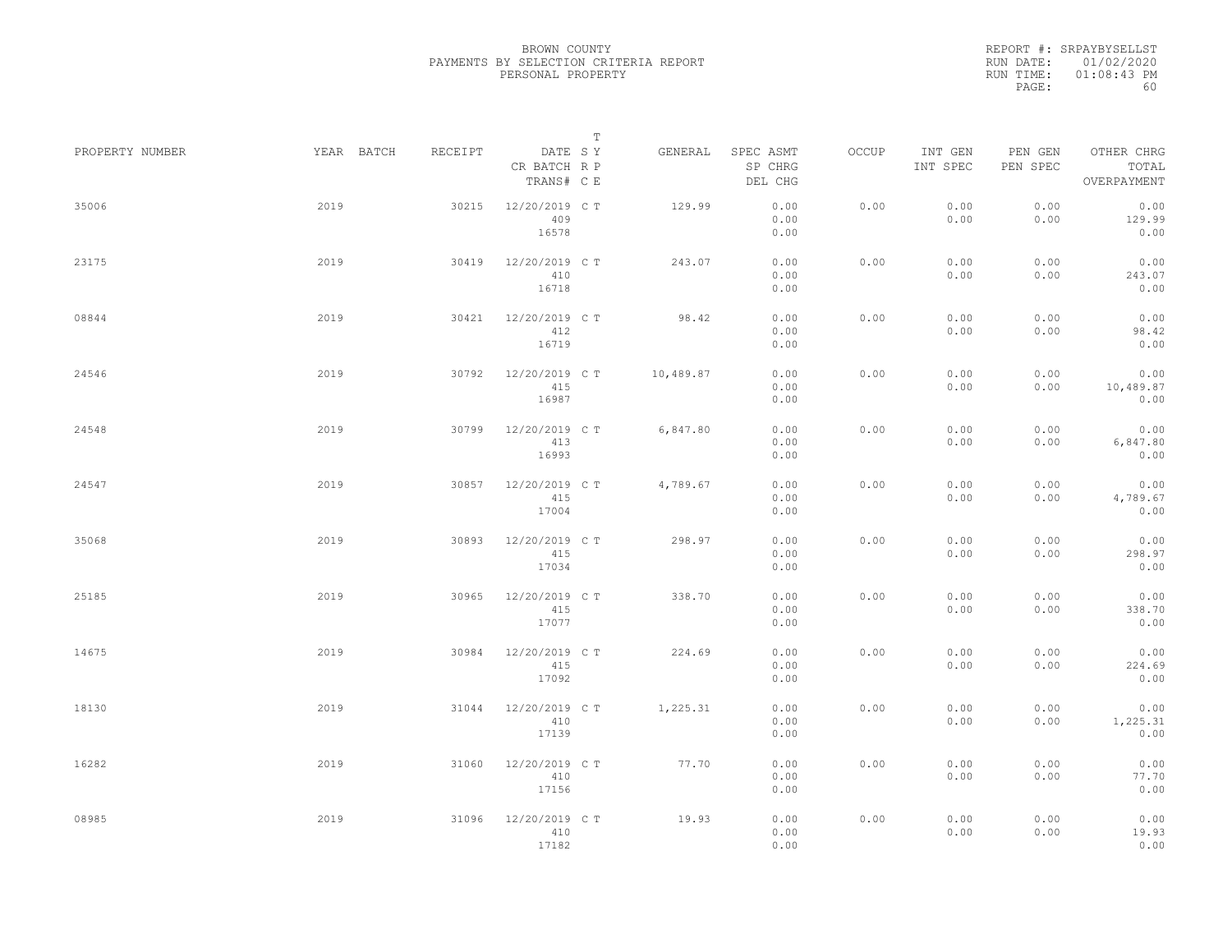REPORT #: SRPAYBYSELLST RUN DATE: 01/02/2020 RUN TIME: 01:08:43 PM PAGE: 61

|                 |            |         |                                       | $\mathbb T$ |                                 |       |                     |                     |                                    |  |
|-----------------|------------|---------|---------------------------------------|-------------|---------------------------------|-------|---------------------|---------------------|------------------------------------|--|
| PROPERTY NUMBER | YEAR BATCH | RECEIPT | DATE SY<br>CR BATCH R P<br>TRANS# C E | GENERAL     | SPEC ASMT<br>SP CHRG<br>DEL CHG | OCCUP | INT GEN<br>INT SPEC | PEN GEN<br>PEN SPEC | OTHER CHRG<br>TOTAL<br>OVERPAYMENT |  |
| 09018           | 2019       | 31235   | 12/20/2019 C T<br>412<br>17260        | 87.66       | 0.00<br>0.00<br>0.00            | 0.00  | 0.00<br>0.00        | 0.00<br>0.00        | 0.00<br>87.66<br>0.00              |  |
| 35003           | 2019       | 31247   | 12/20/2019 C T<br>412<br>17270        | 18.57       | 0.00<br>0.00<br>0.00            | 0.00  | 0.00<br>0.00        | 0.00<br>0.00        | 0.00<br>18.57<br>0.00              |  |
| 21333           | 2019       | 31268   | 12/20/2019 C T<br>413<br>17282        | 61.76       | 0.00<br>0.00<br>0.00            | 0.00  | 0.00<br>0.00        | 0.00<br>0.00        | 0.00<br>61.76<br>0.00              |  |
| 23146           | 2019       | 31277   | 12/20/2019 C T<br>408<br>17290        | 999.03      | 0.00<br>0.00<br>0.00            | 0.00  | 0.00<br>0.00        | 0.00<br>0.00        | 0.00<br>999.03<br>0.00             |  |
| 23168           | 2019       | 31278   | 12/20/2019 C T<br>408<br>17290        | 1,727.39    | 0.00<br>0.00<br>0.00            | 0.00  | 0.00<br>0.00        | 0.00<br>0.00        | 0.00<br>1,727.39<br>0.00           |  |
| 26578           | 2019       | 31279   | 12/20/2019 C T<br>408<br>17290        | 187.28      | 0.00<br>0.00<br>0.00            | 0.00  | 0.00<br>0.00        | 0.00<br>0.00        | 0.00<br>187.28<br>0.00             |  |
| 24566           | 2019       | 31722   | 12/20/2019 C T<br>409<br>17554        | 794.97      | 0.00<br>0.00<br>0.00            | 0.00  | 0.00<br>0.00        | 0.00<br>0.00        | 0.00<br>794.97<br>0.00             |  |
| 35041           | 2019       | 32262   | 12/23/2019 C T<br>419<br>17596        | 1,000.18    | 0.00<br>0.00<br>0.00            | 0.00  | 0.00<br>0.00        | 0.00<br>0.00        | 0.00<br>1,000.18<br>0.00           |  |
| 08919           | 2019       | 32394   | 12/23/2019 C T<br>416<br>17628        | 1.86        | 0.00<br>0.00<br>0.00            | 0.00  | 0.00<br>0.00        | 0.00<br>0.00        | 0.00<br>1.86<br>0.00               |  |
| 21306           | 2019       | 33685   | 12/23/2019 C T<br>418<br>17913        | 365.82      | 0.00<br>0.00<br>0.00            | 0.00  | 0.00<br>0.00        | 0.00<br>0.00        | 0.00<br>365.82<br>0.00             |  |
| 09937           | 2019       | 33994   | 12/23/2019 C T<br>418<br>17993        | 23.90       | 0.00<br>0.00<br>0.00            | 0.00  | 0.00<br>0.00        | 0.00<br>0.00        | 0.00<br>23.90<br>0.00              |  |
| 21318           | 2019       | 34426   | 12/23/2019 C T<br>418<br>18106        | 81.69       | 0.00<br>0.00<br>0.00            | 0.00  | 0.00<br>0.00        | 0.00<br>0.00        | 0.00<br>81.69<br>0.00              |  |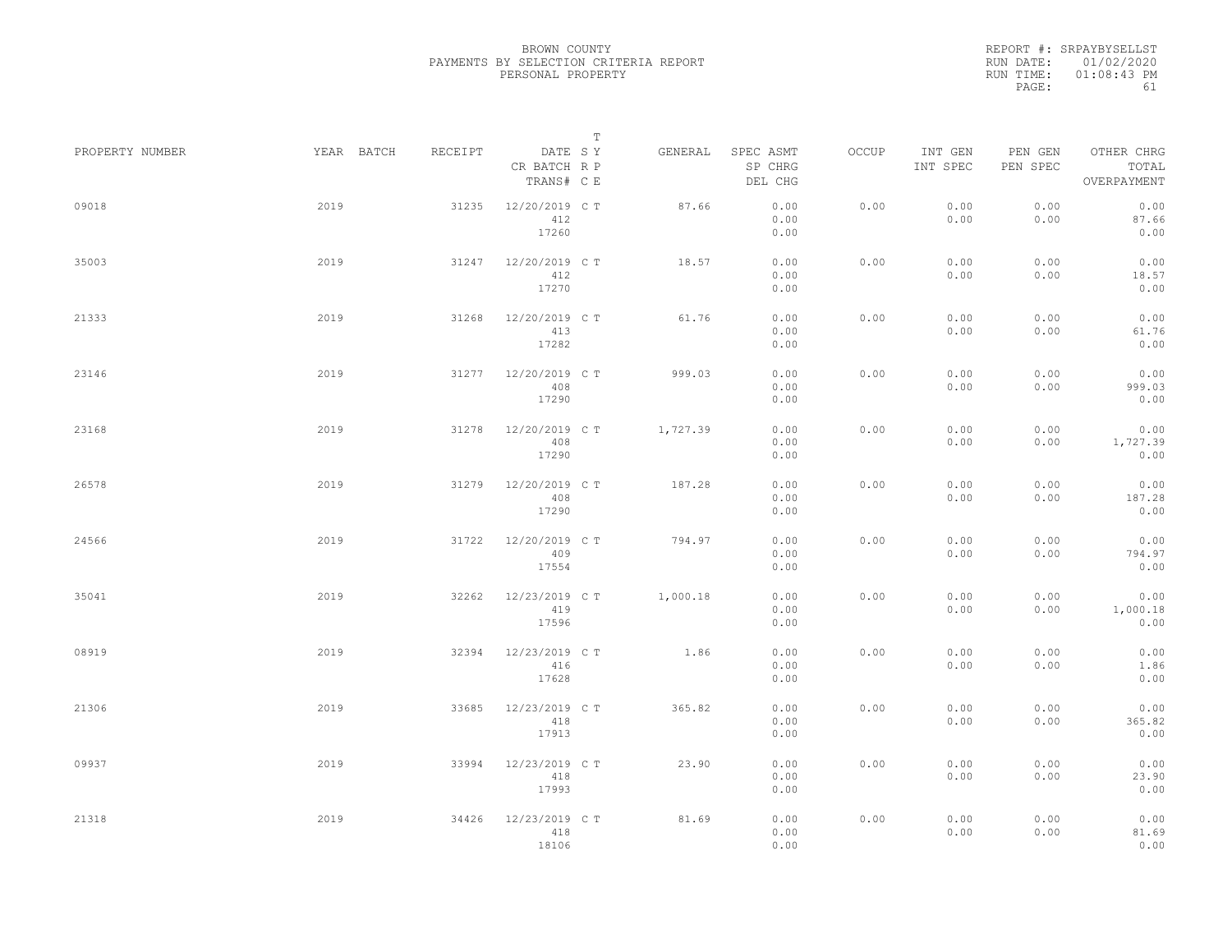REPORT #: SRPAYBYSELLST RUN DATE: 01/02/2020 RUN TIME: 01:08:43 PM PAGE: 62

|                 |      |             |         |                                       | $\mathbb T$ |          |                                 |       |                     |                     |                                    |  |
|-----------------|------|-------------|---------|---------------------------------------|-------------|----------|---------------------------------|-------|---------------------|---------------------|------------------------------------|--|
| PROPERTY NUMBER |      | YEAR BATCH  | RECEIPT | DATE SY<br>CR BATCH R P<br>TRANS# C E |             | GENERAL  | SPEC ASMT<br>SP CHRG<br>DEL CHG | OCCUP | INT GEN<br>INT SPEC | PEN GEN<br>PEN SPEC | OTHER CHRG<br>TOTAL<br>OVERPAYMENT |  |
| 25799           | 2019 |             | 34946   | 12/23/2019 C T<br>418<br>18168        |             | 175.32   | 0.00<br>0.00<br>0.00            | 0.00  | 0.00<br>0.00        | 0.00<br>0.00        | 0.00<br>175.32<br>0.00             |  |
| 35020           | 2019 |             | 34963   | 12/23/2019 C T<br>422<br>18186        |             | 3,323.27 | 0.00<br>0.00<br>0.00            | 0.00  | 0.00<br>0.00        | 0.00<br>0.00        | 0.00<br>3,323.27<br>0.00           |  |
| 26512           | 2019 |             | 35468   | 12/23/2019 C T<br>418<br>18299        |             | 1,075.18 | 0.00<br>0.00<br>0.00            | 0.00  | 0.00<br>0.00        | 0.00<br>0.00        | 0.00<br>1,075.18<br>0.00           |  |
| 35002           | 2019 |             | 35469   | 12/23/2019 C T<br>418<br>18299        |             | 1,832.81 | 0.00<br>0.00<br>0.00            | 0.00  | 0.00<br>0.00        | 0.00<br>0.00        | 0.00<br>1,832.81<br>0.00           |  |
| 9073            | 2019 |             | 35582   | 12/23/2019 C T<br>416<br>18328        |             | 48.28    | 0.00<br>0.00<br>0.00            | 0.00  | 0.00<br>0.00        | 0.00<br>0.00        | 0.00<br>48.28<br>0.00              |  |
| 26569           | 2019 |             | 35812   | 12/23/2019 C T<br>422<br>18338        |             | 69.73    | 0.00<br>0.00<br>0.00            | 0.00  | 0.00<br>0.00        | 0.00<br>0.00        | 0.00<br>69.73<br>0.00              |  |
| 16240           |      | 2019 191225 | 2068    | 12/25/2019 C T                        |             | 534.80   | 0.00<br>0.00<br>0.00            | 0.00  | 0.00<br>0.00        | 0.00<br>0.00        | 0.00<br>534.80<br>0.00             |  |
| 23816           | 2019 |             | 37191   | 12/26/2019 C T<br>425<br>18493        |             | 122.56   | 0.00<br>0.00<br>0.00            | 0.00  | 0.00<br>0.00        | 0.00<br>0.00        | 0.00<br>122.56<br>0.00             |  |
| 35060           | 2019 |             | 37217   | 12/26/2019 C T<br>426<br>18520        |             | 249.05   | 0.00<br>0.00<br>0.00            | 0.00  | 0.00<br>0.00        | 0.00<br>0.00        | 0.00<br>249.05<br>0.00             |  |
| 09910           | 2019 |             | 37317   | 12/26/2019 C T<br>423<br>18603        |             | 984.24   | 0.00<br>0.00<br>0.00            | 0.00  | 0.00<br>0.00        | 0.00<br>0.00        | 0.00<br>984.24<br>0.00             |  |
| 08880           | 2019 |             | 37379   | 12/26/2019 C T<br>425<br>18660        |             | 33.42    | 0.00<br>0.00<br>0.00            | 0.00  | 0.00<br>0.00        | 0.00<br>0.00        | 0.00<br>33.42<br>0.00              |  |
| 25176           | 2019 |             | 37977   | 12/26/2019 C T<br>427<br>19066        |             | 47.82    | 0.00<br>0.00<br>0.00            | 0.00  | 0.00<br>0.00        | 0.00<br>0.00        | 0.00<br>47.82<br>0.00              |  |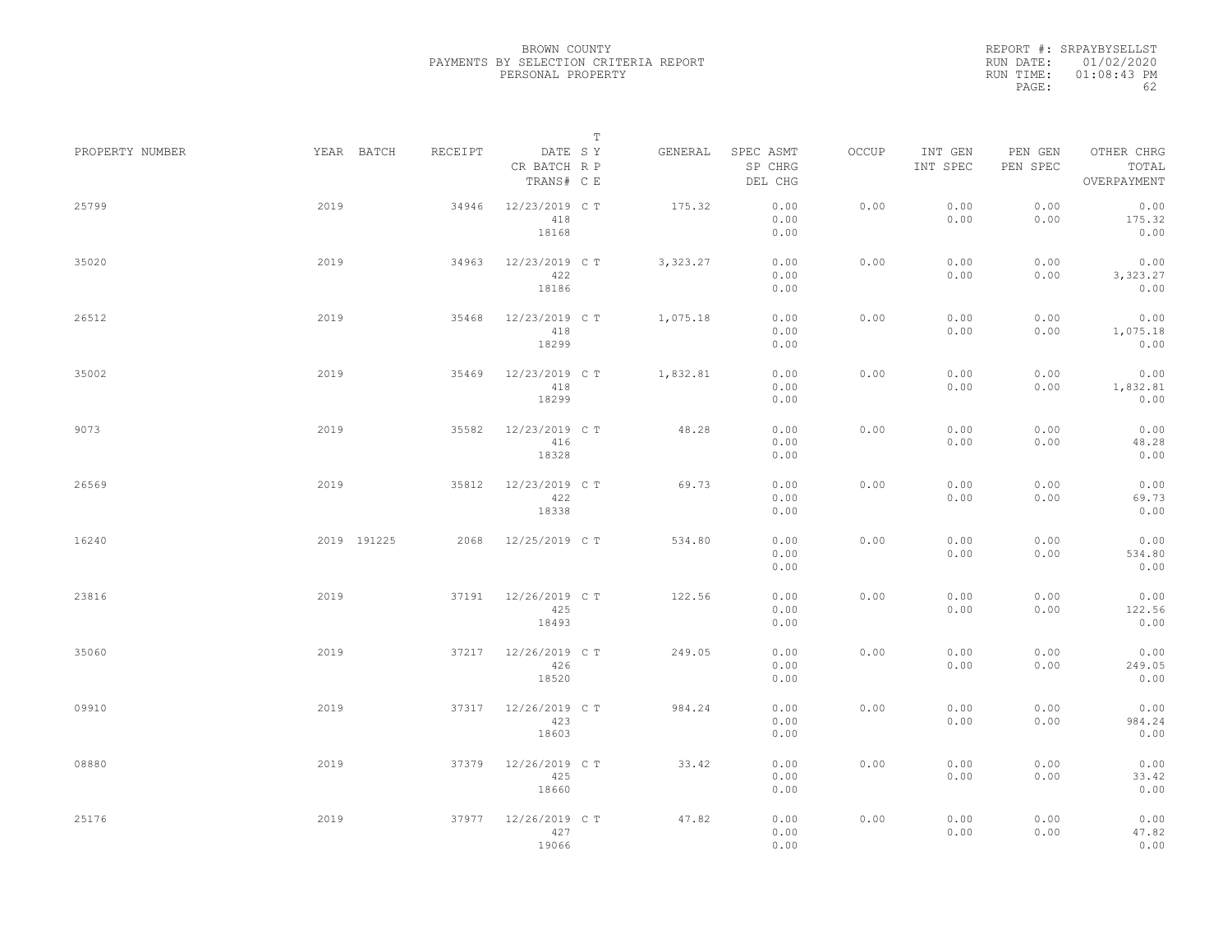REPORT #: SRPAYBYSELLST RUN DATE: 01/02/2020 RUN TIME: 01:08:44 PM PAGE: 63

|                 |            |         | $\mathbb T$                           |           |                                 |       |                     |                     |                                    |
|-----------------|------------|---------|---------------------------------------|-----------|---------------------------------|-------|---------------------|---------------------|------------------------------------|
| PROPERTY NUMBER | YEAR BATCH | RECEIPT | DATE SY<br>CR BATCH R P<br>TRANS# C E | GENERAL   | SPEC ASMT<br>SP CHRG<br>DEL CHG | OCCUP | INT GEN<br>INT SPEC | PEN GEN<br>PEN SPEC | OTHER CHRG<br>TOTAL<br>OVERPAYMENT |
| 12088           | 2019       | 37987   | 12/26/2019 C T<br>425<br>19073        | 12,221.25 | 0.00<br>0.00<br>0.00            | 0.00  | 0.00<br>0.00        | 0.00<br>0.00        | 0.00<br>12,221.25<br>0.00          |
| 12587           | 2019       | 38005   | 12/26/2019 C T<br>429<br>19090        | 107.70    | 0.00<br>0.00<br>0.00            | 0.00  | 0.00<br>0.00        | 0.00<br>0.00        | 0.00<br>107.70<br>0.00             |
| 08918           | 2019       | 38036   | 12/26/2019 C T<br>429<br>19117        | 974.90    | 0.00<br>0.00<br>0.00            | 0.00  | 0.00<br>0.00        | 0.00<br>0.00        | 0.00<br>974.90<br>0.00             |
| 26589           | 2019       | 38079   | 12/26/2019 C T<br>427<br>19140        | 2,633.92  | 0.00<br>0.00<br>0.00            | 0.00  | 0.00<br>0.00        | 0.00<br>0.00        | 0.00<br>2,633.92<br>0.00           |
| 9115            | 2019       | 38106   | 12/26/2019 C T<br>429<br>19161        | 19,897.28 | 0.00<br>0.00<br>0.00            | 0.00  | 0.00<br>0.00        | 0.00<br>0.00        | 0.00<br>19,897.28<br>0.00          |
| 09025           | 2019       | 38127   | 12/26/2019 C T<br>429<br>19176        | 141.45    | 0.00<br>0.00<br>0.00            | 0.00  | 0.00<br>0.00        | 0.00<br>0.00        | 0.00<br>141.45<br>0.00             |
| 08911           | 2019       | 38158   | 12/26/2019 C T<br>427<br>19207        | 11.13     | 0.00<br>0.00<br>0.00            | 0.00  | 0.00<br>0.00        | 0.00<br>0.00        | 0.00<br>11.13<br>0.00              |
| 09056           | 2019       | 38175   | 12/26/2019 C T<br>429<br>19217        | 93.65     | 0.00<br>0.00<br>0.00            | 0.00  | 0.00<br>0.00        | 0.00<br>0.00        | 0.00<br>93.65<br>0.00              |
| 23898           | 2019       | 38210   | 12/26/2019 C T<br>429<br>19241        | 149.44    | 0.00<br>0.00<br>0.00            | 0.00  | 0.00<br>0.00        | 0.00<br>0.00        | 0.00<br>149.44<br>0.00             |
| 26528           | 2019       | 38230   | 12/26/2019 C T<br>425<br>19256        | 5.57      | 0.00<br>0.00<br>0.00            | 0.00  | 0.00<br>0.00        | 0.00<br>0.00        | 0.00<br>5.57<br>0.00               |
| 12090           | 2019       | 38308   | 12/26/2019 C T<br>429<br>19310        | 2,121.89  | 0.00<br>0.00<br>0.00            | 0.00  | 0.00<br>0.00        | 0.00<br>0.00        | 0.00<br>2,121.89<br>0.00           |
| 35049           | 2019       | 38476   | 12/26/2019 C T<br>429<br>19412        | 59.41     | 0.00<br>0.00<br>0.00            | 0.00  | 0.00<br>0.00        | 0.00<br>0.00        | 0.00<br>59.41<br>0.00              |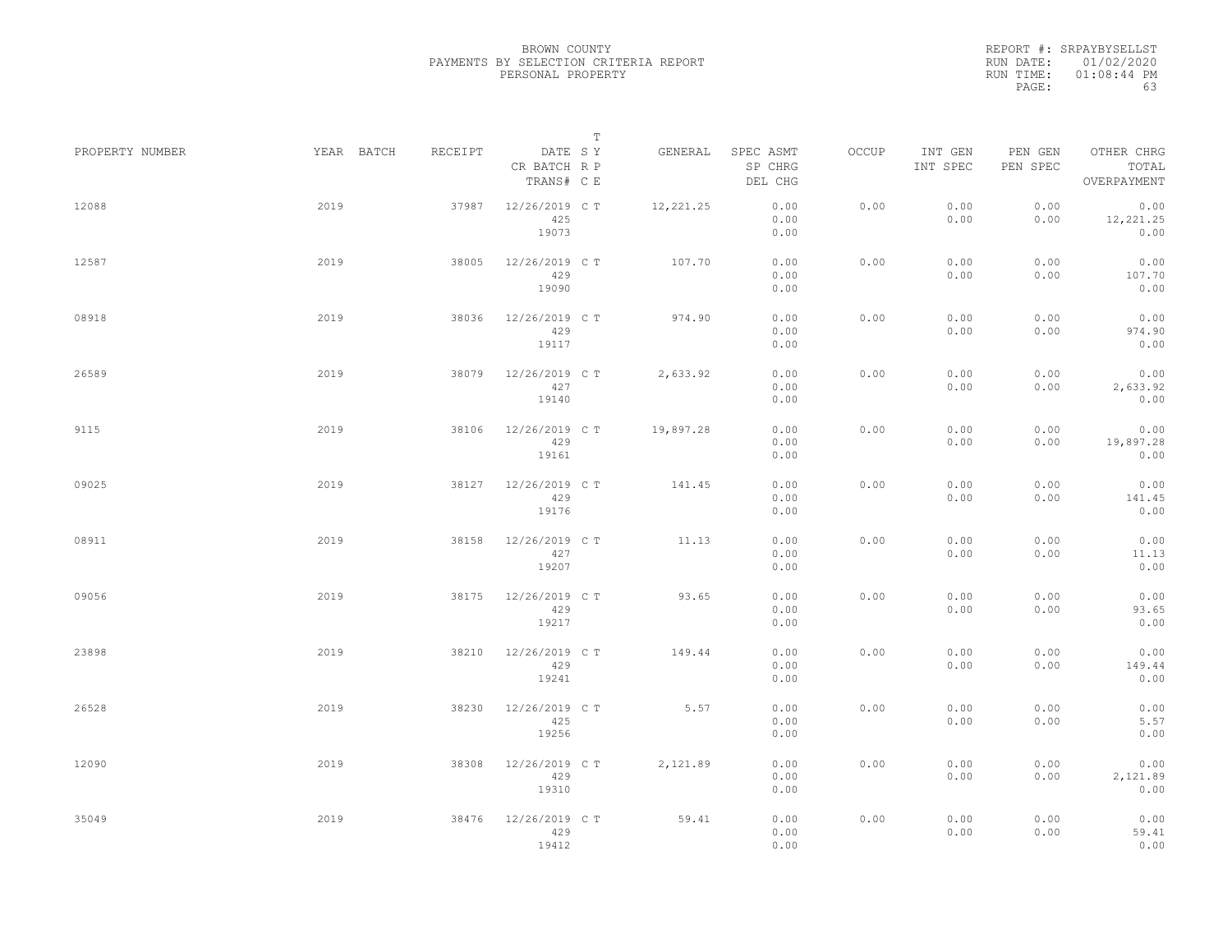REPORT #: SRPAYBYSELLST RUN DATE: 01/02/2020 RUN TIME: 01:08:44 PM PAGE: 64

|                 |            |         |                                       | $\mathbb T$ |                                 |       |                     |                     |                                    |  |
|-----------------|------------|---------|---------------------------------------|-------------|---------------------------------|-------|---------------------|---------------------|------------------------------------|--|
| PROPERTY NUMBER | YEAR BATCH | RECEIPT | DATE SY<br>CR BATCH R P<br>TRANS# C E | GENERAL     | SPEC ASMT<br>SP CHRG<br>DEL CHG | OCCUP | INT GEN<br>INT SPEC | PEN GEN<br>PEN SPEC | OTHER CHRG<br>TOTAL<br>OVERPAYMENT |  |
| 08939           | 2019       | 38481   | 12/26/2019 C T<br>424<br>19416        | 57.77       | 0.00<br>0.00<br>0.00            | 0.00  | 0.00<br>0.00        | 0.00<br>0.00        | 0.00<br>57.77<br>0.00              |  |
| 09024           | 2019       | 38511   | 12/26/2019 C T<br>427<br>19434        | 19.93       | 0.00<br>0.00<br>0.00            | 0.00  | 0.00<br>0.00        | 0.00<br>0.00        | 0.00<br>19.93<br>0.00              |  |
| 23848           | 2019       | 38528   | 12/26/2019 C T<br>429<br>19450        | 29.71       | 0.00<br>0.00<br>0.00            | 0.00  | 0.00<br>0.00        | 0.00<br>0.00        | 0.00<br>29.71<br>0.00              |  |
| 23154           | 2019       | 38640   | 12/26/2019 C T<br>428<br>19549        | 161.38      | 0.00<br>0.00<br>0.00            | 0.00  | 0.00<br>0.00        | 0.00<br>0.00        | 0.00<br>161.38<br>0.00             |  |
| 35034           | 2019       | 38712   | 12/26/2019 C T<br>429<br>19560        | 63.75       | 0.00<br>0.00<br>0.00            | 0.00  | 0.00<br>0.00        | 0.00<br>0.00        | 0.00<br>63.75<br>0.00              |  |
| 21381           | 2019       | 38718   | 12/26/2019 C T<br>429<br>19566        | 336.71      | 0.00<br>0.00<br>0.00            | 0.00  | 0.00<br>0.00        | 0.00<br>0.00        | 0.00<br>336.71<br>0.00             |  |
| 17224           | 2019       | 40422   | 12/27/2019 C T<br>432<br>19914        | 15.94       | 0.00<br>0.00<br>0.00            | 0.00  | 0.00<br>0.00        | 0.00<br>0.00        | 0.00<br>15.94<br>0.00              |  |
| 35047           | 2019       | 41013   | 12/27/2019 C T<br>433<br>20166        | 181.31      | 0.00<br>0.00<br>0.00            | 0.00  | 0.00<br>0.00        | 0.00<br>0.00        | 0.00<br>181.31<br>0.00             |  |
| 21320           | 2019       | 41102   | 12/27/2019 C T<br>433<br>20187        | 39.85       | 0.00<br>0.00<br>0.00            | 0.00  | 0.00<br>0.00        | 0.00<br>0.00        | 0.00<br>39.85<br>0.00              |  |
| 23136           | 2019       | 41448   | 12/27/2019 C T<br>433<br>20307        | 63.13       | 0.00<br>0.00<br>0.00            | 0.00  | 0.00<br>0.00        | 0.00<br>0.00        | 0.00<br>63.13<br>0.00              |  |
| 08962           | 2019       | 42352   | 12/27/2019 C T<br>435<br>20562        | 3.98        | 0.00<br>0.00<br>0.00            | 0.00  | 0.00<br>0.00        | 0.00<br>0.00        | 0.00<br>3.98<br>0.00               |  |
| 08996           | 2019       | 43096   | 12/27/2019 C T<br>435<br>20805        | 43.84       | 0.00<br>0.00<br>0.00            | 0.00  | 0.00<br>0.00        | 0.00<br>0.00        | 0.00<br>43.84<br>0.00              |  |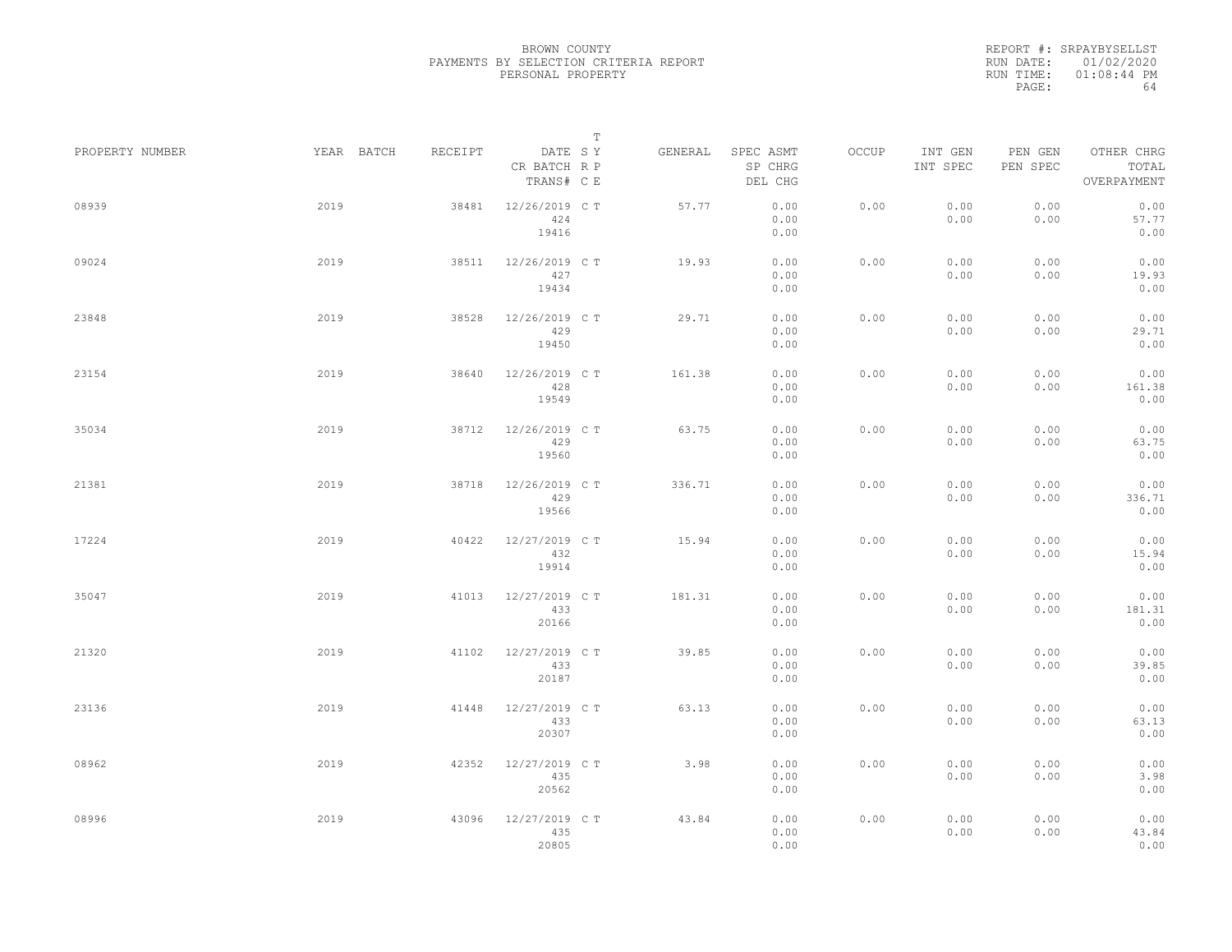REPORT #: SRPAYBYSELLST RUN DATE: 01/02/2020 RUN TIME: 01:08:45 PM PAGE: 65

|                 |            |         | $\mathbb T$                           |          |                                 |       |                     |                     |                                    |
|-----------------|------------|---------|---------------------------------------|----------|---------------------------------|-------|---------------------|---------------------|------------------------------------|
| PROPERTY NUMBER | YEAR BATCH | RECEIPT | DATE SY<br>CR BATCH R P<br>TRANS# C E | GENERAL  | SPEC ASMT<br>SP CHRG<br>DEL CHG | OCCUP | INT GEN<br>INT SPEC | PEN GEN<br>PEN SPEC | OTHER CHRG<br>TOTAL<br>OVERPAYMENT |
| 24580           | 2019       | 44635   | 12/28/2019 C T<br>443<br>21585        | 1,920.64 | 0.00<br>0.00<br>0.00            | 0.00  | 0.00<br>0.00        | 0.00<br>0.00        | 0.00<br>1,920.64<br>0.00           |
| 35021           | 2019       | 45476   | 12/28/2019 C T<br>440<br>22197        | 55.78    | 0.00<br>0.00<br>0.00            | 0.00  | 0.00<br>0.00        | 0.00<br>0.00        | 0.00<br>55.78<br>0.00              |
| 23872           | 2019       | 45482   | 12/28/2019 C T<br>438<br>22202        | 9.28     | 0.00<br>0.00<br>0.00            | 0.00  | 0.00<br>0.00        | 0.00<br>0.00        | 0.00<br>9.28<br>0.00               |
| 9927            | 2019       | 45540   | 12/28/2019 C T<br>438<br>22227        | 113.56   | 0.00<br>0.00<br>0.00            | 0.00  | 0.00<br>0.00        | 0.00<br>0.00        | 0.00<br>113.56<br>0.00             |
| 25792           | 2019       | 45543   | 12/28/2019 C T<br>440<br>22229        | 17.93    | 0.00<br>0.00<br>0.00            | 0.00  | 0.00<br>0.00        | 0.00<br>0.00        | 0.00<br>17.93<br>0.00              |
| 08848           | 2019       | 45873   | 12/30/2019 C T<br>449<br>22417        | 33.42    | 0.00<br>0.00<br>0.00            | 0.00  | 0.00<br>0.00        | 0.00<br>0.00        | 0.00<br>33.42<br>0.00              |
| 23929           | 2019       | 46526   | 12/30/2019 C T<br>445<br>22682        | 478.16   | 0.00<br>0.00<br>0.00            | 0.00  | 0.00<br>0.00        | 0.00<br>0.00        | 0.00<br>478.16<br>0.00             |
| 26543           | 2019       | 46556   | 12/30/2019 C T<br>447<br>22712        | 39.00    | 0.00<br>0.00<br>0.00            | 0.00  | 0.00<br>0.00        | 0.00<br>0.00        | 0.00<br>39.00<br>0.00              |
| 11304           | 2019       | 46590   | 12/30/2019 C T<br>449<br>22731        | 98.42    | 0.00<br>0.00<br>0.00            | 0.00  | 0.00<br>0.00        | 0.00<br>0.00        | 0.00<br>98.42<br>0.00              |
| 26579           | 2019       | 46675   | 12/30/2019 C T<br>449<br>22795        | 95.64    | 0.00<br>0.00<br>0.00            | 0.00  | 0.00<br>0.00        | 0.00<br>0.00        | 0.00<br>95.64<br>0.00              |
| 19752           | 2019       | 46873   | 12/30/2019 C T<br>450<br>22885        | 285.97   | 0.00<br>0.00<br>0.00            | 0.00  | 0.00<br>0.00        | 0.00<br>0.00        | 0.00<br>285.97<br>0.00             |
| 25801           | 2019       | 46895   | 12/30/2019 C T<br>450<br>22903        | 219.15   | 0.00<br>0.00<br>0.00            | 0.00  | 0.00<br>0.00        | 0.00<br>0.00        | 0.00<br>219.15<br>0.00             |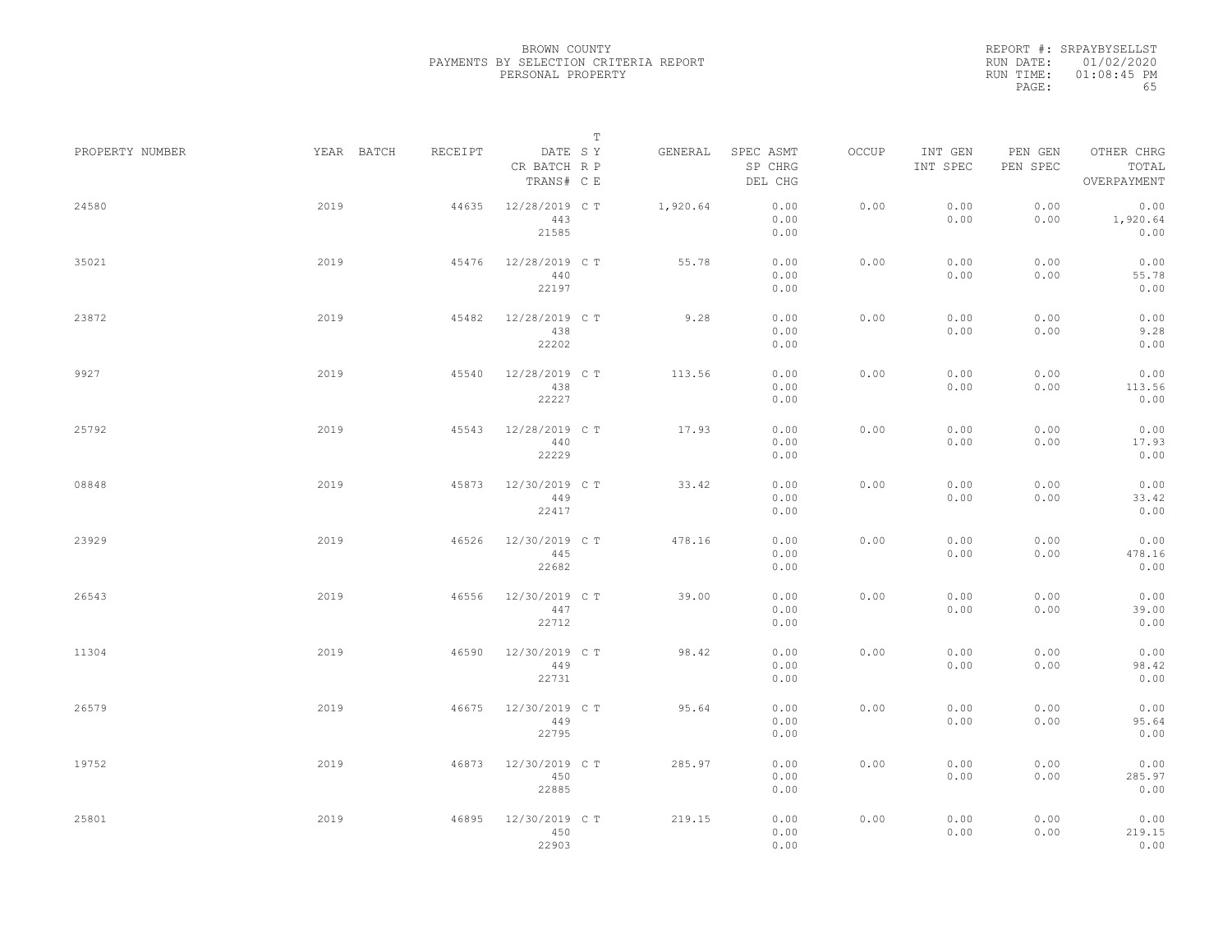REPORT #: SRPAYBYSELLST RUN DATE: 01/02/2020 RUN TIME: 01:08:45 PM PAGE: 66

|                 |      |             |         |                                       | $\mathbb T$ |          |                                 |       |                     |                     |                                    |  |
|-----------------|------|-------------|---------|---------------------------------------|-------------|----------|---------------------------------|-------|---------------------|---------------------|------------------------------------|--|
| PROPERTY NUMBER |      | YEAR BATCH  | RECEIPT | DATE SY<br>CR BATCH R P<br>TRANS# C E |             | GENERAL  | SPEC ASMT<br>SP CHRG<br>DEL CHG | OCCUP | INT GEN<br>INT SPEC | PEN GEN<br>PEN SPEC | OTHER CHRG<br>TOTAL<br>OVERPAYMENT |  |
| 23921           | 2019 |             | 46981   | 12/30/2019 C T<br>447<br>22946        |             | 1,119.72 | 0.00<br>0.00<br>0.00            | 0.00  | 0.00<br>0.00        | 0.00<br>0.00        | 0.00<br>1,119.72<br>0.00           |  |
| 24558           |      | 2019 191230 |         | 2437 12/30/2019 CT                    |             | 75.72    | 0.00<br>0.00<br>0.00            | 0.00  | 0.00<br>0.00        | 0.00<br>0.00        | 0.00<br>75.72<br>0.00              |  |
| 11578           | 2019 |             | 47081   | 12/30/2019 C T<br>446<br>23007        |             | 14.86    | 0.00<br>0.00<br>0.00            | 0.00  | 0.00<br>0.00        | 0.00<br>0.00        | 0.00<br>14.86<br>0.00              |  |
| 25774           | 2019 |             | 47232   | 12/30/2019 C T<br>447<br>23134        |             | 187.55   | 0.00<br>0.00<br>0.00            | 0.00  | 0.00<br>0.00        | 0.00<br>0.00        | 0.00<br>187.55<br>0.00             |  |
| 25158           | 2019 |             | 47611   | 12/30/2019 C T<br>447<br>23250        |             | 31.57    | 0.00<br>0.00<br>0.00            | 0.00  | 0.00<br>0.00        | 0.00<br>0.00        | 0.00<br>31.57<br>0.00              |  |
| 26534           | 2019 |             | 47616   | 12/30/2019 C T<br>447<br>23254        |             | 92.84    | 0.00<br>0.00<br>0.00            | 0.00  | 0.00<br>0.00        | 0.00<br>0.00        | 0.00<br>92.84<br>0.00              |  |
| 18126           | 2019 |             | 47916   | 12/30/2019 C T<br>449<br>23372        |             | 1,815.05 | 0.00<br>0.00<br>0.00            | 0.00  | 0.00<br>0.00        | 0.00<br>0.00        | 0.00<br>1,815.05<br>0.00           |  |
| 24581           |      | 2019 191230 | 2491    | 12/30/2019 C T                        |             | 206.13   | 0.00<br>0.00<br>0.00            | 0.00  | 0.00<br>0.00        | 0.00<br>0.00        | 0.00<br>206.13<br>0.00             |  |
| 18103           | 2019 |             | 48566   | 12/31/2019 C T<br>454<br>23386        |             | 1,606.27 | 0.00<br>0.00<br>0.00            | 0.00  | 0.00<br>0.00        | 0.00<br>0.00        | 0.00<br>1,606.27<br>0.00           |  |
| 11609           | 2019 |             | 48611   | 12/31/2019 C T<br>455<br>23423        |             | 43.84    | 0.00<br>0.00<br>0.00            | 0.00  | 0.00<br>0.00        | 0.00<br>0.00        | 0.00<br>43.84<br>0.00              |  |
| 08917           | 2019 |             | 48621   | 12/31/2019 C T<br>454<br>23432        |             | 11.13    | 0.00<br>0.00<br>0.00            | 0.00  | 0.00<br>0.00        | 0.00<br>0.00        | 0.00<br>11.13<br>0.00              |  |
| 20492           | 2019 |             | 48646   | 12/31/2019 C T<br>454<br>23453        |             | 99.61    | 0.00<br>0.00<br>0.00            | 0.00  | 0.00<br>0.00        | 0.00<br>0.00        | 0.00<br>99.61<br>0.00              |  |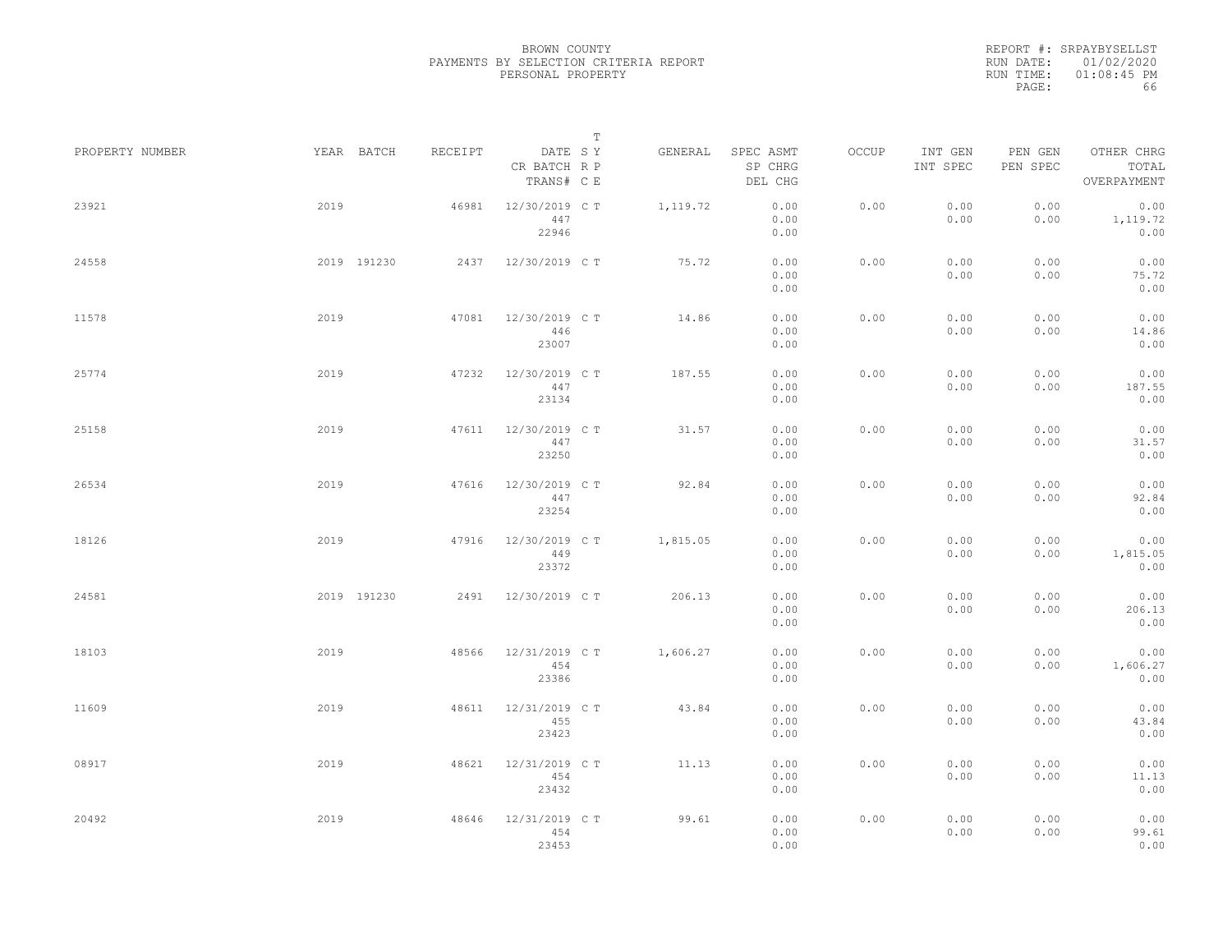REPORT #: SRPAYBYSELLST RUN DATE: 01/02/2020 RUN TIME: 01:08:46 PM PAGE: 67

|                 |            |         |                                | $\mathbb T$ |                      |       |                     |                     |                           |
|-----------------|------------|---------|--------------------------------|-------------|----------------------|-------|---------------------|---------------------|---------------------------|
| PROPERTY NUMBER | YEAR BATCH | RECEIPT | DATE SY<br>CR BATCH R P        | GENERAL     | SPEC ASMT<br>SP CHRG | OCCUP | INT GEN<br>INT SPEC | PEN GEN<br>PEN SPEC | OTHER CHRG<br>TOTAL       |
|                 |            |         | TRANS# C E                     |             | DEL CHG              |       |                     |                     | OVERPAYMENT               |
| 23850           | 2019       | 49102   | 12/31/2019 C T<br>455<br>23802 | 1.86        | 0.00<br>0.00<br>0.00 | 0.00  | 0.00<br>0.00        | 0.00<br>0.00        | 0.00<br>1.86<br>0.00      |
| 16298           | 2019       | 49207   | 12/31/2019 C T<br>451<br>23888 | 2,269.33    | 0.00<br>0.00<br>0.00 | 0.00  | 0.00<br>0.00        | 0.00<br>0.00        | 0.00<br>2,269.33<br>0.00  |
| 25786           | 2019       | 49409   | 12/31/2019 C T<br>456<br>24045 | 219.15      | 0.00<br>0.00<br>0.00 | 0.00  | 0.00<br>0.00        | 0.00<br>0.00        | 0.00<br>219.15<br>0.00    |
| 25157           | 2019       | 49457   | 12/31/2019 C T<br>454<br>24088 | 1.86        | 0.00<br>0.00<br>0.00 | 0.00  | 0.00<br>0.00        | 0.00<br>0.00        | 0.00<br>1.86<br>0.00      |
| 25756           | 2019       | 49462   | 12/31/2019 C T<br>456<br>24093 | 1.86        | 0.00<br>0.00<br>0.00 | 0.00  | 0.00<br>0.00        | 0.00<br>0.00        | 0.00<br>1.86<br>0.00      |
| 23174           | 2019       | 49548   | 12/31/2019 C T<br>454<br>24154 | 227.14      | 0.00<br>0.00<br>0.00 | 0.00  | 0.00<br>0.00        | 0.00<br>0.00        | 0.00<br>227.14<br>0.00    |
| 20499           | 2019       | 49702   | 12/31/2019 C T<br>453<br>24213 | 944.39      | 0.00<br>0.00<br>0.00 | 0.00  | 0.00<br>0.00        | 0.00<br>0.00        | 0.00<br>944.39<br>0.00    |
|                 |            |         | CITY OF DE PERE TOTAL          | 90,402.43   | 0.00<br>0.00<br>0.00 | 0.00  | 0.00<br>0.00        | 0.00<br>0.00        | 0.00<br>90,402.43<br>0.00 |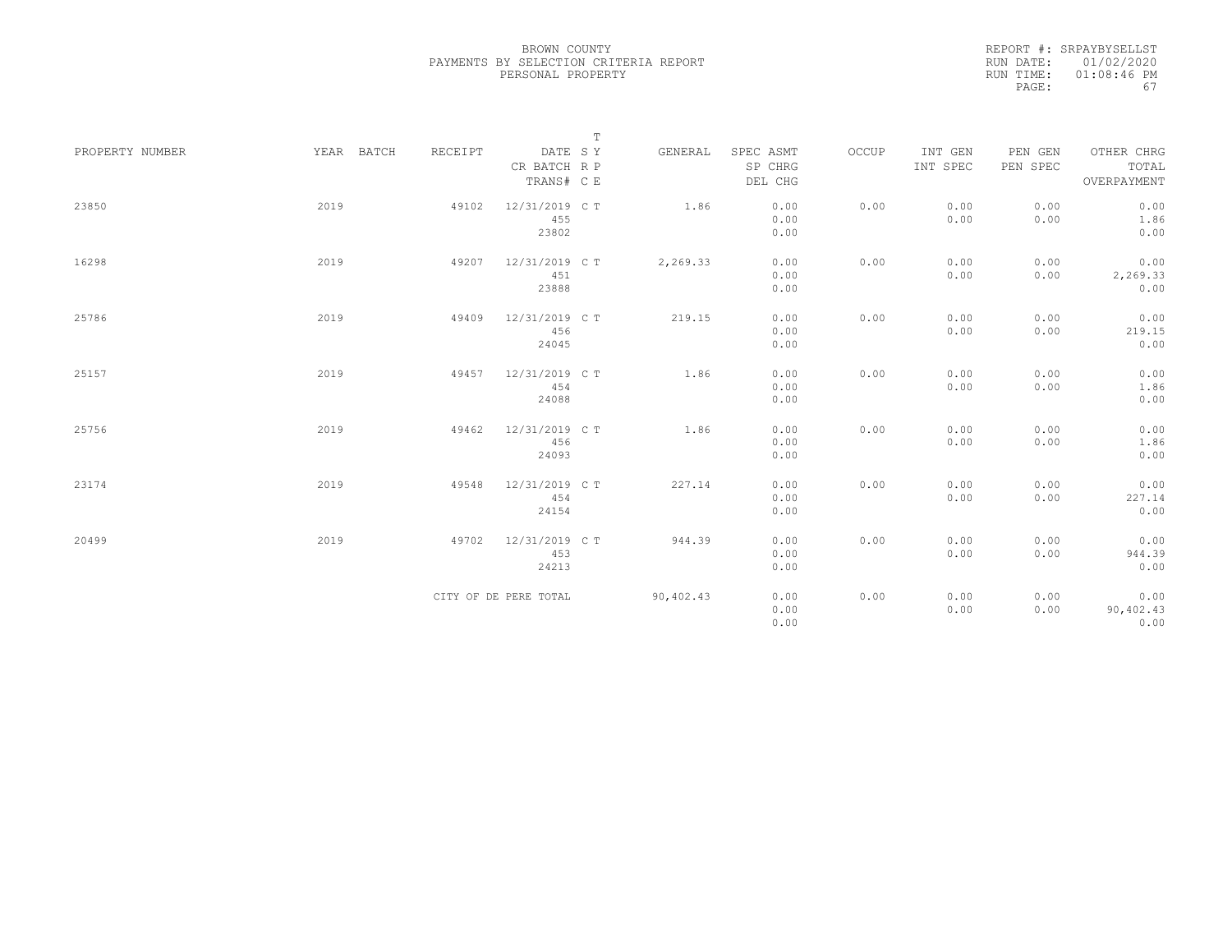BROWN COUNTY PAYMENTS BY SELECTION CRITERIA REPORT PERSONAL PROPERTY

REPORT #: SRPAYBYSELLST RUN DATE: 01/02/2020 RUN TIME: 01:08:46 PM PAGE: 68

|                 |             |         | $\mathbb T$                           |           |                                 |       |                     |                     |                                    |  |
|-----------------|-------------|---------|---------------------------------------|-----------|---------------------------------|-------|---------------------|---------------------|------------------------------------|--|
| PROPERTY NUMBER | YEAR BATCH  | RECEIPT | DATE SY<br>CR BATCH R P<br>TRANS# C E | GENERAL   | SPEC ASMT<br>SP CHRG<br>DEL CHG | OCCUP | INT GEN<br>INT SPEC | PEN GEN<br>PEN SPEC | OTHER CHRG<br>TOTAL<br>OVERPAYMENT |  |
| 10794           | 2019 231051 | 198     | 12/20/2019 M T                        | 322.60    | 0.00<br>0.00<br>0.00            | 0.00  | 0.00<br>0.00        | 0.00<br>0.00        | 0.00<br>322.60<br>0.00             |  |
| 13120           | 2019 231048 |         | 199 12/20/2019 MT                     | 38.51     | 0.00<br>0.00<br>0.00            | 0.00  | 0.00<br>0.00        | 0.00<br>0.00        | 0.00<br>38.51<br>0.00              |  |
| 1568            | 2019 231054 |         | 194 12/20/2019 MT                     | 534.46    | 0.00<br>0.00<br>0.00            | 0.00  | 0.00<br>0.00        | 0.00<br>0.00        | 0.00<br>534.46<br>0.00             |  |
| 21729           | 2019 231057 |         | 211 12/23/2019 MT                     | 676.50    | 0.00<br>0.00<br>0.00            | 0.00  | 0.00<br>0.00        | 0.00<br>0.00        | 0.00<br>676.50<br>0.00             |  |
| 22759           | 2019 231048 |         | 193 12/20/2019 MT                     | 15,032.30 | 0.00<br>0.00<br>0.00            | 0.00  | 0.00<br>0.00        | 0.00<br>0.00        | 0.00<br>15,032.30<br>0.00          |  |
| 23408           | 2019 231044 | 170     | 12/20/2019 MT                         | 105.92    | 0.00<br>0.00<br>0.00            | 0.00  | 0.00<br>0.00        | 0.00<br>0.00        | 0.00<br>105.92<br>0.00             |  |
| 24288           | 2019 231051 | 202     | 12/20/2019 MT                         | 158.90    | 0.00<br>0.00<br>0.00            | 0.00  | 0.00<br>0.00        | 0.00<br>0.00        | 0.00<br>158.90<br>0.00             |  |
| 24760           | 2019 231044 |         | 171 12/20/2019 MT                     | 24.07     | 0.00<br>0.00<br>0.00            | 0.00  | 0.00<br>0.00        | 0.00<br>0.00        | 0.00<br>24.07<br>0.00              |  |
| 24808           | 2019 231044 | 189     | 12/20/2019 MT                         | 26.49     | 0.00<br>0.00<br>0.00            | 0.00  | 0.00<br>0.00        | 0.00<br>0.00        | 0.00<br>26.49<br>0.00              |  |
| 24889           | 2019 231044 |         | 192 12/20/2019 MT                     | 79.44     | 0.00<br>0.00<br>0.00            | 0.00  | 0.00<br>0.00        | 0.00<br>0.00        | 0.00<br>79.44<br>0.00              |  |
| 27306           | 2019 231054 |         | 197 12/20/2019 MT                     | 113.15    | 0.00<br>0.00<br>0.00            | 0.00  | 0.00<br>0.00        | 0.00<br>0.00        | 0.00<br>113.15<br>0.00             |  |
| 27562           | 2019 231051 |         | 200 12/20/2019 MT                     | 67.41     | 0.00<br>0.00<br>0.00            | 0.00  | 0.00<br>0.00        | 0.00<br>0.00        | 0.00<br>67.41<br>0.00              |  |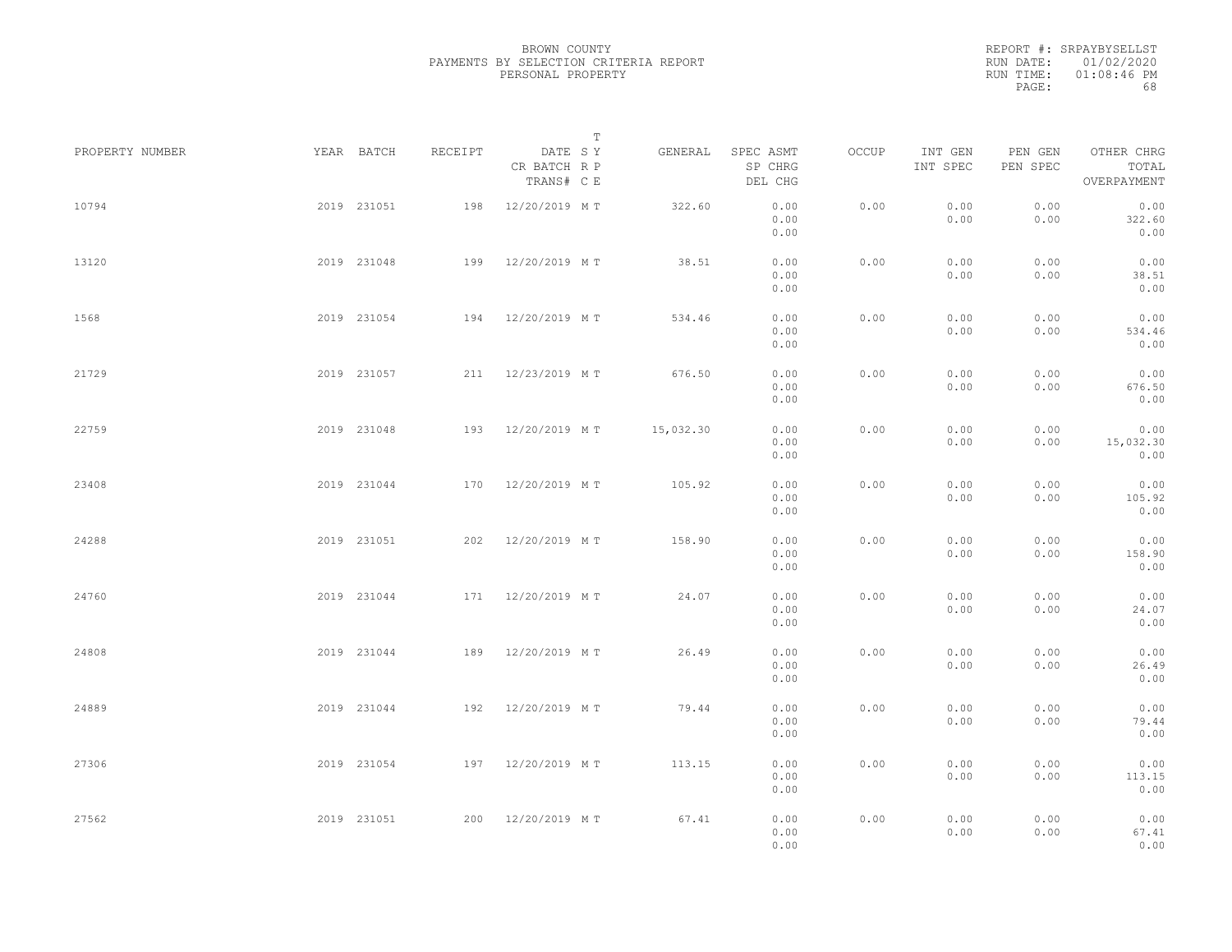|           | REPORT #: SRPAYBYSELLST |
|-----------|-------------------------|
|           | RUN DATE: 01/02/2020    |
| RUN TIME: | $01:08:46$ PM           |
| PAGE:     | 69                      |

|                 |             |             |         |                                       | T |          |                                 |       |                     |                     |                                    |  |
|-----------------|-------------|-------------|---------|---------------------------------------|---|----------|---------------------------------|-------|---------------------|---------------------|------------------------------------|--|
| PROPERTY NUMBER |             | YEAR BATCH  | RECEIPT | DATE SY<br>CR BATCH R P<br>TRANS# C E |   | GENERAL  | SPEC ASMT<br>SP CHRG<br>DEL CHG | OCCUP | INT GEN<br>INT SPEC | PEN GEN<br>PEN SPEC | OTHER CHRG<br>TOTAL<br>OVERPAYMENT |  |
| 455             |             | 2019 231057 |         | 201 12/23/2019 MT                     |   | 12.04    | 0.00<br>0.00<br>0.00            | 0.00  | 0.00<br>0.00        | 0.00<br>0.00        | 0.00<br>12.04<br>0.00              |  |
| 9334            |             | 2019 231044 |         | 188 12/20/2019 MT                     |   | 12.04    | 0.00<br>0.00<br>0.00            | 0.00  | 0.00<br>0.00        | 0.00<br>0.00        | 0.00<br>12.04<br>0.00              |  |
| 10080           |             | 2019 231045 |         | 219 12/20/2019 MT                     |   | 12.04    | 0.00<br>0.00<br>0.00            | 0.00  | 0.00<br>0.00        | 0.00<br>0.00        | 0.00<br>12.04<br>0.00              |  |
| 10166           |             | 2019 231045 |         | 191 12/20/2019 MT                     |   | 794.48   | 0.00<br>0.00<br>0.00            | 0.00  | 0.00<br>0.00        | 0.00<br>0.00        | 0.00<br>794.48<br>0.00             |  |
| 10234           |             | 2019 231059 |         | 209 12/23/2019 MT                     |   | 96.29    | 0.00<br>0.00<br>0.00            | 0.00  | 0.00<br>0.00        | 0.00<br>0.00        | 0.00<br>96.29<br>0.00              |  |
| 10958           |             | 2019 231045 | 217     | 12/20/2019 MT                         |   | 72.22    | 0.00<br>0.00<br>0.00            | 0.00  | 0.00<br>0.00        | 0.00<br>0.00        | 0.00<br>72.22<br>0.00              |  |
| 11832           |             | 2019 231045 |         | 216 12/20/2019 MT                     |   | 117.97   | 0.00<br>0.00<br>0.00            | 0.00  | 0.00<br>0.00        | 0.00<br>0.00        | 0.00<br>117.97<br>0.00             |  |
| 13679           |             | 2019 231067 |         | 247 12/23/2019 MT                     |   | 1,008.74 | 0.00<br>0.00<br>0.00            | 0.00  | 0.00<br>0.00        | 0.00<br>0.00        | 0.00<br>1,008.74<br>0.00           |  |
| 13924           |             | 2019 231067 |         | 239 12/23/2019 MT                     |   | 12.04    | 0.00<br>0.00<br>0.00            | 0.00  | 0.00<br>0.00        | 0.00<br>0.00        | 0.00<br>12.04<br>0.00              |  |
| 1601            |             | 2019 231045 |         | 190 12/20/2019 MT                     |   | 62.60    | 0.00<br>0.00<br>0.00            | 0.00  | 0.00<br>0.00        | 0.00<br>0.00        | 0.00<br>62.60<br>0.00              |  |
| 16088           |             | 2019 231045 |         | 218 12/20/2019 MT                     |   | 57.78    | 0.00<br>0.00                    | 0.00  | 0.00<br>0.00        | 0.00<br>0.00        | 0.00<br>57.78                      |  |
| 17914           | 2019 231045 |             |         | 179 12/20/2019 MT                     |   | 1,213.38 | 0.00<br>0.00<br>0.00<br>0.00    | 0.00  | 0.00<br>0.00        | 0.00<br>0.00        | 0.00<br>0.00<br>1,213.38<br>0.00   |  |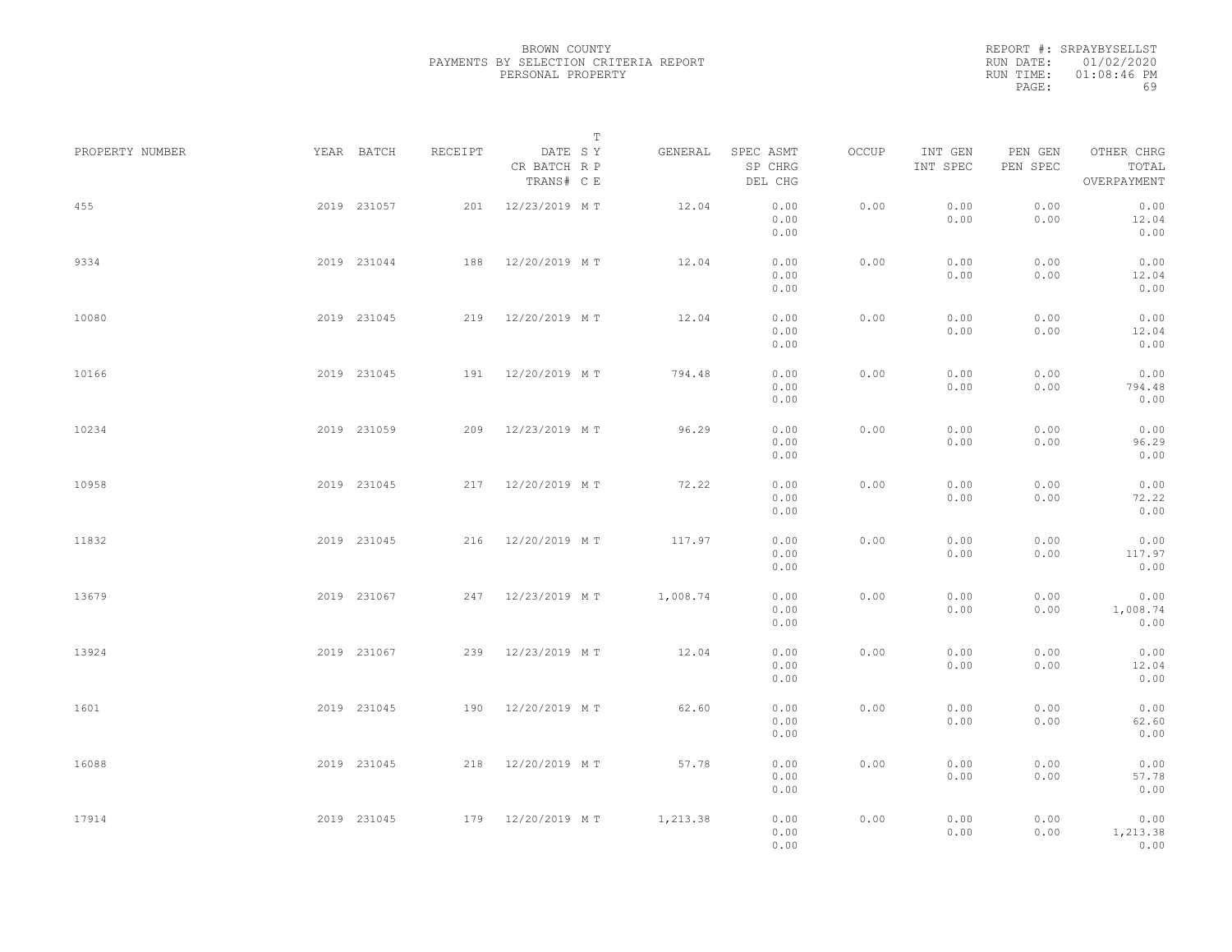REPORT #: SRPAYBYSELLST RUN DATE: 01/02/2020 RUN TIME: 01:08:47 PM PAGE: 70

|                 |             |         |                                       | $\mathbb T$ |          |                                 |       |                     |                     |                                    |  |
|-----------------|-------------|---------|---------------------------------------|-------------|----------|---------------------------------|-------|---------------------|---------------------|------------------------------------|--|
| PROPERTY NUMBER | YEAR BATCH  | RECEIPT | DATE SY<br>CR BATCH R P<br>TRANS# C E |             | GENERAL  | SPEC ASMT<br>SP CHRG<br>DEL CHG | OCCUP | INT GEN<br>INT SPEC | PEN GEN<br>PEN SPEC | OTHER CHRG<br>TOTAL<br>OVERPAYMENT |  |
| 18028           | 2019 231067 | 248     | 12/23/2019 MT                         |             | 21.68    | 0.00<br>0.00<br>0.00            | 0.00  | 0.00<br>0.00        | 0.00<br>0.00        | 0.00<br>21.68<br>0.00              |  |
| 18753           | 2019 231067 |         | 249 12/23/2019 MT                     |             | 21.68    | 0.00<br>0.00<br>0.00            | 0.00  | 0.00<br>0.00        | 0.00<br>0.00        | 0.00<br>21.68<br>0.00              |  |
| 18863           | 2019 231052 |         | 195 12/20/2019 MT                     |             | 139.64   | 0.00<br>0.00<br>0.00            | 0.00  | 0.00<br>0.00        | 0.00<br>0.00        | 0.00<br>139.64<br>0.00             |  |
| 19399           | 2019 231058 |         | 210 12/23/2019 MT                     |             | 317.79   | 0.00<br>0.00<br>0.00            | 0.00  | 0.00<br>0.00        | 0.00<br>0.00        | 0.00<br>317.79<br>0.00             |  |
| 2058            | 2019 231060 |         | 223 12/23/2019 MT                     |             | 24.07    | 0.00<br>0.00<br>0.00            | 0.00  | 0.00<br>0.00        | 0.00<br>0.00        | 0.00<br>24.07<br>0.00              |  |
| 2072            | 2019 231067 |         | 234 12/23/2019 MT                     |             | 4,973.85 | 0.00<br>0.00<br>0.00            | 0.00  | 0.00<br>0.00        | 0.00<br>0.00        | 0.00<br>4,973.85<br>0.00           |  |
| 20953           | 2019 231052 | 208     | 12/20/2019 MT                         |             | 587.42   | 0.00<br>0.00<br>0.00            | 0.00  | 0.00<br>0.00        | 0.00<br>0.00        | 0.00<br>587.42<br>0.00             |  |
| 21026           | 2019 231045 |         | 215 12/20/2019 MT                     |             | 14.45    | 0.00<br>0.00<br>0.00            | 0.00  | 0.00<br>0.00        | 0.00<br>0.00        | 0.00<br>14.45<br>0.00              |  |
| 21081           | 2019 231052 |         | 203 12/20/2019 MT                     |             | 69.82    | 0.00<br>0.00<br>0.00            | 0.00  | 0.00<br>0.00        | 0.00<br>0.00        | 0.00<br>69.82<br>0.00              |  |
| 22795           | 2019 231059 |         | 204 12/23/2019 MT                     |             | 166.10   | 0.00<br>0.00<br>0.00            | 0.00  | 0.00<br>0.00        | 0.00<br>0.00        | 0.00<br>166.10<br>0.00             |  |
| 2490            | 2019 231045 |         | 172 12/20/2019 MT                     |             | 2.42     | 0.00<br>0.00<br>0.00            | 0.00  | 0.00<br>0.00        | 0.00<br>0.00        | 0.00<br>2.42<br>0.00               |  |
| 25495           | 2019 231045 |         | 221 12/20/2019 MT                     |             | 52.96    | 0.00<br>0.00<br>0.00            | 0.00  | 0.00<br>0.00        | 0.00<br>0.00        | 0.00<br>52.96<br>0.00              |  |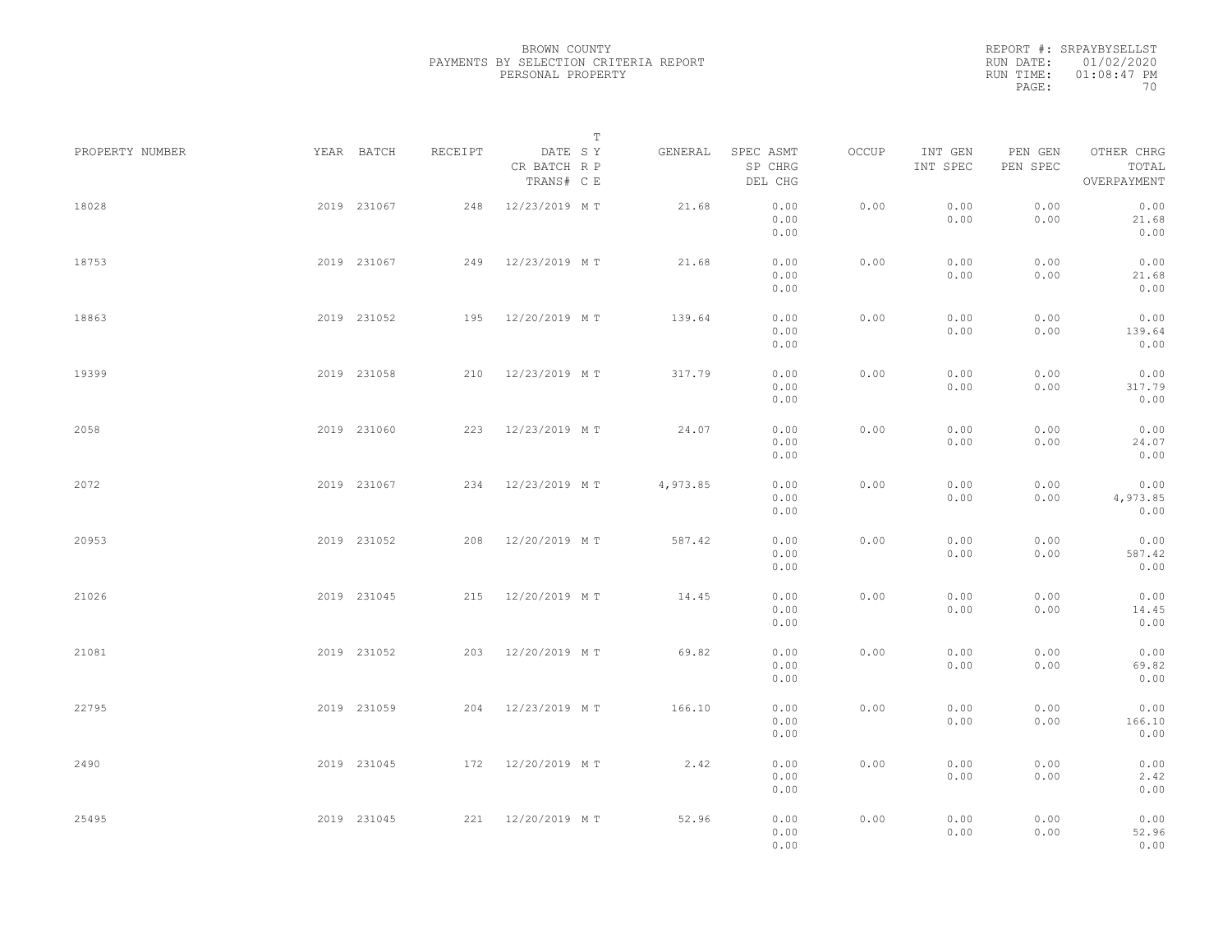|           | REPORT #: SRPAYBYSELLST |
|-----------|-------------------------|
|           | RUN DATE: 01/02/2020    |
| RUN TIME: | $01:08:47$ PM           |
| PAGE:     | 71                      |

|                 |             |         | $\mathbb T$                           |         |                                 |       |                     |                     |                                    |  |
|-----------------|-------------|---------|---------------------------------------|---------|---------------------------------|-------|---------------------|---------------------|------------------------------------|--|
| PROPERTY NUMBER | YEAR BATCH  | RECEIPT | DATE SY<br>CR BATCH R P<br>TRANS# C E | GENERAL | SPEC ASMT<br>SP CHRG<br>DEL CHG | OCCUP | INT GEN<br>INT SPEC | PEN GEN<br>PEN SPEC | OTHER CHRG<br>TOTAL<br>OVERPAYMENT |  |
| 26843           | 2019 231045 |         | 226 12/20/2019 MT                     | 637.98  | 0.00<br>0.00<br>0.00            | 0.00  | 0.00<br>0.00        | 0.00<br>0.00        | 0.00<br>637.98<br>0.00             |  |
| 26870           | 2019 231059 |         | 207 12/23/2019 MT                     | 642.79  | 0.00<br>0.00<br>0.00            | 0.00  | 0.00<br>0.00        | 0.00<br>0.00        | 0.00<br>642.79<br>0.00             |  |
| 27274           | 2019 231050 |         | 187 12/20/2019 MT                     | 2.42    | 0.00<br>0.00<br>0.00            | 0.00  | 0.00<br>0.00        | 0.00<br>0.00        | 0.00<br>2.42<br>0.00               |  |
| 27467           | 2019 231047 |         | 222 12/20/2019 MT                     | 161.29  | 0.00<br>0.00<br>0.00            | 0.00  | 0.00<br>0.00        | 0.00<br>0.00        | 0.00<br>161.29<br>0.00             |  |
| 27550           | 2019 231059 |         | 206 12/23/2019 MT                     | 2.42    | 0.00<br>0.00<br>0.00            | 0.00  | 0.00<br>0.00        | 0.00<br>0.00        | 0.00<br>2.42<br>0.00               |  |
| 5083            | 2019 231052 | 205     | 12/20/2019 MT                         | 65.00   | 0.00<br>0.00<br>0.00            | 0.00  | 0.00<br>0.00        | 0.00<br>0.00        | 0.00<br>65.00<br>0.00              |  |
| 5550            | 2019 231045 |         | 175 12/20/2019 MT                     | 180.56  | 0.00<br>0.00<br>0.00            | 0.00  | 0.00<br>0.00        | 0.00<br>0.00        | 0.00<br>180.56<br>0.00             |  |
| 706             | 2019 231060 |         | 212 12/23/2019 MT                     | 450.20  | 0.00<br>0.00<br>0.00            | 0.00  | 0.00<br>0.00        | 0.00<br>0.00        | 0.00<br>450.20<br>0.00             |  |
| 7598            | 2019 231045 |         | 214 12/20/2019 MT                     | 180.56  | 0.00<br>0.00<br>0.00            | 0.00  | 0.00<br>0.00        | 0.00<br>0.00        | 0.00<br>180.56<br>0.00             |  |
| 7667            | 2019 231052 |         | 213 12/20/2019 MT                     | 16.86   | 0.00<br>0.00<br>0.00            | 0.00  | 0.00<br>0.00        | 0.00<br>0.00        | 0.00<br>16.86<br>0.00              |  |
| 810             | 2019 231047 |         | 220 12/20/2019 MT                     | 156.49  | 0.00<br>0.00<br>0.00            | 0.00  | 0.00<br>0.00        | 0.00<br>0.00        | 0.00<br>156.49<br>0.00             |  |
| 8371            | 2019 231052 |         | 196 12/20/2019 MT                     | 486.31  | 0.00<br>0.00<br>0.00            | 0.00  | 0.00<br>0.00        | 0.00<br>0.00        | 0.00<br>486.31<br>0.00             |  |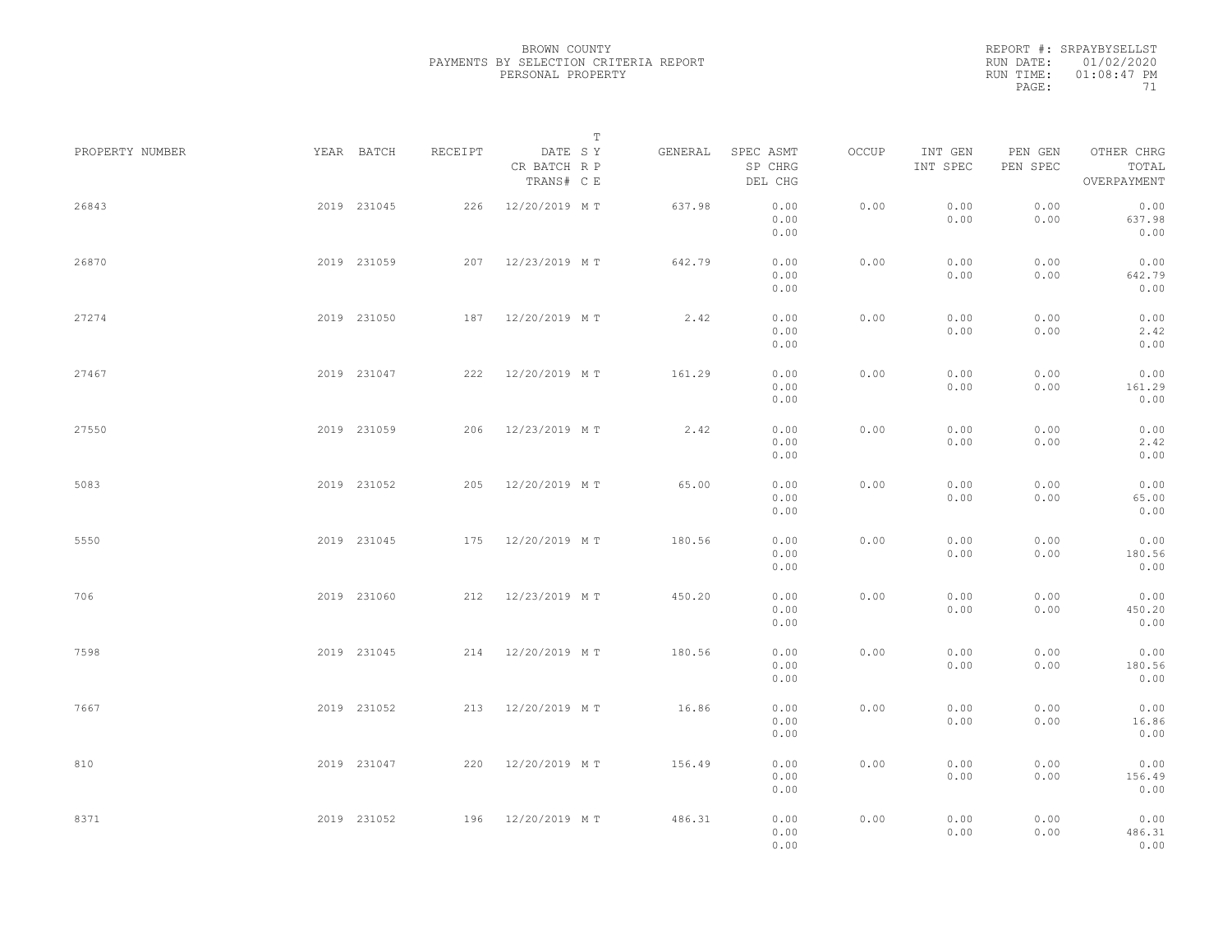REPORT #: SRPAYBYSELLST RUN DATE: 01/02/2020 RUN TIME: 01:08:47 PM PAGE: 72

|                 |             |         |                                       | $\mathbb T$ |          |                                 |       |                     |                     |                                    |  |
|-----------------|-------------|---------|---------------------------------------|-------------|----------|---------------------------------|-------|---------------------|---------------------|------------------------------------|--|
| PROPERTY NUMBER | YEAR BATCH  | RECEIPT | DATE SY<br>CR BATCH R P<br>TRANS# C E |             | GENERAL  | SPEC ASMT<br>SP CHRG<br>DEL CHG | OCCUP | INT GEN<br>INT SPEC | PEN GEN<br>PEN SPEC | OTHER CHRG<br>TOTAL<br>OVERPAYMENT |  |
| 10293           | 2019 231074 |         | 282 12/26/2019 MT                     |             | 2.42     | 0.00<br>0.00<br>0.00            | 0.00  | 0.00<br>0.00        | 0.00<br>0.00        | 0.00<br>2.42<br>0.00               |  |
| 1055            | 2019 231084 |         | 308 12/26/2019 MT                     |             | 2,600.07 | 0.00<br>0.00<br>0.00            | 0.00  | 0.00<br>0.00        | 0.00<br>0.00        | 0.00<br>2,600.07<br>0.00           |  |
| 10598           | 2019 231077 |         | 284 12/26/2019 MT                     |             | 365.93   | 0.00<br>0.00<br>0.00            | 0.00  | 0.00<br>0.00        | 0.00<br>0.00        | 0.00<br>365.93<br>0.00             |  |
| 1070            | 2019 231081 |         | 319 12/26/2019 MT                     |             | 300.94   | 0.00<br>0.00<br>0.00            | 0.00  | 0.00<br>0.00        | 0.00<br>0.00        | 0.00<br>300.94<br>0.00             |  |
| 1071            | 2019 231062 |         | 269 12/23/2019 MT                     |             | 33.07    | 0.00<br>0.00<br>0.00            | 0.00  | 0.00<br>0.00        | 0.00<br>0.00        | 0.00<br>33.07<br>0.00              |  |
| 10826           | 2019 231066 | 240     | 12/23/2019 MT                         |             | 12.04    | 0.00<br>0.00<br>0.00            | 0.00  | 0.00<br>0.00        | 0.00<br>0.00        | 0.00<br>12.04<br>0.00              |  |
| 1140            | 2019 231076 |         | 275 12/24/2019 MT                     |             | 471.87   | 0.00<br>0.00<br>0.00            | 0.00  | 0.00<br>0.00        | 0.00<br>0.00        | 0.00<br>471.87<br>0.00             |  |
| 1180            | 2019 231066 |         | 262 12/23/2019 MT                     |             | 5,070.15 | 0.00<br>0.00<br>0.00            | 0.00  | 0.00<br>0.00        | 0.00<br>0.00        | 0.00<br>5,070.15<br>0.00           |  |
| 12291           | 2019 231081 |         | 314 12/26/2019 MT                     |             | 21.68    | 0.00<br>0.00<br>0.00            | 0.00  | 0.00<br>0.00        | 0.00<br>0.00        | 0.00<br>21.68<br>0.00              |  |
| 12332           | 2019 231062 |         | 233 12/23/2019 MT                     |             | 9.63     | 0.00<br>0.00<br>0.00            | 0.00  | 0.00<br>0.00        | 0.00<br>0.00        | 0.00<br>9.63<br>0.00               |  |
| 13049           | 2019 231068 |         | 252 12/24/2019 MT                     |             | 910.03   | 0.00<br>0.00<br>0.00            | 0.00  | 0.00<br>0.00        | 0.00<br>0.00        | 0.00<br>910.03<br>0.00             |  |
| 14266           | 2019 231065 |         | 224 12/23/2019 MT                     |             | 19.26    | 0.00<br>0.00<br>0.00            | 0.00  | 0.00<br>0.00        | 0.00<br>0.00        | 0.00<br>19.26<br>0.00              |  |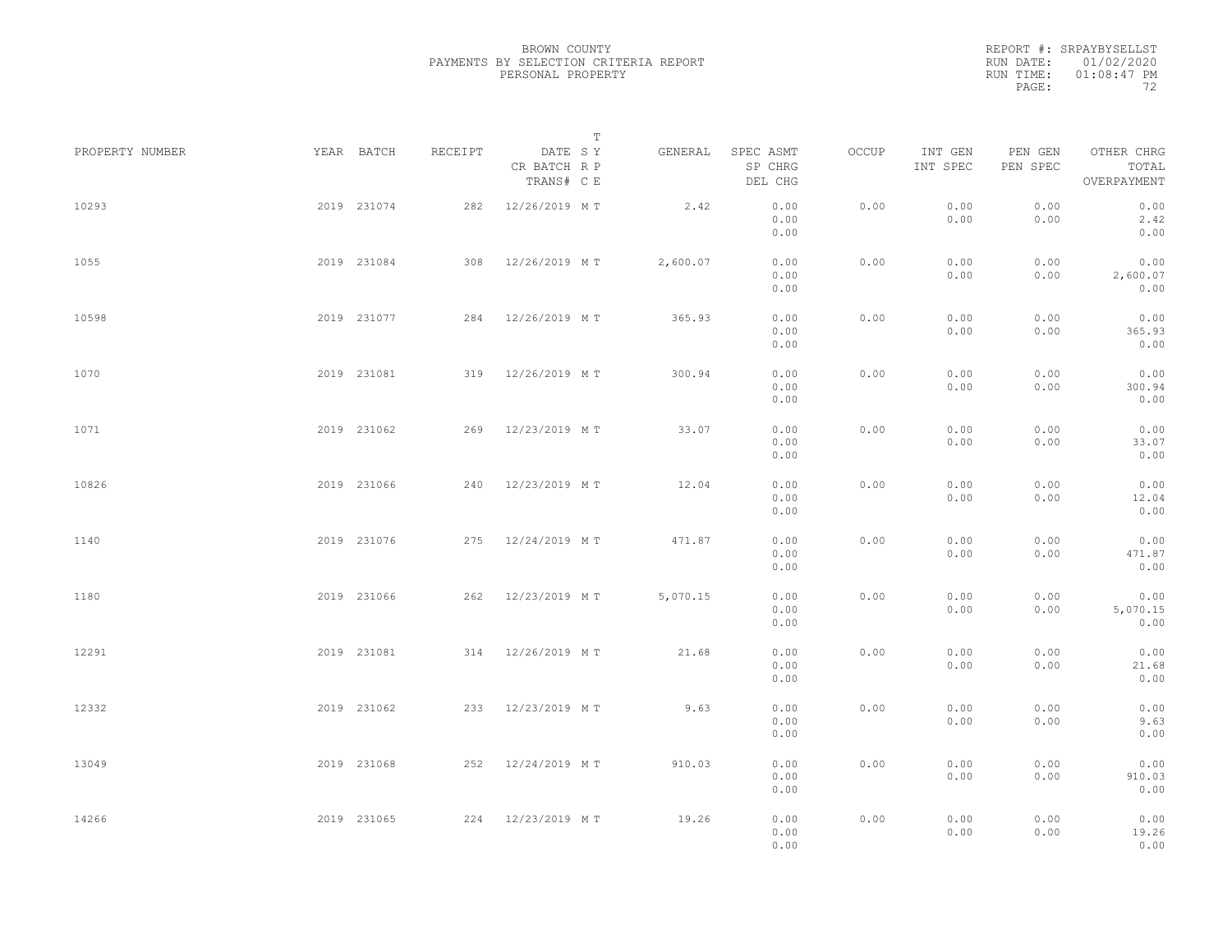|           | REPORT #: SRPAYBYSELLST |
|-----------|-------------------------|
|           | RUN DATE: 01/02/2020    |
| RUN TIME: | $01:08:48$ PM           |
| PAGE:     | 73                      |

|                 |             |             |         |                                       | $\mathbb T$ |          |                                 |       |                     |                     |                                    |  |
|-----------------|-------------|-------------|---------|---------------------------------------|-------------|----------|---------------------------------|-------|---------------------|---------------------|------------------------------------|--|
| PROPERTY NUMBER |             | YEAR BATCH  | RECEIPT | DATE SY<br>CR BATCH R P<br>TRANS# C E |             | GENERAL  | SPEC ASMT<br>SP CHRG<br>DEL CHG | OCCUP | INT GEN<br>INT SPEC | PEN GEN<br>PEN SPEC | OTHER CHRG<br>TOTAL<br>OVERPAYMENT |  |
| 15298           |             | 2019 231069 |         | 245 12/23/2019 MT                     |             | 1,153.18 | 0.00<br>0.00<br>0.00            | 0.00  | 0.00<br>0.00        | 0.00<br>0.00        | 0.00<br>1,153.18<br>0.00           |  |
| 15538           |             | 2019 231066 |         | 237 12/23/2019 MT                     |             | 7.23     | 0.00<br>0.00<br>0.00            | 0.00  | 0.00<br>0.00        | 0.00<br>0.00        | 0.00<br>7.23<br>0.00               |  |
| 16688           |             | 2019 231076 |         | 273 12/24/2019 MT                     |             | 522.43   | 0.00<br>0.00<br>0.00            | 0.00  | 0.00<br>0.00        | 0.00<br>0.00        | 0.00<br>522.43<br>0.00             |  |
| 1815            |             | 2019 231066 |         | 236 12/23/2019 MT                     |             | 3,442.69 | 0.00<br>0.00<br>0.00            | 0.00  | 0.00<br>0.00        | 0.00<br>0.00        | 0.00<br>3,442.69<br>0.00           |  |
| 18618           |             | 2019 231075 |         | 297 12/26/2019 MT                     |             | 127.59   | 0.00<br>0.00<br>0.00            | 0.00  | 0.00<br>0.00        | 0.00<br>0.00        | 0.00<br>127.59<br>0.00             |  |
| 18631           |             | 2019 231081 | 318     | 12/26/2019 MT                         |             | 7.23     | 0.00<br>0.00<br>0.00            | 0.00  | 0.00<br>0.00        | 0.00<br>0.00        | 0.00<br>7.23<br>0.00               |  |
| 18701           |             | 2019 231074 |         | 277 12/26/2019 MT                     |             | 9.63     | 0.00<br>0.00<br>0.00            | 0.00  | 0.00<br>0.00        | 0.00<br>0.00        | 0.00<br>9.63<br>0.00               |  |
| 19159           |             | 2019 231075 |         | 278 12/26/2019 MT                     |             | 72.22    | 0.00<br>0.00<br>0.00            | 0.00  | 0.00<br>0.00        | 0.00<br>0.00        | 0.00<br>72.22<br>0.00              |  |
| 19319           |             | 2019 231081 |         | 313 12/26/2019 MT                     |             | 36.11    | 0.00<br>0.00<br>0.00            | 0.00  | 0.00<br>0.00        | 0.00<br>0.00        | 0.00<br>36.11<br>0.00              |  |
| 19436           |             | 2019 231062 |         | 263 12/23/2019 MT                     |             | 77.05    | 0.00<br>0.00<br>0.00            | 0.00  | 0.00<br>0.00        | 0.00<br>0.00        | 0.00<br>77.05<br>0.00              |  |
| 20032           |             | 2019 231074 |         | 287 12/26/2019 MT                     |             | 142.04   | 0.00<br>0.00                    | 0.00  | 0.00<br>0.00        | 0.00<br>0.00        | 0.00<br>142.04                     |  |
| 20046           | 2019 231066 |             |         | 246 12/23/2019 MT                     |             | 226.31   | 0.00<br>0.00<br>0.00<br>0.00    | 0.00  | 0.00<br>0.00        | 0.00<br>0.00        | 0.00<br>0.00<br>226.31<br>0.00     |  |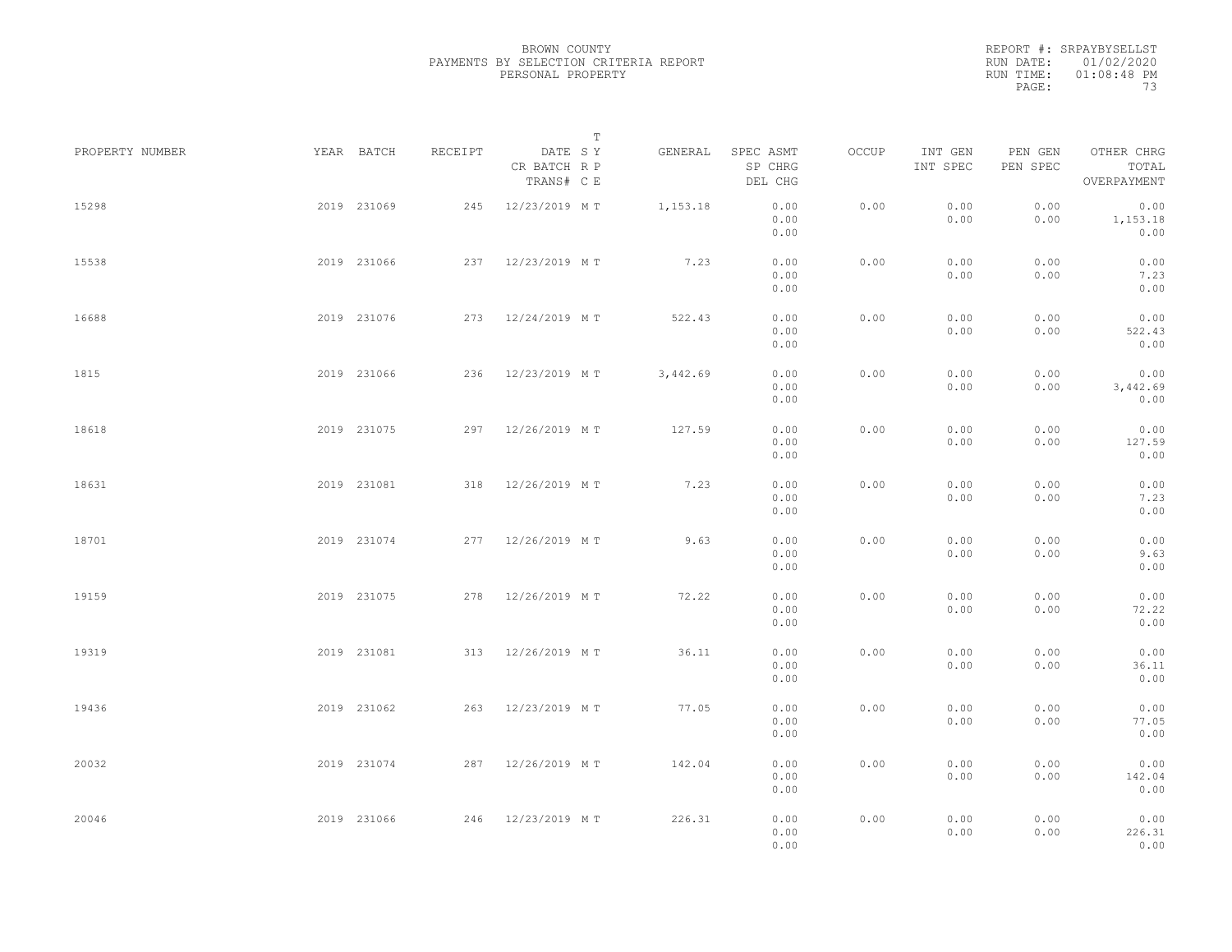| REPORT #: SRPAYBYSELLST |
|-------------------------|
| RUN DATE: 01/02/2020    |
| $01:08:48$ PM           |
| 74                      |
|                         |

|                 |             |             |         |                                       | $\mathbb T$ |          |                                 |       |                     |                     |                                    |  |
|-----------------|-------------|-------------|---------|---------------------------------------|-------------|----------|---------------------------------|-------|---------------------|---------------------|------------------------------------|--|
| PROPERTY NUMBER |             | YEAR BATCH  | RECEIPT | DATE SY<br>CR BATCH R P<br>TRANS# C E |             | GENERAL  | SPEC ASMT<br>SP CHRG<br>DEL CHG | OCCUP | INT GEN<br>INT SPEC | PEN GEN<br>PEN SPEC | OTHER CHRG<br>TOTAL<br>OVERPAYMENT |  |
| 20645           |             | 2019 231074 |         | 288 12/26/2019 MT                     |             | 48.15    | 0.00<br>0.00<br>0.00            | 0.00  | 0.00<br>0.00        | 0.00<br>0.00        | 0.00<br>48.15<br>0.00              |  |
| 21010           |             | 2019 231078 |         | 325 12/26/2019 MT                     |             | 317.79   | 0.00<br>0.00<br>0.00            | 0.00  | 0.00<br>0.00        | 0.00<br>0.00        | 0.00<br>317.79<br>0.00             |  |
| 2132            |             | 2019 231073 |         | 293 12/26/2019 MT                     |             | 476.69   | 0.00<br>0.00<br>0.00            | 0.00  | 0.00<br>0.00        | 0.00<br>0.00        | 0.00<br>476.69<br>0.00             |  |
| 21679           |             | 2019 231084 |         | 309 12/26/2019 MT                     |             | 806.50   | 0.00<br>0.00<br>0.00            | 0.00  | 0.00<br>0.00        | 0.00<br>0.00        | 0.00<br>806.50<br>0.00             |  |
| 21995           |             | 2019 231069 |         | 244 12/23/2019 MT                     |             | 6,866.12 | 0.00<br>0.00<br>0.00            | 0.00  | 0.00<br>0.00        | 0.00<br>0.00        | 0.00<br>6,866.12<br>0.00           |  |
| 22182           |             | 2019 231073 |         | 272 12/26/2019 MT                     |             | 2.42     | 0.00<br>0.00<br>0.00            | 0.00  | 0.00<br>0.00        | 0.00<br>0.00        | 0.00<br>2.42<br>0.00               |  |
| 22185           |             | 2019 231068 | 250     | 12/24/2019 M T                        |             | 134.82   | 0.00<br>0.00<br>0.00            | 0.00  | 0.00<br>0.00        | 0.00<br>0.00        | 0.00<br>134.82<br>0.00             |  |
| 22741           |             | 2019 231081 |         | 299 12/26/2019 MT                     |             | 14.45    | 0.00<br>0.00<br>0.00            | 0.00  | 0.00<br>0.00        | 0.00<br>0.00        | 0.00<br>14.45<br>0.00              |  |
| 22797           |             | 2019 231063 |         | 232 12/24/2019 MT                     |             | 91.48    | 0.00<br>0.00<br>0.00            | 0.00  | 0.00<br>0.00        | 0.00<br>0.00        | 0.00<br>91.48<br>0.00              |  |
| 22850           |             | 2019 231068 |         | 268 12/24/2019 MT                     |             | 1,136.33 | 0.00<br>0.00<br>0.00            | 0.00  | 0.00<br>0.00        | 0.00<br>0.00        | 0.00<br>1,136.33<br>0.00           |  |
| 22896           |             | 2019 231078 |         | 290 12/26/2019 MT                     |             | 192.00   | 0.00<br>0.00<br>0.00            | 0.00  | 0.00<br>0.00        | 0.00<br>0.00        | 0.00<br>192.00<br>0.00             |  |
| 23354           | 2019 231077 |             |         | 289 12/26/2019 MT                     |             | 4.81     | 0.00<br>0.00<br>0.00            | 0.00  | 0.00<br>0.00        | 0.00<br>0.00        | 0.00<br>4.81<br>0.00               |  |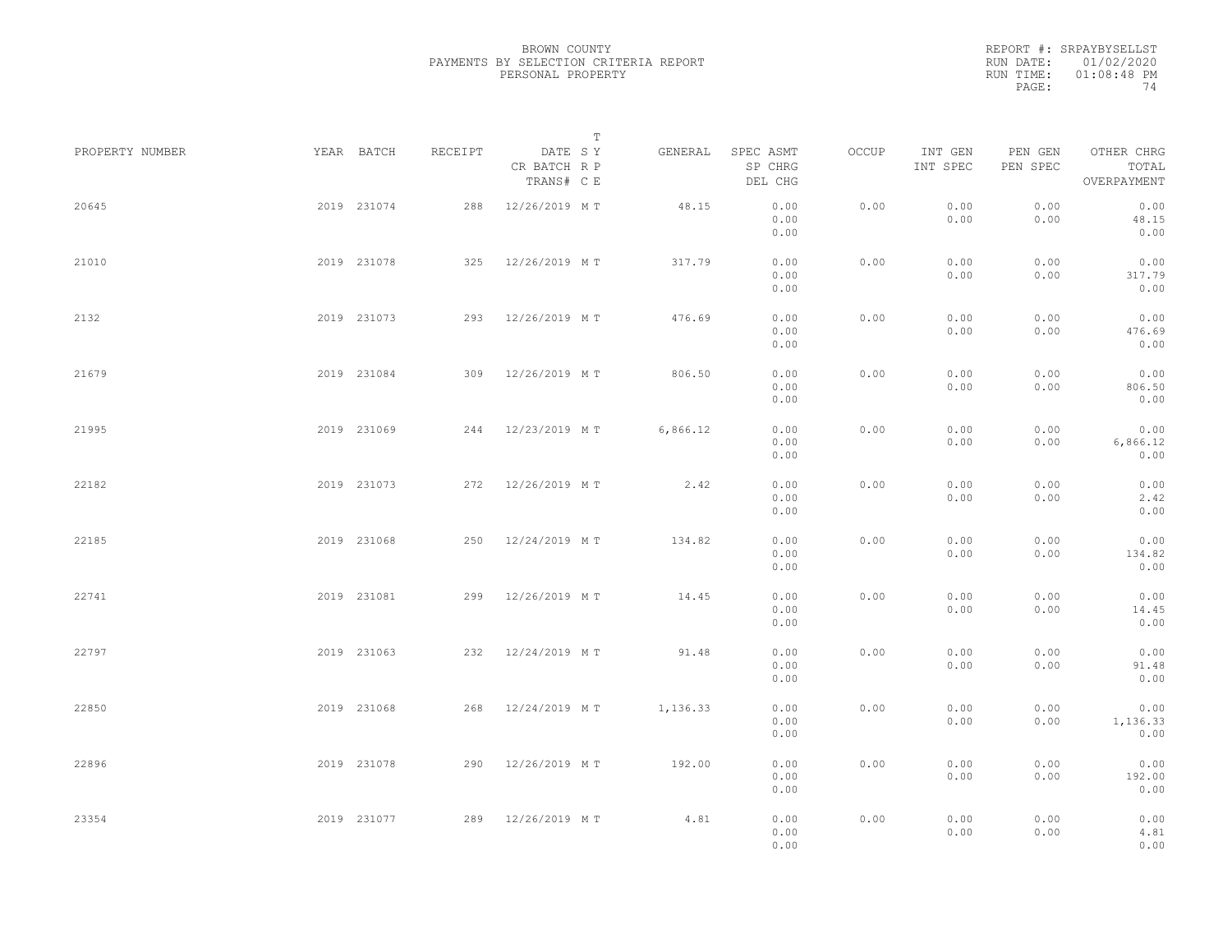|           | REPORT #: SRPAYBYSELLST |
|-----------|-------------------------|
|           | RUN DATE: 01/02/2020    |
| RUN TIME: | $01:08:48$ PM           |
| PAGE:     | 75                      |

|                 |             |             |         |                                       | T |          |                                 |       |                     |                     |                                    |  |
|-----------------|-------------|-------------|---------|---------------------------------------|---|----------|---------------------------------|-------|---------------------|---------------------|------------------------------------|--|
| PROPERTY NUMBER |             | YEAR BATCH  | RECEIPT | DATE SY<br>CR BATCH R P<br>TRANS# C E |   | GENERAL  | SPEC ASMT<br>SP CHRG<br>DEL CHG | OCCUP | INT GEN<br>INT SPEC | PEN GEN<br>PEN SPEC | OTHER CHRG<br>TOTAL<br>OVERPAYMENT |  |
| 23466           |             | 2019 231078 |         | 292 12/26/2019 MT                     |   | 640.39   | 0.00<br>0.00<br>0.00            | 0.00  | 0.00<br>0.00        | 0.00<br>0.00        | 0.00<br>640.39<br>0.00             |  |
| 23514           |             | 2019 231068 |         | 256 12/24/2019 MT                     |   | 430.94   | 0.00<br>0.00<br>0.00            | 0.00  | 0.00<br>0.00        | 0.00<br>0.00        | 0.00<br>430.94<br>0.00             |  |
| 24152           |             | 2019 231086 |         | 327 12/26/2019 MT                     |   | 40.92    | 0.00<br>0.00<br>0.00            | 0.00  | 0.00<br>0.00        | 0.00<br>0.00        | 0.00<br>40.92<br>0.00              |  |
| 24175           |             | 2019 231066 |         | 241 12/23/2019 MT                     |   | 1,495.04 | 0.00<br>0.00<br>0.00            | 0.00  | 0.00<br>0.00        | 0.00<br>0.00        | 0.00<br>1,495.04<br>0.00           |  |
| 24283           |             | 2019 231071 |         | 253 12/24/2019 MT                     |   | 45.74    | 0.00<br>0.00<br>0.00            | 0.00  | 0.00<br>0.00        | 0.00<br>0.00        | 0.00<br>45.74<br>0.00              |  |
| 24779           |             | 2019 231076 |         | 274 12/24/2019 MT                     |   | 146.85   | 0.00<br>0.00<br>0.00            | 0.00  | 0.00<br>0.00        | 0.00<br>0.00        | 0.00<br>146.85<br>0.00             |  |
| 24824           |             | 2019 231078 |         | 317 12/26/2019 MT                     |   | 137.23   | 0.00<br>0.00<br>0.00            | 0.00  | 0.00<br>0.00        | 0.00<br>0.00        | 0.00<br>137.23<br>0.00             |  |
| 24911           |             | 2019 231062 |         | 258 12/23/2019 MT                     |   | 130.01   | 0.00<br>0.00<br>0.00            | 0.00  | 0.00<br>0.00        | 0.00<br>0.00        | 0.00<br>130.01<br>0.00             |  |
| 25343           |             | 2019 231078 |         | 291 12/26/2019 MT                     |   | 132.41   | 0.00<br>0.00<br>0.00            | 0.00  | 0.00<br>0.00        | 0.00<br>0.00        | 0.00<br>132.41<br>0.00             |  |
| 25377           |             | 2019 231068 |         | 261 12/24/2019 MT                     |   | 158.90   | 0.00<br>0.00<br>0.00            | 0.00  | 0.00<br>0.00        | 0.00<br>0.00        | 0.00<br>158.90<br>0.00             |  |
| 25482           |             | 2019 231068 |         | 267 12/24/2019 MT                     |   | 74.63    | 0.00<br>0.00<br>0.00            | 0.00  | 0.00<br>0.00        | 0.00<br>0.00        | 0.00<br>74.63<br>0.00              |  |
| 25514           | 2019 231077 |             |         | 285 12/26/2019 MT                     |   | 14.45    | 0.00<br>0.00<br>0.00            | 0.00  | 0.00<br>0.00        | 0.00<br>0.00        | 0.00<br>14.45<br>0.00              |  |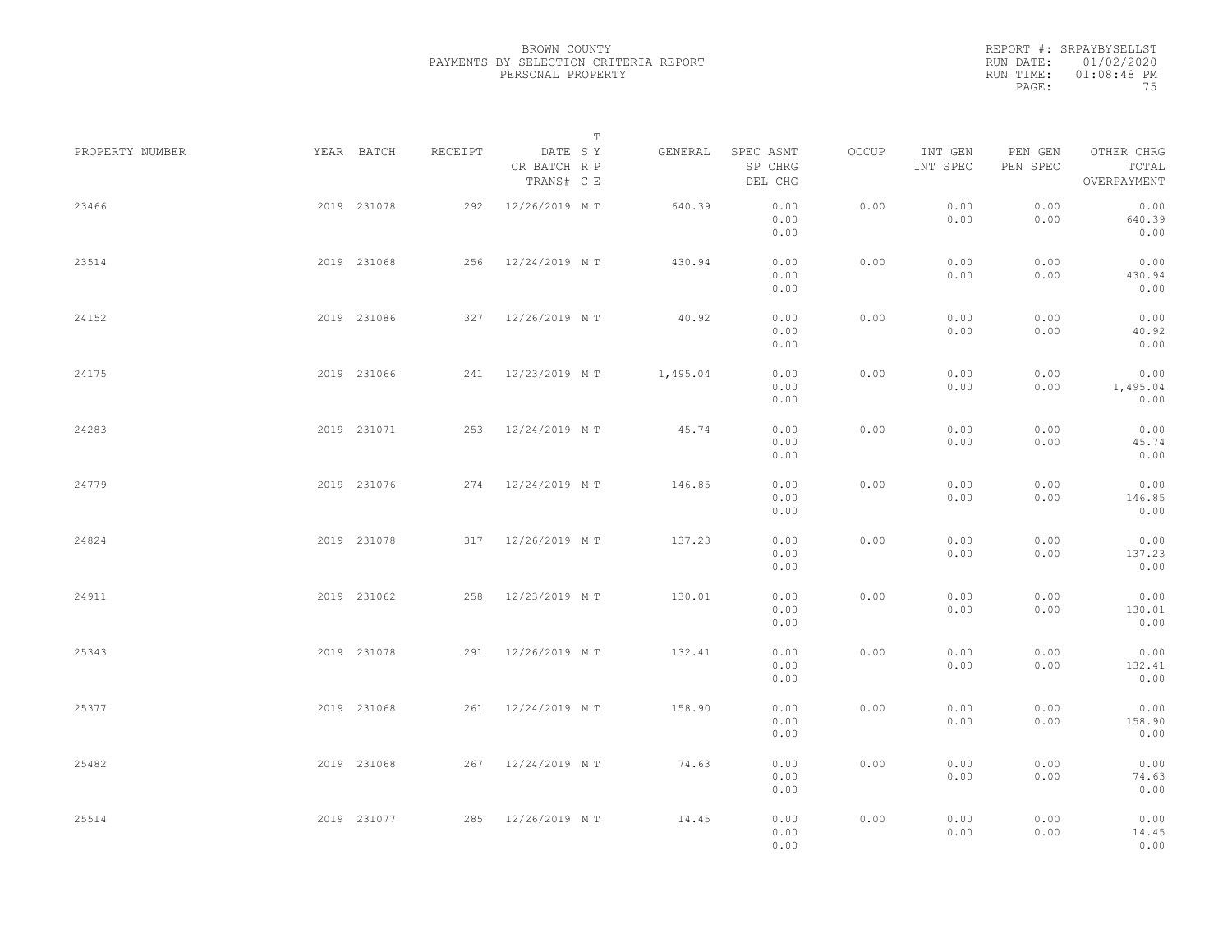PAYMENTS BY SELECTION CRITERIA REPORT

 $0.00$  0.00

| PROPERTY NUMBER | YEAR BATCH  |             | RECEIPT | DATE SY<br>CR BATCH R P<br>TRANS# C E | T<br>GENERAL                    | SPEC ASMT<br>SP CHRG<br>DEL CHG | OCCUP         | INT GEN<br>INT SPEC | PEN GEN<br>PEN SPEC | OTHER CHRG<br>TOTAL<br>OVERPAYMENT |
|-----------------|-------------|-------------|---------|---------------------------------------|---------------------------------|---------------------------------|---------------|---------------------|---------------------|------------------------------------|
| 25592           | 2019 231066 |             |         |                                       | 264 12/23/2019 MT 1,509.49 0.00 | 0.00<br>0.00                    | 0.00          | 0.00<br>0.00        | 0.00<br>0.00        | 0.00<br>1,509.49<br>0.00           |
| 26058           |             | 2019 231068 |         | 255 12/24/2019 MT                     | 89.09                           | 0.00<br>0.00<br>0.00            | 0.00          | 0.00<br>0.00        | 0.00<br>0.00        | 0.00<br>89.09<br>0.00              |
| 26090           | 2019 231062 |             |         | 228 12/23/2019 MT                     | 108.34                          | 0.00<br>0.00<br>0.00            | 0.00          | 0.00<br>0.00        | 0.00<br>0.00        | 0.00<br>108.34<br>0.00             |
| 26120           |             | 2019 231081 |         | 311 12/26/2019 MT                     | 190.19                          | 0.00<br>0.00<br>0.00            | 0.00          | 0.00<br>0.00        | 0.00<br>0.00        | 0.00<br>190.19<br>0.00             |
| 26195           | 2019 231086 |             |         | 323 12/26/2019 MT                     | 1,160.40                        | 0.00<br>0.00<br>0.00            | 0.00          | 0.00<br>0.00        | 0.00<br>0.00        | 0.00<br>1,160.40<br>0.00           |
| 26244           |             | 2019 231068 |         | 266 12/24/2019 MT                     | 433.34                          | 0.00<br>0.00<br>0.00            | 0.00          | 0.00<br>0.00        | 0.00<br>0.00        | 0.00<br>433.34<br>0.00             |
| 26249           |             | 2019 231075 |         | 279 12/26/2019 MT                     | 7.23                            | 0.00<br>0.00<br>0.00            | 0.00          | 0.00<br>0.00        | 0.00<br>0.00        | 0.00<br>7.23<br>0.00               |
| 2648            | 2019 231076 |             |         | 281 12/24/2019 MT                     | 192.60                          | 0.00<br>0.00<br>0.00            | 0.00          | 0.00<br>0.00        | 0.00<br>0.00        | 0.00<br>192.60<br>0.00             |
| 26789           |             |             |         | 2019 231075 295 12/26/2019 MT         | 505.57                          | 0.00<br>0.00<br>0.00            | 0.00          | 0.00<br>0.00        | 0.00<br>0.00        | 0.00<br>505.57<br>0.00             |
| 26910           |             | 2010 231094 |         | 304 12/26/2010 M.T                    | 11027                           | $\cap$ $\cap$                   | $\cap$ $\cap$ | $\cap$ $\cap$       | $\cap$ $\cap$       | $\cap$ $\cap$                      |

BROWN COUNTY

PERSONAL PROPERTY

| といいつ  | LUID LUIUIU | ムンマー | IZ/ZU/ZUIJ NI I | JUJ.J <i>I</i> | $\cup \cdot \cup \cup$<br>0.00<br>0.00 | $\cup$ . $\cup$ $\cup$ | $\cup \cdot \cup \cup$<br>0.00 | $\cup \cdot \cup \cup$<br>0.00 | $\cup$ . $\cup$<br>505.57<br>0.00 |
|-------|-------------|------|-----------------|----------------|----------------------------------------|------------------------|--------------------------------|--------------------------------|-----------------------------------|
| 26810 | 2019 231084 | 304  | 12/26/2019 MT   | 149.27         | 0.00<br>0.00<br>0.00                   | 0.00                   | 0.00<br>0.00                   | 0.00<br>0.00                   | 0.00<br>149.27<br>0.00            |
| 26857 | 2019 231074 | 270  | 12/26/2019 MT   | 322.60         | 0.00<br>0.00<br>0.00                   | 0.00                   | 0.00<br>0.00                   | 0.00<br>0.00                   | 0.00<br>322.60<br>0.00            |
| 26903 | 2019 231073 | 271  | 12/26/2019 MT   | 48.15          | 0.00<br>0.00                           | 0.00                   | 0.00<br>0.00                   | 0.00<br>0.00                   | 0.00<br>48.15                     |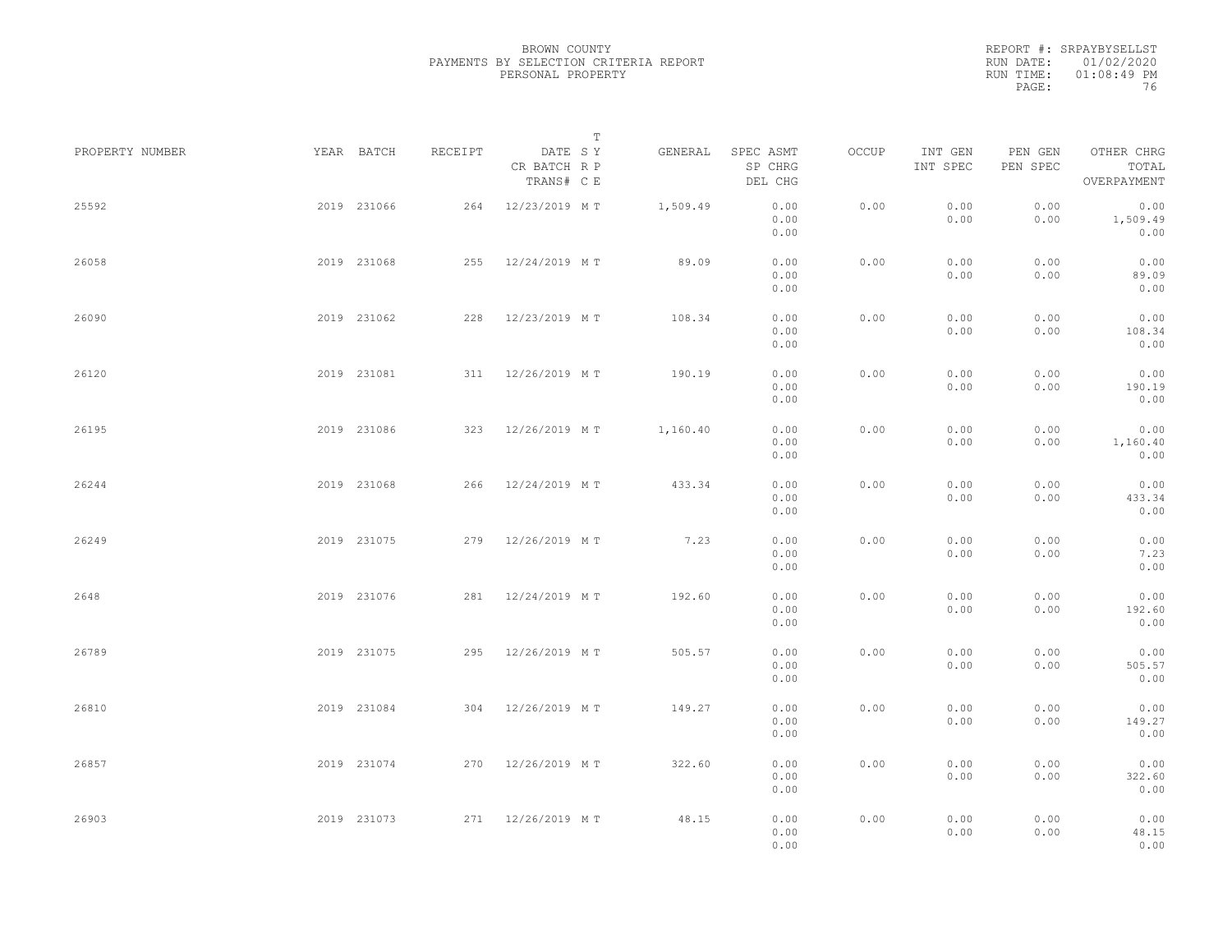|           | REPORT #: SRPAYBYSELLST |
|-----------|-------------------------|
|           | RUN DATE: 01/02/2020    |
| RUN TIME: | $01:08:49$ PM           |
| PAGE:     | 77                      |

|                 |             |         |                                       | T     |          |                                 |       |                     |                     |                                    |  |
|-----------------|-------------|---------|---------------------------------------|-------|----------|---------------------------------|-------|---------------------|---------------------|------------------------------------|--|
| PROPERTY NUMBER | YEAR BATCH  | RECEIPT | DATE SY<br>CR BATCH R P<br>TRANS# C E |       | GENERAL  | SPEC ASMT<br>SP CHRG<br>DEL CHG | OCCUP | INT GEN<br>INT SPEC | PEN GEN<br>PEN SPEC | OTHER CHRG<br>TOTAL<br>OVERPAYMENT |  |
| 26906           | 2019 231076 |         | 276 12/24/2019 MT                     |       | 137.23   | 0.00<br>0.00<br>0.00            | 0.00  | 0.00<br>0.00        | 0.00<br>0.00        | 0.00<br>137.23<br>0.00             |  |
| 27250           | 2019 231068 |         | 265 12/24/2019 MT                     |       | 9.63     | 0.00<br>0.00<br>0.00            | 0.00  | 0.00<br>0.00        | 0.00<br>0.00        | 0.00<br>9.63<br>0.00               |  |
| 27256           | 2019 231066 |         | 227 12/23/2019 MT                     |       | 105.92   | 0.00<br>0.00<br>0.00            | 0.00  | 0.00<br>0.00        | 0.00<br>0.00        | 0.00<br>105.92<br>0.00             |  |
| 27283           | 2019 231077 |         | 283 12/26/2019 MT                     |       | 67.41    | 0.00<br>0.00<br>0.00            | 0.00  | 0.00<br>0.00        | 0.00<br>0.00        | 0.00<br>67.41<br>0.00              |  |
| 27303           | 2019 231069 |         | 242 12/23/2019 MT                     |       | 7.23     | 0.00<br>0.00<br>0.00            | 0.00  | 0.00<br>0.00        | 0.00<br>0.00        | 0.00<br>7.23<br>0.00               |  |
| 27321           | 2019 231078 |         | 326 12/26/2019 MT                     |       | 67.41    | 0.00<br>0.00<br>0.00            | 0.00  | 0.00<br>0.00        | 0.00<br>0.00        | 0.00<br>67.41<br>0.00              |  |
| 27343           | 2019 231078 |         | 316 12/26/2019 MT                     |       | 4.81     | 0.00<br>0.00<br>0.00            | 0.00  | 0.00<br>0.00        | 0.00<br>0.00        | 0.00<br>4.81<br>0.00               |  |
| 27372           | 2019 231066 |         | 238 12/23/2019 MT                     |       | 67.41    | 0.00<br>0.00<br>0.00            | 0.00  | 0.00<br>0.00        | 0.00<br>0.00        | 0.00<br>67.41<br>0.00              |  |
| 27511           | 2019 231081 |         | 312 12/26/2019 MT                     |       | 74.63    | 0.00<br>0.00<br>0.00            | 0.00  | 0.00<br>0.00        | 0.00<br>0.00        | 0.00<br>74.63<br>0.00              |  |
| 382             | 2019 231068 |         | 257 12/24/2019 MT                     |       | 1,475.78 | 0.00<br>0.00<br>0.00            | 0.00  | 0.00<br>0.00        | 0.00<br>0.00        | 0.00<br>1,475.78<br>0.00           |  |
| 396             | 2019 231077 |         | 294 12/26/2019 MT                     |       | 173.33   | 0.00<br>0.00<br>0.00            | 0.00  | 0.00<br>0.00        | 0.00<br>0.00        | 0.00<br>173.33<br>0.00             |  |
| 535             | 2019 231066 |         | 231 12/23/2019 MT                     | 62.60 |          | 0.00<br>0.00<br>0.00            | 0.00  | 0.00<br>0.00        | 0.00<br>0.00        | 0.00<br>62.60<br>0.00              |  |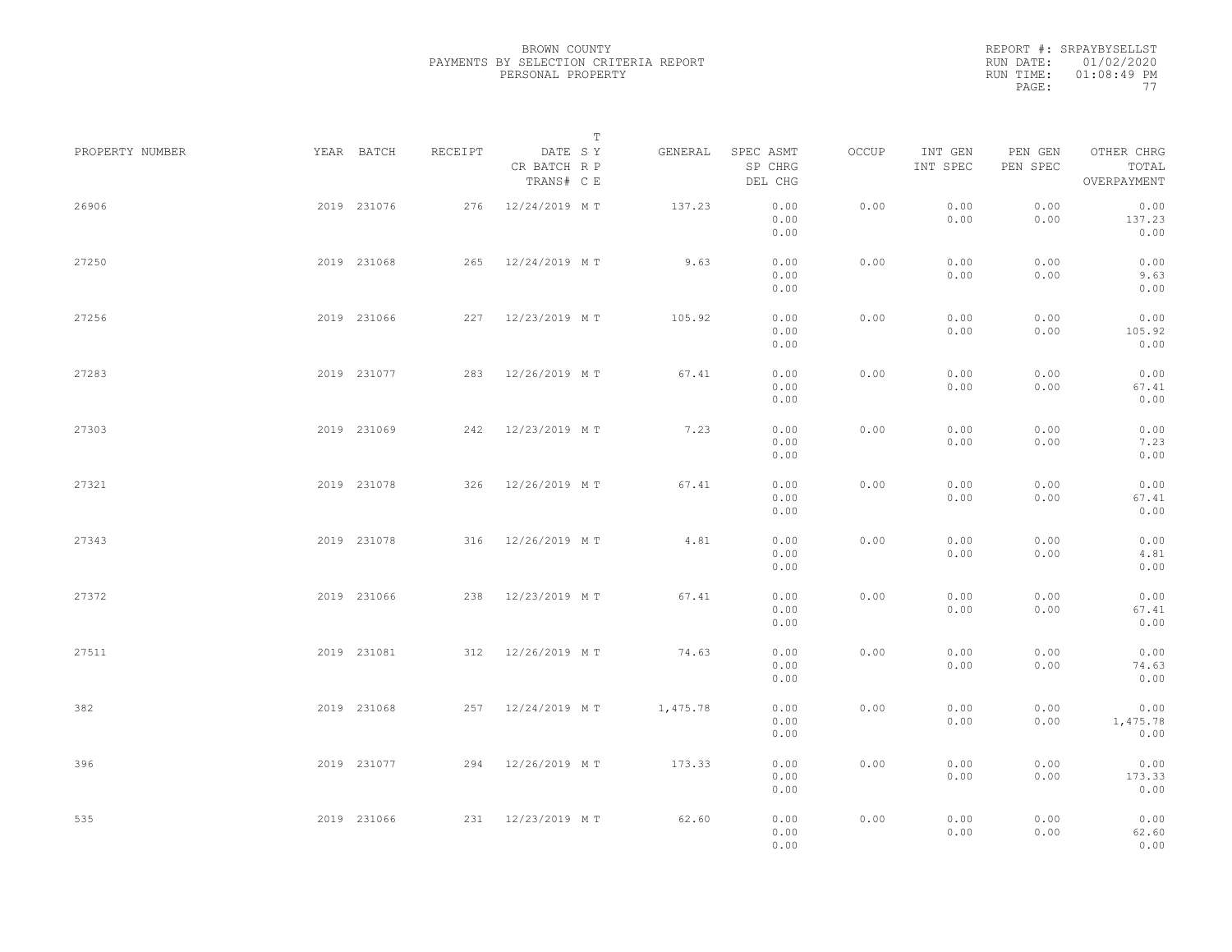REPORT #: SRPAYBYSELLST RUN DATE: 01/02/2020 RUN TIME: 01:08:50 PM PAGE: 78

|                 |             |         | $\mathbb T$                           |         |                                 |       |                     |                     |                                    |  |
|-----------------|-------------|---------|---------------------------------------|---------|---------------------------------|-------|---------------------|---------------------|------------------------------------|--|
| PROPERTY NUMBER | YEAR BATCH  | RECEIPT | DATE SY<br>CR BATCH R P<br>TRANS# C E | GENERAL | SPEC ASMT<br>SP CHRG<br>DEL CHG | OCCUP | INT GEN<br>INT SPEC | PEN GEN<br>PEN SPEC | OTHER CHRG<br>TOTAL<br>OVERPAYMENT |  |
| 5454            | 2019 231066 |         | 235 12/23/2019 MT                     | 117.97  | 0.00<br>0.00<br>0.00            | 0.00  | 0.00<br>0.00        | 0.00<br>0.00        | 0.00<br>117.97<br>0.00             |  |
| 5464            | 2019 231069 |         | 243 12/23/2019 MT                     | 163.71  | 0.00<br>0.00<br>0.00            | 0.00  | 0.00<br>0.00        | 0.00<br>0.00        | 0.00<br>163.71<br>0.00             |  |
| 5881            | 2019 231068 |         | 260 12/24/2019 MT                     | 12.04   | 0.00<br>0.00<br>0.00            | 0.00  | 0.00<br>0.00        | 0.00<br>0.00        | 0.00<br>12.04<br>0.00              |  |
| 5917            | 2019 231073 |         | 286 12/26/2019 MT                     | 693.35  | 0.00<br>0.00<br>0.00            | 0.00  | 0.00<br>0.00        | 0.00<br>0.00        | 0.00<br>693.35<br>0.00             |  |
| 7535            | 2019 231066 |         | 251 12/23/2019 MT                     | 931.69  | 0.00<br>0.00<br>0.00            | 0.00  | 0.00<br>0.00        | 0.00<br>0.00        | 0.00<br>931.69<br>0.00             |  |
| 7544            | 2019 231068 |         | 259 12/24/2019 MT                     | 187.78  | 0.00<br>0.00<br>0.00            | 0.00  | 0.00<br>0.00        | 0.00<br>0.00        | 0.00<br>187.78<br>0.00             |  |
| 797             | 2019 231065 | 225     | 12/23/2019 MT                         | 36.11   | 0.00<br>0.00                    | 0.00  | 0.00<br>0.00        | 0.00<br>0.00        | 0.00<br>36.11                      |  |
| 821             | 2019 231071 |         | 254 12/24/2019 MT                     | 142.04  | 0.00<br>0.00<br>0.00            | 0.00  | 0.00<br>0.00        | 0.00<br>0.00        | 0.00<br>0.00<br>142.04<br>0.00     |  |
| 9492            | 2019 231084 |         | 322 12/26/2019 MT                     | 89.09   | 0.00<br>0.00<br>0.00            | 0.00  | 0.00<br>0.00        | 0.00<br>0.00        | 0.00<br>89.09                      |  |
| 952             | 2019 231066 |         | 230 12/23/2019 MT                     | 89.09   | 0.00<br>0.00<br>0.00            | 0.00  | 0.00<br>0.00        | 0.00<br>0.00        | 0.00<br>0.00<br>89.09              |  |
| 9697            | 2019 231075 |         | 280 12/26/2019 MT                     | 182.97  | 0.00<br>0.00<br>0.00            | 0.00  | 0.00<br>0.00        | 0.00<br>0.00        | 0.00<br>0.00<br>182.97             |  |
| 997             | 2019 231073 |         | 296 12/26/2019 MT                     | 257.61  | 0.00<br>0.00<br>0.00<br>0.00    | 0.00  | 0.00<br>0.00        | 0.00<br>0.00        | 0.00<br>0.00<br>257.61<br>0.00     |  |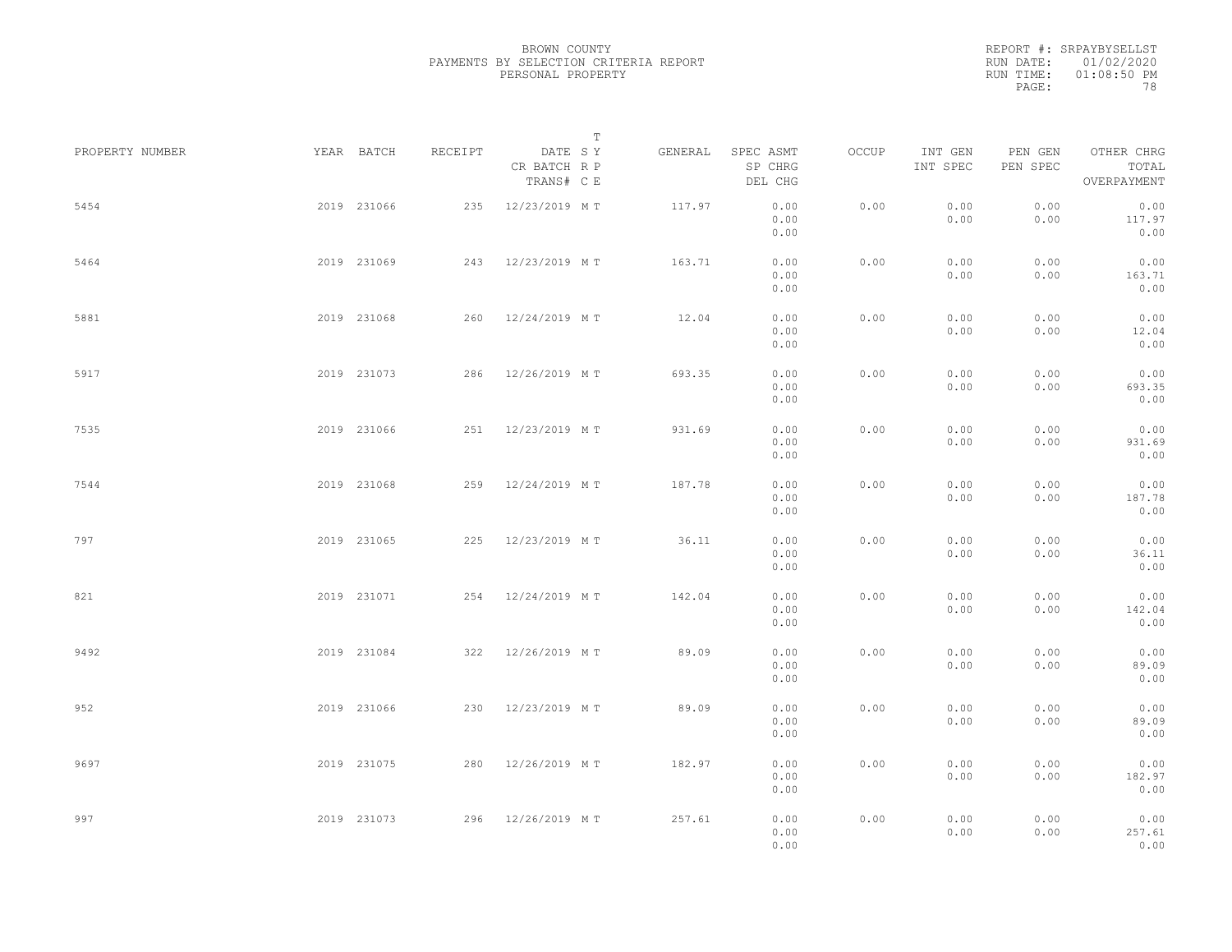|           | REPORT #: SRPAYBYSELLST |
|-----------|-------------------------|
|           | RUN DATE: 01/02/2020    |
| RUN TIME: | $01:08:50$ PM           |
| PAGE:     | 79                      |

| PROPERTY NUMBER | YEAR BATCH  | RECEIPT | DATE SY                    | $\mathbb T$ | GENERAL | SPEC ASMT            | OCCUP | INT GEN      | PEN GEN      | OTHER CHRG             |  |
|-----------------|-------------|---------|----------------------------|-------------|---------|----------------------|-------|--------------|--------------|------------------------|--|
|                 |             |         | CR BATCH R P<br>TRANS# C E |             |         | SP CHRG<br>DEL CHG   |       | INT SPEC     | PEN SPEC     | TOTAL<br>OVERPAYMENT   |  |
| 12459           | 2019 231090 |         | 337 12/27/2019 MT          |             | 55.37   | 0.00<br>0.00<br>0.00 | 0.00  | 0.00<br>0.00 | 0.00<br>0.00 | 0.00<br>55.37<br>0.00  |  |
| 13033           | 2019 231090 |         | 346 12/27/2019 MT          |             | 4.81    | 0.00<br>0.00<br>0.00 | 0.00  | 0.00<br>0.00 | 0.00<br>0.00 | 0.00<br>4.81<br>0.00   |  |
| 13154           | 2019 231082 |         | 356 12/26/2019 MT          |             | 2.42    | 0.00<br>0.00<br>0.00 | 0.00  | 0.00<br>0.00 | 0.00<br>0.00 | 0.00<br>2.42<br>0.00   |  |
| 13910           | 2019 231090 |         | 334 12/27/2019 MT          |             | 28.89   | 0.00<br>0.00<br>0.00 | 0.00  | 0.00<br>0.00 | 0.00<br>0.00 | 0.00<br>28.89<br>0.00  |  |
| 16311           | 2019 231090 |         | 354 12/27/2019 MT          |             | 168.52  | 0.00<br>0.00<br>0.00 | 0.00  | 0.00<br>0.00 | 0.00<br>0.00 | 0.00<br>168.52<br>0.00 |  |
| 16703           | 2019 231090 | 348     | 12/27/2019 MT              |             | 404.46  | 0.00<br>0.00<br>0.00 | 0.00  | 0.00<br>0.00 | 0.00<br>0.00 | 0.00<br>404.46<br>0.00 |  |
| 16943           | 2019 231085 | 332     | 12/26/2019 MT              |             | 142.04  | 0.00<br>0.00<br>0.00 | 0.00  | 0.00<br>0.00 | 0.00<br>0.00 | 0.00<br>142.04<br>0.00 |  |
| 17102           | 2019 231083 |         | 300 12/26/2019 MT          |             | 115.55  | 0.00<br>0.00<br>0.00 | 0.00  | 0.00<br>0.00 | 0.00<br>0.00 | 0.00<br>115.55<br>0.00 |  |
| 1814            | 2019 231083 |         | 339 12/26/2019 MT          |             | 77.05   | 0.00<br>0.00<br>0.00 | 0.00  | 0.00<br>0.00 | 0.00<br>0.00 | 0.00<br>77.05<br>0.00  |  |
| 2024            | 2019 231090 |         | 351 12/27/2019 MT          |             | 252.79  | 0.00<br>0.00<br>0.00 | 0.00  | 0.00<br>0.00 | 0.00<br>0.00 | 0.00<br>252.79<br>0.00 |  |
| 20644           | 2019 231090 |         | 349 12/27/2019 MT          |             | 2.42    | 0.00<br>0.00<br>0.00 | 0.00  | 0.00<br>0.00 | 0.00<br>0.00 | 0.00<br>2.42<br>0.00   |  |
| 20900           | 2019 231083 |         | 301 12/26/2019 MT          |             | 120.37  | 0.00<br>0.00<br>0.00 | 0.00  | 0.00<br>0.00 | 0.00<br>0.00 | 0.00<br>120.37<br>0.00 |  |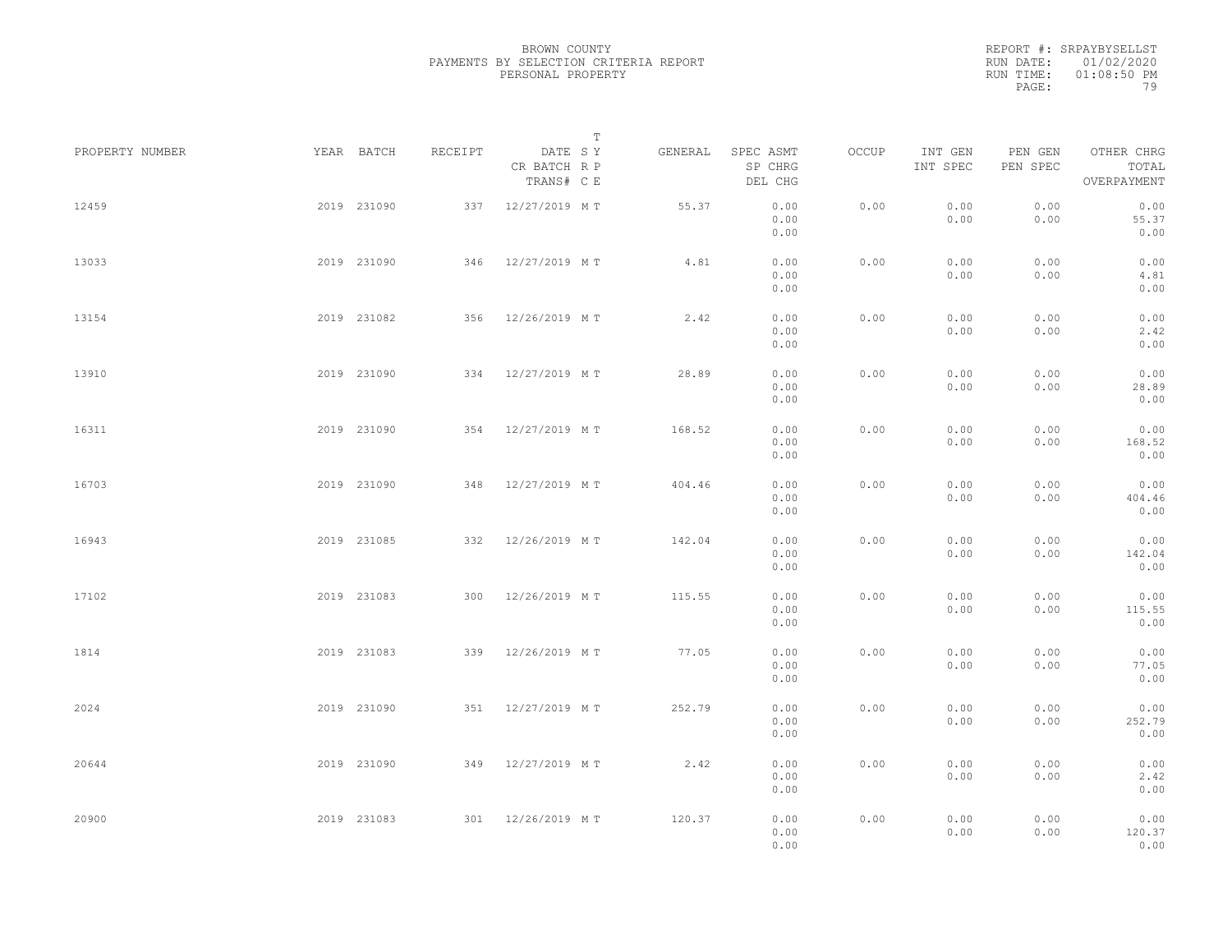|           | REPORT #: SRPAYBYSELLST |
|-----------|-------------------------|
|           | RUN DATE: 01/02/2020    |
| RUN TIME: | $01:08:50$ PM           |
| PAGE:     | 80                      |

|                 |             |         |                                       | T |          |                                 |       |                     |                     |                                    |  |
|-----------------|-------------|---------|---------------------------------------|---|----------|---------------------------------|-------|---------------------|---------------------|------------------------------------|--|
| PROPERTY NUMBER | YEAR BATCH  | RECEIPT | DATE SY<br>CR BATCH R P<br>TRANS# C E |   | GENERAL  | SPEC ASMT<br>SP CHRG<br>DEL CHG | OCCUP | INT GEN<br>INT SPEC | PEN GEN<br>PEN SPEC | OTHER CHRG<br>TOTAL<br>OVERPAYMENT |  |
| 21382           | 2019 231082 | 338     | 12/26/2019 M T                        |   | 8,426.18 | 0.00<br>0.00<br>0.00            | 0.00  | 0.00<br>0.00        | 0.00<br>0.00        | 0.00<br>8,426.18<br>0.00           |  |
| 23526           | 2019 231083 |         | 324 12/26/2019 MT                     |   | 81.86    | 0.00<br>0.00<br>0.00            | 0.00  | 0.00<br>0.00        | 0.00<br>0.00        | 0.00<br>81.86<br>0.00              |  |
| 24235           | 2019 231082 |         | 306 12/26/2019 MT                     |   | 74.63    | 0.00<br>0.00<br>0.00            | 0.00  | 0.00<br>0.00        | 0.00<br>0.00        | 0.00<br>74.63<br>0.00              |  |
| 25395           | 2019 231090 |         | 355 12/27/2019 MT                     |   | 214.26   | 0.00<br>0.00<br>0.00            | 0.00  | 0.00<br>0.00        | 0.00<br>0.00        | 0.00<br>214.26<br>0.00             |  |
| 26102           | 2019 231083 |         | 303 12/26/2019 MT                     |   | 12.04    | 0.00<br>0.00<br>0.00            | 0.00  | 0.00<br>0.00        | 0.00<br>0.00        | 0.00<br>12.04<br>0.00              |  |
| 26181           | 2019 231085 |         | 321 12/26/2019 MT                     |   | 31.30    | 0.00<br>0.00<br>0.00            | 0.00  | 0.00<br>0.00        | 0.00<br>0.00        | 0.00<br>31.30<br>0.00              |  |
| 26792           | 2019 231085 | 310     | 12/26/2019 M T                        |   | 245.56   | 0.00<br>0.00<br>0.00            | 0.00  | 0.00<br>0.00        | 0.00<br>0.00        | 0.00<br>245.56<br>0.00             |  |
| 26801           | 2019 231082 |         | 307 12/26/2019 MT                     |   | 38.51    | 0.00<br>0.00<br>0.00            | 0.00  | 0.00<br>0.00        | 0.00<br>0.00        | 0.00<br>38.51<br>0.00              |  |
| 26920           | 2019 231085 |         | 320 12/26/2019 MT                     |   | 1,820.05 | 0.00<br>0.00<br>0.00            | 0.00  | 0.00<br>0.00        | 0.00<br>0.00        | 0.00<br>1,820.05<br>0.00           |  |
| 26953           | 2019 231090 |         | 335 12/27/2019 MT                     |   | 69.82    | 0.00<br>0.00<br>0.00            | 0.00  | 0.00<br>0.00        | 0.00<br>0.00        | 0.00<br>69.82<br>0.00              |  |
| 27220           | 2019 231082 | 305     | 12/26/2019 MT                         |   | 113.15   | 0.00<br>0.00<br>0.00            | 0.00  | 0.00<br>0.00        | 0.00<br>0.00        | 0.00<br>113.15<br>0.00             |  |
| 27246           | 2019 231090 |         | 350 12/27/2019 MT                     |   | 1,263.92 | 0.00<br>0.00<br>0.00            | 0.00  | 0.00<br>0.00        | 0.00<br>0.00        | 0.00<br>1,263.92<br>0.00           |  |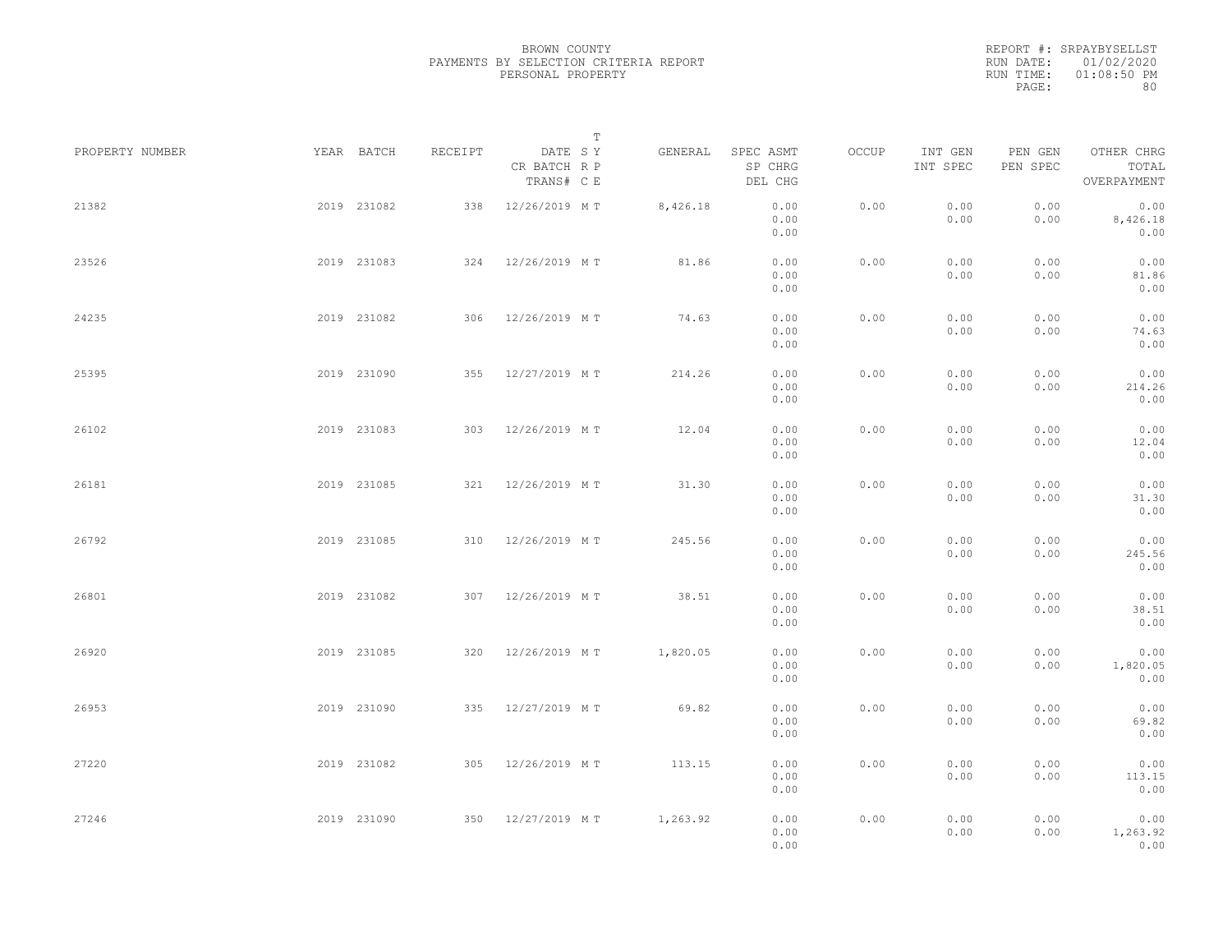|           | REPORT #: SRPAYBYSELLST |
|-----------|-------------------------|
|           | RUN DATE: 01/02/2020    |
| RUN TIME: | $01:08:51$ PM           |
| PAGE:     | 81                      |

|                 |             |             |         |                                       | $\mathbb T$ |         |                                 |       |                     |                     |                                    |  |
|-----------------|-------------|-------------|---------|---------------------------------------|-------------|---------|---------------------------------|-------|---------------------|---------------------|------------------------------------|--|
| PROPERTY NUMBER |             | YEAR BATCH  | RECEIPT | DATE SY<br>CR BATCH R P<br>TRANS# C E |             | GENERAL | SPEC ASMT<br>SP CHRG<br>DEL CHG | OCCUP | INT GEN<br>INT SPEC | PEN GEN<br>PEN SPEC | OTHER CHRG<br>TOTAL<br>OVERPAYMENT |  |
| 27320           |             | 2019 231090 |         | 352 12/27/2019 MT                     |             | 45.74   | 0.00<br>0.00<br>0.00            | 0.00  | 0.00<br>0.00        | 0.00<br>0.00        | 0.00<br>45.74<br>0.00              |  |
| 27332           |             | 2019 231097 |         | 368 12/27/2019 MT                     |             | 12.04   | 0.00<br>0.00<br>0.00            | 0.00  | 0.00<br>0.00        | 0.00<br>0.00        | 0.00<br>12.04<br>0.00              |  |
| 27648           |             | 2019 231085 |         | 330 12/26/2019 MT                     |             | 98.70   | 0.00<br>0.00<br>0.00            | 0.00  | 0.00<br>0.00        | 0.00<br>0.00        | 0.00<br>98.70<br>0.00              |  |
| 27649           |             | 2019 231085 |         | 331 12/26/2019 MT                     |             | 33.70   | 0.00<br>0.00<br>0.00            | 0.00  | 0.00<br>0.00        | 0.00<br>0.00        | 0.00<br>33.70<br>0.00              |  |
| 284             |             | 2019 231085 |         | 329 12/26/2019 MT                     |             | 31.30   | 0.00<br>0.00<br>0.00            | 0.00  | 0.00<br>0.00        | 0.00<br>0.00        | 0.00<br>31.30<br>0.00              |  |
| 5309            |             | 2019 231090 |         | 347 12/27/2019 MT                     |             | 12.04   | 0.00<br>0.00<br>0.00            | 0.00  | 0.00<br>0.00        | 0.00<br>0.00        | 0.00<br>12.04<br>0.00              |  |
| 6768            |             | 2019 231083 | 315     | 12/26/2019 MT                         |             | 69.82   | 0.00<br>0.00<br>0.00            | 0.00  | 0.00<br>0.00        | 0.00<br>0.00        | 0.00<br>69.82<br>0.00              |  |
| 7495            |             | 2019 231083 |         | 302 12/26/2019 MT                     |             | 132.41  | 0.00<br>0.00<br>0.00            | 0.00  | 0.00<br>0.00        | 0.00<br>0.00        | 0.00<br>132.41<br>0.00             |  |
| 8204            |             | 2019 231082 | 298     | 12/26/2019 MT                         |             | 154.08  | 0.00<br>0.00<br>0.00            | 0.00  | 0.00<br>0.00        | 0.00<br>0.00        | 0.00<br>154.08<br>0.00             |  |
| 10083           |             | 2019 231102 |         | 442 12/31/2019 MT                     |             | 67.41   | 0.00<br>0.00<br>0.00            | 0.00  | 0.00<br>0.00        | 0.00<br>0.00        | 0.00<br>67.41<br>0.00              |  |
| 12750           |             | 2019 231105 |         | 457 12/30/2019 MT                     |             | 4.81    | 0.00<br>0.00<br>0.00            | 0.00  | 0.00<br>0.00        | 0.00<br>0.00        | 0.00<br>4.81<br>0.00               |  |
| 14043           | 2019 231096 |             |         | 376 12/28/2019 MT                     |             | 67.41   | 0.00<br>0.00<br>0.00            | 0.00  | 0.00<br>0.00        | 0.00<br>0.00        | 0.00<br>67.41<br>0.00              |  |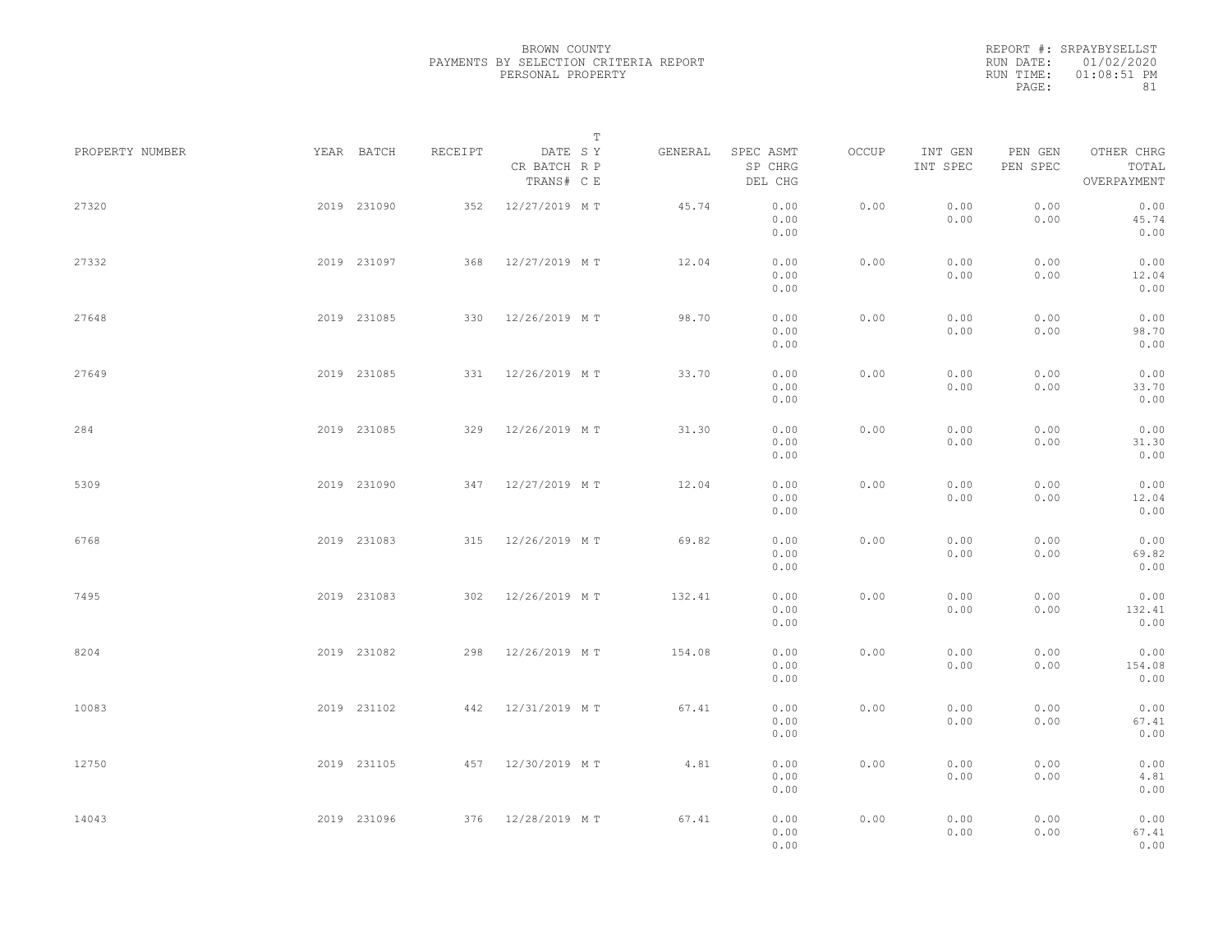|           | REPORT #: SRPAYBYSELLST |
|-----------|-------------------------|
|           | RUN DATE: 01/02/2020    |
| RUN TIME: | $01:08:51$ PM           |
| PAGE:     | 82                      |

|                 |             |             |         |                                       | $\mathbb T$ |          |                                 |       |                     |                     |                                    |  |
|-----------------|-------------|-------------|---------|---------------------------------------|-------------|----------|---------------------------------|-------|---------------------|---------------------|------------------------------------|--|
| PROPERTY NUMBER |             | YEAR BATCH  | RECEIPT | DATE SY<br>CR BATCH R P<br>TRANS# C E |             | GENERAL  | SPEC ASMT<br>SP CHRG<br>DEL CHG | OCCUP | INT GEN<br>INT SPEC | PEN GEN<br>PEN SPEC | OTHER CHRG<br>TOTAL<br>OVERPAYMENT |  |
| 14108           |             | 2019 231093 |         | 358 12/30/2019 MT                     |             | 55.37    | 0.00<br>0.00<br>0.00            | 0.00  | 0.00<br>0.00        | 0.00<br>0.00        | 0.00<br>55.37<br>0.00              |  |
| 1449            |             | 2019 231094 |         | 437 12/30/2019 MT                     |             | 52.96    | 0.00<br>0.00<br>0.00            | 0.00  | 0.00<br>0.00        | 0.00<br>0.00        | 0.00<br>52.96<br>0.00              |  |
| 16062           |             | 2019 231095 |         | 391 12/30/2019 MT                     |             | 33.70    | 0.00<br>0.00<br>0.00            | 0.00  | 0.00<br>0.00        | 0.00<br>0.00        | 0.00<br>33.70<br>0.00              |  |
| 1631            |             | 2019 231095 |         | 392 12/30/2019 MT                     |             | 399.65   | 0.00<br>0.00<br>0.00            | 0.00  | 0.00<br>0.00        | 0.00<br>0.00        | 0.00<br>399.65<br>0.00             |  |
| 16744           |             | 2019 231105 |         | 451 12/30/2019 MT                     |             | 219.09   | 0.00<br>0.00<br>0.00            | 0.00  | 0.00<br>0.00        | 0.00<br>0.00        | 0.00<br>219.09<br>0.00             |  |
| 17012           |             | 2019 231105 | 443     | 12/30/2019 MT                         |             | 303.34   | 0.00<br>0.00<br>0.00            | 0.00  | 0.00<br>0.00        | 0.00<br>0.00        | 0.00<br>303.34<br>0.00             |  |
| 18660           |             | 2019 231094 |         | 357 12/30/2019 MT                     |             | 50.56    | 0.00<br>0.00<br>0.00            | 0.00  | 0.00<br>0.00        | 0.00<br>0.00        | 0.00<br>50.56<br>0.00              |  |
| 18745           |             | 2019 231092 |         | 353 12/26/2019 MT                     |             | 19.26    | 0.00<br>0.00<br>0.00            | 0.00  | 0.00<br>0.00        | 0.00<br>0.00        | 0.00<br>19.26<br>0.00              |  |
| 19166           |             | 2019 231095 |         | 389 12/30/2019 MT                     |             | 9.63     | 0.00<br>0.00<br>0.00            | 0.00  | 0.00<br>0.00        | 0.00<br>0.00        | 0.00<br>9.63<br>0.00               |  |
| 19245           |             | 2019 231089 |         | 341 12/26/2019 MT                     |             | 62.60    | 0.00<br>0.00<br>0.00            | 0.00  | 0.00<br>0.00        | 0.00<br>0.00        | 0.00<br>62.60<br>0.00              |  |
| 19288           |             | 2019 231096 |         | 365 12/28/2019 MT                     |             | 2.42     | 0.00<br>0.00<br>0.00            | 0.00  | 0.00<br>0.00        | 0.00<br>0.00        | 0.00<br>2.42<br>0.00               |  |
| 20192           | 2019 231096 |             |         | 388 12/28/2019 MT                     |             | 1,569.68 | 0.00<br>175.00<br>0.00          | 0.00  | 0.00<br>0.00        | 0.00<br>0.00        | 0.00<br>1,744.68<br>0.00           |  |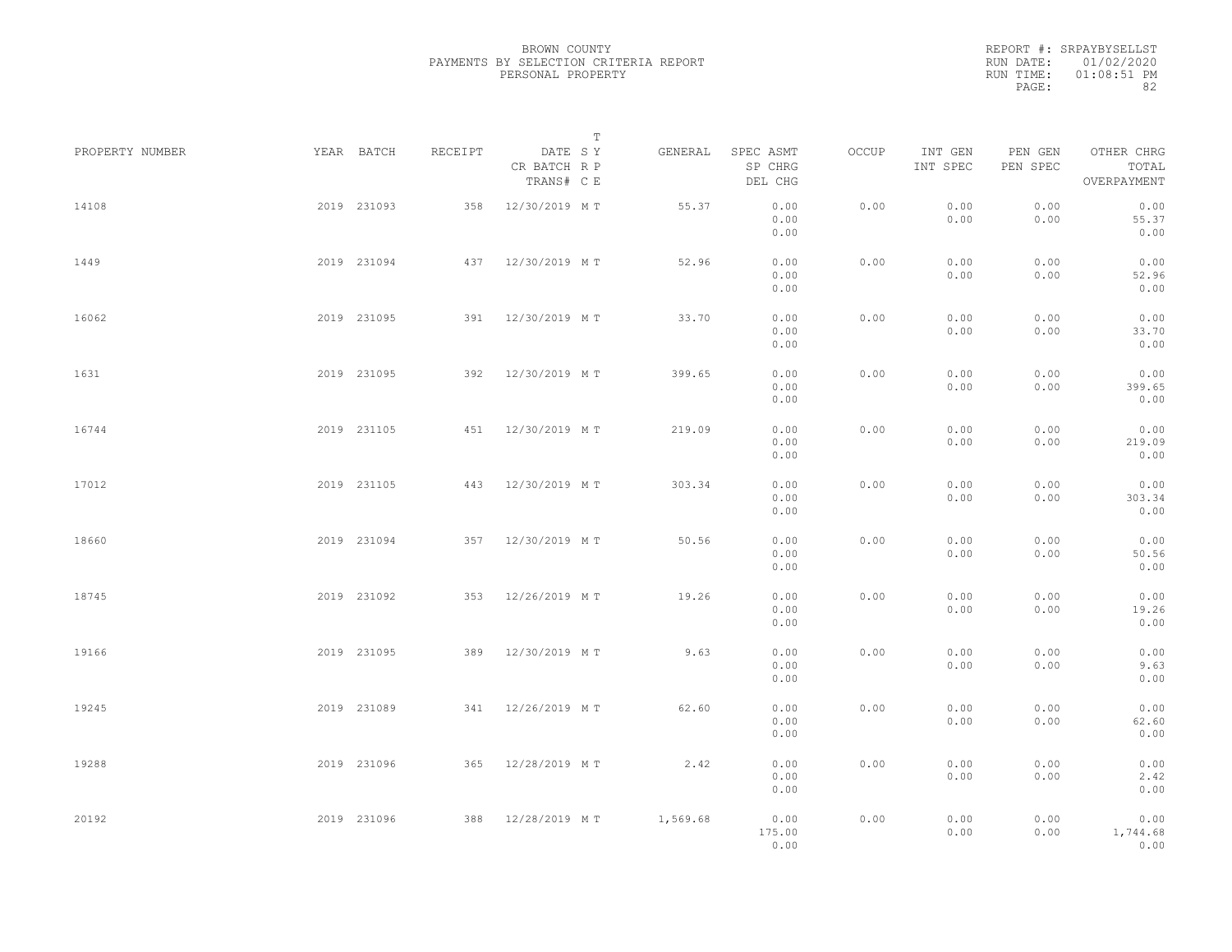|           | REPORT #: SRPAYBYSELLST |
|-----------|-------------------------|
|           | RUN DATE: 01/02/2020    |
| RUN TIME: | $01:08:51$ PM           |
| PAGE:     | 83                      |

|                 |             |             |         | $\mathbb T$                           |          |                                 |       |                     |                     |                                    |  |
|-----------------|-------------|-------------|---------|---------------------------------------|----------|---------------------------------|-------|---------------------|---------------------|------------------------------------|--|
| PROPERTY NUMBER |             | YEAR BATCH  | RECEIPT | DATE SY<br>CR BATCH R P<br>TRANS# C E | GENERAL  | SPEC ASMT<br>SP CHRG<br>DEL CHG | OCCUP | INT GEN<br>INT SPEC | PEN GEN<br>PEN SPEC | OTHER CHRG<br>TOTAL<br>OVERPAYMENT |  |
| 20642           |             | 2019 231094 | 359     | 12/30/2019 MT                         | 48.15    | 0.00<br>0.00<br>0.00            | 0.00  | 0.00<br>0.00        | 0.00<br>0.00        | 0.00<br>48.15<br>0.00              |  |
| 20794           |             | 2019 231095 | 400     | 12/30/2019 MT                         | 77.05    | 0.00<br>0.00<br>0.00            | 0.00  | 0.00<br>0.00        | 0.00<br>0.00        | 0.00<br>77.05<br>0.00              |  |
| 20795           |             | 2019 231095 | 399     | 12/30/2019 MT                         | 108.34   | 0.00<br>0.00<br>0.00            | 0.00  | 0.00<br>0.00        | 0.00<br>0.00        | 0.00<br>108.34<br>0.00             |  |
| 20796           |             | 2019 231095 |         | 396 12/30/2019 MT                     | 77.05    | 0.00<br>0.00<br>0.00            | 0.00  | 0.00<br>0.00        | 0.00<br>0.00        | 0.00<br>77.05<br>0.00              |  |
| 20797           |             | 2019 231095 |         | 397 12/30/2019 MT                     | 113.15   | 0.00<br>0.00<br>0.00            | 0.00  | 0.00<br>0.00        | 0.00<br>0.00        | 0.00<br>113.15<br>0.00             |  |
| 20800           |             | 2019 231095 | 402     | 12/30/2019 MT                         | 180.56   | 0.00<br>0.00<br>0.00            | 0.00  | 0.00<br>0.00        | 0.00<br>0.00        | 0.00<br>180.56<br>0.00             |  |
| 22168           |             | 2019 231096 | 363     | 12/28/2019 MT                         | 77.05    | 0.00<br>0.00<br>0.00            | 0.00  | 0.00<br>0.00        | 0.00<br>0.00        | 0.00<br>77.05<br>0.00              |  |
| 22284           |             | 2019 231095 | 384     | 12/30/2019 MT                         | 132.41   | 0.00<br>0.00<br>0.00            | 0.00  | 0.00<br>0.00        | 0.00<br>0.00        | 0.00<br>132.41<br>0.00             |  |
| 22338           |             | 2019 231105 | 469     | 12/30/2019 MT                         | 1,704.49 | 0.00<br>0.00<br>0.00            | 0.00  | 0.00<br>0.00        | 0.00<br>0.00        | 0.00<br>1,704.49<br>0.00           |  |
| 22819           |             | 2019 231095 |         | 416 12/30/2019 MT                     | 4.81     | 0.00<br>0.00<br>0.00            | 0.00  | 0.00<br>0.00        | 0.00<br>0.00        | 0.00<br>4.81<br>0.00               |  |
| 22830           |             | 2019 231096 |         | 371 12/28/2019 MT                     | 9.63     | 0.00<br>0.00                    | 0.00  | 0.00<br>0.00        | 0.00<br>0.00        | 0.00<br>9.63<br>0.00               |  |
| 22852           | 2019 231096 |             |         | 445 12/28/2019 MT                     | 207.04   | 0.00<br>0.00<br>0.00<br>0.00    | 0.00  | 0.00<br>0.00        | 0.00<br>0.00        | 0.00<br>207.04<br>0.00             |  |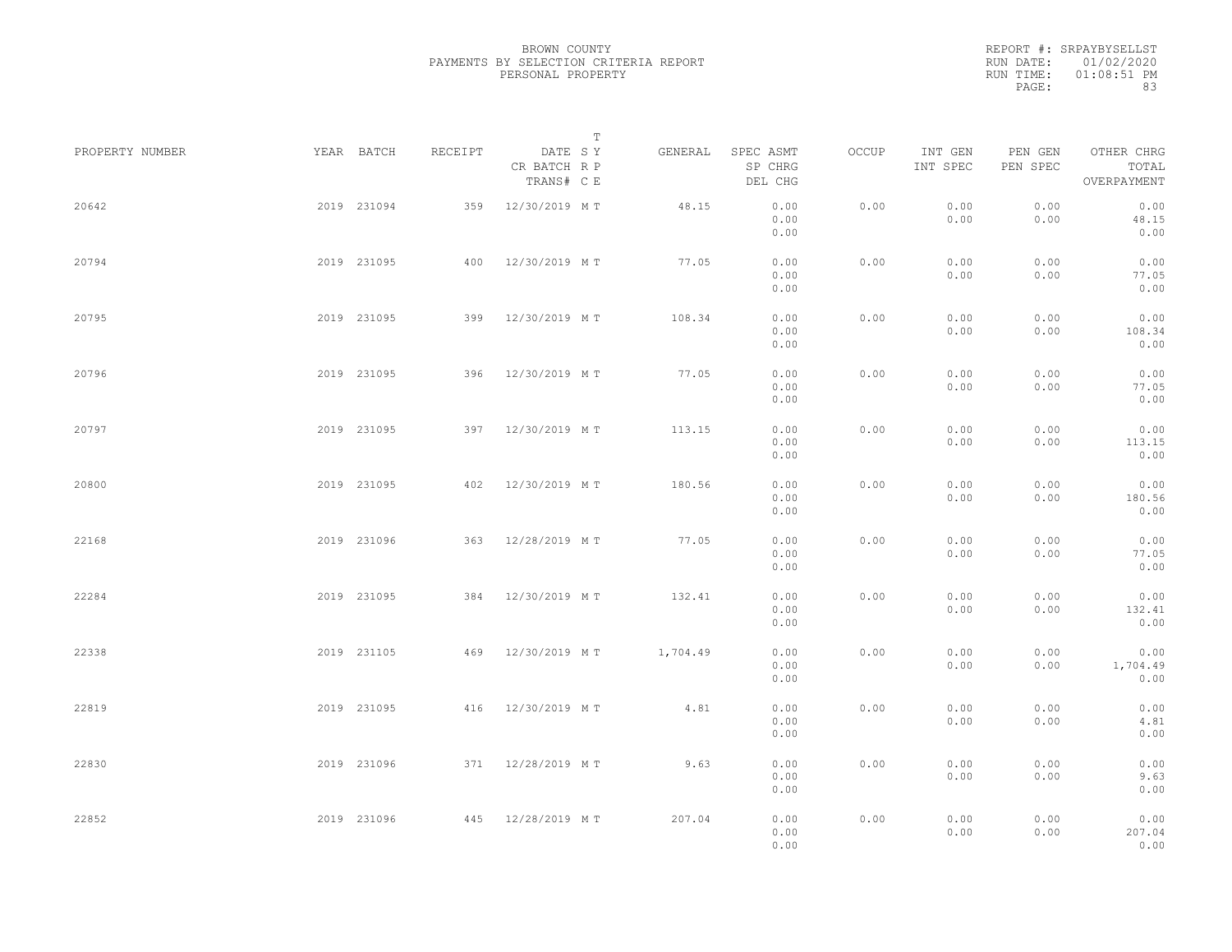|           | REPORT #: SRPAYBYSELLST |
|-----------|-------------------------|
|           | RUN DATE: 01/02/2020    |
| RUN TIME: | $01:08:52$ PM           |
| PAGE:     | 84                      |

|                 |             |             |         | $\mathbb T$                           |         |                                 |       |                     |                     |                                    |  |
|-----------------|-------------|-------------|---------|---------------------------------------|---------|---------------------------------|-------|---------------------|---------------------|------------------------------------|--|
| PROPERTY NUMBER |             | YEAR BATCH  | RECEIPT | DATE SY<br>CR BATCH R P<br>TRANS# C E | GENERAL | SPEC ASMT<br>SP CHRG<br>DEL CHG | OCCUP | INT GEN<br>INT SPEC | PEN GEN<br>PEN SPEC | OTHER CHRG<br>TOTAL<br>OVERPAYMENT |  |
| 22903           |             | 2019 231093 |         | 373 12/30/2019 MT                     | 180.56  | 0.00<br>0.00<br>0.00            | 0.00  | 0.00<br>0.00        | 0.00<br>0.00        | 0.00<br>180.56<br>0.00             |  |
| 23198           |             | 2019 231096 |         | 408 12/28/2019 MT                     | 755.94  | 0.00<br>0.00<br>0.00            | 0.00  | 0.00<br>0.00        | 0.00<br>0.00        | 0.00<br>755.94<br>0.00             |  |
| 23360           |             | 2019 231096 |         | 362 12/28/2019 MT                     | 144.46  | 0.00<br>0.00<br>0.00            | 0.00  | 0.00<br>0.00        | 0.00<br>0.00        | 0.00<br>144.46<br>0.00             |  |
| 23386           |             | 2019 231092 |         | 434 12/26/2019 MT                     | 341.86  | 0.00<br>0.00<br>0.00            | 0.00  | 0.00<br>0.00        | 0.00<br>0.00        | 0.00<br>341.86<br>0.00             |  |
| 23387           |             | 2019 231092 |         | 435 12/26/2019 MT                     | 33.70   | 0.00<br>0.00<br>0.00            | 0.00  | 0.00<br>0.00        | 0.00<br>0.00        | 0.00<br>33.70<br>0.00              |  |
| 23497           |             | 2019 231089 |         | 342 12/26/2019 MT                     | 7.23    | 0.00<br>0.00<br>0.00            | 0.00  | 0.00<br>0.00        | 0.00<br>0.00        | 0.00<br>7.23<br>0.00               |  |
| 24120           |             | 2019 231092 | 405     | 12/26/2019 MT                         | 91.48   | 0.00<br>0.00<br>0.00            | 0.00  | 0.00<br>0.00        | 0.00<br>0.00        | 0.00<br>91.48<br>0.00              |  |
| 24186           |             | 2019 231095 | 418     | 12/30/2019 MT                         | 7.23    | 0.00<br>0.00<br>0.00            | 0.00  | 0.00<br>0.00        | 0.00<br>0.00        | 0.00<br>7.23<br>0.00               |  |
| 24203           |             | 2019 231095 | 401     | 12/30/2019 MT                         | 57.78   | 0.00<br>0.00<br>0.00            | 0.00  | 0.00<br>0.00        | 0.00<br>0.00        | 0.00<br>57.78<br>0.00              |  |
| 24271           |             | 2019 231096 |         | 374 12/28/2019 MT                     | 2.42    | 0.00<br>0.00<br>0.00            | 0.00  | 0.00<br>0.00        | 0.00<br>0.00        | 0.00<br>2.42<br>0.00               |  |
| 24761           |             | 2019 231096 |         | 386 12/28/2019 MT                     | 28.89   | 0.00<br>0.00<br>0.00            | 0.00  | 0.00<br>0.00        | 0.00<br>0.00        | 0.00<br>28.89<br>0.00              |  |
| 24884           | 2019 231096 |             |         | 364 12/28/2019 MT                     | 204.64  | 0.00<br>0.00<br>0.00            | 0.00  | 0.00<br>0.00        | 0.00<br>0.00        | 0.00<br>204.64<br>0.00             |  |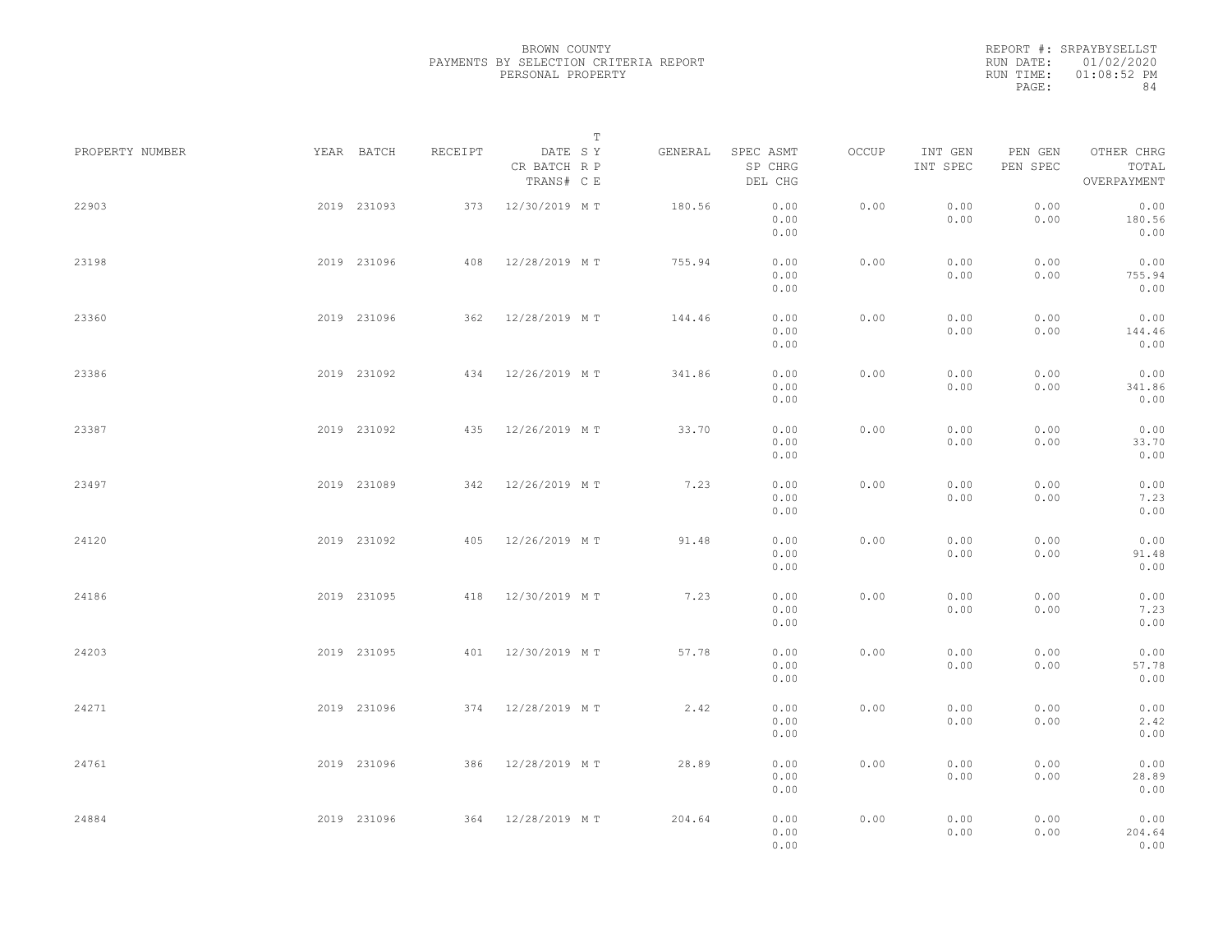|           | REPORT #: SRPAYBYSELLST |
|-----------|-------------------------|
|           | RUN DATE: 01/02/2020    |
| RUN TIME: | $01:08:52$ PM           |
| PAGE:     | 85                      |

|                 |             |             |         |                                       | $\mathbb T$ |          |                                 |       |                     |                     |                                    |  |
|-----------------|-------------|-------------|---------|---------------------------------------|-------------|----------|---------------------------------|-------|---------------------|---------------------|------------------------------------|--|
| PROPERTY NUMBER |             | YEAR BATCH  | RECEIPT | DATE SY<br>CR BATCH R P<br>TRANS# C E |             | GENERAL  | SPEC ASMT<br>SP CHRG<br>DEL CHG | OCCUP | INT GEN<br>INT SPEC | PEN GEN<br>PEN SPEC | OTHER CHRG<br>TOTAL<br>OVERPAYMENT |  |
| 24895           |             | 2019 231105 |         | 467 12/30/2019 MT                     |             | 16.86    | 0.00<br>0.00<br>0.00            | 0.00  | 0.00<br>0.00        | 0.00<br>0.00        | 0.00<br>16.86<br>0.00              |  |
| 25472           |             | 2019 231092 |         | 361 12/26/2019 MT                     |             | 370.74   | 0.00<br>0.00<br>0.00            | 0.00  | 0.00<br>0.00        | 0.00<br>0.00        | 0.00<br>370.74<br>0.00             |  |
| 25507           |             | 2019 231095 |         | 411 12/30/2019 MT                     |             | 38.51    | 0.00<br>0.00<br>0.00            | 0.00  | 0.00<br>0.00        | 0.00<br>0.00        | 0.00<br>38.51<br>0.00              |  |
| 25547           |             | 2019 231105 |         | 459 12/30/2019 MT                     |             | 113.15   | 0.00<br>0.00<br>0.00            | 0.00  | 0.00<br>0.00        | 0.00<br>0.00        | 0.00<br>113.15<br>0.00             |  |
| 2576            |             | 2019 231105 |         | 462 12/30/2019 MT                     |             | 21.68    | 0.00<br>0.00<br>0.00            | 0.00  | 0.00<br>0.00        | 0.00<br>0.00        | 0.00<br>21.68<br>0.00              |  |
| 26062           |             | 2019 231096 | 393     | 12/28/2019 MT                         |             | 305.75   | 0.00<br>0.00<br>0.00            | 0.00  | 0.00<br>0.00        | 0.00<br>0.00        | 0.00<br>305.75<br>0.00             |  |
| 26064           |             | 2019 231116 | 487     | 12/30/2019 MT                         |             | 2,402.66 | 0.00<br>0.00<br>0.00            | 0.00  | 0.00<br>0.00        | 0.00<br>0.00        | 0.00<br>2,402.66<br>0.00           |  |
| 26184           |             | 2019 231105 |         | 456 12/30/2019 MT                     |             | 12.04    | 0.00<br>0.00<br>0.00            | 0.00  | 0.00<br>0.00        | 0.00<br>0.00        | 0.00<br>12.04<br>0.00              |  |
| 26192           |             | 2019 231095 |         | 412 12/30/2019 MT                     |             | 1,131.52 | 0.00<br>0.00<br>0.00            | 0.00  | 0.00<br>0.00        | 0.00<br>0.00        | 0.00<br>1,131.52<br>0.00           |  |
| 26241           |             | 2019 231095 |         | 430 12/30/2019 MT                     |             | 137.23   | 0.00<br>0.00<br>0.00            | 0.00  | 0.00<br>0.00        | 0.00<br>0.00        | 0.00<br>137.23<br>0.00             |  |
| 26861           |             | 2019 231095 |         | 398 12/30/2019 MT                     |             | 91.48    | 0.00<br>0.00                    | 0.00  | 0.00<br>0.00        | 0.00<br>0.00        | 0.00<br>91.48                      |  |
| 27294           | 2019 231095 |             |         | 395 12/30/2019 MT                     |             | 4.81     | 0.00<br>0.00<br>0.00<br>0.00    | 0.00  | 0.00<br>0.00        | 0.00<br>0.00        | 0.00<br>0.00<br>4.81<br>0.00       |  |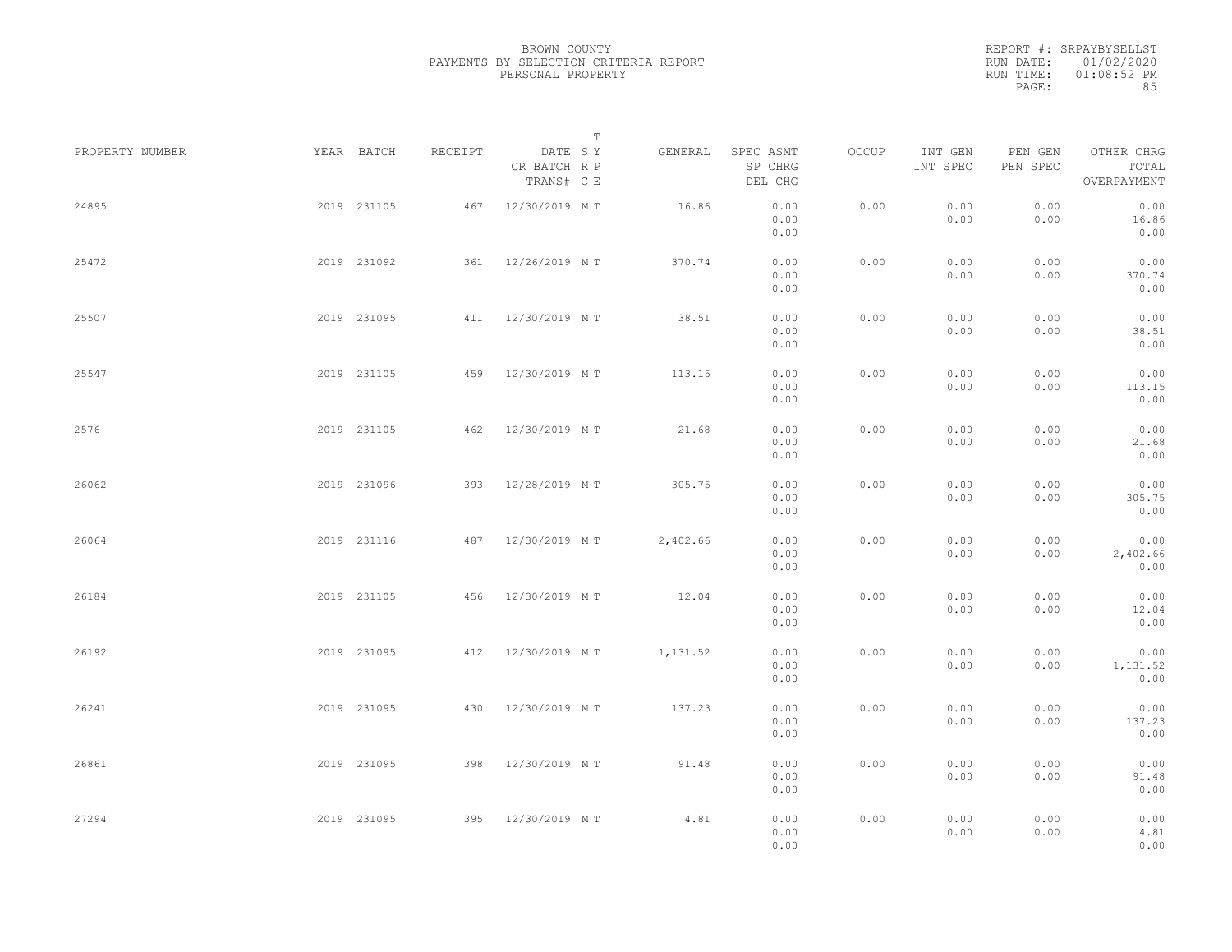|           | REPORT #: SRPAYBYSELLST |
|-----------|-------------------------|
|           | RUN DATE: 01/02/2020    |
| RUN TIME: | $01:08:53$ PM           |
| PAGE:     | 86                      |

|                 |             |             |         |                                       | T |          |                                 |       |                     |                     |                                    |  |
|-----------------|-------------|-------------|---------|---------------------------------------|---|----------|---------------------------------|-------|---------------------|---------------------|------------------------------------|--|
| PROPERTY NUMBER |             | YEAR BATCH  | RECEIPT | DATE SY<br>CR BATCH R P<br>TRANS# C E |   | GENERAL  | SPEC ASMT<br>SP CHRG<br>DEL CHG | OCCUP | INT GEN<br>INT SPEC | PEN GEN<br>PEN SPEC | OTHER CHRG<br>TOTAL<br>OVERPAYMENT |  |
| 27349           |             | 2019 231096 | 366     | 12/28/2019 MT                         |   | 36.11    | 0.00<br>0.00<br>0.00            | 0.00  | 0.00<br>0.00        | 0.00<br>0.00        | 0.00<br>36.11<br>0.00              |  |
| 27385           |             | 2019 231105 |         | 468 12/30/2019 MT                     |   | 67.41    | 0.00<br>0.00<br>0.00            | 0.00  | 0.00<br>0.00        | 0.00<br>0.00        | 0.00<br>67.41<br>0.00              |  |
| 27569           |             | 2019 231095 |         | 421 12/30/2019 MT                     |   | 67.41    | 0.00<br>0.00<br>0.00            | 0.00  | 0.00<br>0.00        | 0.00<br>0.00        | 0.00<br>67.41<br>0.00              |  |
| 27597           |             | 2019 231094 |         | 438 12/30/2019 MT                     |   | 2,335.25 | 0.00<br>0.00<br>0.00            | 0.00  | 0.00<br>0.00        | 0.00<br>0.00        | 0.00<br>2,335.25<br>0.00           |  |
| 27641           |             | 2019 231096 |         | 387 12/28/2019 MT                     |   | 9.63     | 0.00<br>0.00<br>0.00            | 0.00  | 0.00<br>0.00        | 0.00<br>0.00        | 0.00<br>9.63<br>0.00               |  |
| 341             |             | 2019 231095 |         | 420 12/30/2019 MT                     |   | 753.55   | 0.00<br>0.00<br>0.00            | 0.00  | 0.00<br>0.00        | 0.00<br>0.00        | 0.00<br>753.55<br>0.00             |  |
| 364             |             | 2019 231094 | 432     | 12/30/2019 MT                         |   | 67.41    | 0.00<br>0.00<br>0.00            | 0.00  | 0.00<br>0.00        | 0.00<br>0.00        | 0.00<br>67.41<br>0.00              |  |
| 5936            |             | 2019 231092 |         | 333 12/26/2019 MT                     |   | 21.68    | 0.00<br>0.00<br>0.00            | 0.00  | 0.00<br>0.00        | 0.00<br>0.00        | 0.00<br>21.68<br>0.00              |  |
| 5958            |             | 2019 231093 |         | 378 12/30/2019 MT                     |   | 536.88   | 0.00<br>0.00<br>0.00            | 0.00  | 0.00<br>0.00        | 0.00<br>0.00        | 0.00<br>536.88<br>0.00             |  |
| 6726            |             | 2019 231116 |         | 505 12/30/2019 MT                     |   | 146.85   | 0.00<br>0.00<br>0.00            | 0.00  | 0.00<br>0.00        | 0.00<br>0.00        | 0.00<br>146.85<br>0.00             |  |
| 8297            |             | 2019 231096 |         | 372 12/28/2019 MT                     |   | 57.78    | 0.00<br>0.00<br>0.00            | 0.00  | 0.00<br>0.00        | 0.00<br>0.00        | 0.00<br>57.78<br>0.00              |  |
| 8357            | 2019 231116 |             |         | 512 12/30/2019 MT                     |   | 9.63     | 0.00<br>0.00<br>0.00            | 0.00  | 0.00<br>0.00        | 0.00<br>0.00        | 0.00<br>9.63<br>0.00               |  |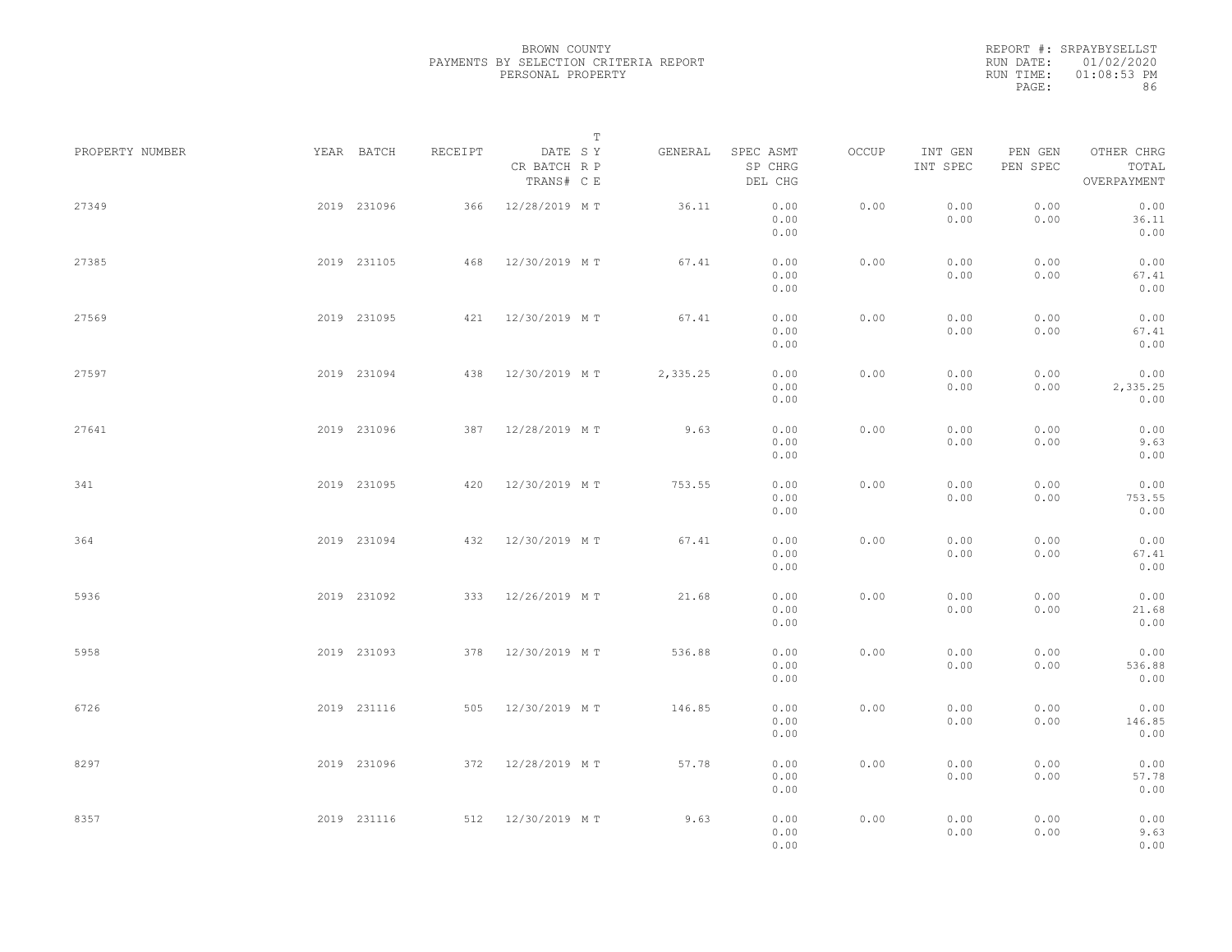|           | REPORT #: SRPAYBYSELLST |
|-----------|-------------------------|
|           | RUN DATE: 01/02/2020    |
| RUN TIME: | $01:08:53$ PM           |
| PAGE:     | 87                      |

|                 |             |             |         | T                                     |         |                                 |       |                     |                     |                                    |  |
|-----------------|-------------|-------------|---------|---------------------------------------|---------|---------------------------------|-------|---------------------|---------------------|------------------------------------|--|
| PROPERTY NUMBER |             | YEAR BATCH  | RECEIPT | DATE SY<br>CR BATCH R P<br>TRANS# C E | GENERAL | SPEC ASMT<br>SP CHRG<br>DEL CHG | OCCUP | INT GEN<br>INT SPEC | PEN GEN<br>PEN SPEC | OTHER CHRG<br>TOTAL<br>OVERPAYMENT |  |
| 8477            |             | 2019 231092 |         | 413 12/26/2019 MT                     | 4.81    | 0.00<br>0.00<br>0.00            | 0.00  | 0.00<br>0.00        | 0.00<br>0.00        | 0.00<br>4.81<br>0.00               |  |
| 889             |             | 2019 231096 |         | 436 12/28/2019 MT                     | 233.51  | 0.00<br>0.00<br>0.00            | 0.00  | 0.00<br>0.00        | 0.00<br>0.00        | 0.00<br>233.51<br>0.00             |  |
| 9507            |             | 2019 231095 |         | 419 12/30/2019 MT                     | 113.15  | 0.00<br>0.00<br>0.00            | 0.00  | 0.00<br>0.00        | 0.00<br>0.00        | 0.00<br>113.15<br>0.00             |  |
| 10189           |             | 2019 231088 |         | 375 12/27/2019 MT                     | 12.04   | 0.00<br>0.00<br>0.00            | 0.00  | 0.00<br>0.00        | 0.00<br>0.00        | 0.00<br>12.04<br>0.00              |  |
| 10850           |             | 2019 231088 |         | 424 12/27/2019 MT                     | 671.69  | 0.00<br>0.00<br>0.00            | 0.00  | 0.00<br>0.00        | 0.00<br>0.00        | 0.00<br>671.69<br>0.00             |  |
| 10897           |             | 2019 231100 |         | 425 12/30/2019 MT                     | 613.90  | 0.00<br>0.00<br>0.00            | 0.00  | 0.00<br>0.00        | 0.00<br>0.00        | 0.00<br>613.90<br>0.00             |  |
| 13475           |             | 2019 231088 | 409     | 12/27/2019 MT                         | 117.97  | 0.00<br>0.00<br>0.00            | 0.00  | 0.00<br>0.00        | 0.00<br>0.00        | 0.00<br>117.97<br>0.00             |  |
| 1573            |             | 2019 231088 |         | 345 12/27/2019 MT                     | 195.01  | 0.00<br>0.00<br>0.00            | 0.00  | 0.00<br>0.00        | 0.00<br>0.00        | 0.00<br>195.01<br>0.00             |  |
| 1617            |             | 2019 231091 | 360     | 12/27/2019 MT                         | 813.73  | 0.00<br>0.00<br>0.00            | 0.00  | 0.00<br>0.00        | 0.00<br>0.00        | 0.00<br>813.73<br>0.00             |  |
| 16709           |             | 2019 231100 |         | 415 12/30/2019 MT                     | 729.47  | 0.00<br>0.00<br>0.00            | 0.00  | 0.00<br>0.00        | 0.00<br>0.00        | 0.00<br>729.47<br>0.00             |  |
| 16731           |             | 2019 231100 |         | 385 12/30/2019 MT                     | 14.45   | 0.00<br>0.00<br>0.00            | 0.00  | 0.00<br>0.00        | 0.00<br>0.00        | 0.00<br>14.45<br>0.00              |  |
| 17740           | 2019 231088 |             |         | 423 12/27/2019 MT                     | 2.42    | 0.00<br>0.00<br>0.00            | 0.00  | 0.00<br>0.00        | 0.00<br>0.00        | 0.00<br>2.42<br>0.00               |  |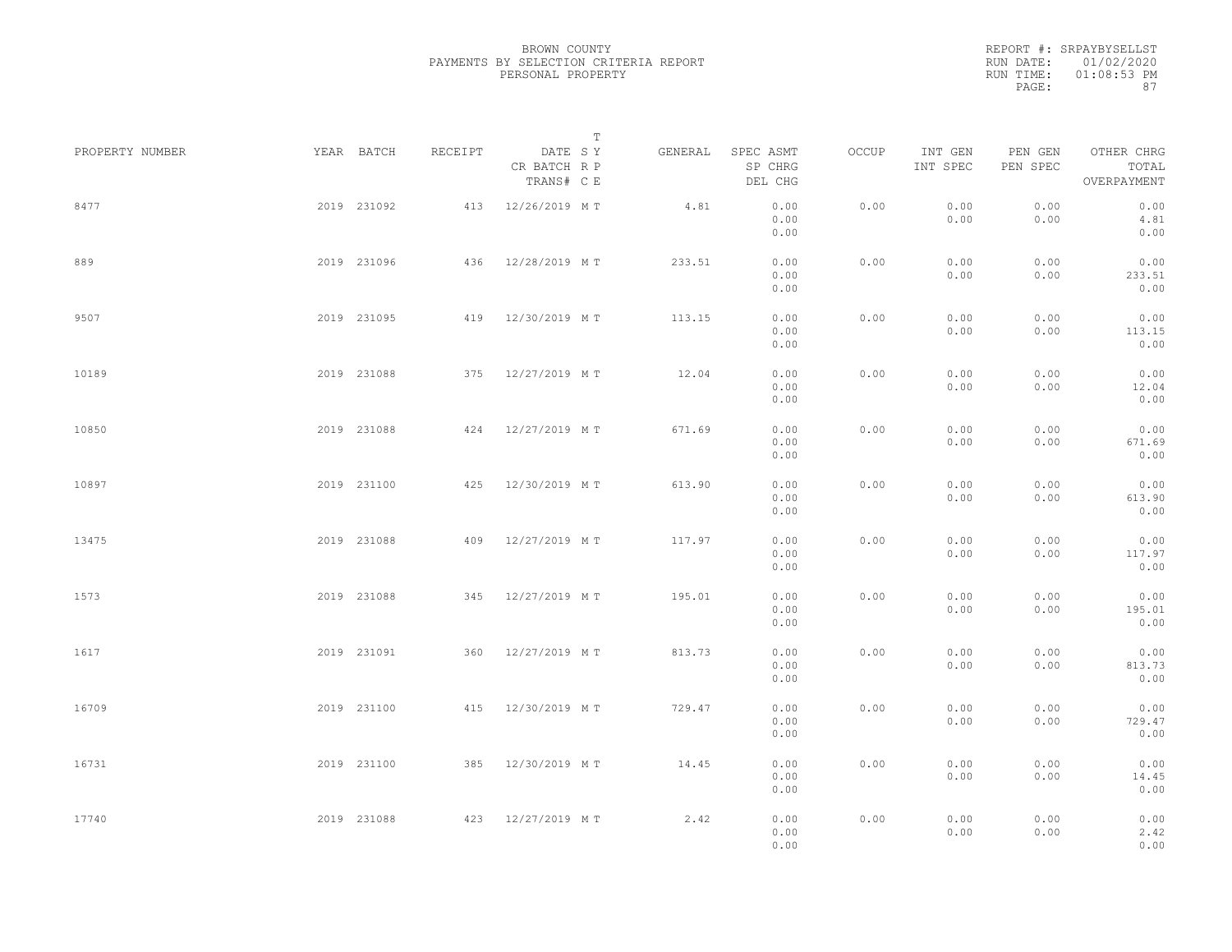|           | REPORT #: SRPAYBYSELLST |
|-----------|-------------------------|
|           | RUN DATE: 01/02/2020    |
| RUN TIME: | $01:08:53$ PM           |
| PAGE:     | 88                      |

|                 |             |             |         |                                       | $\mathbb T$ |          |                                 |       |                     |                     |                                    |  |
|-----------------|-------------|-------------|---------|---------------------------------------|-------------|----------|---------------------------------|-------|---------------------|---------------------|------------------------------------|--|
| PROPERTY NUMBER |             | YEAR BATCH  | RECEIPT | DATE SY<br>CR BATCH R P<br>TRANS# C E |             | GENERAL  | SPEC ASMT<br>SP CHRG<br>DEL CHG | OCCUP | INT GEN<br>INT SPEC | PEN GEN<br>PEN SPEC | OTHER CHRG<br>TOTAL<br>OVERPAYMENT |  |
| 2023            |             | 2019 231088 |         | 417 12/27/2019 MT                     |             | 5,724.99 | 0.00<br>0.00<br>0.00            | 0.00  | 0.00<br>0.00        | 0.00<br>0.00        | 0.00<br>5,724.99<br>0.00           |  |
| 20802           |             | 2019 231088 |         | 340 12/27/2019 MT                     |             | 3,635.30 | 0.00<br>0.00<br>0.00            | 0.00  | 0.00<br>0.00        | 0.00<br>0.00        | 0.00<br>3,635.30<br>0.00           |  |
| 21050           |             | 2019 231088 |         | 377 12/27/2019 MT                     |             | 4.81     | 0.00<br>0.00<br>0.00            | 0.00  | 0.00<br>0.00        | 0.00<br>0.00        | 0.00<br>4.81<br>0.00               |  |
| 2189            |             | 2019 231100 |         | 390 12/30/2019 MT                     |             | 74.63    | 0.00<br>0.00<br>0.00            | 0.00  | 0.00<br>0.00        | 0.00<br>0.00        | 0.00<br>74.63<br>0.00              |  |
| 22166           |             | 2019 231098 |         | 428 12/27/2019 MT                     |             | 38.51    | 0.00<br>0.00<br>0.00            | 0.00  | 0.00<br>0.00        | 0.00<br>0.00        | 0.00<br>38.51<br>0.00              |  |
| 22173           |             | 2019 231098 | 426     | 12/27/2019 MT                         |             | 146.85   | 0.00<br>50.00<br>0.00           | 0.00  | 0.00<br>0.00        | 0.00<br>0.00        | 0.00<br>196.85<br>0.00             |  |
| 22688           |             | 2019 231100 | 404     | 12/30/2019 MT                         |             | 89.09    | 0.00<br>0.00<br>0.00            | 0.00  | 0.00<br>0.00        | 0.00<br>0.00        | 0.00<br>89.09<br>0.00              |  |
| 22757           |             | 2019 231091 |         | 382 12/27/2019 MT                     |             | 450.20   | 0.00<br>0.00<br>0.00            | 0.00  | 0.00<br>0.00        | 0.00<br>0.00        | 0.00<br>450.20<br>0.00             |  |
| 22758           |             | 2019 231091 |         | 381 12/27/2019 MT                     |             | 1,410.78 | 0.00<br>75.00<br>0.00           | 0.00  | 0.00<br>0.00        | 0.00<br>0.00        | 0.00<br>1,485.78<br>0.00           |  |
| 23203           |             | 2019 231088 |         | 414 12/27/2019 MT                     |             | 33.70    | 0.00<br>0.00<br>0.00            | 0.00  | 0.00<br>0.00        | 0.00<br>0.00        | 0.00<br>33.70<br>0.00              |  |
| 23585           |             | 2019 231088 |         | 410 12/27/2019 MT                     |             | 522.43   | 0.00<br>0.00<br>0.00            | 0.00  | 0.00<br>0.00        | 0.00<br>0.00        | 0.00<br>522.43<br>0.00             |  |
| 23787           | 2019 231088 |             |         | 431 12/27/2019 MT                     |             | 65.00    | 0.00<br>0.00<br>0.00            | 0.00  | 0.00<br>0.00        | 0.00<br>0.00        | 0.00<br>65.00<br>0.00              |  |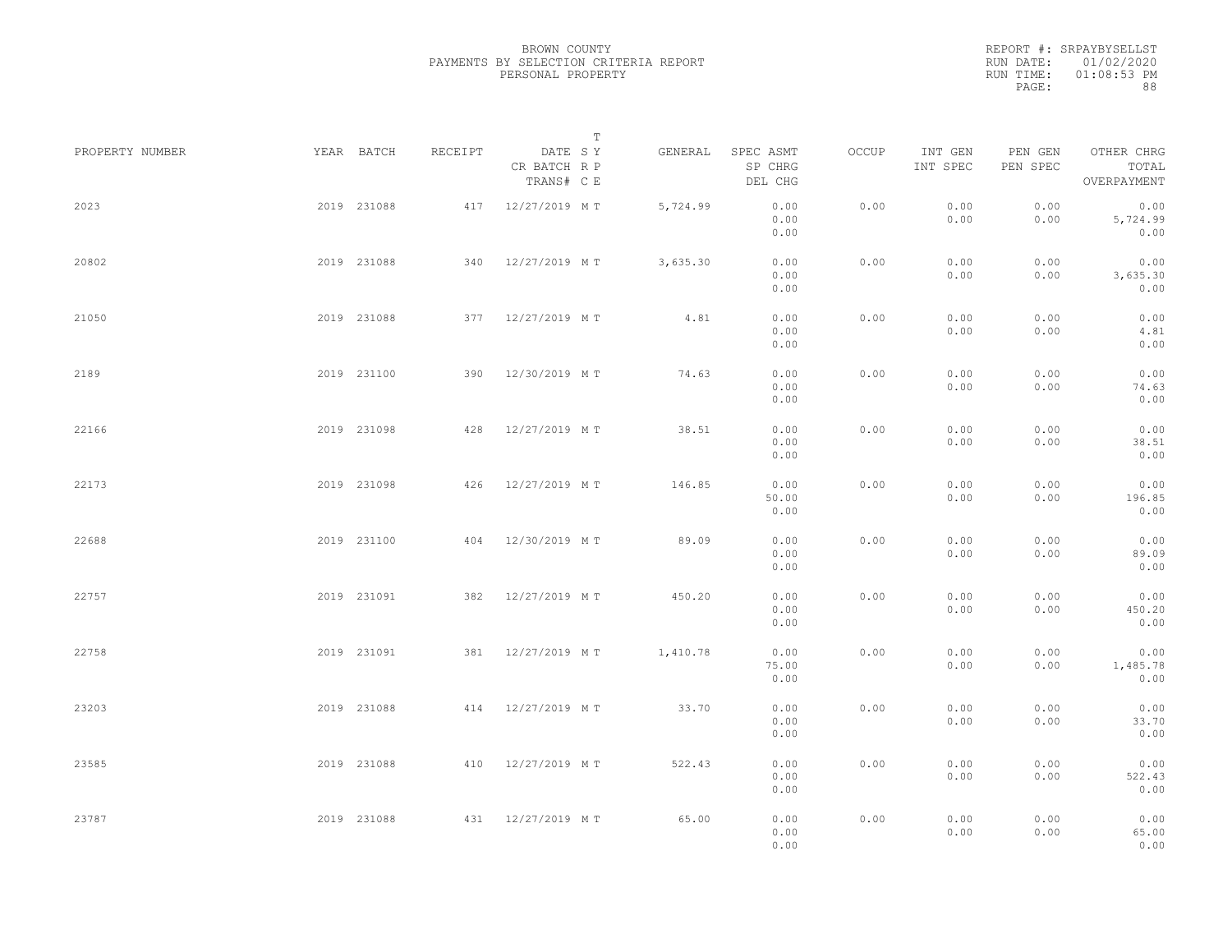|           | REPORT #: SRPAYBYSELLST |
|-----------|-------------------------|
|           | RUN DATE: 01/02/2020    |
| RUN TIME: | $01:08:54$ PM           |
| PAGE:     | 89                      |

|                 |             |             |         |                                       | $\mathbb T$ |          |                                 |       |                     |                     |                                    |  |
|-----------------|-------------|-------------|---------|---------------------------------------|-------------|----------|---------------------------------|-------|---------------------|---------------------|------------------------------------|--|
| PROPERTY NUMBER |             | YEAR BATCH  | RECEIPT | DATE SY<br>CR BATCH R P<br>TRANS# C E |             | GENERAL  | SPEC ASMT<br>SP CHRG<br>DEL CHG | OCCUP | INT GEN<br>INT SPEC | PEN GEN<br>PEN SPEC | OTHER CHRG<br>TOTAL<br>OVERPAYMENT |  |
| 24217           |             | 2019 231088 |         | 336 12/27/2019 MT                     |             | 154.08   | 0.00<br>0.00<br>0.00            | 0.00  | 0.00<br>0.00        | 0.00<br>0.00        | 0.00<br>154.08<br>0.00             |  |
| 25434           |             | 2019 231100 |         | 379 12/30/2019 MT                     |             | 505.57   | 0.00<br>0.00<br>0.00            | 0.00  | 0.00<br>0.00        | 0.00<br>0.00        | 0.00<br>505.57<br>0.00             |  |
| 25457           |             | 2019 231098 |         | 370 12/27/2019 MT                     |             | 197.41   | 0.00<br>0.00<br>0.00            | 0.00  | 0.00<br>0.00        | 0.00<br>0.00        | 0.00<br>197.41<br>0.00             |  |
| 25530           |             | 2019 231098 |         | 369 12/27/2019 MT                     |             | 26.49    | 0.00<br>0.00<br>0.00            | 0.00  | 0.00<br>0.00        | 0.00<br>0.00        | 0.00<br>26.49<br>0.00              |  |
| 26183           |             | 2019 231098 |         | 403 12/27/2019 MT                     |             | 115.55   | 0.00<br>0.00<br>0.00            | 0.00  | 0.00<br>0.00        | 0.00<br>0.00        | 0.00<br>115.55<br>0.00             |  |
| 26261           |             | 2019 231088 | 343     | 12/27/2019 MT                         |             | 137.23   | 0.00<br>0.00<br>0.00            | 0.00  | 0.00<br>0.00        | 0.00<br>0.00        | 0.00<br>137.23<br>0.00             |  |
| 26879           |             | 2019 231088 | 422     | 12/27/2019 MT                         |             | 2,279.88 | 0.00<br>0.00<br>0.00            | 0.00  | 0.00<br>0.00        | 0.00<br>0.00        | 0.00<br>2,279.88<br>0.00           |  |
| 26929           |             | 2019 231088 |         | 427 12/27/2019 MT                     |             | 3,406.58 | 0.00<br>125.00<br>0.00          | 0.00  | 0.00<br>0.00        | 0.00<br>0.00        | 0.00<br>3,531.58<br>0.00           |  |
| 26955           |             | 2019 231091 | 383     | 12/27/2019 MT                         |             | 2,043.95 | 0.00<br>0.00<br>0.00            | 0.00  | 0.00<br>0.00        | 0.00<br>0.00        | 0.00<br>2,043.95<br>0.00           |  |
| 27223           |             | 2019 231098 |         | 429 12/27/2019 MT                     |             | 192.60   | 0.00<br>0.00<br>0.00            | 0.00  | 0.00<br>0.00        | 0.00<br>0.00        | 0.00<br>192.60<br>0.00             |  |
| 27272           |             | 2019 231100 |         | 406 12/30/2019 MT                     |             | 9.63     | 0.00<br>0.00<br>0.00            | 0.00  | 0.00<br>0.00        | 0.00<br>0.00        | 0.00<br>9.63<br>0.00               |  |
| 27628           | 2019 231098 |             |         | 367 12/27/2019 MT                     |             | 905.21   | 0.00<br>0.00<br>0.00            | 0.00  | 0.00<br>0.00        | 0.00<br>0.00        | 0.00<br>905.21<br>0.00             |  |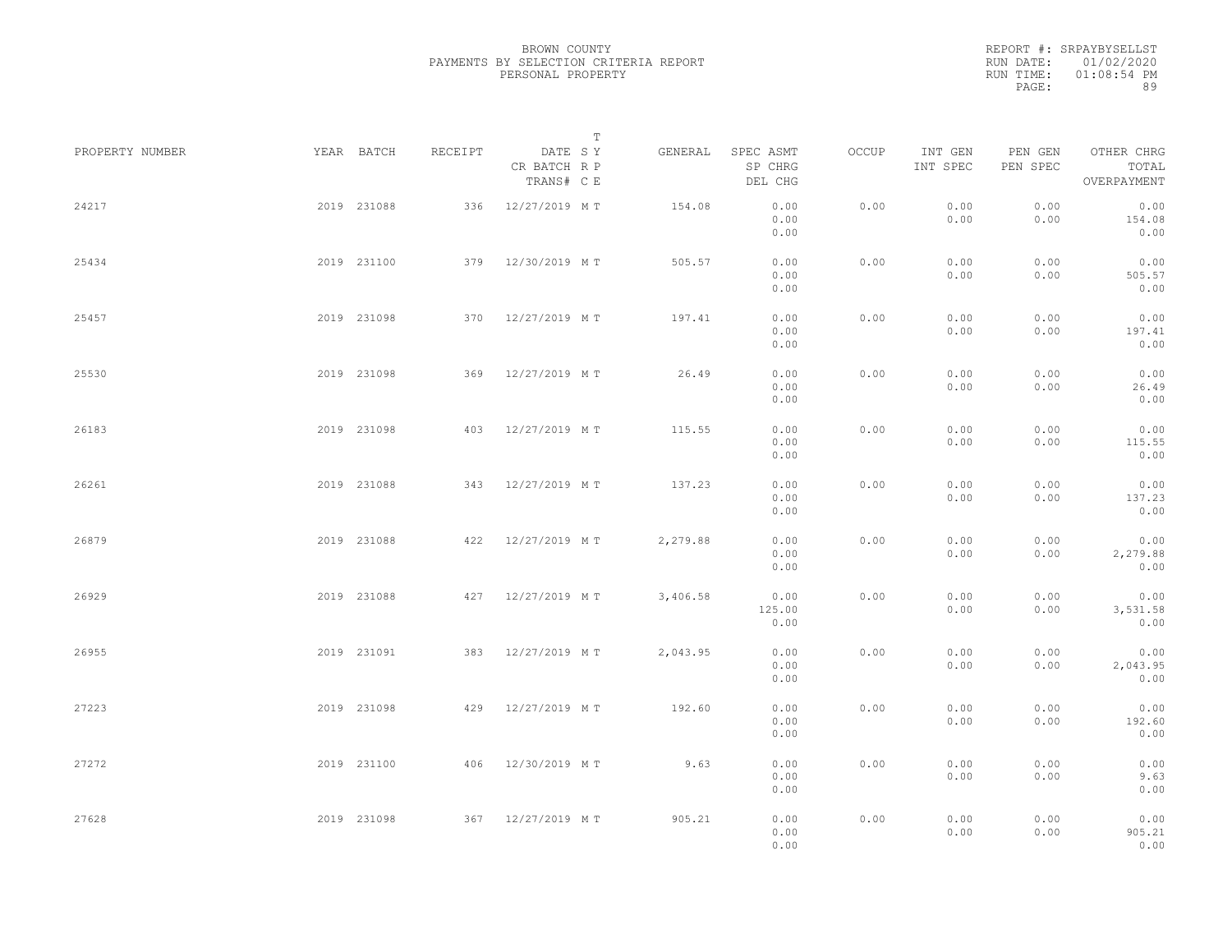|           | REPORT #: SRPAYBYSELLST |
|-----------|-------------------------|
|           | RUN DATE: 01/02/2020    |
| RUN TIME: | $01:08:54$ PM           |
| PAGE:     | 90                      |

|                 |             |             |         | $\mathbb T$                           |         |                                 |       |                     |                     |                                    |  |
|-----------------|-------------|-------------|---------|---------------------------------------|---------|---------------------------------|-------|---------------------|---------------------|------------------------------------|--|
| PROPERTY NUMBER |             | YEAR BATCH  | RECEIPT | DATE SY<br>CR BATCH R P<br>TRANS# C E | GENERAL | SPEC ASMT<br>SP CHRG<br>DEL CHG | OCCUP | INT GEN<br>INT SPEC | PEN GEN<br>PEN SPEC | OTHER CHRG<br>TOTAL<br>OVERPAYMENT |  |
| 399             |             | 2019 231100 |         | 394 12/30/2019 MT                     | 772.81  | 0.00<br>0.00<br>0.00            | 0.00  | 0.00<br>0.00        | 0.00<br>0.00        | 0.00<br>772.81<br>0.00             |  |
| 6908            |             | 2019 231091 |         | 433 12/27/2019 MT                     | 652.43  | 0.00<br>0.00<br>0.00            | 0.00  | 0.00<br>0.00        | 0.00<br>0.00        | 0.00<br>652.43<br>0.00             |  |
| 880             |             | 2019 231088 |         | 344 12/27/2019 MT                     | 440.57  | 0.00<br>0.00<br>0.00            | 0.00  | 0.00<br>0.00        | 0.00<br>0.00        | 0.00<br>440.57<br>0.00             |  |
| 9502            |             | 2019 231091 |         | 380 12/27/2019 MT                     | 811.31  | 0.00<br>0.00<br>0.00            | 0.00  | 0.00<br>0.00        | 0.00<br>0.00        | 0.00<br>811.31<br>0.00             |  |
| 12819           |             | 2019 231123 |         | 534 12/31/2019 MT                     | 840.22  | 0.00<br>0.00<br>0.00            | 0.00  | 0.00<br>0.00        | 0.00<br>0.00        | 0.00<br>840.22<br>0.00             |  |
| 13220           |             | 2019 231110 | 549     | 12/30/2019 MT                         | 132.41  | 0.00<br>0.00<br>0.00            | 0.00  | 0.00<br>0.00        | 0.00<br>0.00        | 0.00<br>132.41<br>0.00             |  |
| 13989           |             | 2019 231110 | 560     | 12/30/2019 MT                         | 274.45  | 0.00<br>0.00<br>0.00            | 0.00  | 0.00<br>0.00        | 0.00<br>0.00        | 0.00<br>274.45<br>0.00             |  |
| 14083           |             | 2019 231113 |         | 477 12/31/2019 MT                     | 279.27  | 0.00<br>0.00<br>0.00            | 0.00  | 0.00<br>0.00        | 0.00<br>0.00        | 0.00<br>279.27<br>0.00             |  |
| 1555            |             | 2019 231109 |         | 500 12/31/2019 MT                     | 953.35  | 0.00<br>0.00<br>0.00            | 0.00  | 0.00<br>0.00        | 0.00<br>0.00        | 0.00<br>953.35<br>0.00             |  |
| 16073           |             | 2019 231121 |         | 521 12/31/2019 MT                     | 416.49  | 0.00<br>0.00<br>0.00            | 0.00  | 0.00<br>0.00        | 0.00<br>0.00        | 0.00<br>416.49<br>0.00             |  |
| 17810           |             | 2019 231121 |         | 515 12/31/2019 MT                     | 50.56   | 0.00<br>0.00<br>0.00            | 0.00  | 0.00<br>0.00        | 0.00<br>0.00        | 0.00<br>50.56<br>0.00              |  |
| 18939           | 2019 231109 |             |         | 479 12/31/2019 MT                     | 825.76  | 0.00<br>0.00<br>0.00            | 0.00  | 0.00<br>0.00        | 0.00<br>0.00        | 0.00<br>825.76<br>0.00             |  |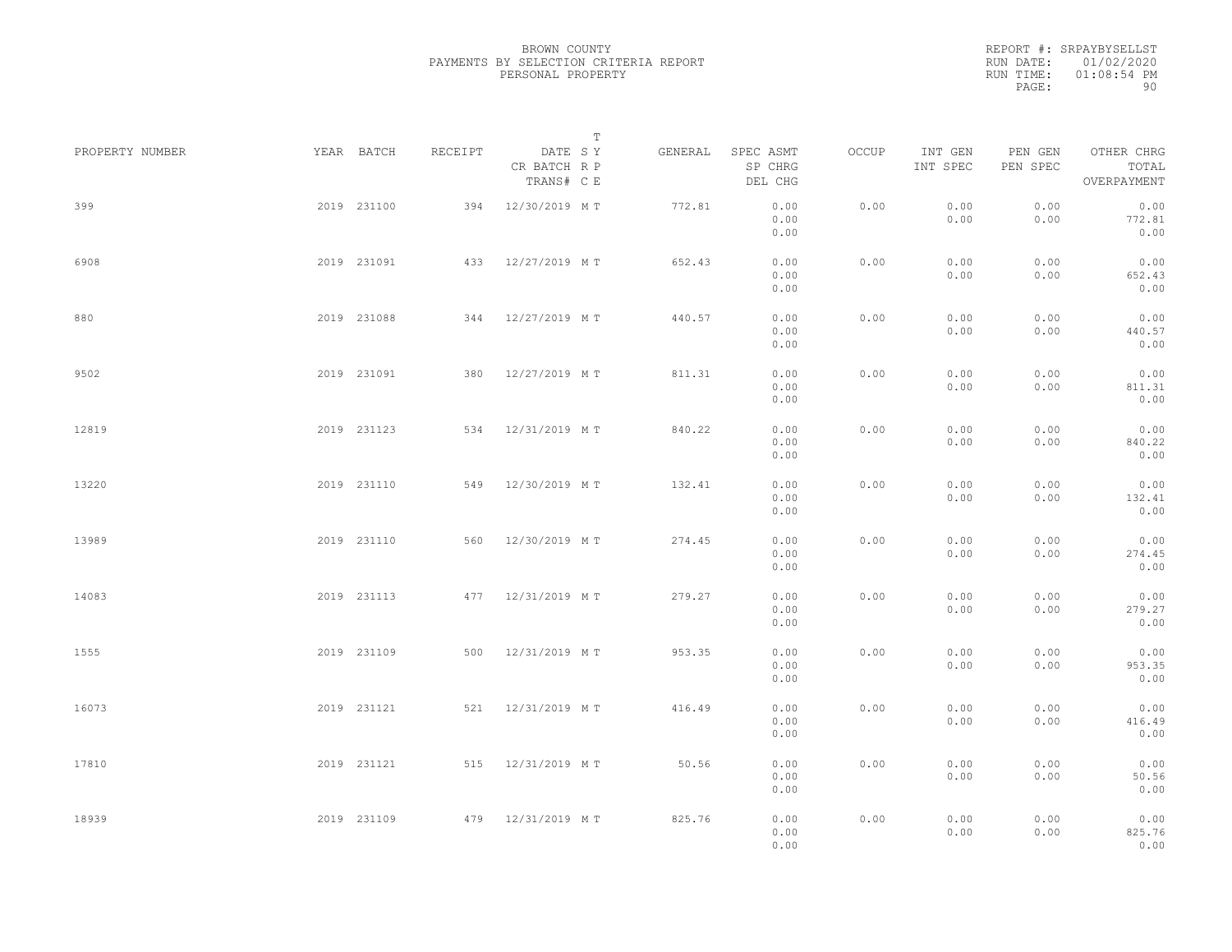REPORT #: SRPAYBYSELLST RUN DATE: 01/02/2020 RUN TIME: 01:08:54 PM PAGE: 91

|                 |             |         |                                       | $\mathbb T$ |          |                                 |       |                     |                     |                                    |  |
|-----------------|-------------|---------|---------------------------------------|-------------|----------|---------------------------------|-------|---------------------|---------------------|------------------------------------|--|
| PROPERTY NUMBER | YEAR BATCH  | RECEIPT | DATE SY<br>CR BATCH R P<br>TRANS# C E |             | GENERAL  | SPEC ASMT<br>SP CHRG<br>DEL CHG | OCCUP | INT GEN<br>INT SPEC | PEN GEN<br>PEN SPEC | OTHER CHRG<br>TOTAL<br>OVERPAYMENT |  |
| 19160           | 2019 231106 |         | 447 12/30/2019 MT                     |             | 113.15   | 0.00<br>0.00<br>0.00            | 0.00  | 0.00<br>0.00        | 0.00<br>0.00        | 0.00<br>113.15<br>0.00             |  |
| 19439           | 2019 231109 |         | 453 12/31/2019 MT                     |             | 818.54   | 0.00<br>0.00<br>0.00            | 0.00  | 0.00<br>0.00        | 0.00<br>0.00        | 0.00<br>818.54<br>0.00             |  |
| 20229           | 2019 231109 |         | 507 12/31/2019 MT                     |             | 175.75   | 0.00<br>0.00<br>0.00            | 0.00  | 0.00<br>0.00        | 0.00<br>0.00        | 0.00<br>175.75<br>0.00             |  |
| 20830           | 2019 231108 |         | 503 12/31/2019 MT                     |             | 245.56   | 0.00<br>0.00<br>0.00            | 0.00  | 0.00<br>0.00        | 0.00<br>0.00        | 0.00<br>245.56<br>0.00             |  |
| 21078           | 2019 231123 |         | 532 12/31/2019 MT                     |             | 67.41    | 0.00<br>0.00<br>0.00            | 0.00  | 0.00<br>0.00        | 0.00<br>0.00        | 0.00<br>67.41<br>0.00              |  |
| 220             | 2019 231108 | 484     | 12/31/2019 MT                         |             | 19.26    | 0.00<br>0.00<br>0.00            | 0.00  | 0.00<br>0.00        | 0.00<br>0.00        | 0.00<br>19.26<br>0.00              |  |
| 23197           | 2019 231110 | 520     | 12/30/2019 MT                         |             | 1,627.45 | 0.00<br>0.00<br>0.00            | 0.00  | 0.00<br>0.00        | 0.00<br>0.00        | 0.00<br>1,627.45<br>0.00           |  |
| 23396           | 2019 231109 | 480     | 12/31/2019 MT                         |             | 1,090.59 | 0.00<br>0.00<br>0.00            | 0.00  | 0.00<br>0.00        | 0.00<br>0.00        | 0.00<br>1,090.59<br>0.00           |  |
| 24268           | 2019 231108 |         | 492 12/31/2019 MT                     |             | 7.23     | 0.00<br>0.00<br>0.00            | 0.00  | 0.00<br>0.00        | 0.00<br>0.00        | 0.00<br>7.23<br>0.00               |  |
| 24765           | 2019 231109 |         | 454 12/31/2019 MT                     |             | 204.64   | 0.00<br>0.00<br>0.00            | 0.00  | 0.00<br>0.00        | 0.00<br>0.00        | 0.00<br>204.64<br>0.00             |  |
| 24790           | 2019 231110 |         | 519 12/30/2019 MT                     |             | 7.23     | 0.00<br>0.00<br>0.00            | 0.00  | 0.00<br>0.00        | 0.00<br>0.00        | 0.00<br>7.23<br>0.00               |  |
| 24848           | 2019 231108 |         | 482 12/31/2019 MT                     |             | 195.01   | 0.00<br>0.00<br>0.00            | 0.00  | 0.00<br>0.00        | 0.00<br>0.00        | 0.00<br>195.01<br>0.00             |  |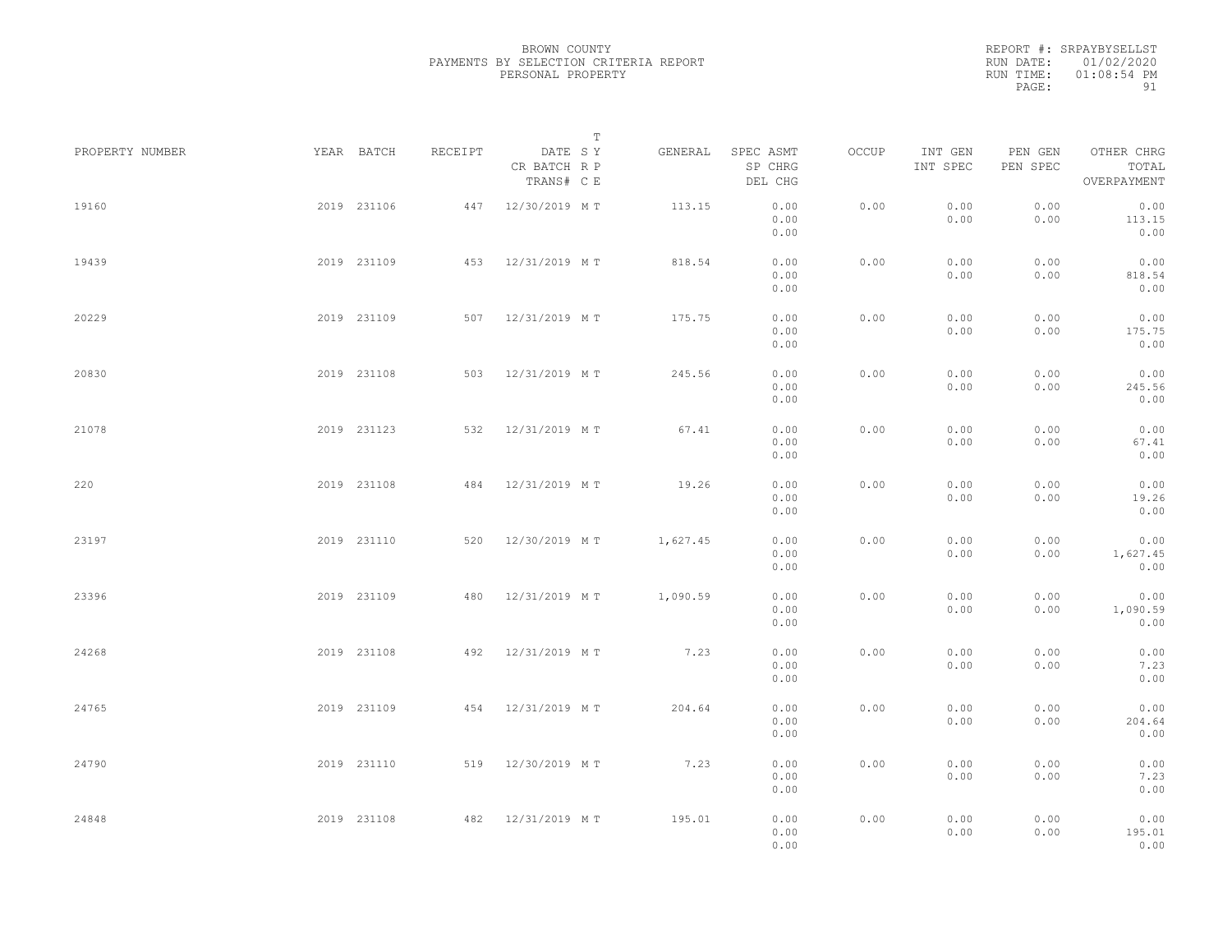|           | REPORT #: SRPAYBYSELLST |
|-----------|-------------------------|
|           | RUN DATE: 01/02/2020    |
| RUN TIME: | $01:08:55$ PM           |
| PAGE:     | 92                      |

|                 |             |             |         |                                       | $\mathbb T$ |                                 |       |                     |                     |                                    |  |
|-----------------|-------------|-------------|---------|---------------------------------------|-------------|---------------------------------|-------|---------------------|---------------------|------------------------------------|--|
| PROPERTY NUMBER |             | YEAR BATCH  | RECEIPT | DATE SY<br>CR BATCH R P<br>TRANS# C E | GENERAL     | SPEC ASMT<br>SP CHRG<br>DEL CHG | OCCUP | INT GEN<br>INT SPEC | PEN GEN<br>PEN SPEC | OTHER CHRG<br>TOTAL<br>OVERPAYMENT |  |
| 24849           |             | 2019 231108 | 483     | 12/31/2019 MT                         | 187.78      | 0.00<br>0.00<br>0.00            | 0.00  | 0.00<br>0.00        | 0.00<br>0.00        | 0.00<br>187.78<br>0.00             |  |
| 25344           |             | 2019 231109 |         | 449 12/31/2019 MT                     | 113.15      | 0.00<br>0.00<br>0.00            | 0.00  | 0.00<br>0.00        | 0.00<br>0.00        | 0.00<br>113.15<br>0.00             |  |
| 25400           |             | 2019 231109 |         | 464 12/31/2019 MT                     | 182.97      | 0.00<br>0.00<br>0.00            | 0.00  | 0.00<br>0.00        | 0.00<br>0.00        | 0.00<br>182.97<br>0.00             |  |
| 25401           |             | 2019 231109 |         | 466 12/31/2019 MT                     | 7.23        | 0.00<br>0.00<br>0.00            | 0.00  | 0.00<br>0.00        | 0.00<br>0.00        | 0.00<br>7.23<br>0.00               |  |
| 25554           |             | 2019 231113 | 488     | 12/31/2019 MT                         | 101.11      | 0.00<br>0.00<br>0.00            | 0.00  | 0.00<br>0.00        | 0.00<br>0.00        | 0.00<br>101.11<br>0.00             |  |
| 26114           |             | 2019 231109 | 494     | 12/31/2019 MT                         | 69.82       | 0.00<br>0.00<br>0.00            | 0.00  | 0.00<br>0.00        | 0.00<br>0.00        | 0.00<br>69.82<br>0.00              |  |
| 26296           |             | 2019 231106 | 448     | 12/30/2019 MT                         | 158.90      | 0.00<br>0.00<br>0.00            | 0.00  | 0.00<br>0.00        | 0.00<br>0.00        | 0.00<br>158.90<br>0.00             |  |
| 26829           |             | 2019 231109 | 465     | 12/31/2019 MT                         | 21.68       | 0.00<br>0.00<br>0.00            | 0.00  | 0.00<br>0.00        | 0.00<br>0.00        | 0.00<br>21.68<br>0.00              |  |
| 26859           |             | 2019 231108 | 455     | 12/31/2019 MT                         | 2.42        | 0.00<br>0.00<br>0.00            | 0.00  | 0.00<br>0.00        | 0.00<br>0.00        | 0.00<br>2.42<br>0.00               |  |
| 26952           |             | 2019 231113 |         | 470 12/31/2019 MT                     | 91.48       | 0.00<br>0.00<br>0.00            | 0.00  | 0.00<br>0.00        | 0.00<br>0.00        | 0.00<br>91.48<br>0.00              |  |
| 27227           |             | 2019 231110 |         | 518 12/30/2019 MT                     | 98.70       | 0.00<br>0.00<br>0.00            | 0.00  | 0.00<br>0.00        | 0.00<br>0.00        | 0.00<br>98.70<br>0.00              |  |
| 27545           | 2019 231109 |             |         | 478 12/31/2019 MT                     | 9.63        | 0.00<br>0.00<br>0.00            | 0.00  | 0.00<br>0.00        | 0.00<br>0.00        | 0.00<br>9.63<br>0.00               |  |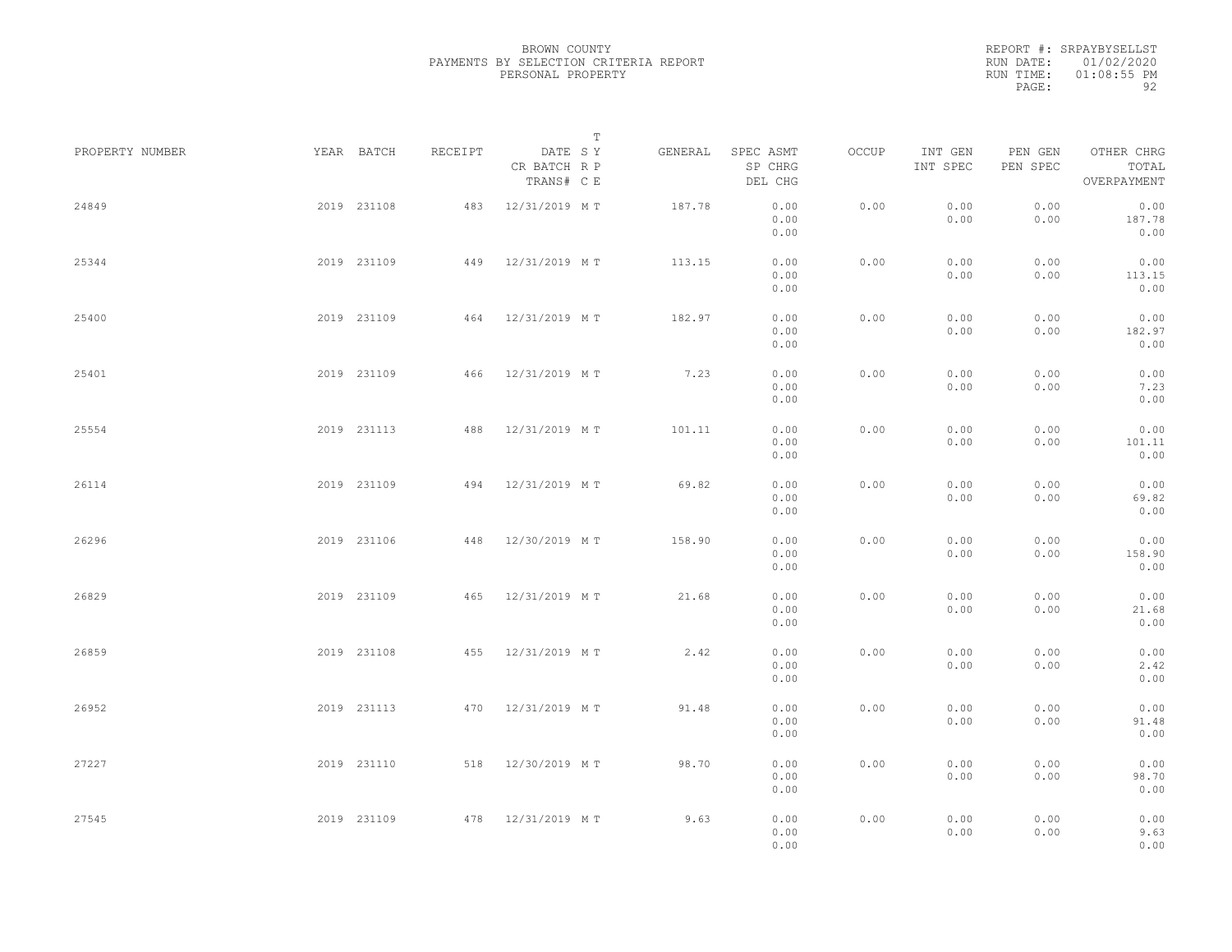REPORT #: SRPAYBYSELLST RUN DATE: 01/02/2020 RUN TIME: 01:08:55 PM PAGE: 93

|                 |             |         |                                       | T |          |                                 |       |                     |                     |                                    |  |
|-----------------|-------------|---------|---------------------------------------|---|----------|---------------------------------|-------|---------------------|---------------------|------------------------------------|--|
| PROPERTY NUMBER | YEAR BATCH  | RECEIPT | DATE SY<br>CR BATCH R P<br>TRANS# C E |   | GENERAL  | SPEC ASMT<br>SP CHRG<br>DEL CHG | OCCUP | INT GEN<br>INT SPEC | PEN GEN<br>PEN SPEC | OTHER CHRG<br>TOTAL<br>OVERPAYMENT |  |
| 27548           | 2019 231110 |         | 504 12/30/2019 MT                     |   | 926.88   | 0.00<br>0.00<br>0.00            | 0.00  | 0.00<br>0.00        | 0.00<br>0.00        | 0.00<br>926.88<br>0.00             |  |
| 346             | 2019 231109 |         | 450 12/31/2019 MT                     |   | 2,973.23 | 0.00<br>0.00<br>0.00            | 0.00  | 0.00<br>0.00        | 0.00<br>0.00        | 0.00<br>2,973.23<br>0.00           |  |
| 5266            | 2019 231106 |         | 446 12/30/2019 MT                     |   | 91.48    | 0.00<br>0.00<br>0.00            | 0.00  | 0.00<br>0.00        | 0.00<br>0.00        | 0.00<br>91.48<br>0.00              |  |
| 5302            | 2019 231113 |         | 495 12/31/2019 MT                     |   | 308.15   | 0.00<br>0.00<br>0.00            | 0.00  | 0.00<br>0.00        | 0.00<br>0.00        | 0.00<br>308.15<br>0.00             |  |
| 631             | 2019 231109 | 458     | 12/31/2019 MT                         |   | 57.78    | 0.00<br>0.00<br>0.00            | 0.00  | 0.00<br>0.00        | 0.00<br>0.00        | 0.00<br>57.78<br>0.00              |  |
| 717             | 2019 231109 | 463     | 12/31/2019 MT                         |   | 12.04    | 0.00<br>0.00<br>0.00            | 0.00  | 0.00<br>0.00        | 0.00<br>0.00        | 0.00<br>12.04<br>0.00              |  |
| 7698            | 2019 231104 |         | 476 12/31/2019 MT                     |   | 2.42     | 0.00<br>0.00<br>0.00            | 0.00  | 0.00<br>0.00        | 0.00<br>0.00        | 0.00<br>2.42<br>0.00               |  |
| 7791            | 2019 231107 |         | 444 12/31/2019 MT                     |   | 2.42     | 0.00<br>0.00<br>0.00            | 0.00  | 0.00<br>0.00        | 0.00<br>0.00        | 0.00<br>2.42<br>0.00               |  |
| 7984            | 2019 231121 |         | 522 12/31/2019 MT                     |   | 2.42     | 0.00<br>0.00<br>0.00            | 0.00  | 0.00<br>0.00        | 0.00<br>0.00        | 0.00<br>2.42<br>0.00               |  |
| 7985            | 2019 231106 |         | 471 12/30/2019 MT                     |   | 2.42     | 0.00<br>0.00<br>0.00            | 0.00  | 0.00<br>0.00        | 0.00<br>0.00        | 0.00<br>2.42<br>0.00               |  |
| 8759            | 2019 231110 |         | 551 12/30/2019 MT                     |   | 1,769.49 | 0.00<br>0.00<br>0.00            | 0.00  | 0.00<br>0.00        | 0.00<br>0.00        | 0.00<br>1,769.49<br>0.00           |  |
| 9163            | 2019 231121 |         | 527 12/31/2019 MT                     |   | 182.97   | 0.00<br>0.00<br>0.00            | 0.00  | 0.00<br>0.00        | 0.00<br>0.00        | 0.00<br>182.97<br>0.00             |  |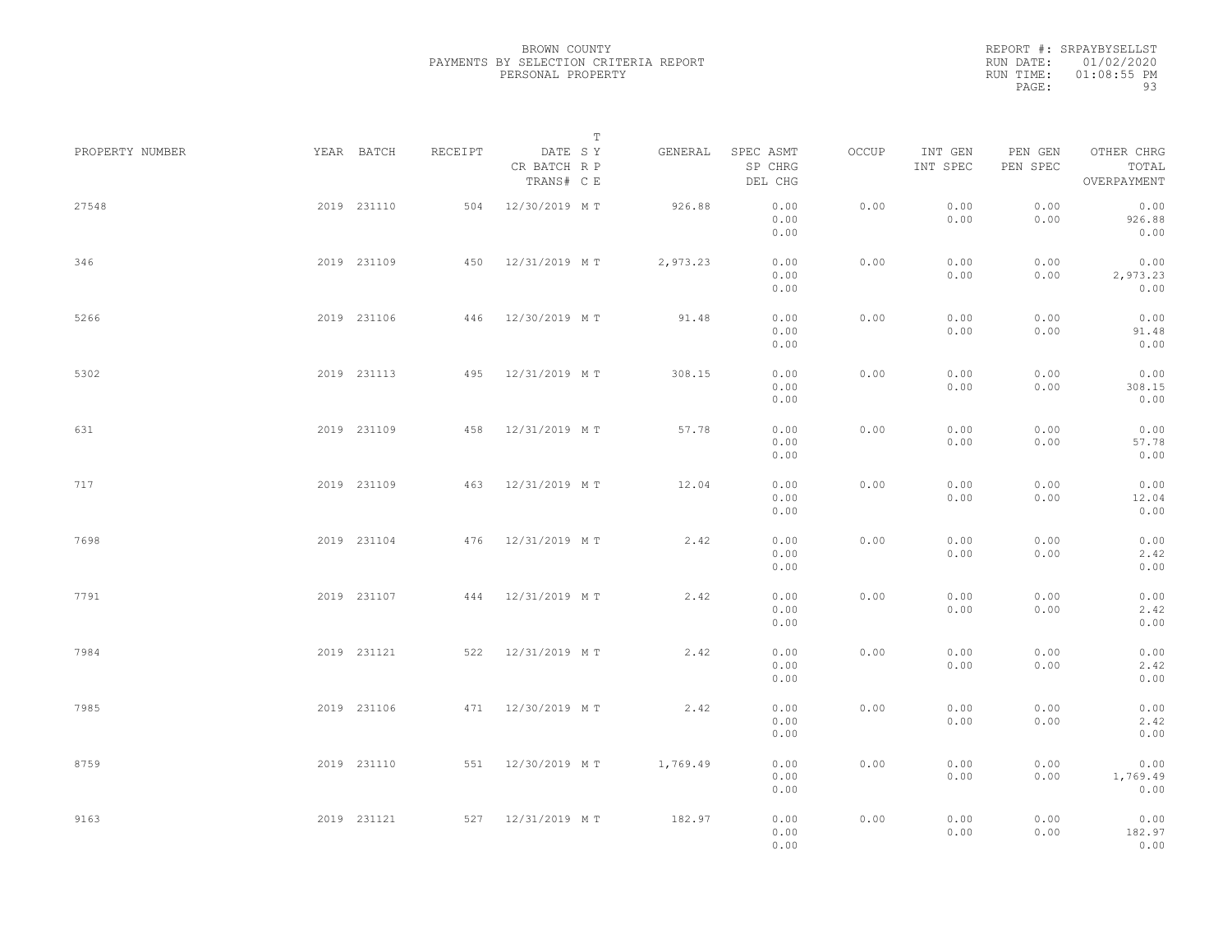REPORT #: SRPAYBYSELLST RUN DATE: 01/02/2020 RUN TIME: 01:08:55 PM PAGE: 94

|                 |      |        |         |                         | $\blacksquare$<br>÷. |             |           |       |          |          |             |  |
|-----------------|------|--------|---------|-------------------------|----------------------|-------------|-----------|-------|----------|----------|-------------|--|
| PROPERTY NUMBER | YEAR | BATCH  | RECEIPT | DATE SY                 |                      | GENERAL     | SPEC ASMT | OCCUP | INT GEN  | PEN GEN  | OTHER CHRG  |  |
|                 |      |        |         | CR BATCH R P            |                      |             | SP CHRG   |       | INT SPEC | PEN SPEC | TOTAL       |  |
|                 |      |        |         | TRANS# C E              |                      |             | DEL CHG   |       |          |          | OVERPAYMENT |  |
| 923             | 2019 | 231109 | 460     | 12/31/2019 MT           |                      | 175.75      | 0.00      | 0.00  | 0.00     | 0.00     | 0.00        |  |
|                 |      |        |         |                         |                      |             | 0.00      |       | 0.00     | 0.00     | 175.75      |  |
|                 |      |        |         |                         |                      |             | 0.00      |       |          |          | 0.00        |  |
| 9483            | 2019 | 231109 | 461     | 12/31/2019 MT           |                      | 185.38      | 0.00      | 0.00  | 0.00     | 0.00     | 0.00        |  |
|                 |      |        |         |                         |                      |             | 0.00      |       | 0.00     | 0.00     | 185.38      |  |
|                 |      |        |         |                         |                      |             | 0.00      |       |          |          | 0.00        |  |
|                 |      |        |         | CITY OF GREEN BAY TOTAL |                      | 144, 156.51 | 0.00      | 0.00  | 0.00     | 0.00     | 0.00        |  |
|                 |      |        |         |                         |                      |             | 425.00    |       | 0.00     | 0.00     | 144,581.51  |  |
|                 |      |        |         |                         |                      |             | 0.00      |       |          |          | 0.00        |  |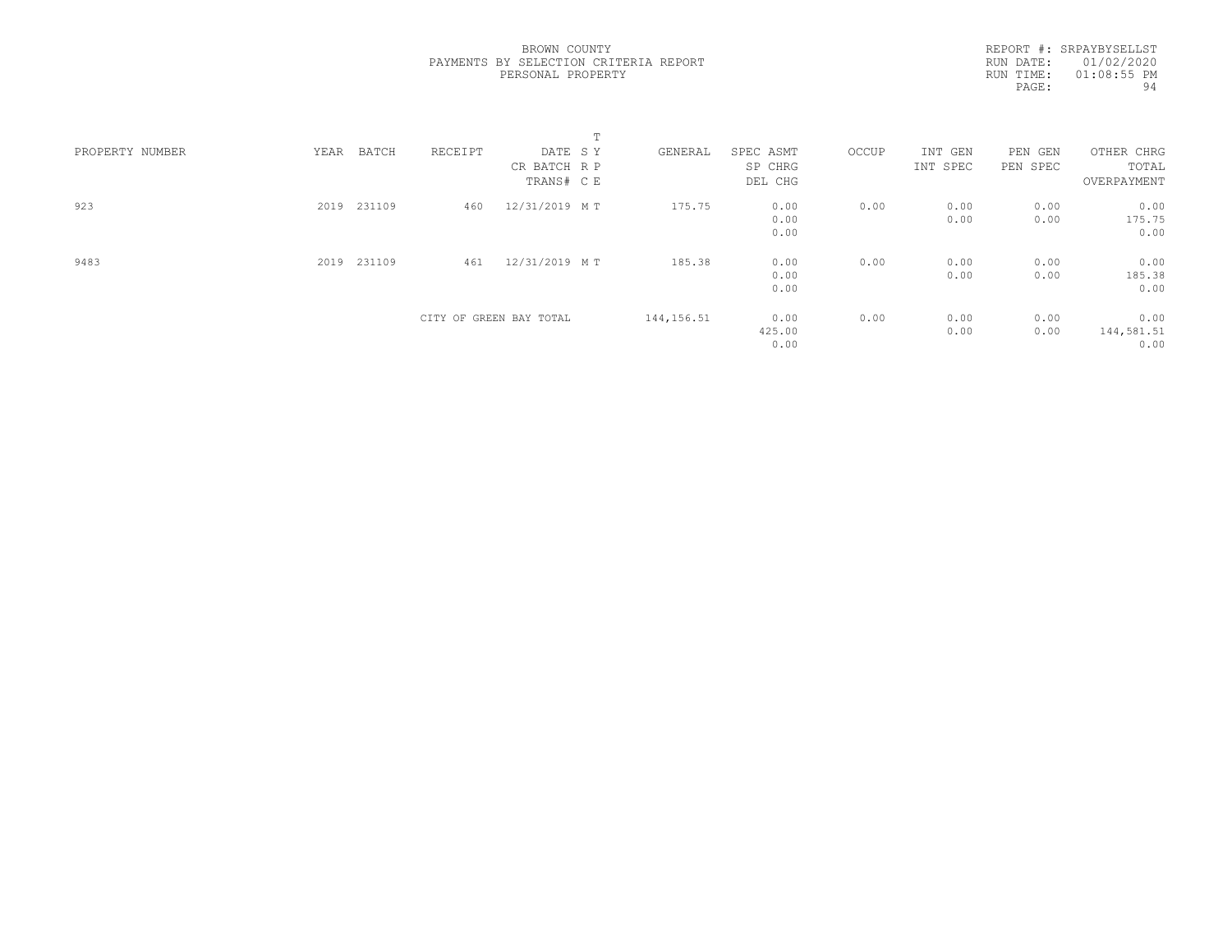|           | REPORT #: SRPAYBYSELLST |
|-----------|-------------------------|
|           | RUN DATE: 01/02/2020    |
| RUN TIME: | $01:08:56$ PM           |
| PAGE:     | 95                      |

| PROPERTY NUMBER | YEAR | BATCH | RECEIPT | DATE SY<br>CR BATCH R P<br>TRANS# C E | GENERAL    | SPEC ASMT<br>SP CHRG<br>DEL CHG | OCCUP | INT<br>GEN<br>INT SPEC | PEN GEN<br>PEN SPEC | OTHER CHRG<br>TOTAL<br>OVERPAYMENT |
|-----------------|------|-------|---------|---------------------------------------|------------|---------------------------------|-------|------------------------|---------------------|------------------------------------|
|                 |      |       |         | GRAND TOTAL                           | 619,630.60 | 0.00<br>425.00<br>0.00          | 0.00  | 0.00<br>0.00           | 0.00<br>0.00        | 0.00<br>620,055.60<br>0.00         |